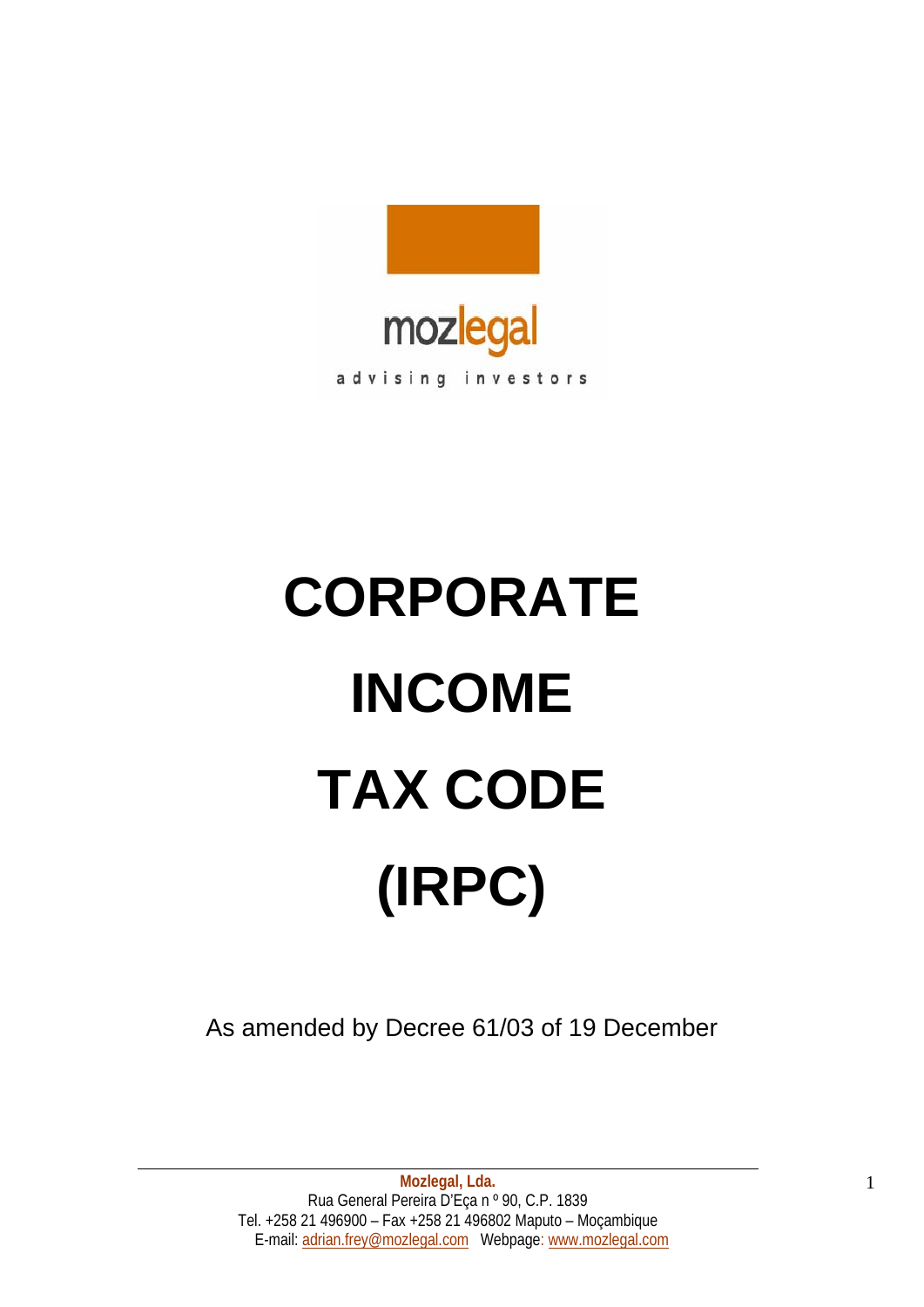# **CHAPTER I Incidence**

## **Article 1 Nature of the tax**

Corporate Income Tax (IRPC) is a direct tax on income obtained during the taxation period by liable persons in the terms of the present Code, even when such income is obtained by illegitimate means.

## **Article 2 Liable persons**

- 1. The following persons are liable to IRPC:
	- a) Commercial companies or civil companies in commercial form, cooperatives, public enterprises and all other corporate persons ruled by public of private law that have their head office or effective management in Mozambican territory;
	- b) Entities without juridical personality, who have their head office or effective management in Mozambican territory, whose income is not taxable under Individual Income Tax (IRPS) or Corporate Income Tax (IRPC) directly in the hands of individual or corporate persons;
	- c) Entities, with or without juridical personality, whose head office or effective management is not situated in Mozambican territory, under the conditions specified in articles 4 and 5 of this Code, whose income obtained in such territory is not subject to IRPS.
- 2. Paragraph 1, sub-paragraph (b) includes *hereditas jacens*, corporate persons which have been declared invalid, associations and civil companies without juridical personality, as well as commercial companies or civil companies in commercial form before they are definitively registered.
- 3. For the purposes of the present Code, corporate persons and other persons whose head office or effective management is situated in Mozambican territory are considered to be residents.

#### **Article 3 Permanent establishment**

1. A permanent establishment is considered to be any fixed place of business through which a commercial, industrial or agricultural activity is totally or partially carried out.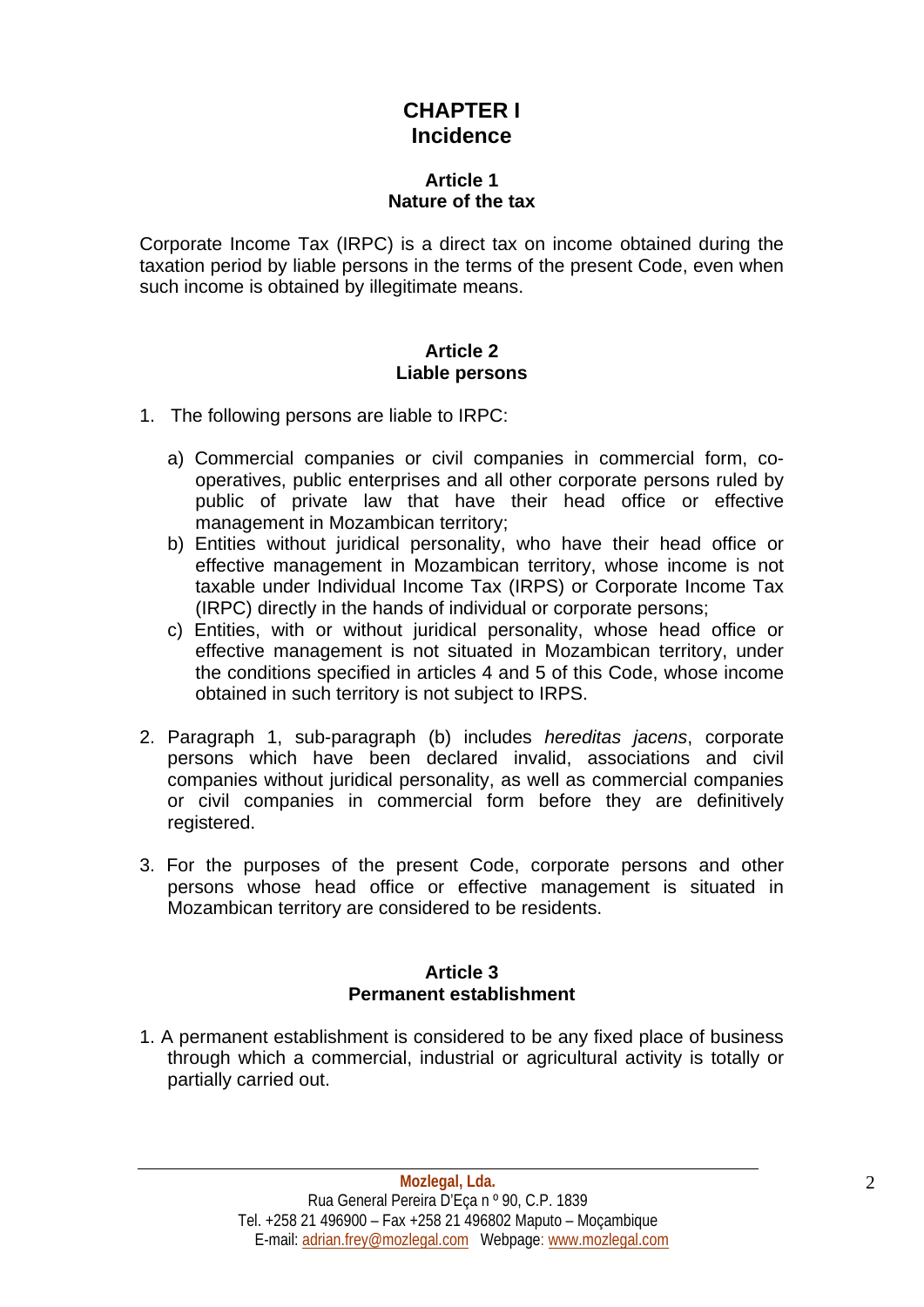- 2. The notion of permanent establishment mentioned in the previous paragraph includes, in particular:
	- a) A place of management, branch, office, factory, workshop, mine, oil or gas well, quarry or other site of extraction of natural resources located in Mozambican territory.
	- b) A construction, installation or assembling site or yard, when its duration or the duration of the works or the activity is longer than six months.
- 3. In the case of subcontracts, a subcontractor is considered to have a permanent establishment at the site if it carries out activity there for the same period of time as mentioned in sub-paragraph (b) of the previous paragraph.
- 4. Co-ordination, inspection and supervision activities related to the establishments mentioned in paragraph 2, sub-paragraph (b) and in paragraph 3, as well as installations, platforms, drilling platforms or boats used for prospecting and exploitation of natural resources, are also permanent establishments under the conditions mentioned there.
- 5. For the purposes of calculating the period mentioned in paragraph 2, subparagraph (b), and paragraph 3, in the case of construction, installation and assembling sites, the period runs individually for each site, from the beginning of the activity, including preparatory work, and temporary interruptions, the fact that the works were commissioned by different persons and subcontracts are of no relevance.
- 6. A permanent establishment is also considered to exist when a person, who is not an independent agent for the purposes of paragraph 7, acts in Mozambican territory on behalf of an enterprise and possesses and usually exercises powers of agency and to sign contracts that bind the enterprise, within the scope of the enterprise's business.
- 7. An enterprise is not considered to have a permanent establishment in Mozambican territory simply by virtue of the fact that its business is carried out there through a broker, commission merchant or other independent agent, as long as such persons are acting in the ordinary course of their business and carry the business risk concerned.
- 8. Without prejudice to paragraph 2, sub-paragraph (b), and paragraph 3 of the present article, the notion of "permanent establishment" does not include activity of a preparatory or auxiliary nature, such as:
	- a) Premises used exclusively for storing, exhibiting or delivering merchandise belonging to the enterprise;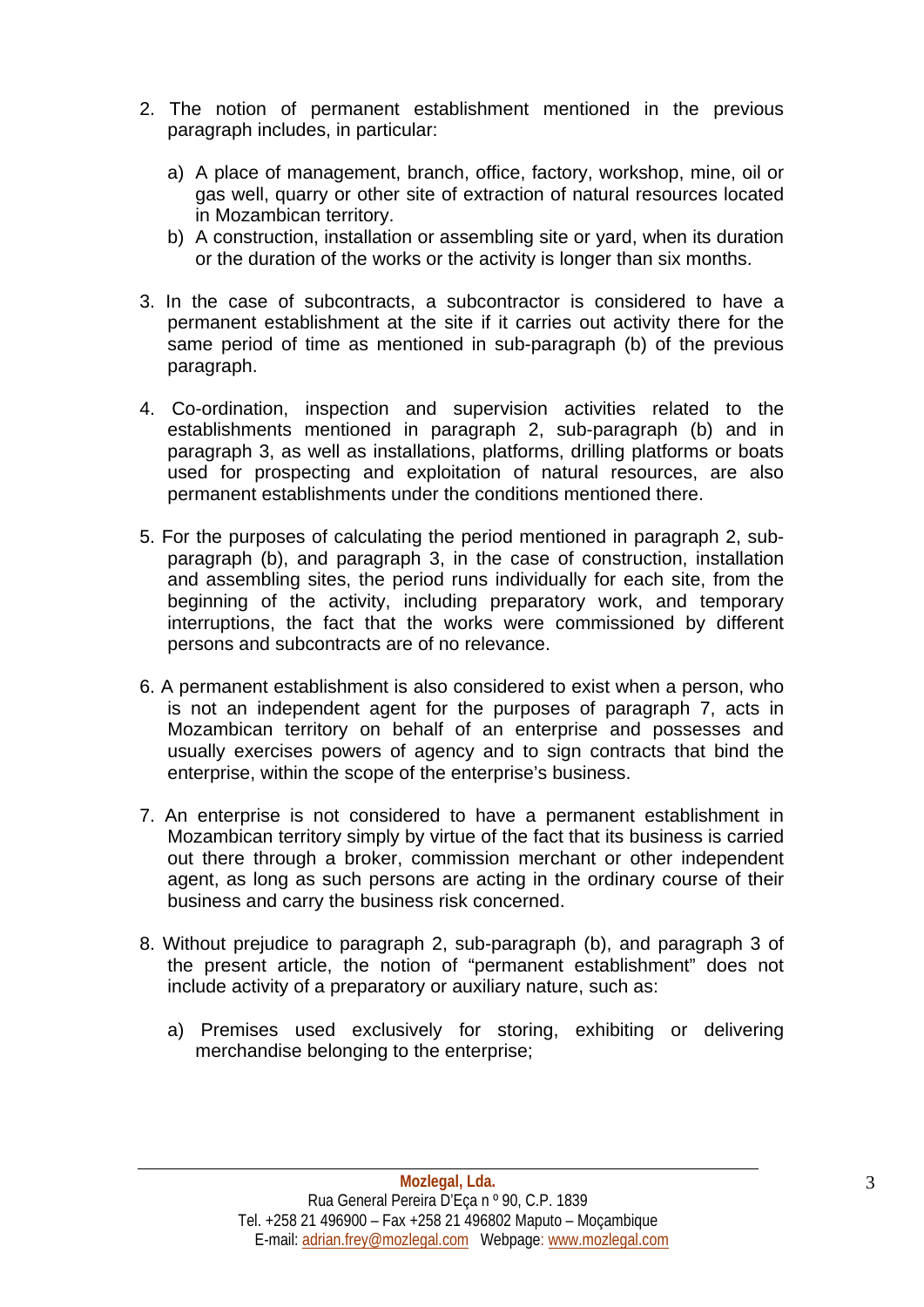- b) A store of merchandise belonging to the enterprise, held exclusively for storing, exhibiting or delivering it;
- c) A store of merchandise belonging to the enterprise, held exclusively for processing by another enterprise;
- d) Fixed premises maintained exclusively for purchasing merchandise gathering information for the enterprise;
- e) Fixed premises maintained exclusively for carrying out, for the enterprise, any other activity of a preparatory or auxiliary nature;
- f) Fixed premises maintained exclusively for carrying out any combination of the activities mentioned in sub-paragraphs (a) to (e), as long as the resulting combined activity of these premises is of a preparatory or auxiliary nature.
- 9. For the purposes of the imputation foreseen in article 6, shareholders and members of entities mentioned there that do not have a head office or effective management situated in Mozambican territory are considered to obtain such income through a permanent establishment located there.

#### **Article 4 Objective incidence**

- 1. IRPC is charged on:
	- a) Profit of commercial companies or civil companies in commercial form, co-operatives, public enterprises and the other corporate persons or entities mentioned in article 2, paragraph 1, sub-paragraphs (a) and (b) whose principal activity is of a commercial, industrial or agricultural nature;
	- b) The combined income, corresponding to the algebraic sum of the different categories of income considered for IRPS purposes, of those entities mentioned in article 2, paragraph 1, sub-paragraphs (a) and (b) whose principal activity is not an activity of a commercial, industrial or agricultural nature;
	- c) The profit imputable to the permanent establishment located in Mozambican territory of an entity, with or without juridical personality, who does not have a head office or effective management situated in Mozambican territory and whose income obtained there is not subject to IRPS;
	- d) Different categories of income considered for IRPS purposes, obtained by entities mentioned in the preceding sub-paragraph who do not have a permanent establishment situated in Mozambican territory or have one but the income is not imputable to it.
- 2. For the purposes of the dispositions of the previous paragraph 1, profit consists of the difference between the value of net assets at the end and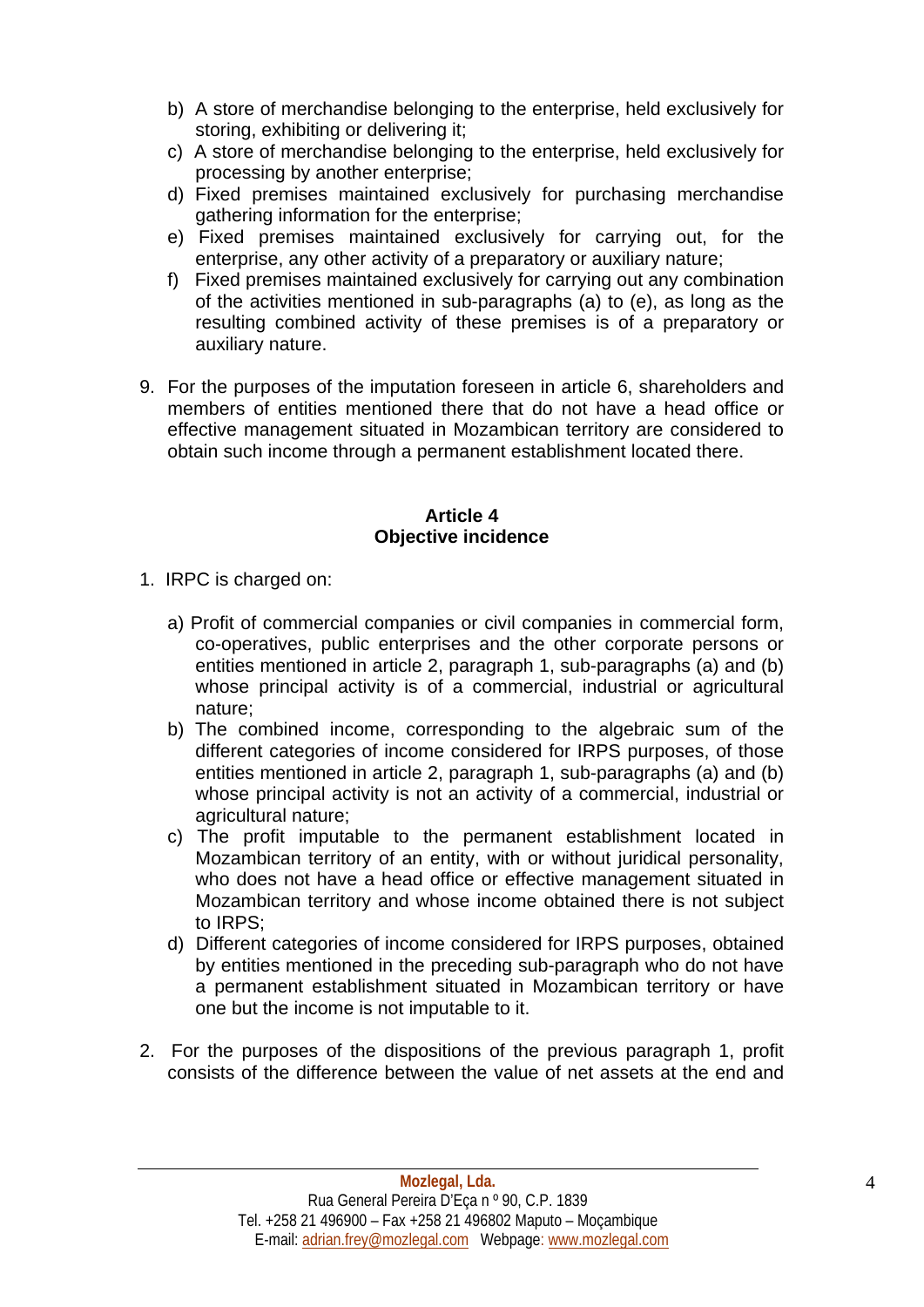at the start of the taxation period, corrected as foreseen under the present Code.

- 3. The profit imputable to a permanent establishment for the purposes of paragraph 1, sub-paragraph (c), includes any nature of income obtained through such establishment, as well as all other income obtained in Mozambican territory from activities that are identical or similar to those carried out through the aforesaid permanent establishment, in the hands of the entities mentioned there.
- 4. For the purposes of the present Code, it is considered that activities of a commercial, industrial or agricultural nature consist of the carrying out of economic operations of a business nature, including provision of services.

#### **Article 5 Extent of the tax obligation[\(\\*\)](#page-4-0)**

- 1. Corporate persons and other entities whose head office or effective management is situated in Mozambican territory are subject to IRPC on their entire income, including income obtained overseas.
- 2. Corporate persons and other entities that do not have their head office or effective management in Mozambican territory are only subject to IRPC in relation to the income obtained there.
- 3. For the purposes of the previous paragraph, income obtained in Mozambican territory includes income imputable to a permanent establishment located there, as well as the following income obtained otherwise than under those conditions:
	- a) Income regarding immovables located in Mozambican territory, including gains from their transfer for valuable consideration:
	- b) Gains originating from the transfer for valuable consideration of shareholdings in entities whose head office or effective management is located in Mozambican territory, or other transferable securities issued by entities whose head office or effective management is there, or shareholdings or other transferable securities when, these conditions being absent, the payment of such income is imputable to a permanent establishment located in Mozambican territory;
	- c) The income listed below, where the residence, head office or effective management of the person paying is situated in Mozambican territory or where payment is imputable to a permanent establishment located there:

<span id="page-4-0"></span> $(*)$  As amended by Decree 61/03 of 19 December.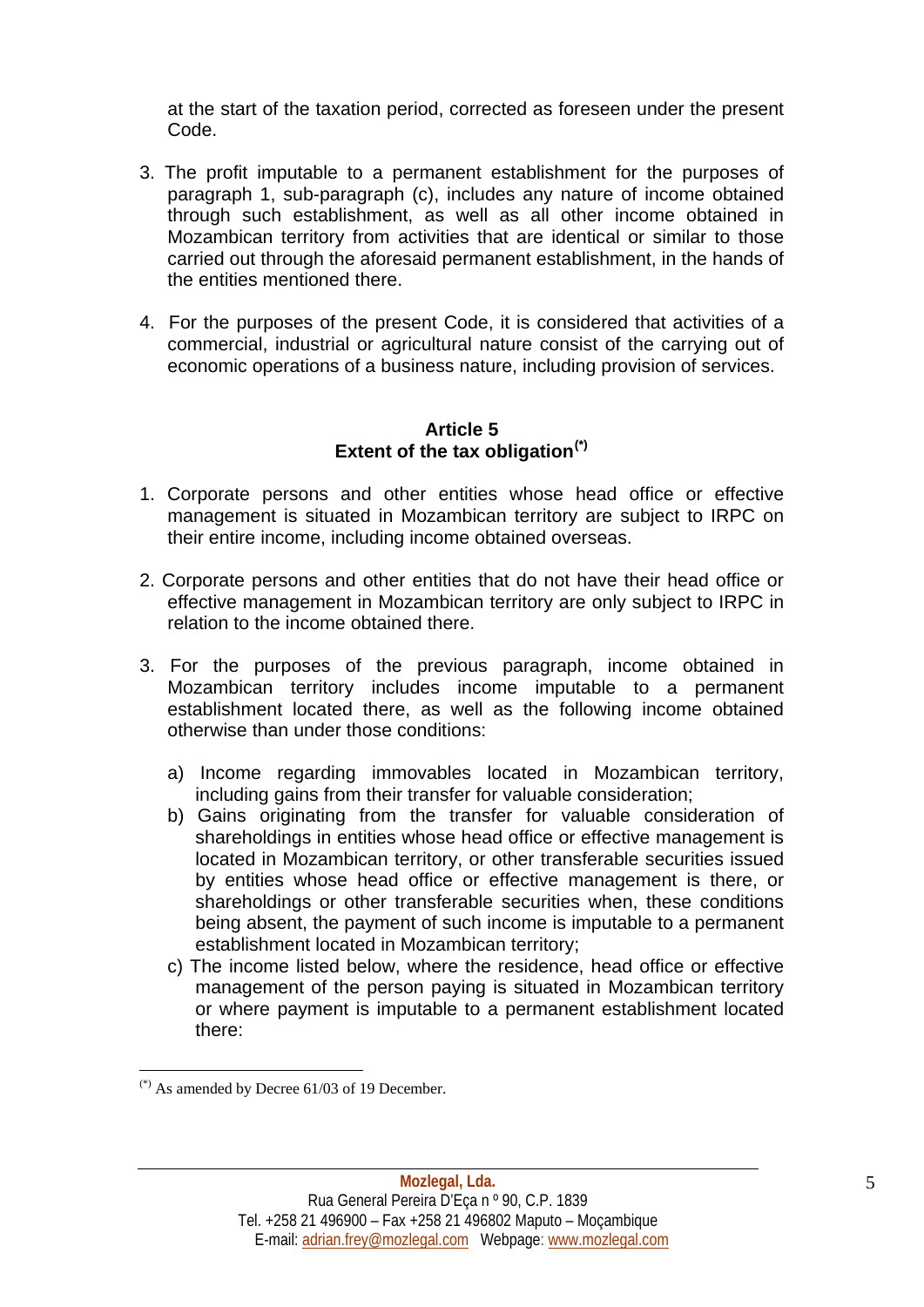- i) Income originating from intellectual or industrial property as well as from the supply of information about an experience in the industrial, commercial or scientific sectors;
- ii) Income derived from the use or cession of the use of agricultural, industrial, commercial or scientific equipment;
- iii) Other income from investments;
- iv) Remuneration obtained by persons in their capacity as members of organs of corporate persons and other entities;
- v) Winnings from social amusement games, namely: lotteries, raffles and betting machines and sums or winnings from any draws or other games foreseen in Law nr. 9/94 of 14 September;
- vi) Agency commissions from the entering into of any contracts;
- vii) Income derived from other services rendered or used within Mozambican territory.
- d) Income from the activities of entertainment or sports professionals in Mozambican territory, except where it is proved that such entertainment or sports professional does not control, directly or indirectly, the entity to which the income is paid.
- 4. Income listed in sub-paragraph (c) of the previous paragraph is not considered as income obtained in Mozambican territory when it is paid by a permanent establishment located outside that territory in respect of an activity carried out through such permanent establishment.
- 5. For the purposes of the present Code, Mozambican territory also includes zones where the Republic of Mozambique has sovereignty, according to Mozambican and international law, in relation to prospecting, exploration and exploitation of natural resources on the seabed, the subsoil and the overlying waters.

# **Article 6 Fiscal transparency**

- 1. The chargeable amounts determined in the terms of the present Code for the companies indicated below, whose head office or effective management is situated in Mozambican territory, will be imputed to the shareholders and be incorporated into their taxable income for IRPS or IRPC purposes, as appropriate, even if no profits have been distributed:
	- a) Civil companies not incorporated in a commercial form;
	- b) Firms of professionals;
	- c) Property holding companies, the majority of whose share capital belongs directly or indirectly to a family group for more than 180 days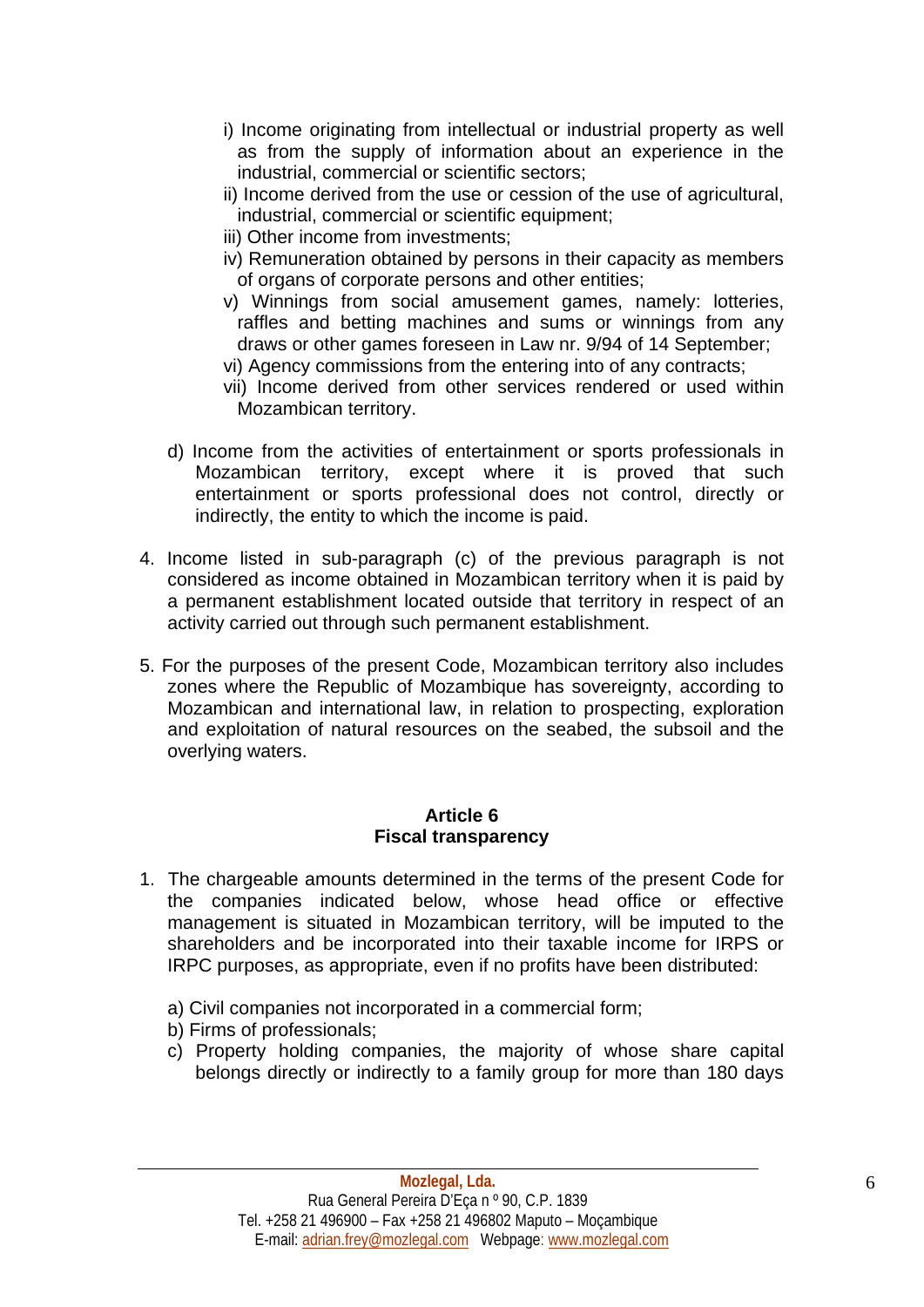of the company year, or whose share capital belongs, on any day of the company year, to no more than five members none of whom is a corporate person ruled by public law.

- 2. The imputation mentioned in the preceding paragraph will be ascribed to the shareholders or members according to the terms of the act of incorporation of the entity in question or, in the absence of information, equally among them.
- 3. For the purposes of paragraph 1:
	- a) Civil companies not incorporated in a commercial form are incorporated associations of persons who do not intend to carry out acts of commerce and are ruled by civil law;
	- b) A firm of professionals is one incorporated to carry out a professional activity mentioned in the list referred to in article 134 of the IRPS Code, where all members are professionals in the particular field, provided that, if they were to be considered individually, the members would be covered by the self-employed income category for IRPS;
	- c) A property holding company is a company whose activity is limited to administering assets and other values held as reserve or for enjoyment, or to purchasing real estate for housing for its members, or a company that carries out other activities as well but whose gains regarding the said assets, values or real estate, on average over the last three years, consist of over 50% of its average total gains over the same period of time;
	- d) A family group consists of persons united by marital ties or adoption as well as by kinship or affinity reckoned in a straight line or laterally up to and including the  $4<sup>th</sup>$  degree.

# **Article 7 Taxation period**

- 1. IRPC is due for each financial year, which corresponds to the calendar year, save as foreseen in paragraph 3 of the following article and without prejudice to the exceptions foreseen in the present article.
- 2. Companies and other entities subject to IRPC may adopt an annual taxation period other than the one set in the previous paragraph, when this would be justified by reason of the type of activity they carry out, which period shall be maintained for five subsequent financial years at least, as long as it has been duly authorised by the Minister of Planning and Finance.
- 3. In relation to companies and other entities subject to IRPC that do not have a head office or effective management situated in Mozambican territory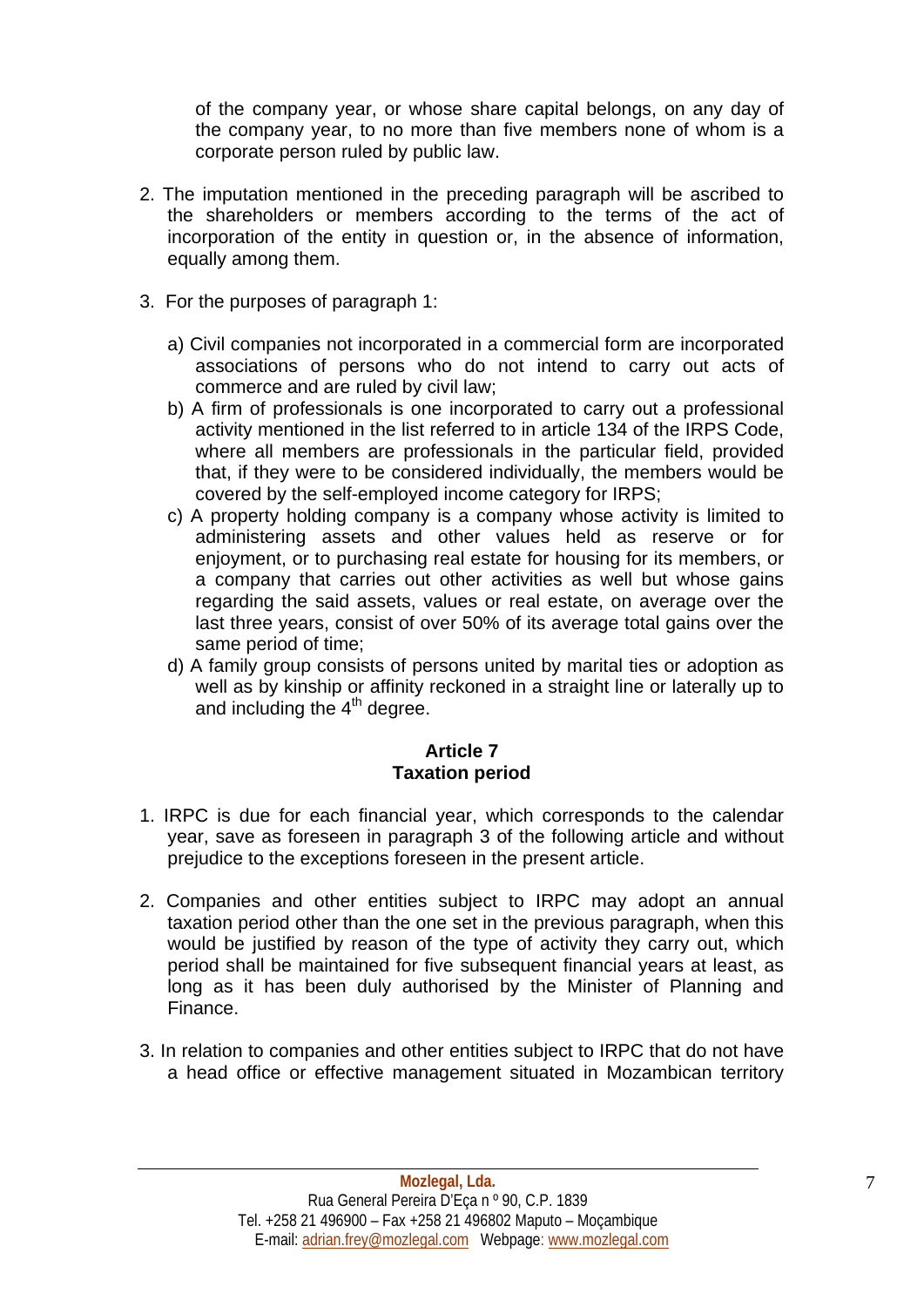but have a permanent establishment there, they may adopt an annual tax period other than that determined in paragraph 1, by notifying the Tax Administration Authorities expressly, and this period will run from the end of the financial year in which the notification was given and shall be maintained for five subsequent financial years, at least.

- 4. However, the taxation period may be shorter than one year in the following situations:
	- a) In the case of beginning of an activity, when the taxation period runs from the date on which the activity is initiated or on which the income originating the tax liability begins to accrue and the end of the financial year;
	- b) In the case of cessation of an activity, when the taxation period runs from the beginning of the financial year to the date on which the activity ceases;
	- c) When the conditions that originate tax liability occur and end in the same financial year, in which case it is the period that has actually run;
	- d) In a financial year in which, in accordance to paragraphs 2 and 3, a taxation period other than the one that was generally followed is adopted, in which case it runs from the beginning of the calendar year to the day immediately before the start of the new period.
- 5. The taxation period may be longer than one year for companies and other entities in liquidation, when it shall run for as long as the liquidation runs, provided it does not exceed three tax years in the terms of the present Code.
- 6. The limit specified in the previous paragraph may be extended when a reasoned request is made to the Tax Administration Authorities.
- 7. For the purposes of the present Code, the cessation of an activity takes place:
	- a) In relation to entities with a head office or effective management situated in Mozambican territory, on the date when liquidation ends, or the date of merger or division, in relation to companies that cease to exist as a result of these events, or on the date when the head office or effective management ceases to be located in Mozambican territory, or on the date of acceptance of an inheritance in abeyance or the date when it becomes an estate in escheat, or the date when the conditions for liability to tax cease to exist;
	- b) In relation to entities that do not have a head office or effective management situated in Mozambican territory, on the date when they cease totally to carry out their activity through a permanent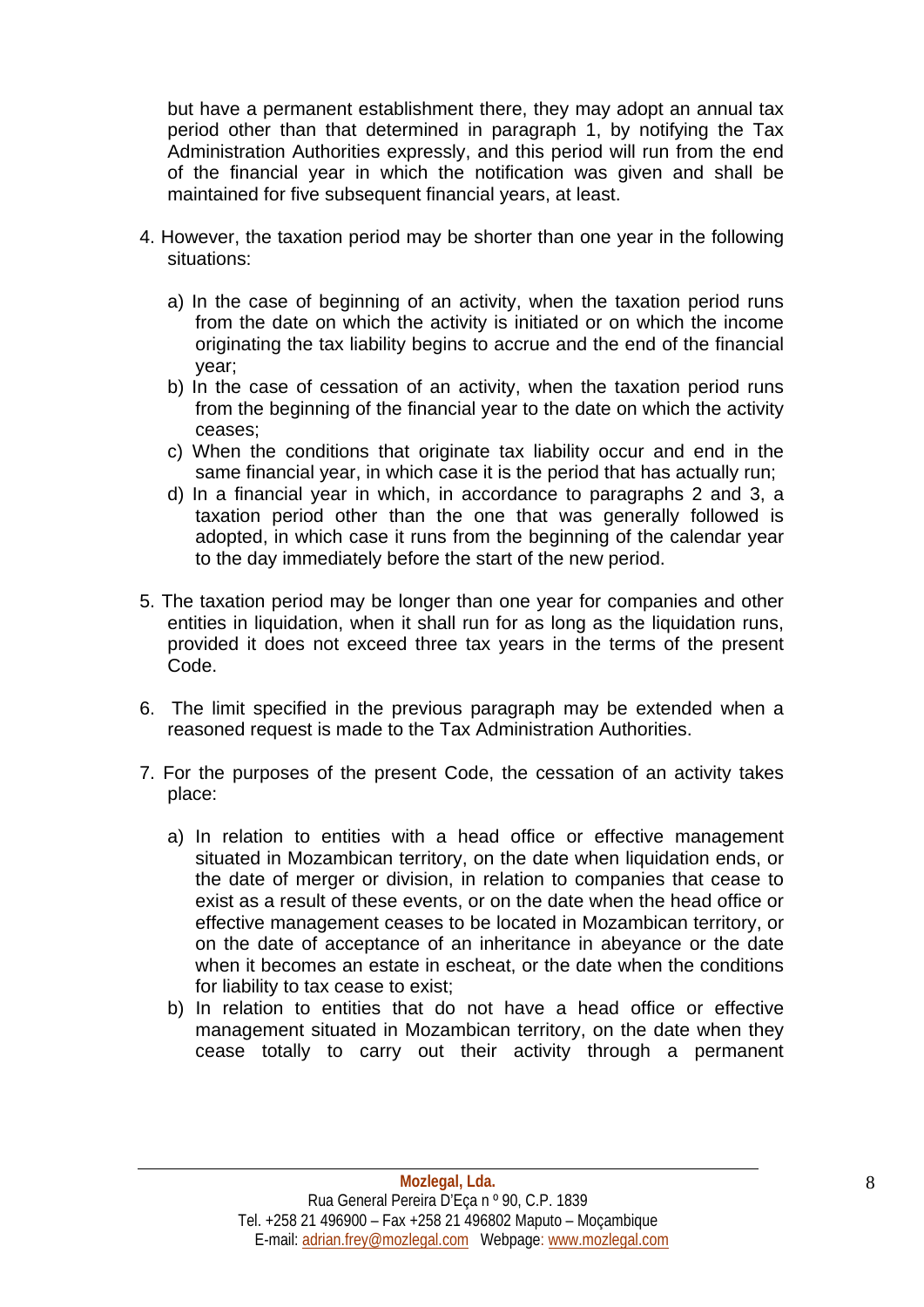establishment or when they cease to obtain income in Mozambican territory.

# **Article 8 Taxable event**

- 1. The taxable event consists of a liable person obtaining income from whatever source or origin.
- 2. The taxable event is considered to occur on the last day of the taxation period.
- 3. The provision of the previous paragraph excludes the following income that is not imputable to a permanent establishment located in Mozambican territory:
	- a) Gains resulting from the transfer of immovables for valuable consideration, in which case the taxable event is considered to occur on the date of the transfer;
	- b) Gains resulting from the transfer for valuable consideration of shareholdings in entities whose head office or effective management is situated in Mozambican territory, or of other transferable securities mentioned in paragraph 3, sub-paragraph (b) of article 5, in which case the taxable event is deemed to occur on the date of the transfer;
	- c) Income subject to definitive withholding at source, in which case the taxable event is considered to occur on the date when the obligation to withhold arises.

# **CHAPTER II Exemptions**

#### **Article 9 State, Municipalities and Social Security Institutions**

- 1. The following are exempt from this tax:
	- a) The State;
	- b) Municipalities and municipal associations or federations, when they carry out non-profit making activities;
	- c) Legally recognised social security institutions as well as social welfare institutions;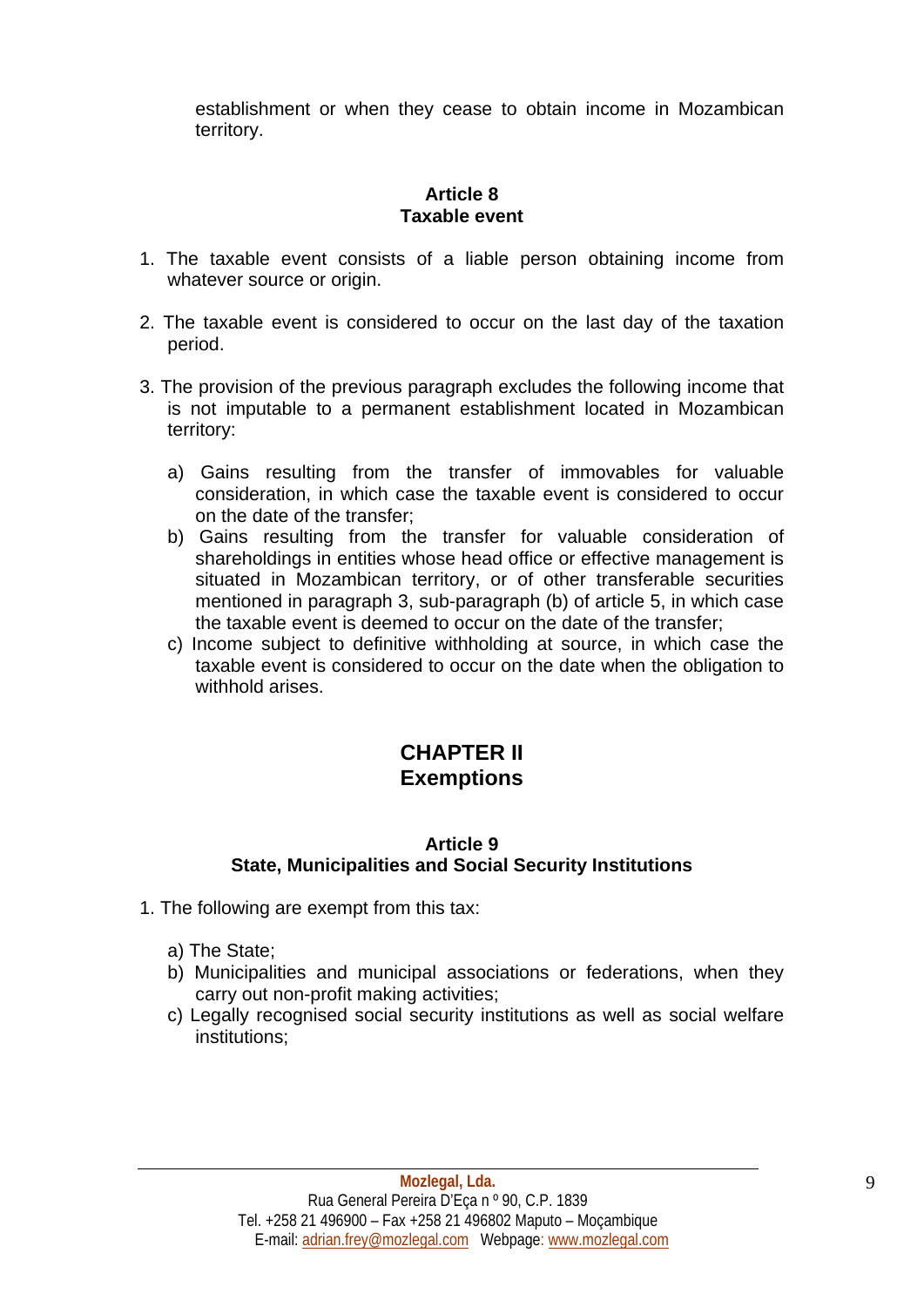2. The exemption mentioned in sub-paragraphs (a) and (b) above does not include public and state enterprises, which are subject to taxation under the terms of the present Code.

#### **Article 10 Public utility associations**

- 1. The following are exempt from IRPC:
	- a) Duly recognised entities of public, social or cultural benefit, when their objective is not of a commercial, industrial or agricultural nature;
	- b) Duly recognised public utility associations as mentioned in Law nr. 8/91 of 18 July, in respect of the direct exploitation of social amusement games as mentioned in Law nr. 9/94 of 14 September, buffets, restaurants, crèches and similar services, publishing or marketing of books or other publications, where these are intended exclusively to complement the pursuance of their main objective.
	- c) Mere public utility associations that pursue predominantly scientific or cultural, charitable, assistance or benevolent purposes, in respect of the direct exploitation of social amusement games mentioned in Law nr. 9/94 of 14 September, buffets, restaurants, crèches and similar services, where these are intended exclusively to complement the pursuance of their main objective.
- 2. The exemptions foreseen in sub-paragraph (c) above will be recognised by dispatch of the Minister of Planning and Finance on the application of the interested parties, which dispatch will define the ambit of the exemption in accordance with the objectives pursued by the entity concerned.

# **Article 11 Cultural, recreational and sporting activities**

- 1. Income derived directly from the carrying out of cultural, recreational and sporting activities is exempt from IRPC when this income and corporate property are destined to serve the purposes for which they were created and are in no event to be distributed directly or indirectly to the members.
- 2. The exemption mentioned in the previous paragraph only applies to associations that have been legally established to conduct those activities under the conditions established there.
- 3. For the purposes of the exemption mentioned in paragraph 1, income from any commercial, industrial or agricultural activity carried out in association with the activities referred to in paragraph 1, even where they are auxiliary to such activities, is not considered as income from those activities.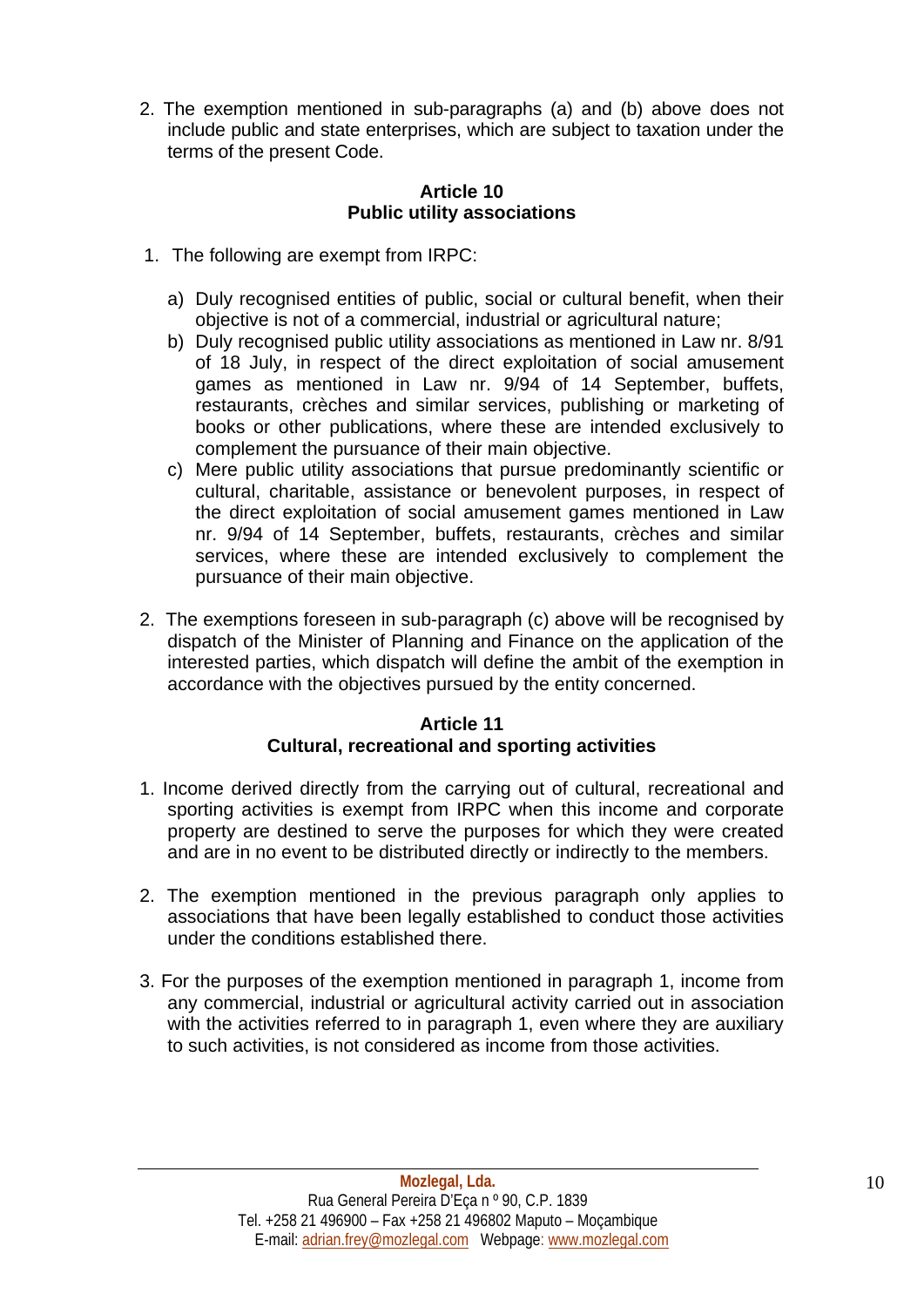# **Article 12 Co-operatives**

- 1. Farming, handicraft and cultural co-operatives are subject to a 50% reduction in the general rate of IRPC.
- 2. The exemption mentioned in the previous paragraph does not extend to income subject to withholding of IRPC at source.

# **Article 13 Other exemptions**

- 1. Income originating directly from an activity subject to Special Tax on Gaming under Law nr. 8/94 of 14 September is also exempt from IRPC in the terms of the law.
- 2. Interest on government bonds issued to finance a Budget or State Treasury deficit.
- 3. Companies and other entities to which the transparency rules under article 6 apply are not liable to IRPC.

## **Article 14 Withholding at source**

The exemptions specified in articles 10, 11 and 12 of the present Code do not cover income subject to withholding at source paid to the entities mentioned in those articles.

# **CHAPTER III Determination of the chargeable amount**

#### **SECTION I General Provisions**

# **Article 15 Rules that define the chargeable amount**

- 1. For the purposes of the present Code:
	- a) In relation to the corporate persons and entities mentioned in paragraph 1, sub-paragraph (a) of article 4, the chargeable amount is obtained by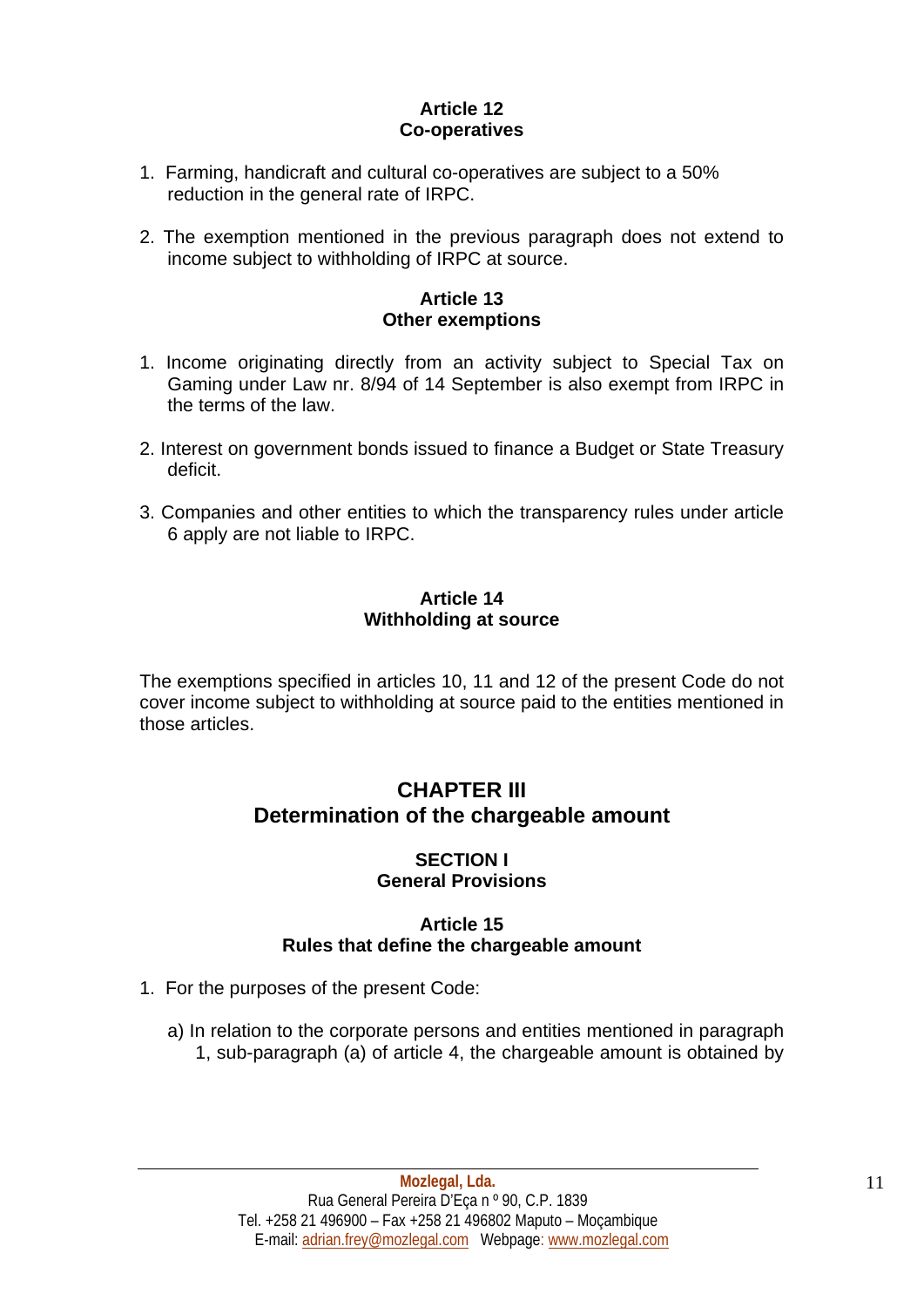deducting tax losses, ascertained under the terms of the present Code, from the taxable profit determined according to articles 17 *et seq.*

- b) In relation to the corporate persons and entities mentioned in paragraph 1, sub-paragraph (b) of article 4, the chargeable amount is obtained by deducting the common costs and other costs imputable to non-exempt income subject to tax, according to article 50, from total income determined in the terms of the present Code;
- c) In relation to non-resident entities that have a permanent establishment in Mozambican territory, the chargeable amount is obtained by deducting from taxable profits imputable to that establishment, determined in the terms of the present Code, tax losses imputable to the permanent establishment ascertained in accordance with this Code, with the required adaptations, including those preceding the cessation of activity due to its head office or effective management ceasing to be located in Mozambican territory, to the extent that they are imputable to it;
- d) In relation to non-resident entities that obtain income in Mozambican territory that is not imputable to a permanent establishment located there, the chargeable amount consists of income from the different categories determined according to article 52.
- 2. The terms of sub-paragraphs (a), (b) and (c) of the previous paragraph do not apply when taxable profits are to be determined using indirect methods, including the simplified system, under the terms of articles 53 *et seq*., and also when the simplified bookkeeping system foreseen in article 109 is opted for.
- 3. The corrections foreseen in articles 58 *et seq*. are applicable to the determination of the chargeable amount of corporate persons and other entities mentioned in sub-paragraphs (a), (b) and (c) of paragraph 1 of the present article, when the case requires,.
- 4. Fiscal benefits that may be conferred under the terms of the Fiscal Benefits Code, approved by Decree 16/2002 of 27 June, will also be deducted when determining the chargeable amount.

#### **Article 16 Methods of determination of the chargeable amount**

1. The declarative method, in which, as a rule, the chargeable amount is determined on the basis of the taxpayer's income declaration, subject to control by the Tax Administration Authorities.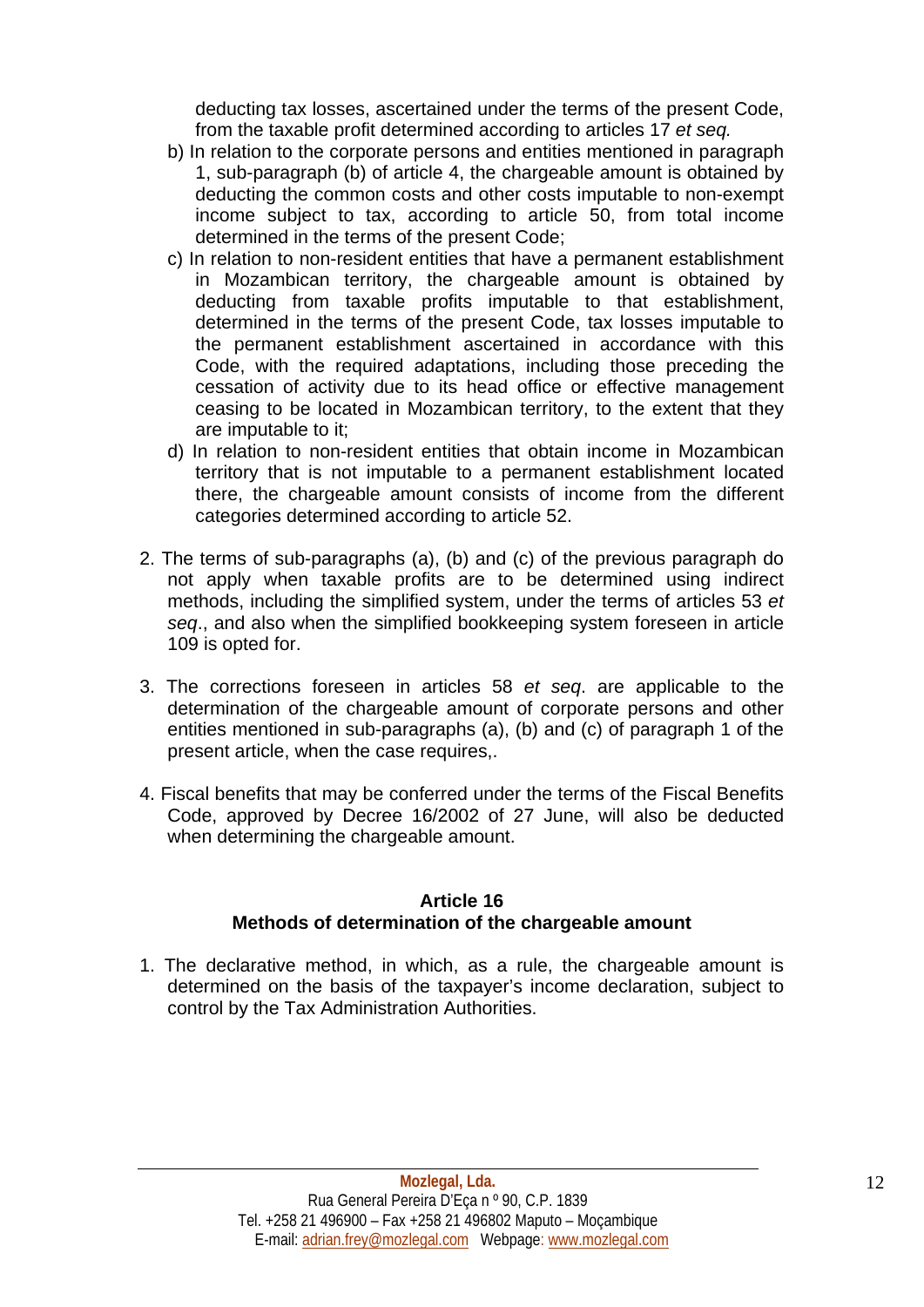- 2. If there is no declaration, the Tax Administration Authorities have authority to determine the chargeable income, where such determination is required.
- 3. Taxable profits may be determined by indirect methods under the terms of Section V of the present Chapter.

# **SECTION II**

# **Resident corporate persons and other entities whose principal activities are commercial, industrial or agricultural**

#### **SUBSECTION I General rules**

## **Article 17 Determination of taxable profit[\(\\*\)](#page-12-0)**

- 1. Taxable profits of corporate persons and other entities mentioned in paragraph (1), sub-paragraph (a) of article 4 consist of the algebraic sum of the net profit for the financial year and the positive and negative patrimonial variations verified in the same period but not reflected in the net profit, determined on the basis of accounts and subject to the corrections that may be required under the terms of the present Code.
- 2. For the purposes of the dispositions of the previous paragraph, net surpluses of co-operatives are considered as net profit for the financial year.
- 3. To ascertain the net profits mentioned in paragraph 1, accounting records shall:
	- a) Be organised according to the General Accounting Plan and other legal provisions in force for the respective activity sector, without prejudice to observance of the terms of the present Code;
	- b) Reflect all transactions carried out by the liable person; and
	- c) Be organised so that the results of operations and patrimonial variations subject to the general IRPC system can be distinguished clearly from the rest.
- 4. The provisions of the present article are not applicable to liable persons covered by the simplified system for determining taxable profit foreseen in article 54.

<span id="page-12-0"></span> $(*)$  As amended by Decree 61/03 of 19 December.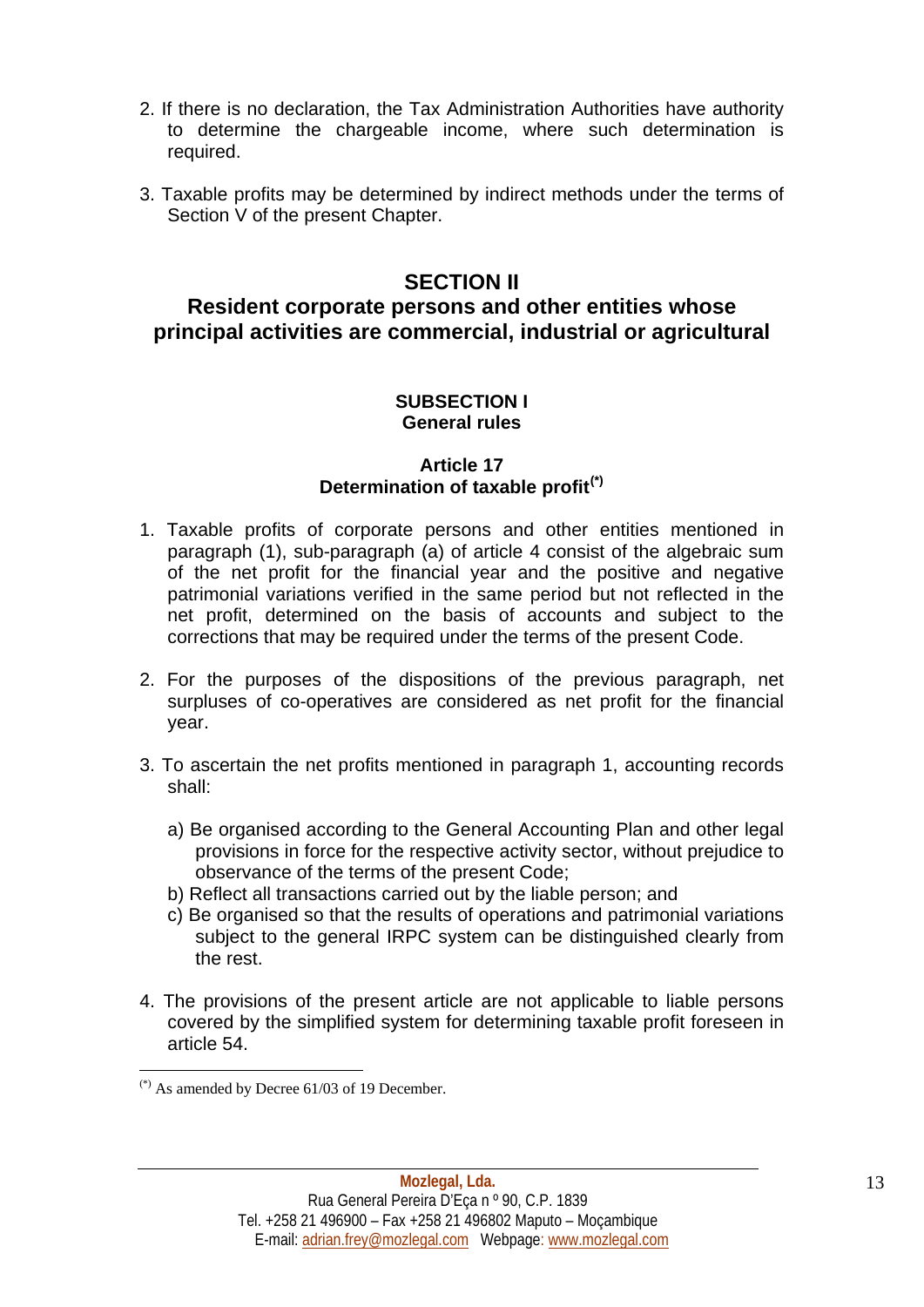- 5. Liable persons who are not obligated to keep organised accounting records and opt for the simplified bookkeeping system shall determine their taxable profit based on the records and rules set forth in article 109.
- 6. Interest and other forms of remuneration derived from instruments listed on the Mozambique stock Exchange, as well as those derived from Monetary Authority Instruments (TAMs) issued by the Bank of Mozambique for monetary purposes, do not count towards taxable profits.

#### **Article 18 Periodisation of taxable profit**

- 1. Income and costs and other positive or negative variations in taxable profit are imputable to the financial year to which they refer, according to the principle of specialisation of financial years.
- 2. Positive or negative components considered as pertaining to previous financial years are only imputable to the financial year when they were unforeseeable or patently unknown on the closing date of the accounts of the financial year in which they should have been imputed.
- 3. For the purposes of the principle of specialisation of financial years:
	- a) Gains relating to sales are generally considered as having been realised, and the corresponding costs sustained, on the date of delivery or dispatch of the corresponding goods or the date on which ownership is transferred, if earlier;
	- b) Gains relating to the provision of services are generally considered as having been realised, and the corresponding costs sustained, on the date when the service ends, except as regards services that consist of more than one act or ongoing or successive services, in which case they shall be carried to income to the extent proportional to the services carried out
- 4. Reservation of ownership clauses are not considered for the purposes of sub-paragraph (a) of the previous paragraph, because sales with reservation of ownership are assimilated to leases containing a transfer of ownership clause that is binding on both parties.
- 5. Gains and costs from activities of a pluri-annual nature may be divided into periods taking into consideration production cycles or construction time.
- 6. The part of the costs related to pluri-annual forestry operations borne during the production cycle which corresponds to the percentage represented by the extraction in that financial year, of the total production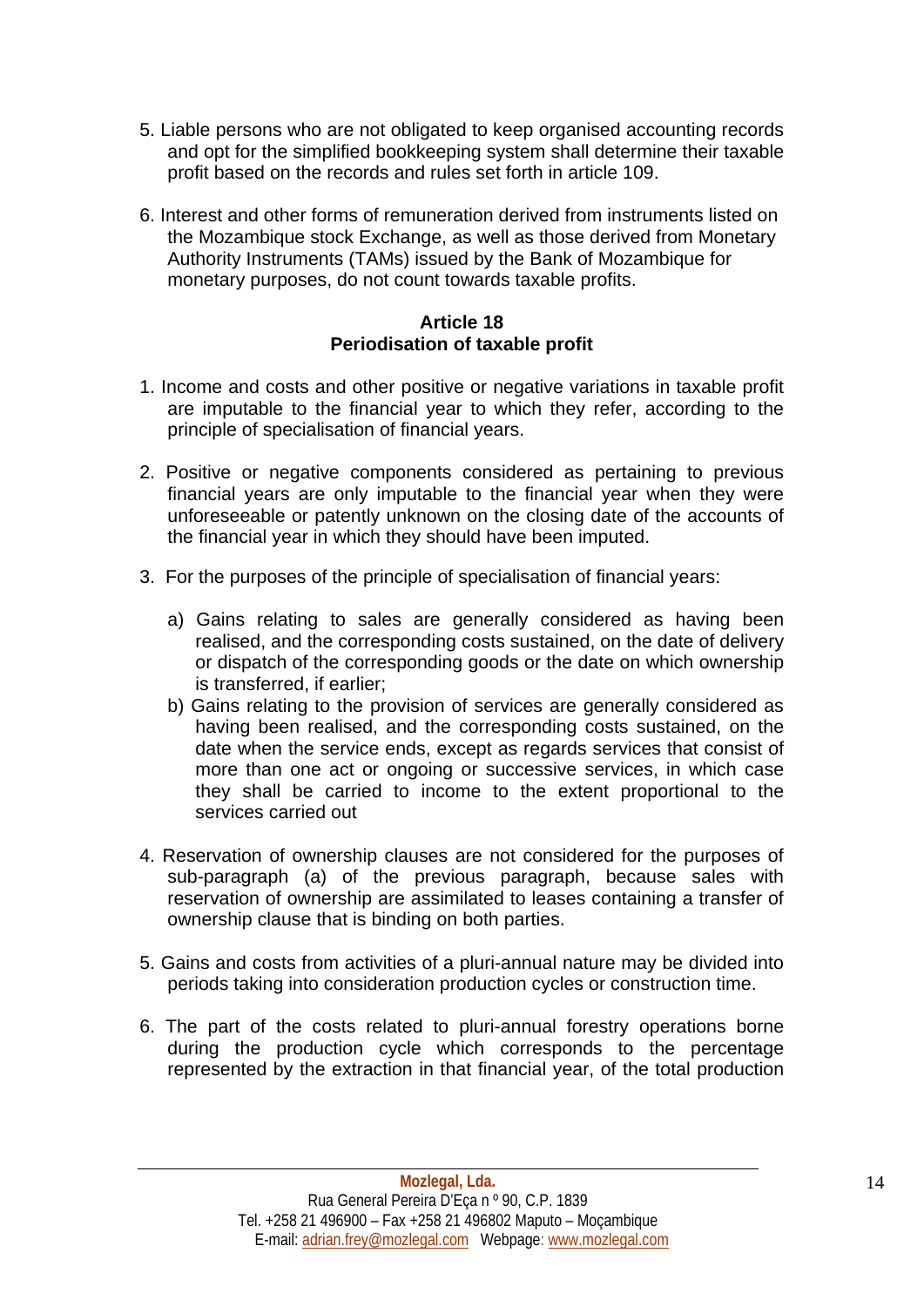of the same product, and not considered in previous financial years, will be updated by applying the coefficients contained in the diploma mentioned in article 45.

#### **Article 19 Pluri-annual works**

- 1. Income relating to works whose production cycle or construction time exceeds one year can be determined in the following ways:
	- a) Using completion percentage criteria; or
	- b) Using works completion criteria.
- 2 .The use of the completion percentage criteria is obligatory:
	- a) When there is partial invoicing of the price set for the carrying out of public or private works on a contractor basis, even if such works are not successive in nature and have reached a degree of completion that corresponds to the amounts invoiced; and
	- b) In the case of works carried out on own account and sold in fractions, as they are being completed and delivered to purchasers, even if the exact total cost of the works is not known.
- 3. For the purposes of the works completion criteria, the work is considered as completed:
	- a) If the degree to which the work is finished is equal to or greater than 95% and the price has been established by contract or the sale price is known;
	- b) When, in cases of public works on a contractor basis, provisional receiving of the work occurs under the terms of legislation in force.
- 4. For the purpose of the previous paragraphs, the degree to which a work is completed is determined by the relationship between the total costs already incorporated into the work and the sum of those costs and the estimated costs to complete the work.
- 5. In cases where the income in relation to works is ascertained according to the previous paragraphs, where the total costs required for completion have not yet been incurred, the part of the gains that corresponds to the estimated costs to be incurred may be considered as advance revenue.
- 6. Enterprises involved in pluri-annual works shall adopt the same criteria to ascertain income from works that are identical in nature, and shall maintain the method adopted to ascertain the income from works until the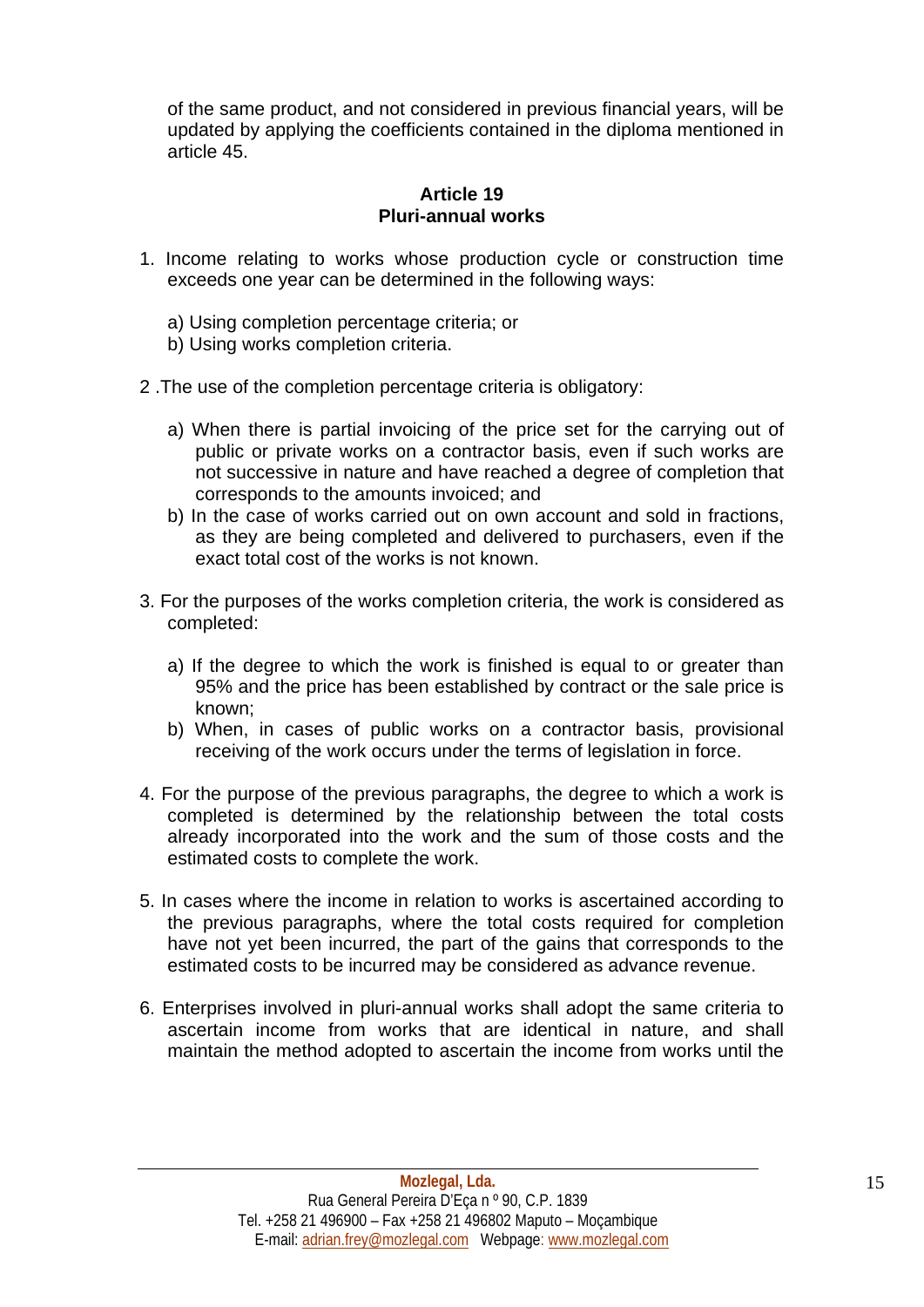end of such works, unless previous authorisation has been granted by the Tax Administration Authorities.

#### **Article 20 Income or gains**

Income or gains are considered as those derived from operations of any nature resulting from a normal or occasional, basic or merely auxiliary activity, in particular those resulting from the following:

- a) Sales or provision of services, discounts, bonuses, reductions, commissions and brokerage fees;
- b) Income from real estate;
- c) Financial income, such as interest, dividends and other shares of profits, discounts, agios, transfers, exchange rate differences and premiums on bond issues;
- d) Remuneration received for the carrying out of corporate functions;
- e) Income from assets or values maintained as reserves or for enjoyment;
- f) Income from industrial property and other similar income;
- g) Provision of scientific or technical services;
- h) Realised capital gains;
- i) Indemnification received for whatever reason;
- j) Subsidies or grants for operations.

#### **Article 21 Positive patrimonial variations**

- 1. Positive patrimonial variations that are not reflected in the net income for the financial year also contribute to establishing taxable profits, except:
	- a) Contributions of capital, including share premiums, as well as any cover for losses provided by holders of capital;
	- b) Potential or latent capital gains, even if expressed in the accounts, including legally allowed revaluation reserves;
	- c) Patrimonial increases subject to gift tax and inheritance tax;
	- d) Contributions, including shares in losses, made by an associate to an owner as part of a joint venture or share association agreement.
- 2. Positive patrimonial variations that are to be reflected in the taxable result are, specifically, among others, gains resulting from the sale of shares of equity capital and subsidies received other than in relation to assets.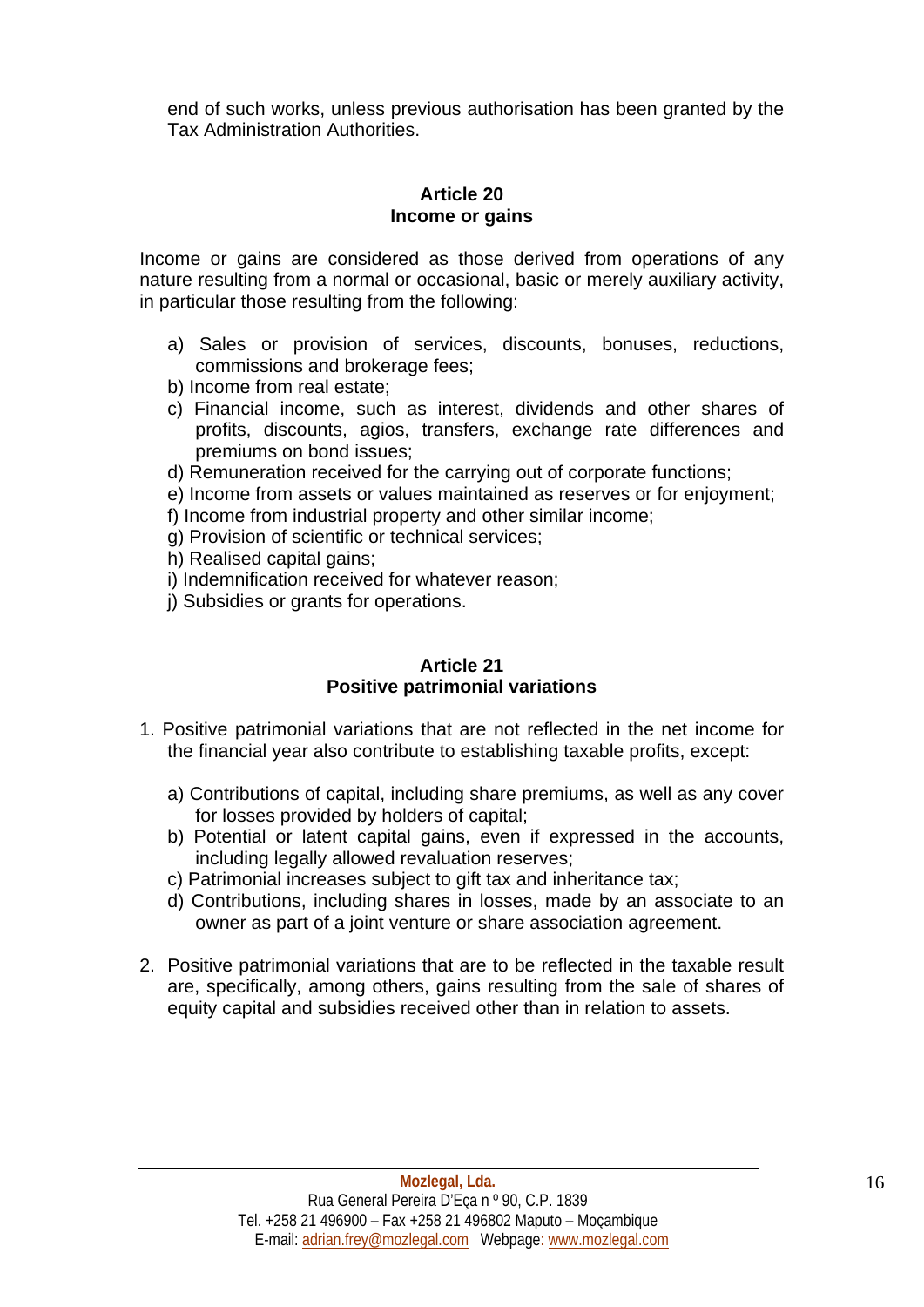# **Article 22 Costs or losses**

Costs and losses are considered as those that are proved to be essential for realising the income and gains subject to tax or for maintaining the source of income, in particular, the following:

- a) Costs in respect of the production or acquisition of any goods or services, such as those in respect of the materials used, manpower, power supply and other general expenses of manufacturing, conservation and repairs;
- b) Costs with distribution and sales, including transport, advertising and placing of merchandise;
- c) Costs of a financial nature, such as interest paid on capital invested in operations, discounts, agios, transfers, exchange rate differences, costs with credit operations, debt collection and issuing of shares, bonds and other securities, and repayment premiums;
- d) Costs of an administrative nature, such as remuneration, expense allowances, pensions and retirement supplements, consumer goods, transport and communication, rent, litigation, insurance, including life insurance and other "Life" operations, contributions for savings-pension losses, contributions to pension funds and any other complementary social security schemes;
- e) Costs with analyses, rationalisation, research and consultancy;
- f) Fiscal and para-fiscal charges that the taxpayer is subject to, without prejudice to article 43;
- g) Reintegration and depreciations;
- h) Provisions;
- i) Realised capital losses;
- j) Indemnification resulting from events that cannot be insured for.

#### **Article 23 Non-deductible costs[\(\\*\)](#page-16-0)**

- 1. The following are not accepted as costs or losses:
	- a) Illegitimate expenses, in particular, those originating from conduct that can be charged as a violation of Mozambican law, especially criminal law, even if such conduct occurs outside the territorial scope of application of such law;
	- b) Rents from finance leasing, in relation to the lessee, as regards the part of the rent used to reduce the finance.

<span id="page-16-0"></span> $(*)$  As amended by Decree 61/03 of 19 December.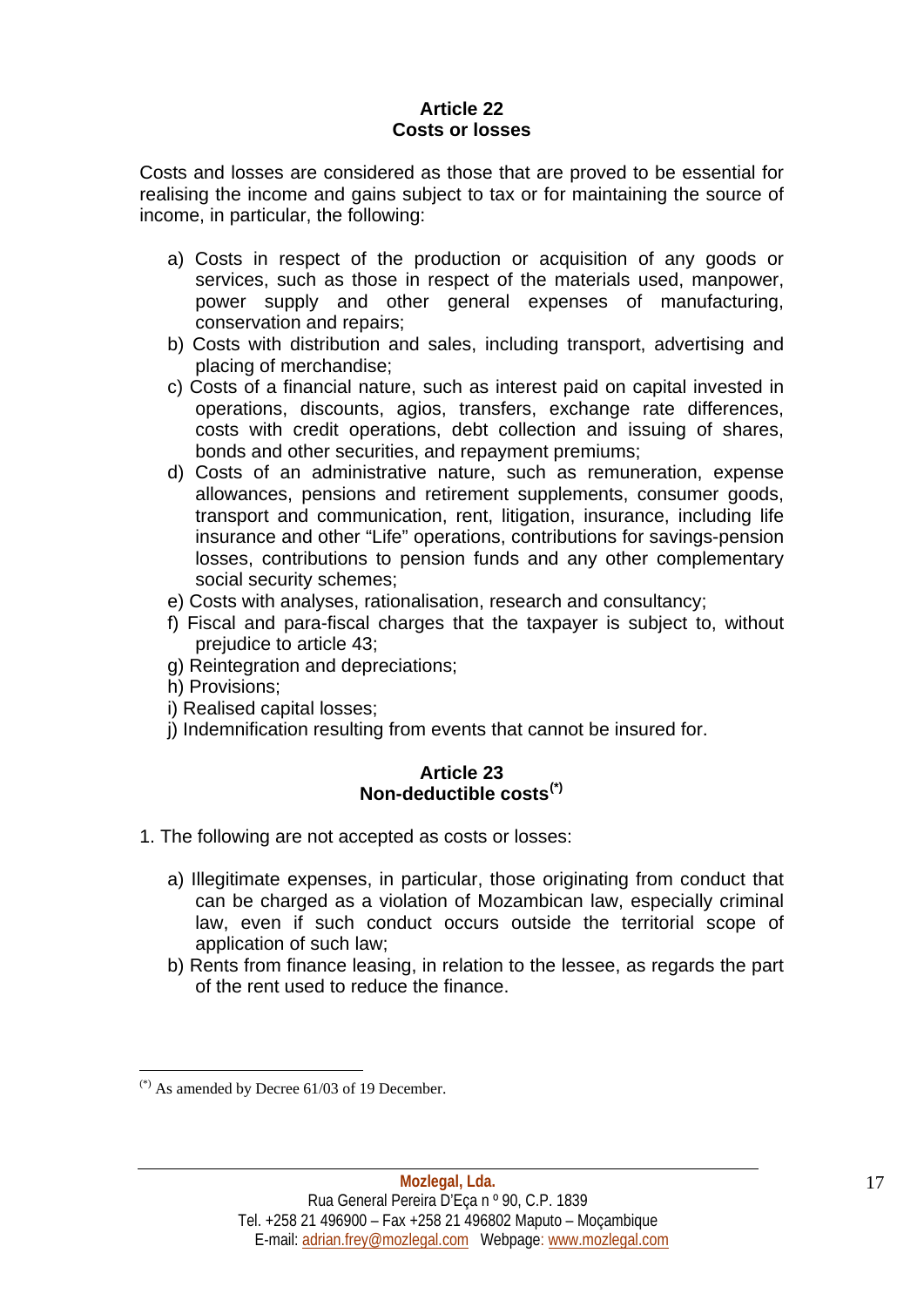2. Personal health and accident insurance premiums are not accepted as costs, nor are amounts expended on life insurance and other "life" operations, contributions to pension funds and any complementary social security schemes, except when these are covered by the dispositions of articles 37 and 39 of the present Code and are considered as employment income for the purposes of the IRPS Code.

## **Article 24 Negative patrimonial variations**

- 1. Negative patrimonial variations that are not reflected in the net profit for the financial year also contribute to establishing taxable profit, under the same conditions as specified for costs and losses, except for:
	- a) Those that consist of gifts or are not related to the activity of the taxpayer subject to IRPC;
	- b) Potential or latent capital losses, even if they are expressed in the accounts;
	- c) Outgoings, in money or in kind, in favour of holders of capital, by way of remuneration on or reduction of capital, or the distribution of assets;
	- d) Payments made by a business owner to an associate under a joint venture arrangement.
- 2. Negative patrimonial variations in respect of rewards and other remuneration for work rendered by members of company bodies and employees, by way of a share of profits, may form part of the taxable profits for the financial year to which the profit that is shared refers, as long as the amounts are paid or made available to the beneficiaries by the end of the subsequent financial year.
- 3. Notwithstanding the provisions of the previous paragraph, negative patrimonial variations in respect of rewards and other remuneration for work of members of company's body of directors, by way of a share of profits, do not form part of the calculation of taxable profits when the beneficiaries hold, directly or indirectly, at least 1% of the share capital and the amounts in question are more than double the monthly remuneration earned in the financial year to which the profit that is shared refers, and the excess is assimilated, for tax purposes, to distributions of profits.
- 4. For the purposes of verifying the percentage established in the previous paragraph, the beneficiary is considered to hold a share of the company's capital indirectly when the owner of the share is the spouse, ascendants or descendants to the 2<sup>nd</sup> degree, and rules on equating ownership as set out in the Commercial Code and other commercial legislation also apply, with the required adaptations.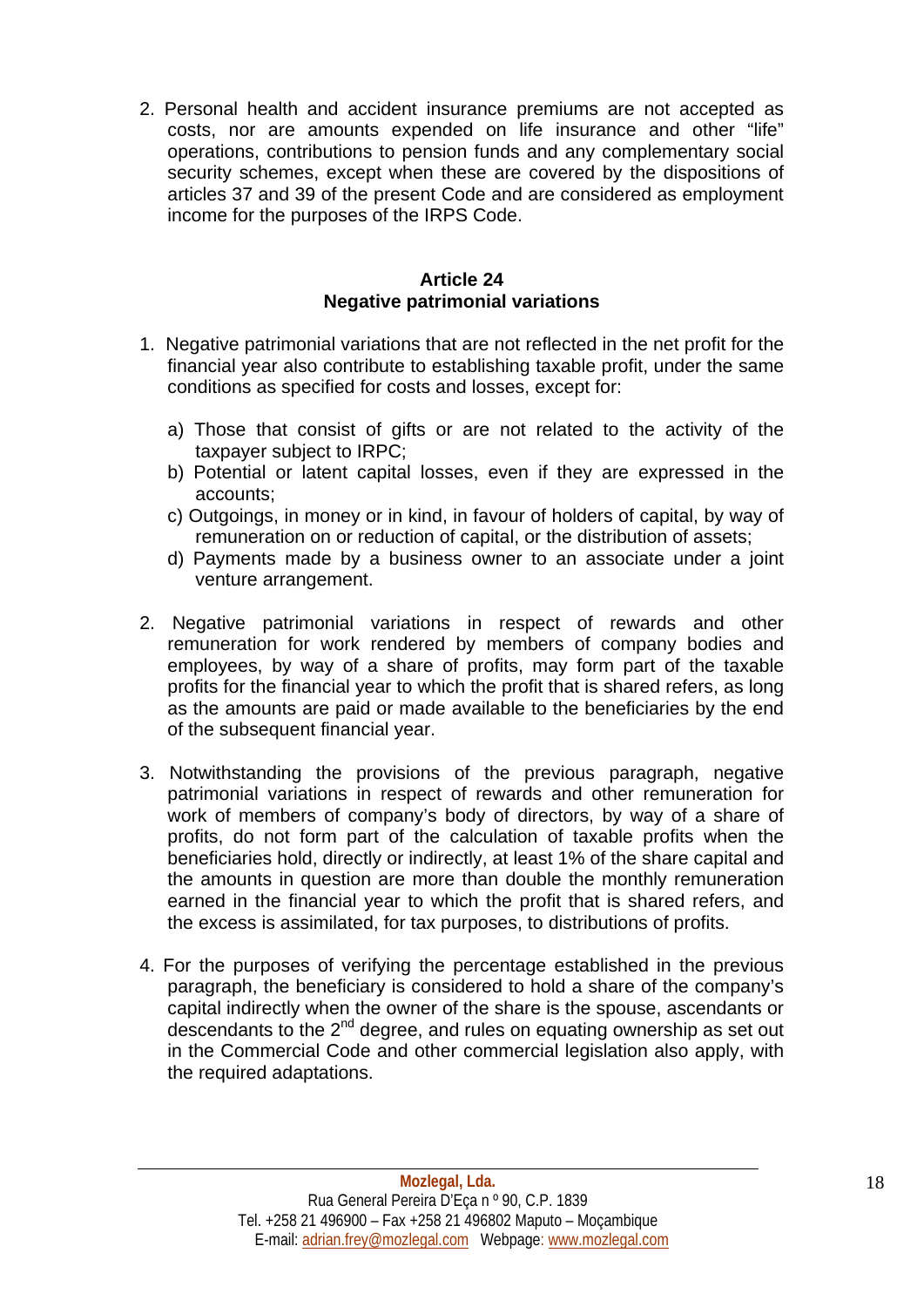5. If the requirement specified in paragraph 2 is not met, the assessment to IRPC for the following financial year will be increased by the IRPC that was not assessed as a result of the deduction of rewards that were not paid or made available to the beneficiaries in the period established there, together with the corresponding penalty interest.

#### **Article 25 Lease back of assets**

- 1. If an asset that is the subject of a finance lease is delivered to the lessor and subsequently leased back to the lessee, there shall be no assessment of profit for tax purposes as a result of such delivery, and the asset will continue to be depreciated by the lessee for tax purposes, under the regime that he had been following until then.
- 2. In the case of a sale of goods followed by a finance lease of those goods by the vendor, the following shall be observed:
	- a) If the goods were part of the vendor's fixed assets, paragraph 1 applies, with the required adaptations;
	- b) If the goods were part of the vendor's stock, no tax result will be ascertained as a consequence of the sale, and the goods will be registered as fixed assets at their original acquisition or production cost, and this is the value to be considered for the purposes of the relevant depreciation.

#### **SUBSECTION II Stock value metrics**

#### **Article 26 Stock value metrics**

- 1. The values of stock to be considered in the income and gains to be taken into account in determining the profit for the financial year are the ones resulting from the application of criteria using:
	- a) Actual acquisition and production costs;
	- b) Standard costs ascertained in accordance with appropriate technical and accounting principles
	- c) Sale prices deducted from the normal profit margin;
	- d) Special value metric methods for basic or normal stock.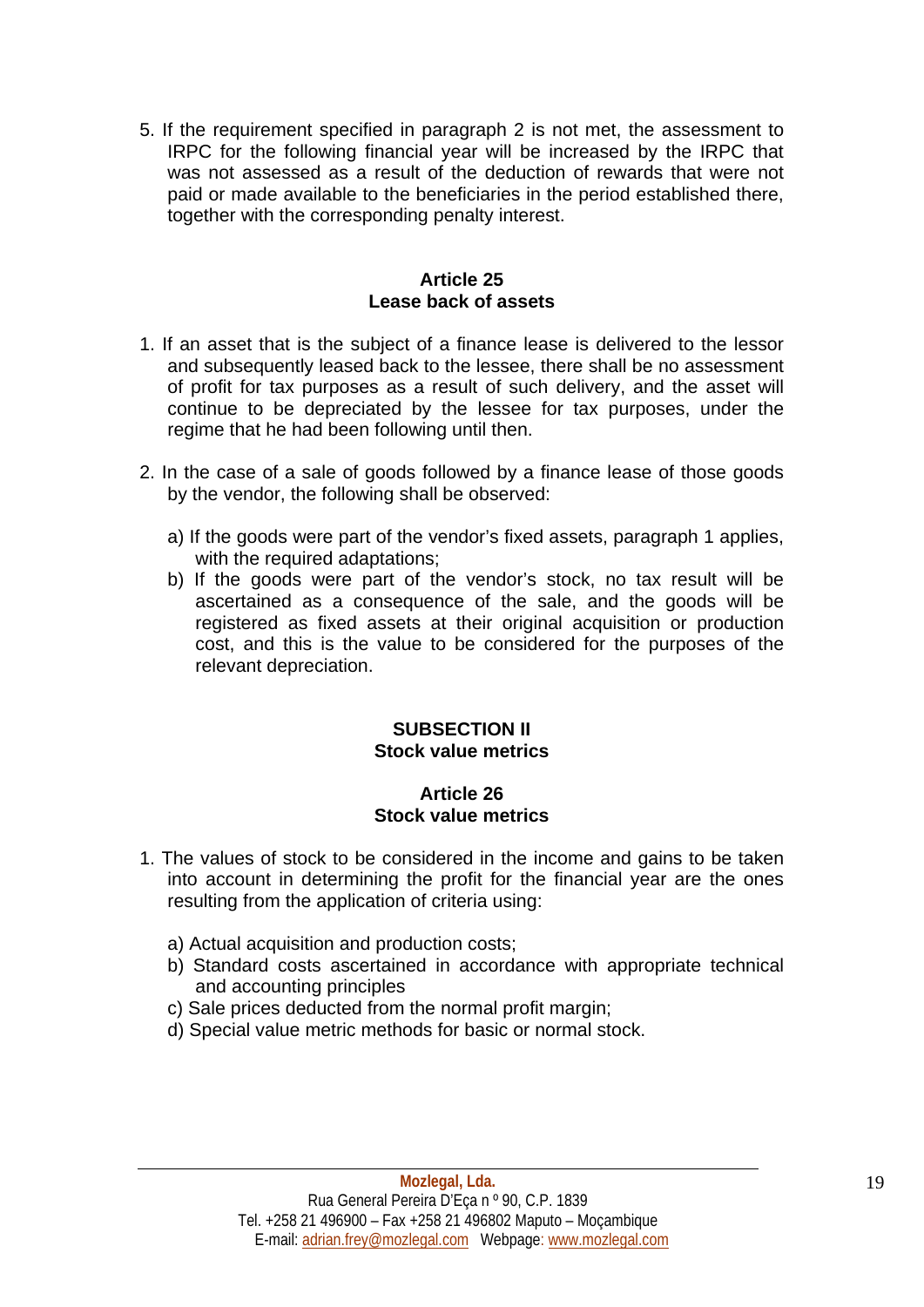- 2. When the use of standard costs produces significant discrepancies the Tax Administration Authorities may make the appropriate corrections, taking into account the field of application thereof, the amount of sales and of final stocks and the degree of stock rotation.
- 3. Sale prices are taken to be those contained in official information or those which the enterprise last used under ordinary conditions, or those which are current at the end of the final year, as long as they are deemed suitable or are subject to indisputable control.
- 4. The criteria mentioned in paragraph 1(c) will only be accepted in activity sectors where calculating the acquisition cost or the production cost is extremely cumbersome or cannot be done with reasonable accurateness, and the profit margin can be replaced by a deduction not exceeding 20% of the sale price, if the profit margin is not easily determined.
- 5. The special value metric methods mentioned in paragraph 1(d) require authorisation by the Tax Administration Authorities, requested in an application that indicates what criteria are to be adopted and the reasons that justify them.

## **Article 27 Change of value metric criteria**

- 1. The criteria adopted for measuring stock values shall be followed uniformly over consecutive financial years.
- 2. However, such criteria may be changed when the changes would be justified for reasons of an economic or technical nature and are accepted by the Tax Administration Authorities.

# **SUBSECTION III Reintegration and depreciation regime**

#### **Article 28 Items that may be reintegrated or depreciated**

- 1. Reintegrations and depreciations of fixed depreciable assets, which continually lose value as a result of their utilisation, the passage of time, technical progress or any other causes, are allowed as costs.
- 2. Mere fluctuations that have an effect on property values do not make such items qualify as depreciable assets.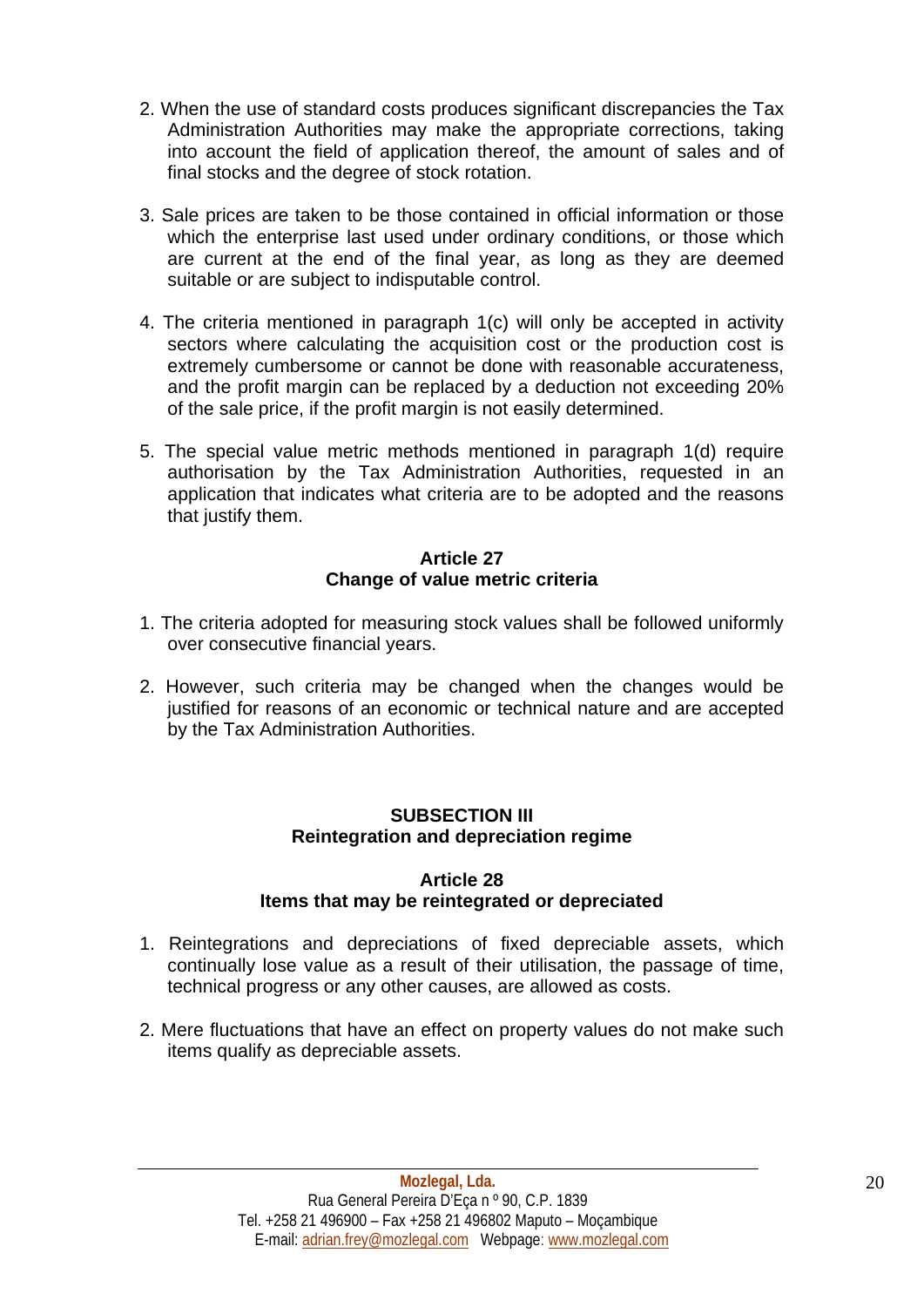- 3. Save for duly justified reasons accepted by the Tax Administration Authorities, fixed assets are only considered as depreciable after they have begun functioning.
- 4. The reintegration and depreciation of depreciable fixed assets may be deducted as costs of the financial year to which they refer, by the owner of the assets or, in cases of leasing, by the party who assumes the risk of loss or deterioration of the asset.

#### **Article 29 Methods of calculating reintegrations and depreciations**

- 1. As a rule, reintegrations and depreciations for the financial year shall be calculated by the straight-line method.
- 2. Reintegration and depreciation methods other than the one indicated in the previous paragraph may be used when the nature of the depreciation or economic activity of the enterprise would justify this, after prior acknowledgement by the Tax Administration Authorities.

In relation to fixed corporeal assets, use of the diminishing value depreciation method is not allowed:

- a) In the case of buildings, light passenger and multi-purpose vehicles, except when they are utilized by enterprises running public transport businesses or intended for rental as part of the ordinary activity of the enterprise that owns them, furniture and social equipment;
- b) When fixed corporeal assets were not acquired in a state of use, whereupon the use of the straight-line method is compulsory.
- 3. The same reintegration and depreciation method shall be utilized in relation to each fixed corporeal asset from the moment when the asset starts being used until it has been completely reintegrated or depreciated, disposed of or rendered useless.

#### **Article 30 Reintegration and depreciation quotas**

- 1. For the purposes of applying the straight-line method, the annual reintegration and depreciation quota deductible as costs for the financial year is determined by applying the reintegration and depreciation rates to the following values:
	- a) Acquisition cost or production cost;
	- b) Value resulting from revaluation under tax legislation;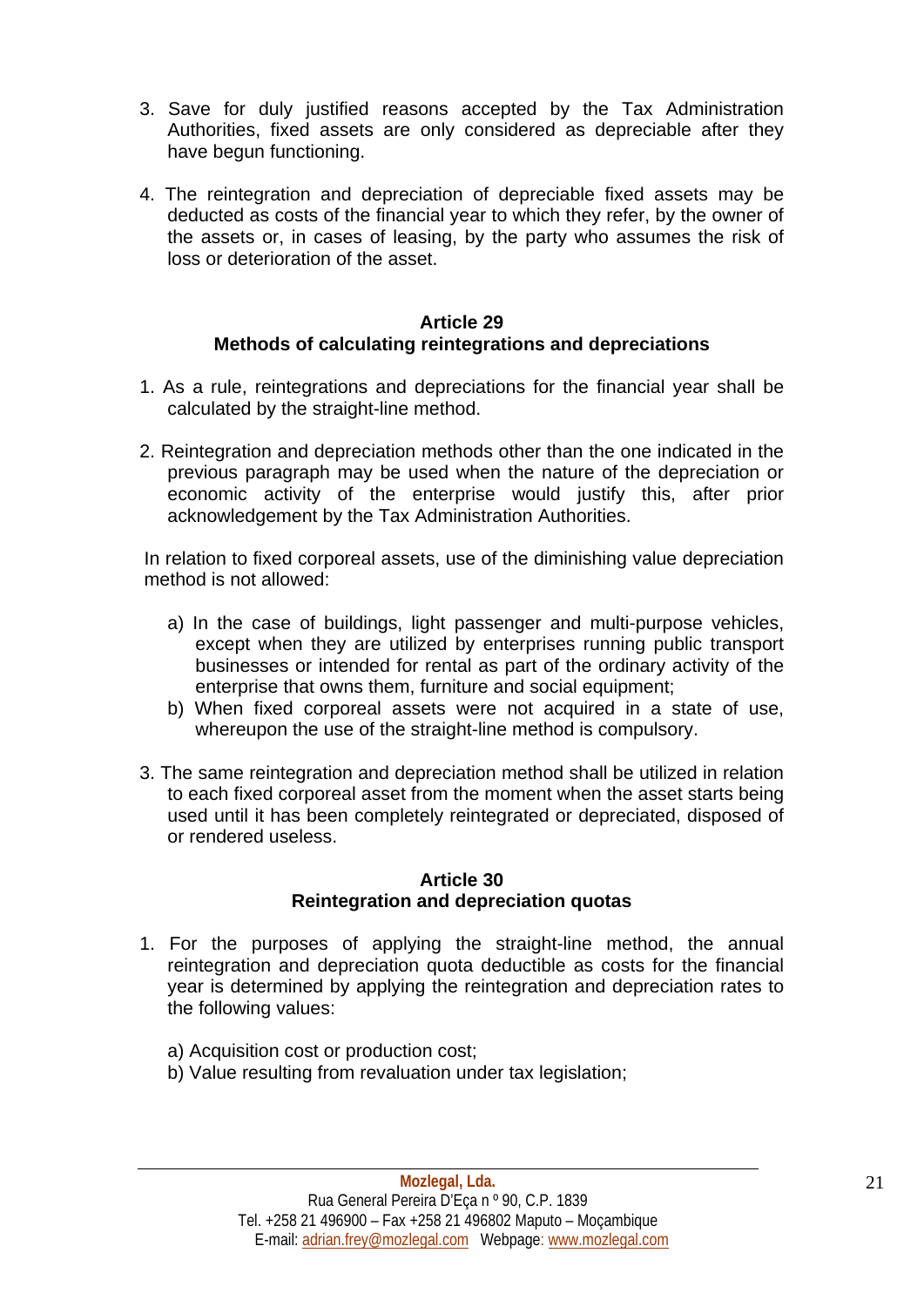- c) Real value, on the date when the assets which are the subject of evaluation for this purpose are first entered in the books, when the acquisition cost or production cost is unknown, which value may be subject to correction for tax purposes if it appears overstated.
- 2. The reintegration and depreciation rates for fixed assets shall be contained in a specific complementary diploma.
- 3. In relation to fixed assets for which reintegration or depreciation rates have not been established, such rates as the Tax Administration Authority considers reasonable, taking the estimated useful life into account, will be accepted.
- 4. In relation to assets acquired in a state of use, or major repairs and improvements to depreciable assets, the corresponding depreciation rates are calculated using the straight-line method, based on the estimated useful life of either of them.
- 5. In the year when the assets are first used, taxpayers may opt for a reintegration and depreciation rate deducted from the annual rate, in accordance with the previous paragraphs, corresponding to the number of months counting from the month in which the said assets began functioning.
- 6. In the case mentioned in the previous paragraph, in the year in which the same assets are disposed of, rendered useless or reach the end of their useful lives, only reintegrations and depreciations corresponding to the number of months up to the month previous to that in which such events occur will be accepted.

# **Article 31 Reintegrations and depreciations not allowed as costs**

The following are not allowed as costs:

- a) Reintegration and depreciation of assets that are not depreciable;
- b) Reintegration and depreciation of immovable assets, in the part that corresponds to land or is not depreciable;
- c) Reintegration and depreciation that exceeds the limits established in the previous articles;
- d) Reintegration and depreciation beyond the maximum useful life of the asset;
- e) Reintegration of light passenger vehicles or multi-purpose vehicles, in the part that corresponds to their acquisition or revaluation value in excess of 800.000.000,00 MT, as well as pleasure boats, helicopters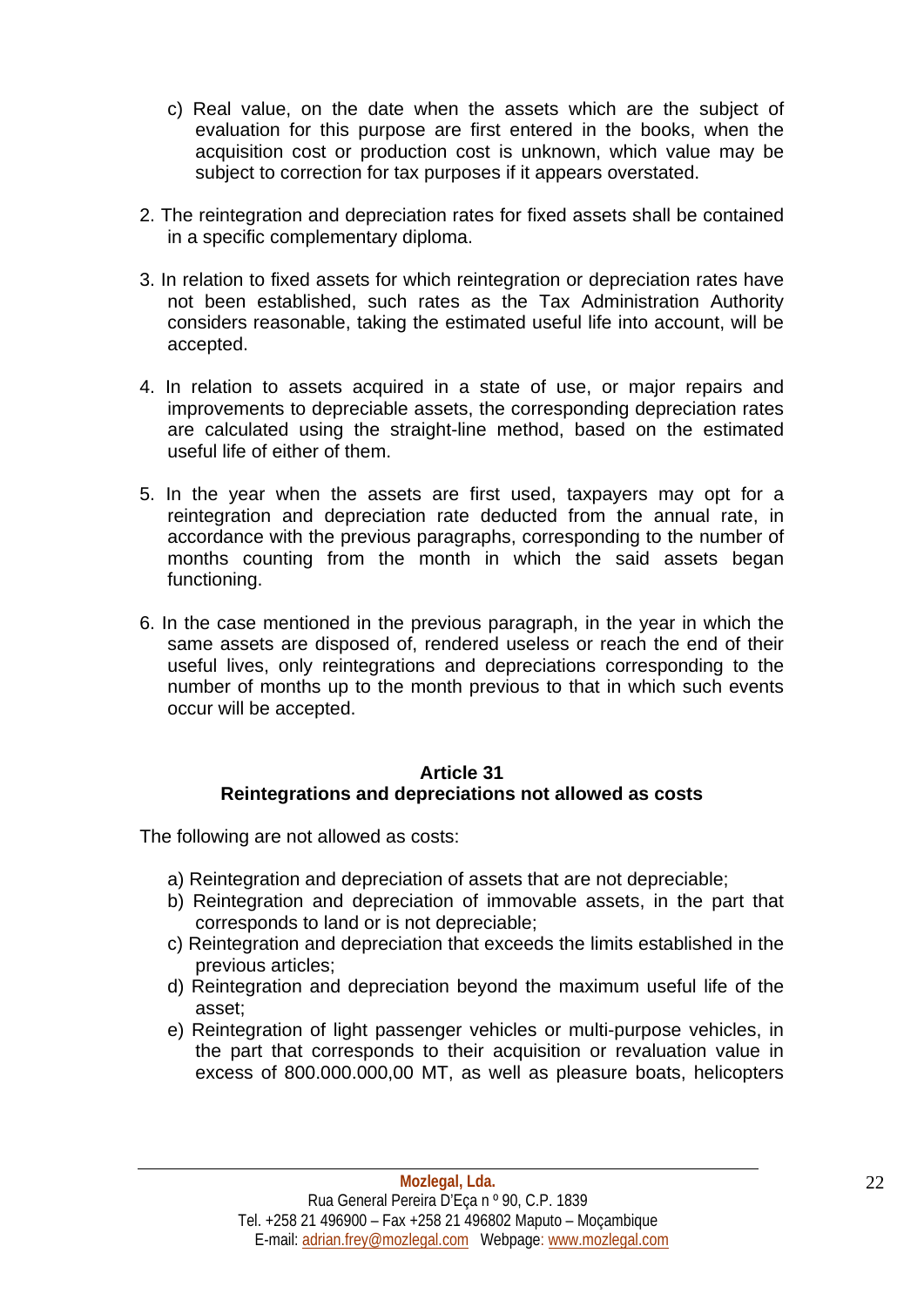and tourism aircraft and all expenses related to them, provided that such assets are not committed to enterprises operating public transport services or are not for rental within the ordinary business of the enterprise that owns them;

f) Reintegration of assets whose realisation value has been reinvested, under the terms of article 46, in the part corresponding to the deduction imputed to them in terms of paragraph 6 of the same article.

#### **SUBSECTION IV Rules on provisions**

#### **Article 32 Tax deductible provisions[\(\\*\)](#page-22-0)**

- 1. Only the following provisions may be considered for the purposes of article 22, sub-paragraph (h):
	- a) Those whose purpose is to cover doubtful debts, calculated based on the sum of the debts resulting from the ordinary course of business at the end of the financial year;
	- b) Those destined to cover losses in stock values, within the limits of the losses that are in fact observed;
	- c) Those destined to cover obligations and charges derived from court actions in progress for events that would lead to their inclusion in the costs of the financial year;
	- d) Those established, in keeping with the discipline imposed by the Bank of Mozambique, by enterprises subject to its supervision, as well as those established, in conformity with the discipline imposed by General Insurance Inspectorate of Mozambique, by enterprises subject to its supervision, including the legally established technical provisions;
	- e) Those established by enterprises exploiting the petroleum extraction industry for the purpose of replacing deposits.
	- f) Those established by enterprises in the extraction industry sector for the purpose of meeting costs of landscape and environmental rehabilitation at the places where the operation was carried on, after the operation has ceased, under the terms of the applicable legislation.
- 2. The provisions mentioned in sub-paragraphs (a) to (d) of the previous paragraph which should not subsist because the events to which they refer have not occurred, and those that are used for purposes other than those expressly foreseen in this article, shall be considered as income for the respective financial year.

<span id="page-22-0"></span> $(*)$  As amended by Decree 61/03 of 19 December.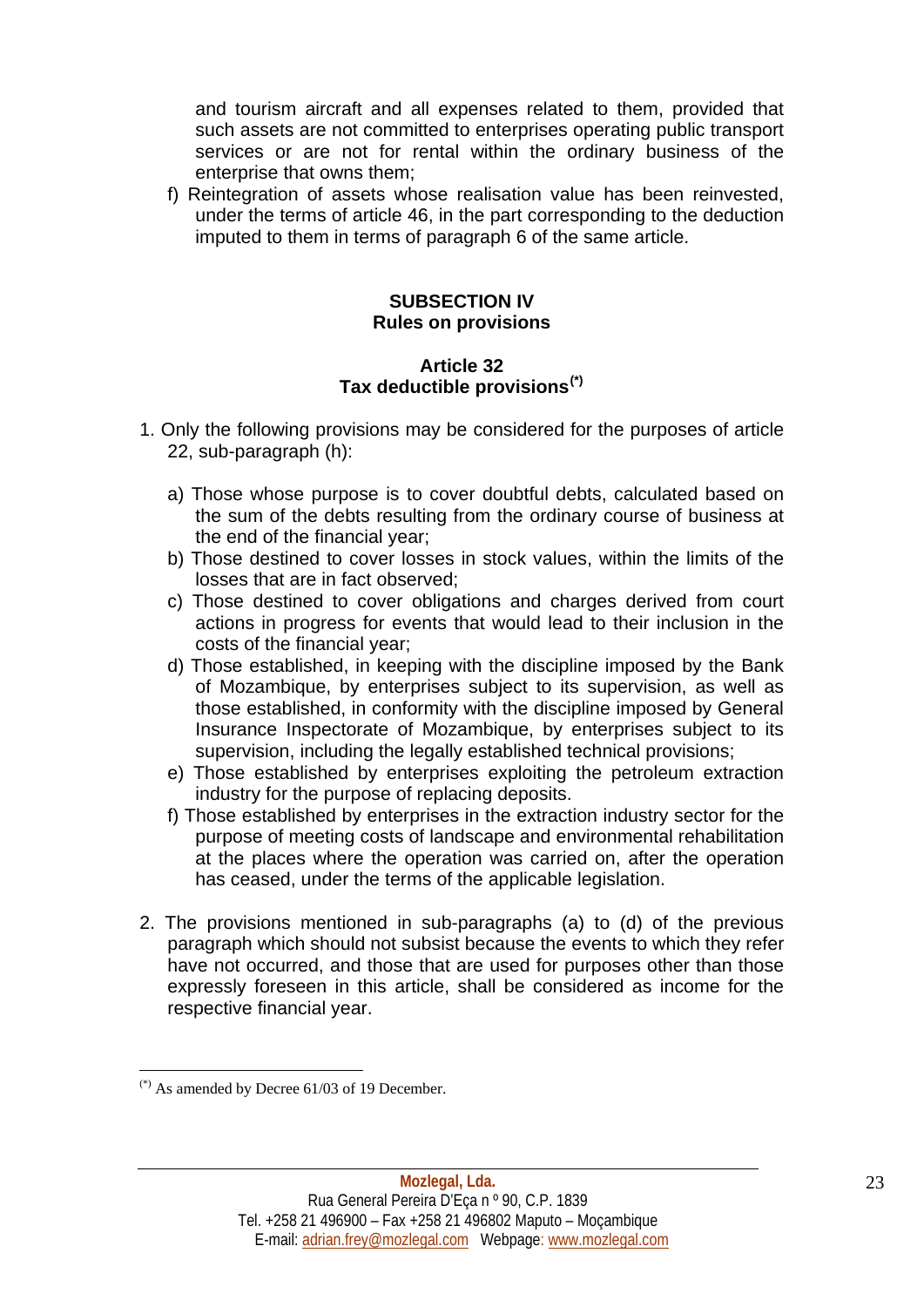#### **Article 33 Provision for doubtful debts[\(\\*\)](#page-23-0)**

For the purpose of establishing the provision mentioned paragraph 1, subparagraph (a) of the previous article, a rate of 1.5% will be applied, with an accumulated limit of 6%, of the value of debts resulting from the normal course of business of the enterprise at the end of the financial year.

# **Article 34 Provision for devaluation of stocks**

- 1. The provision mentioned in article 32, paragraph 1, sub-paragraph (b) corresponds to the difference between the acquisition or production cost of inventory on the balance sheet at the end of the financial year and the respective market price on the same date, when the latter is less than the former.
- 2. For the purposes of the previous paragraph, it is understood that the market price is the replacement cost or sale price, according to whether the goods were acquired for production or are destined for sale.
- 3. For liable persons carrying out publishing activity, the annual accumulated provision shall correspond to the loss of value of publisher's stock comprising copyright works and additional materials, provided that two years have elapsed since the respective publication, which for this purpose will be considered to correspond to the legal filing date of each edition.
- 4. The depreciation of the publisher's stock shall be evaluated based on particulars contained in records that demonstrate the movement of works included in such stocks.
- 5. This provision may be used only in the financial year in which the loss takes effect.

# **Article 35 Provision for the replacement of deposits**

1. The provision mentioned in article 32, paragraph 1, sub-paragraph (e) shall not exceed the lowest of the following values:

<span id="page-23-0"></span> $(*)$  As amended by Decree 61/03 of 19 December.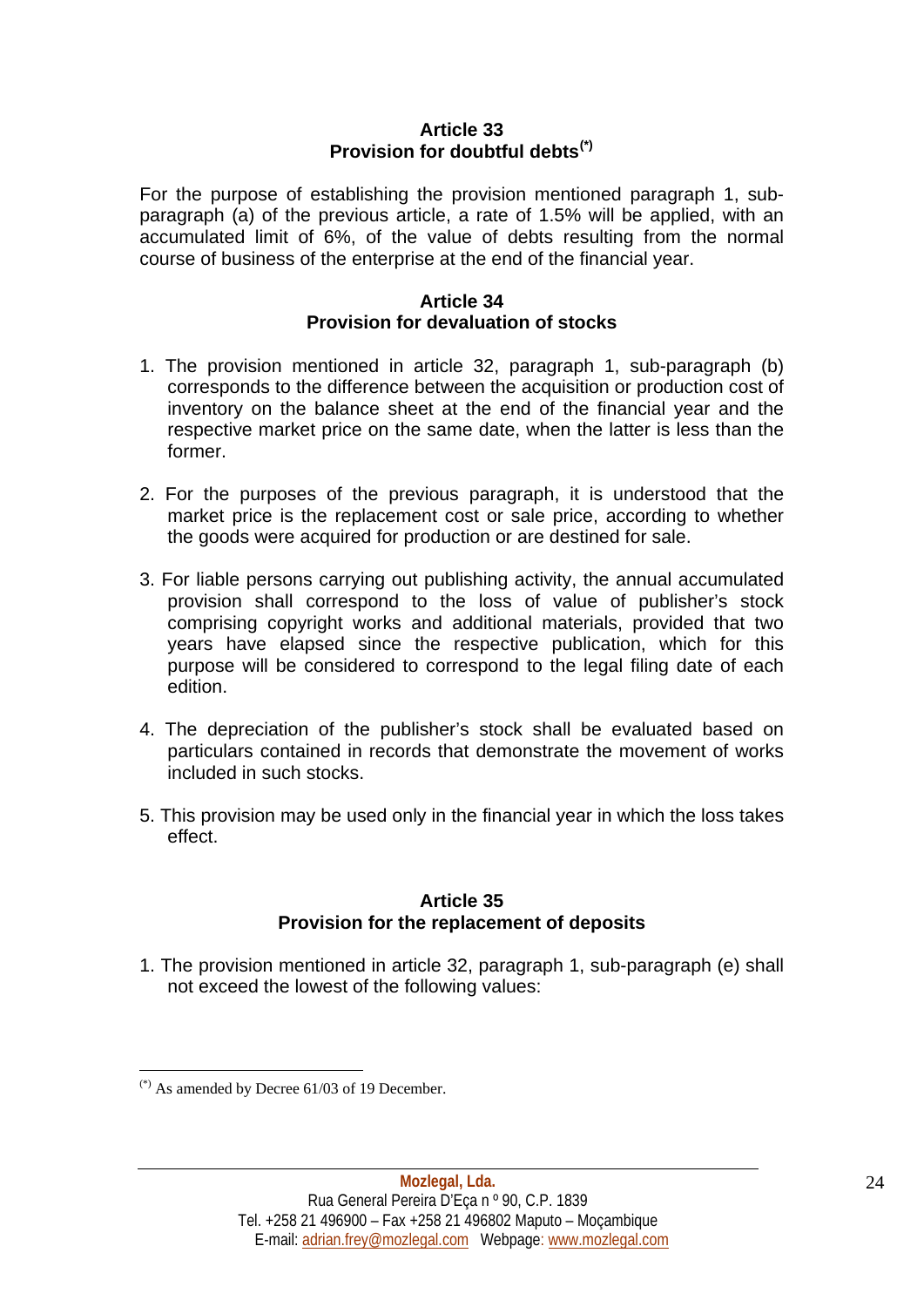- a) 30% of the gross value of sales of petroleum produced in concession areas and sold during the financial year to which the provision refers;
- b) 45% of the chargeable amount that would have been assessed in the absence of the provision.
- 2. The provision shall be invested in petroleum prospecting or exploration in Mozambican territory in the three financial years subsequent to the year in which the provision was established or reinforced.
- 3. The provision shall be reinstated it is used for purposes other than those for which it was established or if its use takes place outside the time limit mentioned in the previous paragraph.
- 4. The establishment, reinforcement or reinstatement of a provision has the nature of a fiscal correction to the net profit for the financial year, and its acceptance for tax purposes is conditional upon there being no distribution of profits of an amount equal to the accumulated balance of the provision not yet used under the terms set out in paragraph 2.

# **SUBSECTION V Rules on other charges**

# **Article 36 Bad debts[\(\\*\)](#page-24-0)**

Bad debts shall only be considered directly as costs or losses for the financial year to the extent that this results from execution, bankruptcy or insolvency proceedings.

#### **Article 37 Social utility outlays[\(\\*\)](#page-24-1)**

1. Costs or losses for the financial year are also considered to include expenses incurred in the optional maintaining of crèches, nurseries, kindergartens, canteens, libraries and schools, prevention and medical care and medication for patients infected with AIDS, as well as other social utility outlays that are recognised as such by the Tax Administration Authorities, undertaken to benefit the enterprise's personnel and their families, as long as they are general in character and do not have the nature of employment income or, if they do, it is difficult or complex to individualise them for each beneficiary.

<u>.</u>

<span id="page-24-1"></span><span id="page-24-0"></span> $(*)$  As amended by Decree 61/03 of 19 December.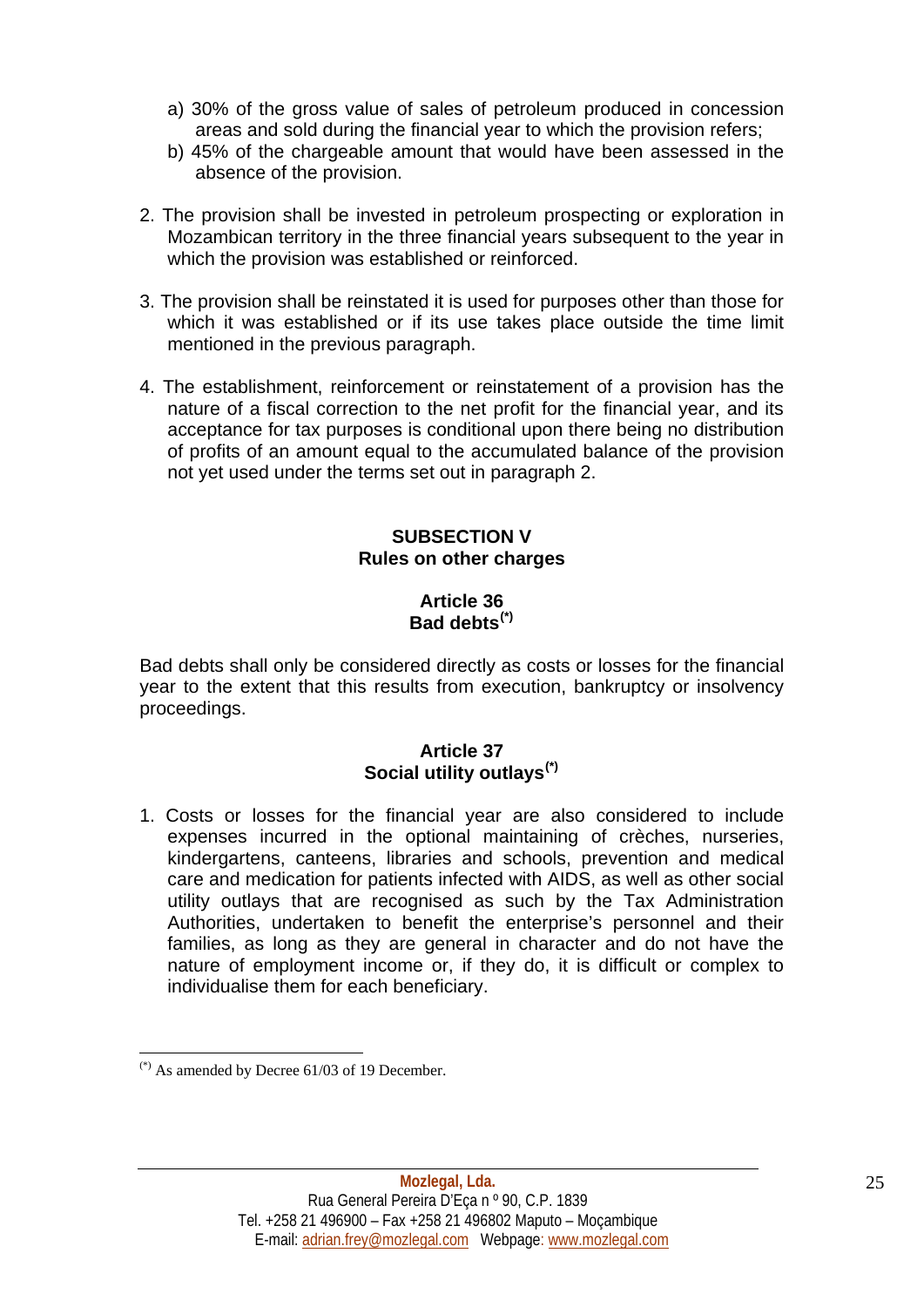- 2. Costs with health and personal accident insurance contracts, life insurance contracts, contributions to pension funds and other similar funds or to any other complementary social security schemes, which guarantee, exclusively, retirement benefits or retirement, invalidity or survival allowances in favour of the enterprise's employees, are also considered costs or losses for the financial year, up to a limit of 10% of personnel expenses recorded as remuneration, wages or salaries for the financial year.
- 3. The limit established in the previous paragraph will be raised to 20% if employees are not entitled to Social Security pensions.
- 4. For the purposes of the limits established in paragraphs 2 and 3, no account shall be taken of current amounts of costs with the pensioners already existing in the enterprise on the date of the insurance contract or of their integration into complementary social security schemes foreseen in the respective legislation, and these amounts, calculated actuarially, shall be certified by the insurers or other competent entities.

#### **Article 38**

# **Health, personal accident and life insurance and pension funds[\(\\*\)](#page-25-0)**

In the cases contemplated in paragraphs 2 and 3 of the preceding article, the prerequisites established therein are taken to have been satisfied provided that the following conditions are met cumulatively, with the exception of subparagraphs (d) and (e), in relation to health, personal accident or life insurance which insures exclusively against risks of death or invalidity

- a) The benefits shall be established for the permanent employees of the enterprise generally or as part of collective employment regulations for the professional categories in which these employees are included;
- b) The benefits shall be established following objective and identical criteria for all employees, even if they do not belong to the same professional category, unless it is in pursuance of collective employment regulations;
- c) Without prejudice to the provisions of article 37, paragraph 4, all of the premiums and contributions mentioned in paragraphs 2 and 3 of that article shall not exceed, annually, the limits established therein applicable to the case, and the surplus will not be considered as a cost for the financial year;
- d) At least two thirds of the benefits on retirement, invalidity or survival shall effectively be paid as a monthly monetary payment for life, without prejudice to the redemption of life annuities that are being paid, which

<span id="page-25-0"></span> $(*)$  As amended by Decree 61/03 of 19 December.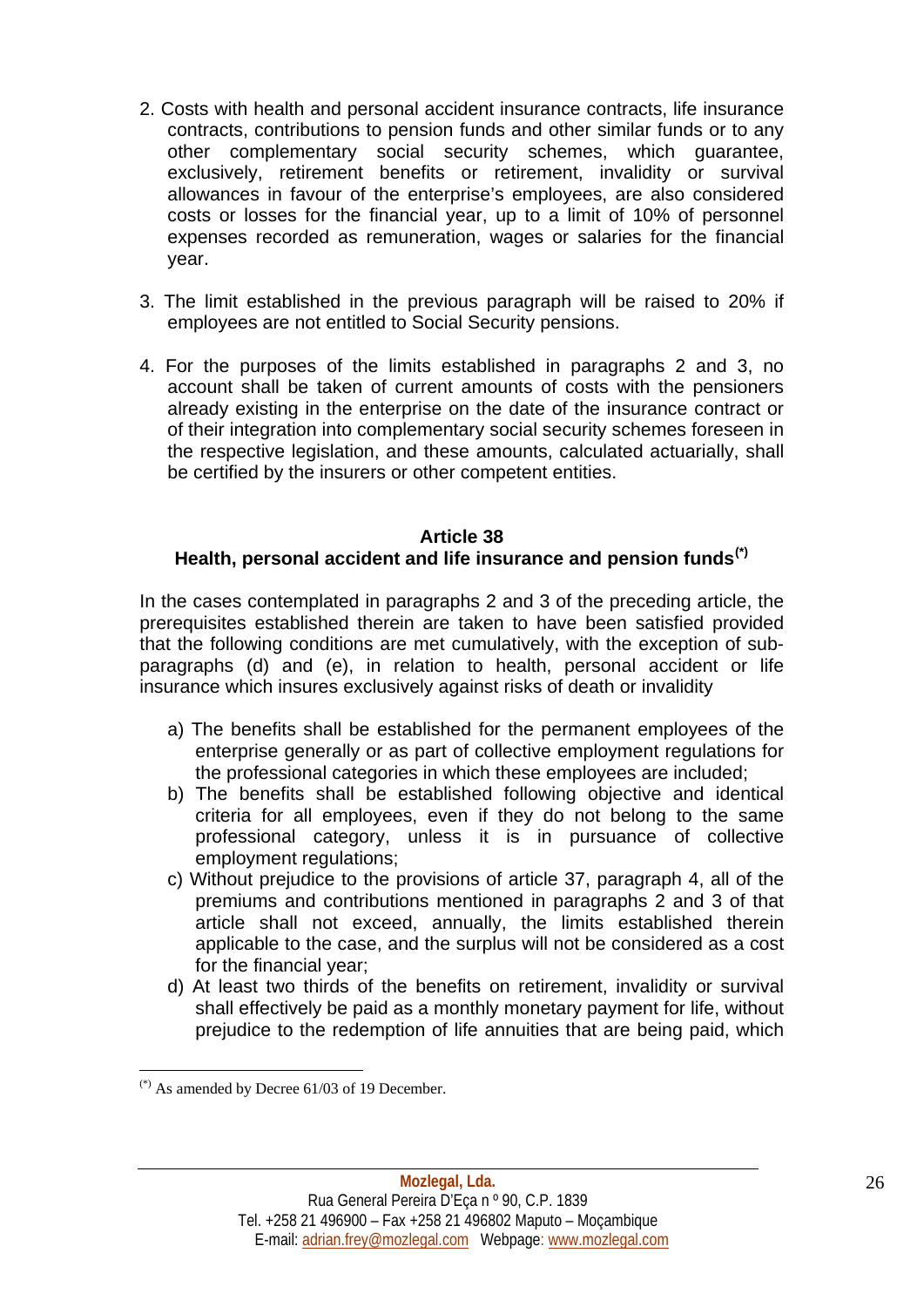were not established judicially, under the terms and conditions established in regulations issued by the respective supervisory entity and provided that there is proof that the respective presuppositions have been met by the liable person;

- e) The provisions of the general social security scheme shall be followed in relation to retirement age and persons entitled to the corresponding benefits, without prejudice to special social security schemes, schemes foreseen in collective employment regulations or other special legal schemes that may be applicable to the case;
- f) The management and disposal of the amounts spent shall not be controlled by the enterprise itself and the insurance contracts shall be made with insurance companies that have a head office, permanent establishment or effective management situated in Mozambican territory, and the pension funds or similar funds shall be established in accordance with national legislation;
- g) They shall not be considered as employment income under article 3, paragraph 1 of the IRPS Code.

## **Article 39 Costs with pensioners**

- 1. Provisions to cover the pension liabilities contemplated in article 37, paragraph 2, in respect of personnel on active duty as at 31 December of the year previous to the year in which the insurance contracts were made or in which the pension funds were joined, for service previous to that date, shall likewise be allowed as costs under the terms and conditions foreseen in articles 37 and 38, and if those liabilities exceed the limits established in article 37, paragraphs 2 and 3 but are not twice such limits, then the excess will also be allowed as costs, yearly, for an amount corresponding to a maximum of one seventh of such excess, without prejudice to such excess being considered in those limits, and the actual value of those liabilities shall be certified by insurers, pension fund management companies or other competent entities.
- 2. Supplementary contributions to cover liabilities for pension costs, when paid consequent to an alteration of the actuarial presuppositions on which the initial calculation of those liabilities was based, shall also be allowable as costs or losses under the following terms, provided they have been duly certified by competent entities:
	- a) In the financial year in which they are paid, within a maximum time limit of five years, reckoned from the year in which the alteration to actuarial presuppositions occurred;
	- b) In the part not exceeding the accumulated amount of the differences between the values of the limits established in article 37, paragraphs 2 and 3, relating to the period consisting of the 10 financial years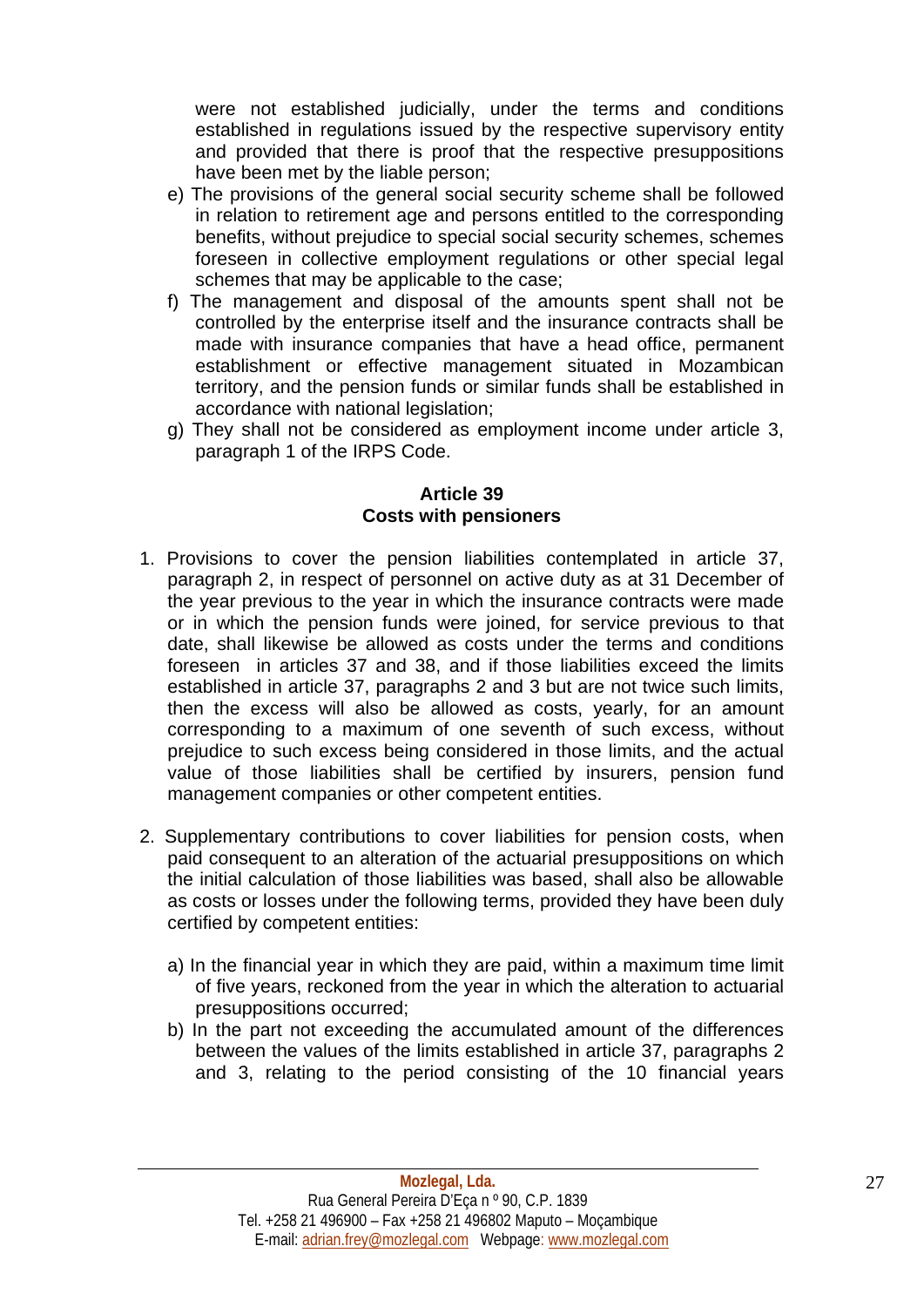immediately previous or, if shorter, the period that runs from the financial year of the transfer of liabilities or of the last alteration in the actuarial presuppositions, and the values of the contributions paid and allowed as costs in each of those financial years.

3. For the purposes of sub-paragraph (b) of the previous paragraph, supplementary contributions to cover liabilities with pensioners shall not be considered, nor shall contributions that may come to be paid to cover past liabilities in terms of paragraph 1 be taken into account for calculating those differences.

#### **Article 40 Procedures in cases of non-compliance**

- 1. In the event of non-compliance with the conditions established in paragraphs 2 and 3 of article 37 and in article 38, with the exception of those established in sub-paragraphs (c) and (g) of the latter, the IRPC corresponding to premiums and contributions considered as costs in each of the previous financial years, in terms of this article, shall be added to the IRPC assessed for that financial year, aggravated by an amount that is the result of applying, to the IRPC corresponding to each of those financial years, the product of 10% multiplied by the number of years elapsed since the date on which each of those contributions or premiums were considered as costs, and, in the event of a surrender in favour of the employer, that part of the surrender value that corresponds to the capital investment shall not be considered as income for the financial year.
- 2. In the case of surrender for the benefit of the employer, the provision of the previous paragraph will not apply if, for the transfer of liabilities, life insurance contracts are made with other insurers, who have their head office, effective management or permanent establishment located in Mozambican territory, or if contributions are made to pension funds established in accordance with national legislation, in which, simultaneously, the entire surrender value is invested and the conditions established in this article continue to be observed.
- 3. In the case of surrender for the benefit of the employer, the provisions of paragraph 1 may also not apply if it is demonstrated that there are excess funds originating from the termination of employment contracts, with the prior approval of the Tax Administration Authorities.

# **Article 41 Donations in the context of patronage**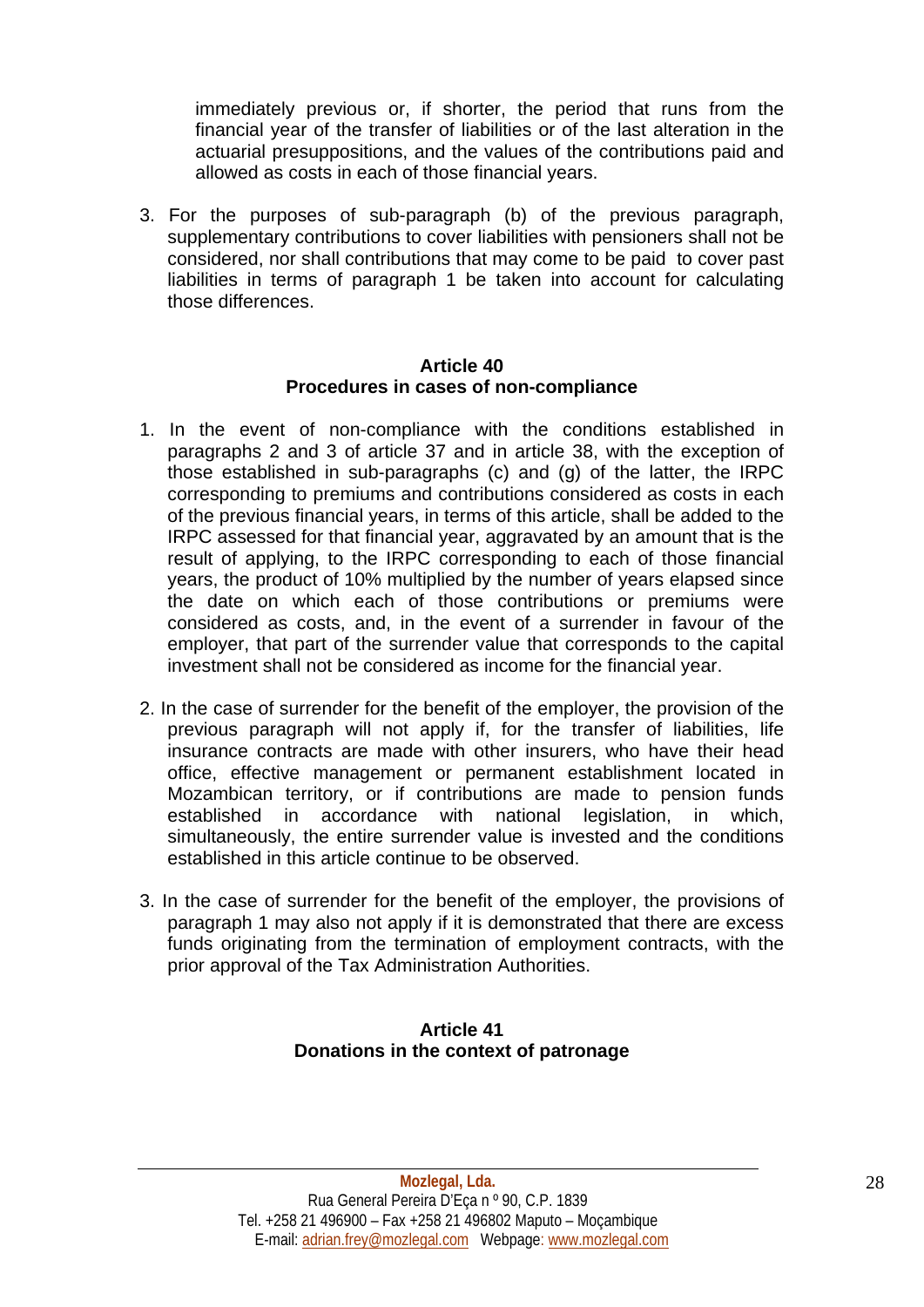Donations made by taxpayers in money or in kind are also considered as costs or losses for the financial year, up to a limit of 5% of the chargeable amount of the preceding year, if the beneficiaries:

- a) Are associations formed under Law nr. 8/91 of 18 July and its regulations, and other associations or public or private entities that have no religious or party proselytism purposes and develop non-profit making activities within the scope of Law nr. 4/94 of 13 September;
- b) Are private, individual or corporate persons who carry out or support activities within the scope of Law nr. 4/94 of 13 September, without profit for their members or owners.

#### **Article 42 Donations to the State and other entities**

The whole of donations made to the State, including local administration bodies and municipalities, are considered as costs or losses for the financial year.

#### **Article 43 Non-deductible charges for tax purposes[\(\\*\)](#page-28-0)**

1. The following charges are not deductible for the purposes of determining taxable profit, even when they have been accounted as costs or losses of the financial year:

- a) Tax on corporate income (IRPC) and any other tax falling directly or indirectly on profits;
- b) Tax and any other charges falling on third parties that the enterprise is not authorised to bear;
- c) Fines, penalties and other charges for the commission of offences of whatever nature, which are not contractual in origin, including penalty interest;
- d) Compensation for events the risk of which is insurable;
- e) 50% of costs with expense allowances and compensation for an employee travelling in his own vehicle in the service of the employer, which are not invoiced to clients and are registered in the accounts on whatever basis, except the part that is chargeable to IRPS in respect of the respective beneficiary.
- f) 80% of representation expenses, registered in the accounts on whatever basis;
- g) Charges that are not properly documented and expenses of a confidential or illegitimate nature;

<span id="page-28-0"></span> $(*)$  As amended by Decree 61/03 of 19 December.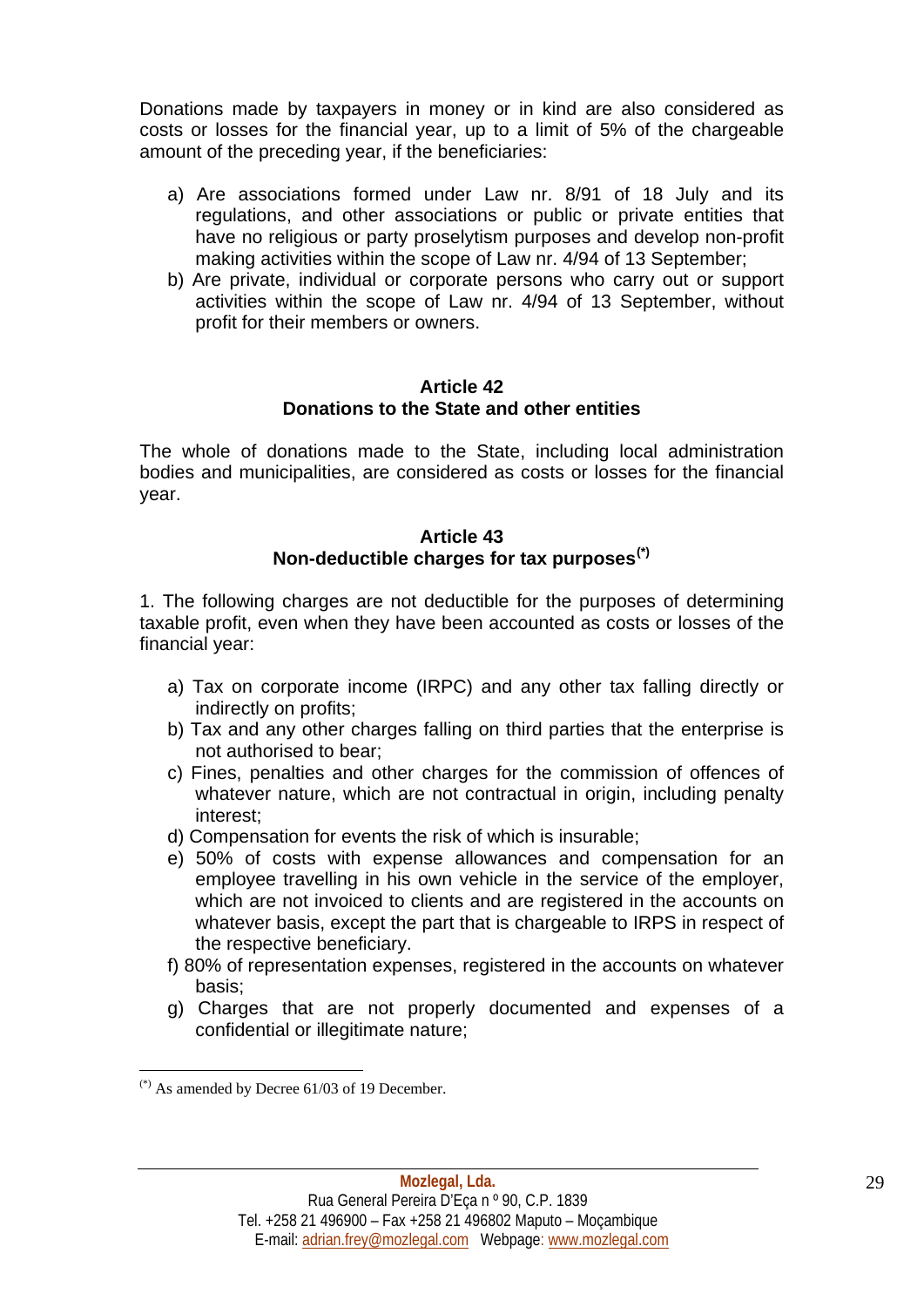- h) Amounts due for hiring light passenger or multi-purpose vehicles without drivers, in the part that corresponds to the depreciation value of such vehicles which, under sub-paragraphs (c) and (f) of article 31 are not allowed as costs;
- i) Fuel expenses, in the part that the liable person does not provide evidence that they relate to assets belonging to the enterprise or used by it under a lease, and that the normal consumption levels related to the corporate purpose of the enterprise are not exceeded.
- 2. In relation to firms of professionals subject to the fiscal transparency rules, the limitation specified in the IRPS Code also applies to costs related to the use of light passenger or multi-purpose vehicles, so that only 50% of such costs are deductible.
- 3. Representation expenses include, namely, costs incurred with receptions, meals, travel, tours and shows offered in the country or overseas to clients or suppliers or any other persons or entities.
- 4. 50% of costs related to light passenger vehicles, specifically, rental or hire payments, repairs and fuel are not deductible for the purposes of determining taxable profits, with the exception of vehicles that are used in public transport services or are hired out in the ordinary course of the liable person's business, and without prejudice to the provisions set out in sub-paragraph (e) of article 31 and paragraph 1, sub-paragraphs (h) and (i) of the present article.

# **SUBSECTION VI Realised capital gains and capital losses**

# **Article 44 Concept of capital gains and capital losses**

- 1. Realised capital gains or capital losses are considered to be the gains or losses made in relation to fixed assets when they are transferred for valuable consideration, in whatsoever form, and also those derived from loss or damage or resulting from the permanent appropriation of the said assets to purposes that are alien to the business purposes.
- 2. Capital gains and capital losses consist of the difference between the realisation value net of costs inherent thereto and the acquisition value, after deduction of amounts for depreciation or reintegration, without prejudice to article 46, paragraph 6.
- 3. The realisation value is considered to be: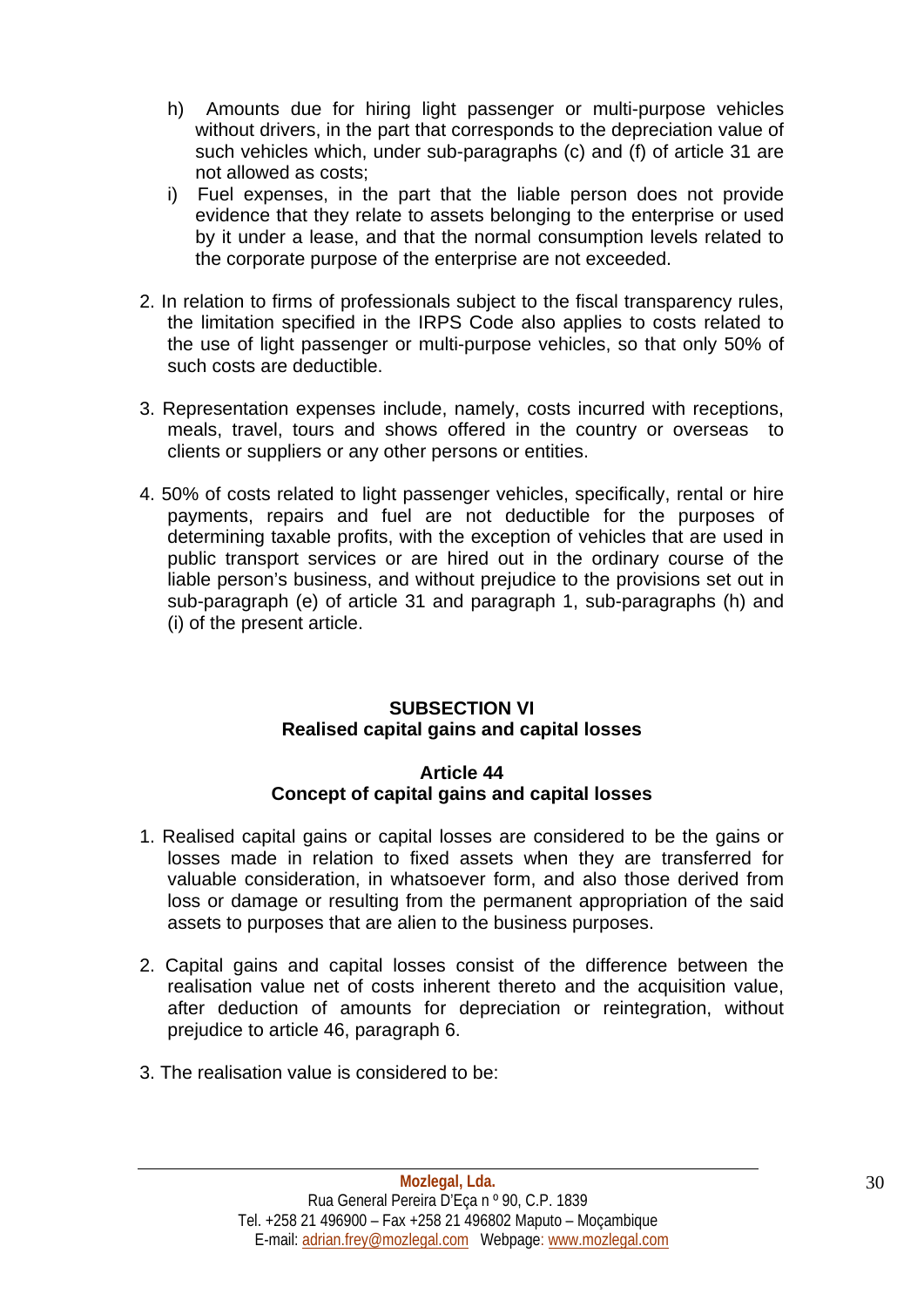- a) In the case of an exchange, the market value of the goods or rights received, with the addition or subtraction, as the case may be, of the money to be received or paid;
- b) In the case of expropriation or damage to property, the amount of the corresponding indemnification;
- c) In the case of property appropriated permanently to purposes alien to the purposes of the business, the market value;
- d) In cases of merger or division, the value under which the items are recorded in the accounts of the entity to which the items are transferred as a result of the merger or division;
- e) In cases of sale of debt instruments, the transaction value net of interest accruable from the last maturity date or the date when the security was issued, first placed or endorsed, if no maturity date has occurred, up to the transfer date, as well as of the difference, corresponding to these periods, between the repayment value and the issue price, in the case of securities whose remuneration is composed totally or partly of that difference;
- f) In all other cases, the value of the respective valuable consideration given.
- 4. In the case of an exchange of future goods, their market value shall be the value on the date of the exchange.
- 5. A promise to buy or sell or exchange shall also be considered as a transfer for valuable consideration, as soon as there is delivery of the goods.
- 6. The following are not considered as capital gains or capital losses:
	- a) The result obtained consequent upon delivery by a lessee to the lessor of goods subject to a finance lease;
	- b) The result obtained from the transfer for valuable consideration, or the permanent appropriation in terms of paragraph 1, of debt instruments whose remuneration is composed totally or partly of the difference between the repayment or amortization value and the issue price, first placement price or endorsement price.

# **Article 45 Monetary adjustment of capital gains and capital losses**

1. The acquisition value adjusted in accordance with paragraph 2 of the previous article shall be updated by applying the currency devaluation coefficients published for this purpose by dispatch of the Minister of Planning and Finance, when at least two years have elapsed between the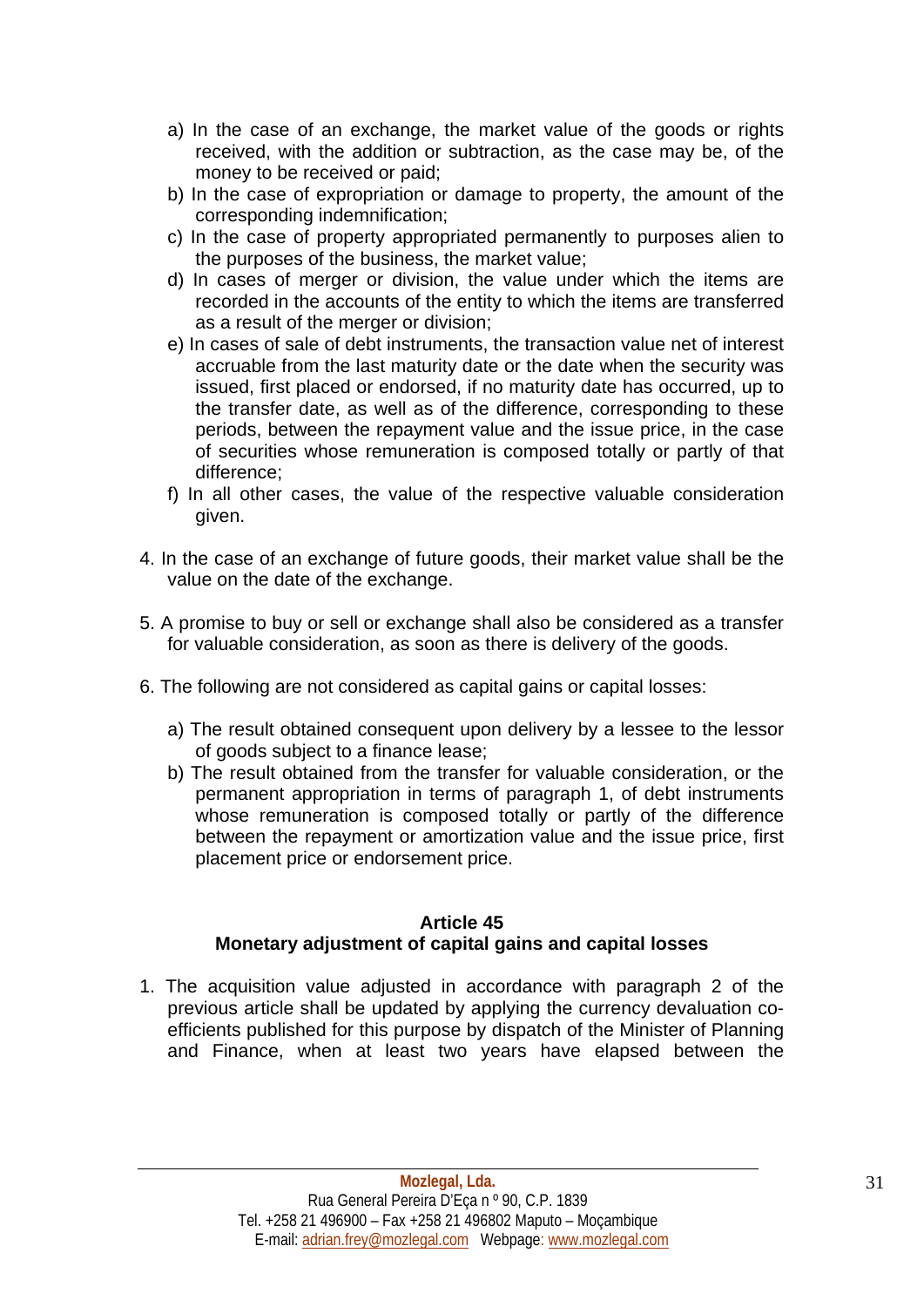acquisition date and the realisation date, and the adjustment value shall be deducted for the purposes of determining taxable profit.

- 2. The monetary adjustment referred to in the previous paragraph does not apply to financial investments, with the exception of investments in immovable property and capital.
- 3. When, in terms of the special regime foreseen in articles 66 to 68, shareholdings received have to be given the same value as that with which the old shareholdings were registered, the acquisition date of the former shall be considered to be the date corresponding to the latter, for the purposes of paragraph 1.

#### **Article 46 Reinvestment of realisation values[\(\\*\)](#page-31-0)**

- 1. The positive difference between capital gains and capital losses realised on the transfer for valuable consideration of corporeal fixed assets, or as a result of indemnification for accidental damage to such assets, does not add to taxable profits for the financial year to which they refer when the realisation value corresponding to the totality of such assets is reinvested in the acquisition, manufacturing or construction of corporeal fixed assets before the end of the third financial year subsequent to the year of the realisation.
- 2. If only part of the realisation value is reinvested, the corresponding proportional part of the difference mentioned in the previous paragraph does not contribute to taxable profit.
- 3. Investments in which the provisions mentioned in article 35 have been used do not benefit from the regime referred to in the previous paragraphs.
- 4. For the purposes of paragraphs 1 and 2, taxpayers shall mention their intention to reinvest in the declaration mentioned in article 102, paragraph 1, sub-paragraph (b), for the financial year in which the realisation occurs, and shall provide evidence of the reinvestments in that declaration and in the declarations for the next three financial years.
- 5. If the reinvestment is not actually carried out, the IRPC that is not assessed by virtue of the terms of paragraph 1, together with corresponding penalty interest, shall be added to the IRPC assessed for the third financial year following the year of the realisation, or, if there is no IRPC to be assessed, then the declared tax loss shall be adjusted accordingly.

<span id="page-31-0"></span> $(*)$  As amended by Decree 61/03 of 19 December.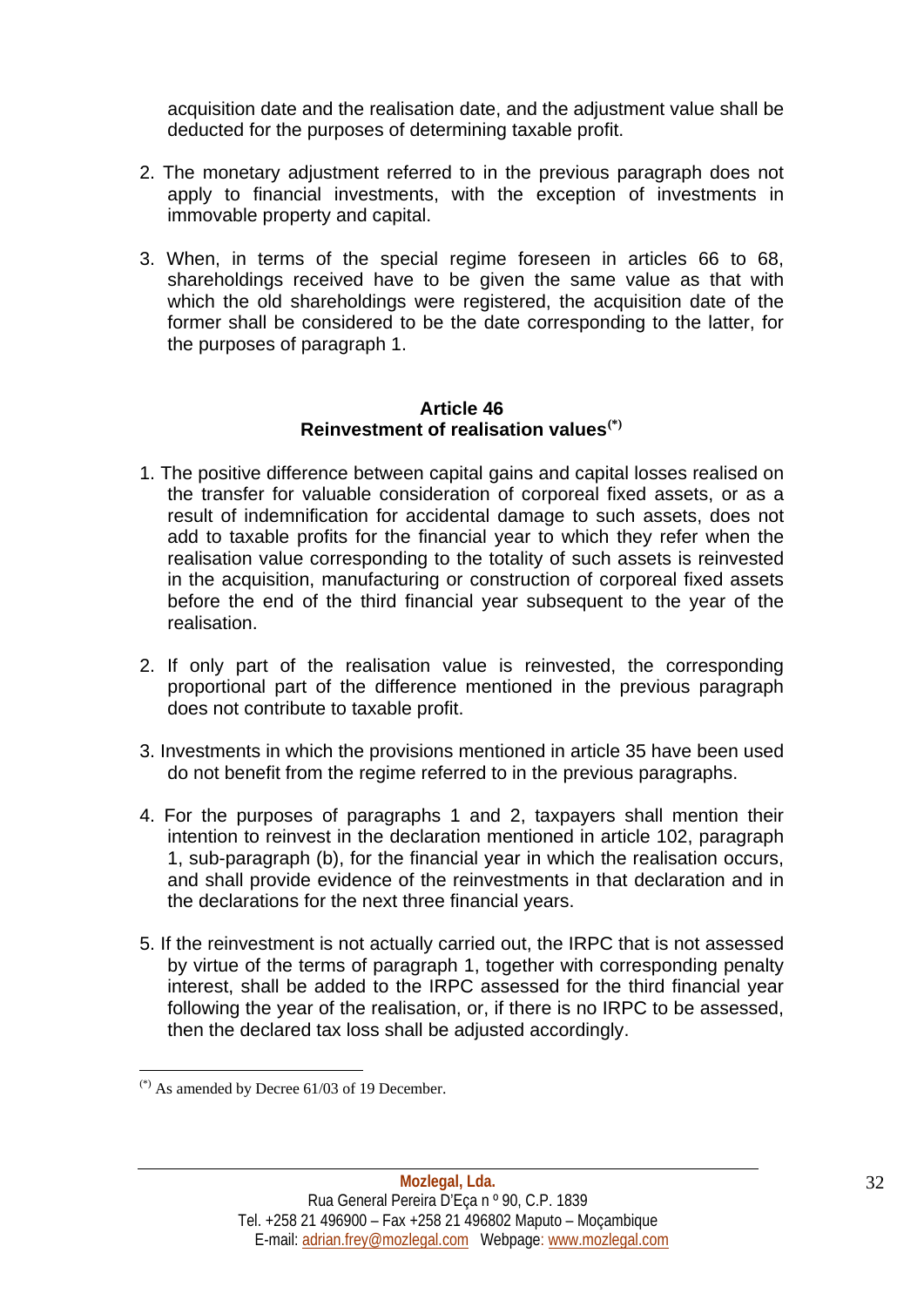- 6. The positive difference between capital gains and capital losses not taxed in terms of paragraph 1 shall be deducted from the acquisition cost or the production cost of corporeal fixed assets in which the realisation value was reinvested, for the purposes of the respective depreciation or to determine any profit chargeable to IRPC regarding the same.
- 7. The deduction mentioned in the previous paragraph shall be made in the proportion that the value of each asset in which the reinvestment was made bears to the total value to be reinvested.
- 8. The Minister of Planning and Finance may, if the interested parties so request by the end of the financial year to which the capital gains refer, authorise an extension of the time limit for reinvestment to the end of the fourth financial year after the year of realisation, if the realisation period of the investment would justify it, in which case the provisions of the previous paragraphs apply, with the required adaptations.

# **SUBSECTION VII Deduction of previously taxed profits**

# **Article 47**

# **Elimination of double economic taxation of distributed profits**

- 1. For the purposes of determining taxable profits of commercial companies and civil companies in a commercial form, co-operatives and public enterprises having their head office or effective management located in Mozambican territory, these may deduct from their taxable base income corresponding to profits distributed by entities that have their head office or effective management in such territory, which are subject to and not exempt from IRPC or subject to the Special Tax on Gaming, in which the liable person directly holds not less than 25% of the capital, and as long as this shareholding has been owned by the liable person for a continuous period of two years previous to the date of on which the profits were made available or, if held for a shorter time, as long as the shareholding is kept for the time needed to complete the said period.
- 2. The provisions set out in the previous paragraph are also applicable to income from shareholdings in which the technical reserves of insurance companies and mutual insurance societies have been invested as well as income from venture capital companies, independently of the percentage of the shareholding and the period for which it has been owned.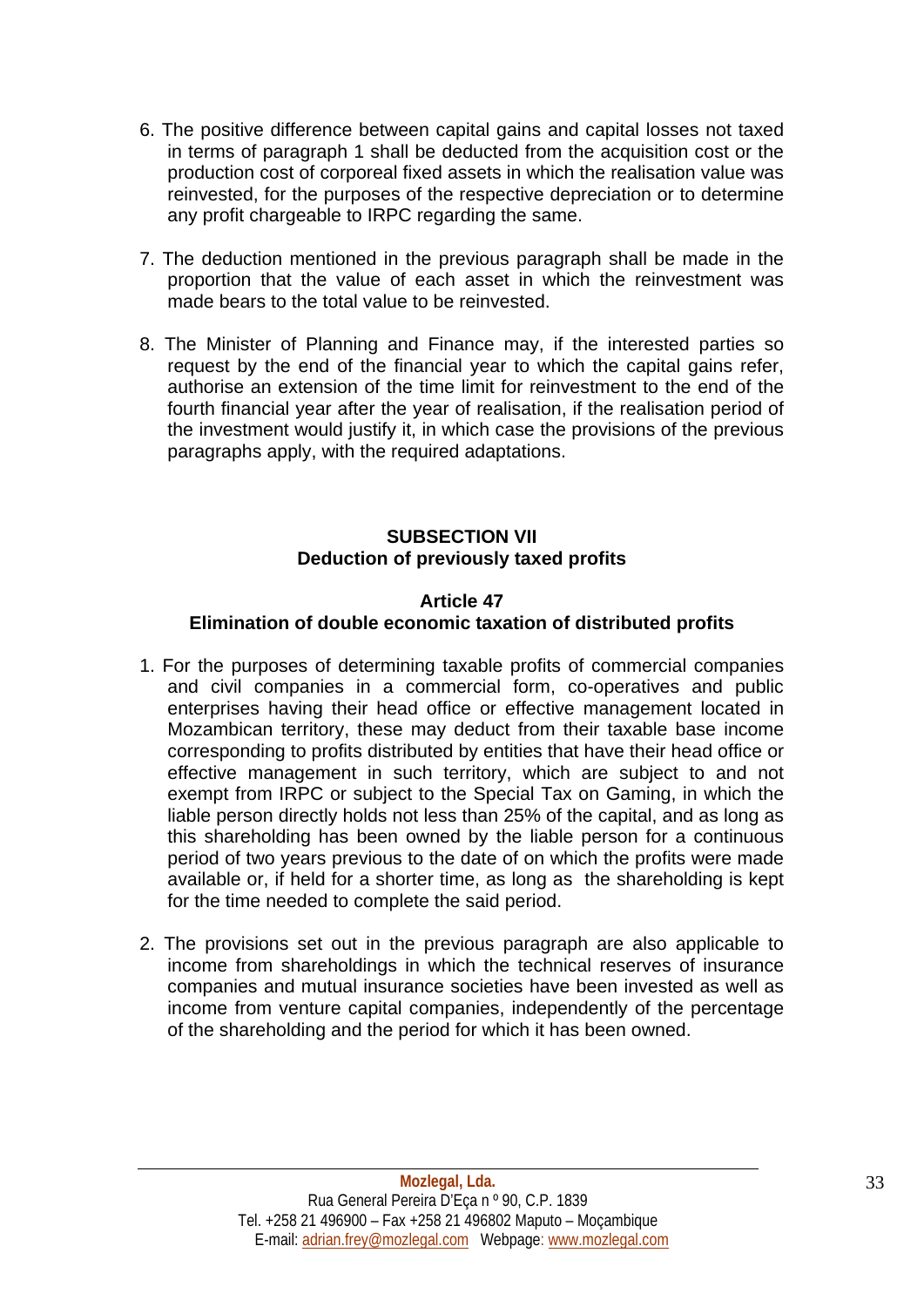3. The provisions of paragraph 1 are also applicable to holding companies, in the terms of the respective legislation, and to other types of companies, as well as to an associate in a joint venture who is incorporated as a commercial company or civil company in commercial form, co-operative or public enterprise, with its head office or effective management in Mozambican territory, independently of the value of its contribution, in relation to income that has already been taxed, distributed by the associate-owner in the joint venture residing in Mozambican territory.

# **SUBSECTION VIII Deduction of losses**

# **Article 48 Deduction of tax losses**

- 1. Tax losses ascertained in a certain financial year in terms the preceding provisions shall be deducted from taxable profits, if there are any, from one or more of the following five years.
- 2. In financial years when taxable profits are ascertained by indirect methods, tax losses are not deductible, even if they are within the period mentioned in the previous paragraph, but this does not affect the deduction, within that period, of losses that have not already been deducted.
- 3. When corrections are made to tax losses declared by the taxpayer, the deductions made shall be changed accordingly, but there shall be no annulment or assessment of IRPC, including additional assessment, if more than six years have elapsed since the year to which the taxable profit refers.
- 4. In the case of a taxpayer that benefits from a partial exemption from or reduction of IRPC, tax losses sustained in the respective operations or activities will not be deductible, in each financial year, from the taxable profits from other operations or activities.
- 5. When the period mentioned in article 7, paragraph 4, sub-paragraph (d) is shorter than six months, it does not count for the purposes of the time limit set out in paragraph 1.
- 6. Tax losses in respect of the companies mentioned in article 6, subparagraph 1 shall be deducted solely from taxable profits of those same companies.
- 7. The provisions of paragraph 1 of this article will cease to apply if, at the end of the taxation period in which the deduction is made, the corporate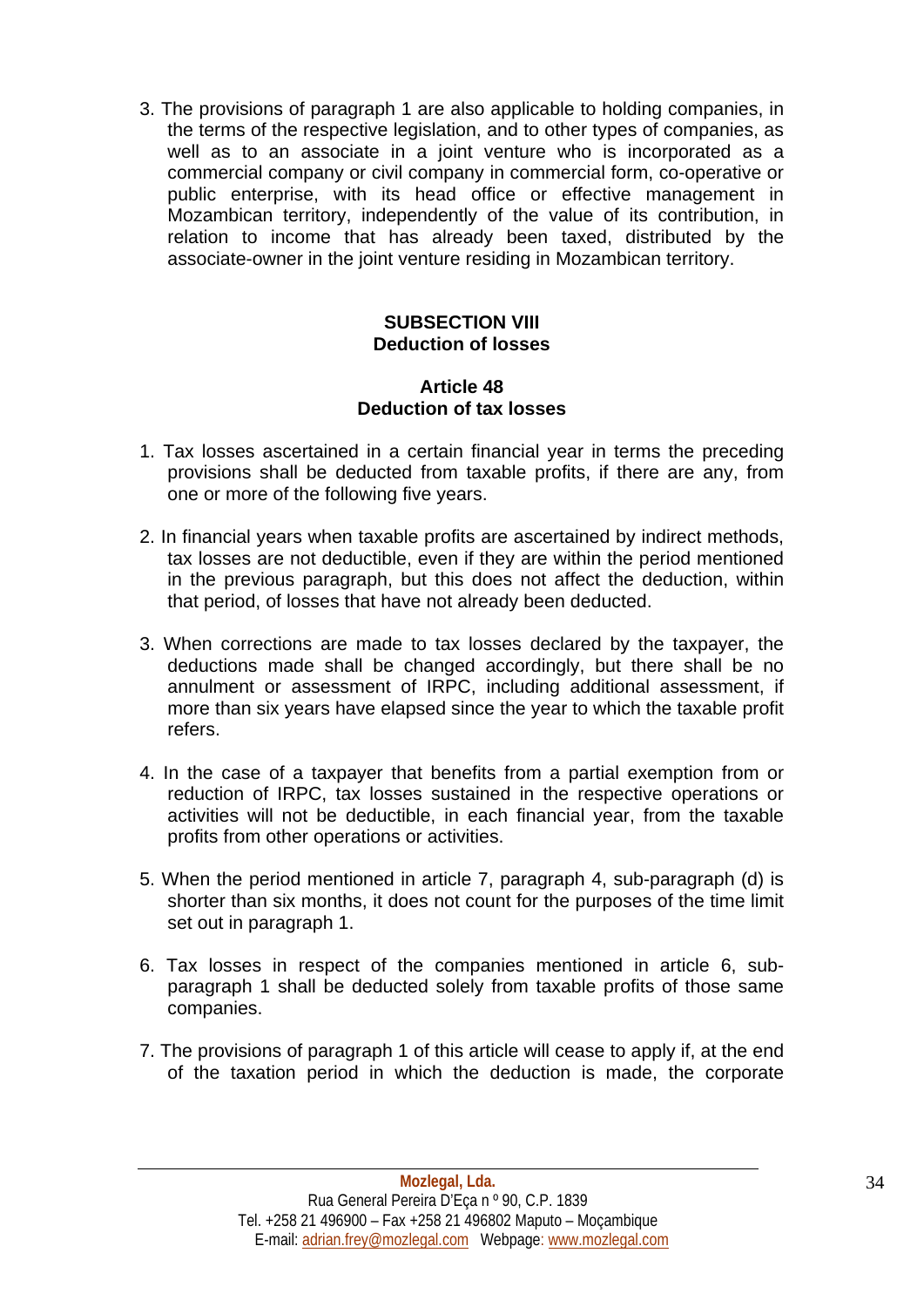purposes of the entity to which it relates have been altered or the nature of its previous activity has been modified substantially.

# **SECTION III**

# **Corporate persons and other resident entities whose principal activities are not commercial, industrial or agricultural**

#### **Article 49 Determination of total income**

- 1. The total taxable income of corporate persons and entities mentioned in article 4, paragraph 1, sub-paragraph (b) is composed of the algebraic sum of net income from the various different categories determined in accordance with the IRPS Code, and the provisions of the present Code apply to the determination of taxable profits.
- 2. The provisions that, for IRPS purposes, allow income to be imputed to years other than the year in which it was received are not applicable to the determination of total income mentioned in the previous paragraph.
- 3. Tax losses ascertained in relation to commercial, industrial or agricultural activities and capital losses may only be deducted, for the purposes of determining total income, from income from the respective categories in respect of one or more of the five following years.

#### **Article 50 Common and other costs**

- 1. Costs proved to be indispensable for obtaining income, which have not been taken into account in determining total income in terms of the previous article and are not linked specifically to obtaining income that is exempt from or not liable to IRPC shall be deducted, in whole or in part, from such total income, for the purposes of determining the chargeable amount, in accordance with the following rules:
	- a) If they are only linked to the obtaining of liable and not exempt income, they shall be deducted in full from total income;
	- b) If they are linked to the obtaining of liable and not exempt income, as well as to income that is exempt or not liable, the part of the common costs that is imputable to the liable and not exempt income shall be deducted from total income.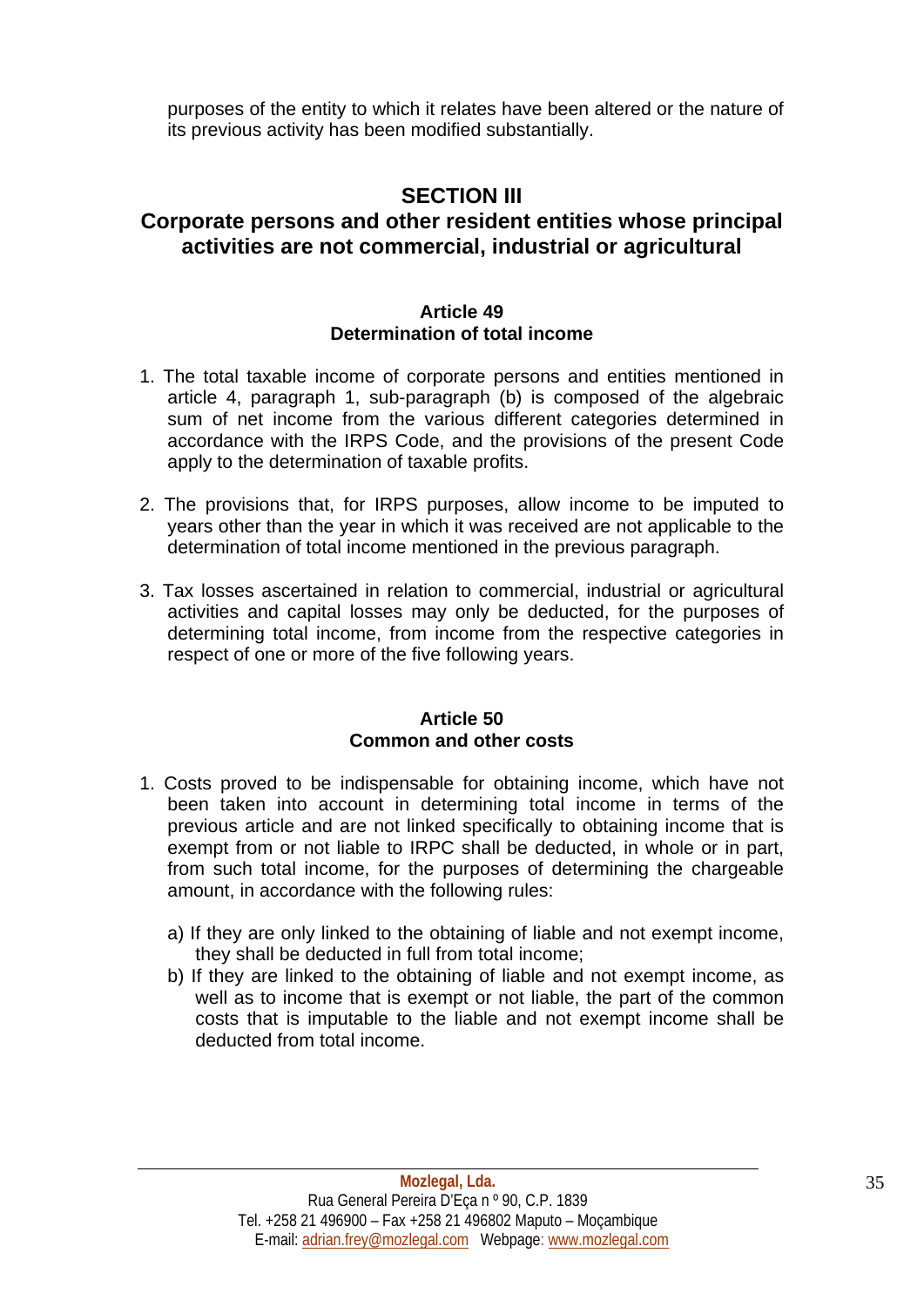- 2. For the purposes of sub-paragraph (b) of the previous paragraph, the part of common costs that is to be imputed shall be determined by apportioning those costs between the sum of the gross liable and not exempt income and the non-liable or exempt income, or according to other criteria considered more suitable and accepted by the Tax Administration Authorities, and this apportionment shall be shown on the income declaration.
- 3. Income not liable to IRPC includes, specifically, fees paid by associates in accordance with articles of association, as well as subsidies received for the purposes of financing the realisation of corporate objectives.

# **SECTION IV Non-resident entities**

#### **Article 51 Taxable profits of a permanent establishment**

- 1. Taxable profits imputable to permanent establishments of companies or other non-resident entities are determined by applying the provisions of Section II, with the required adaptations.
- 2. General administration charges that are imputable to a permanent establishment in accordance with accepted apportionment criteria and within limits that the Tax Administration Authorities consider reasonable, may be deducted as costs in determining taxable profits, and the said criteria shall be justified on the income declaration and applied uniformly over various financial years.
- 3. Without prejudice to the provisions of the previous paragraph, in cases where charges cannot be imputed to a permanent establishment on the basis of its use of goods and services to which the general charges relate, the following are admitted as apportionment criteria:
	- a) Turnover;
	- b) Direct costs;
	- c) Corporeal fixed assets.

# **Article 52**

# **Income not imputable to a permanent establishment**

Income that is not imputable to a permanent establishment located in Mozambican territory obtained by non-resident companies and other non-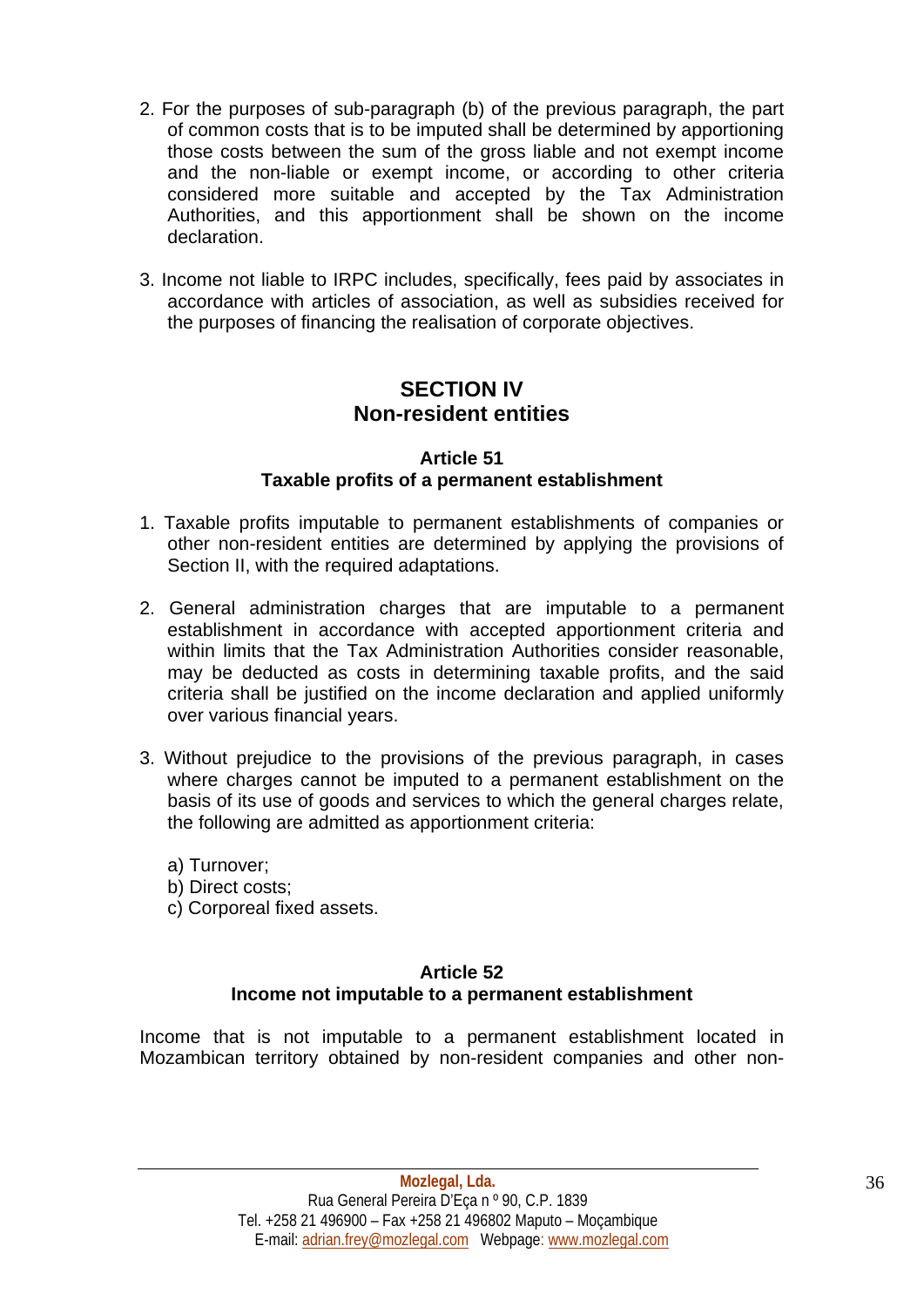resident entities is determined in accordance with the rules established for the corresponding categories for IRPS purposes.

# **SECTION V Determination of taxable profit by indirect methods**

## **Article 53 Application of indirect methods**

- 1. Taxable profits will be determined by indirect methods when any of the following circumstances occur:
	- a) The absence of organised accounting records or book-keeping provided for in article 109, as the case may be;
	- b) Failure or delay in book and record keeping as well as irregularities in the execution and organisation thereof;
	- c) Refusal to exhibit accounting records and other legally required supporting documents, as well as the concealment, destruction, misuse, falsification or adulteration thereof;
	- d) Existence of various accounting systems for the purpose of concealing the truth from the Tax Administration Authorities;
	- e) Errors or inaccuracies in the accounting of transactions or strong indications that the accounts do not reflect the exact patrimonial situation and the profits really obtained.
- 2. The application of indirect methods because of anomalies and inaccuracies in the accounts may only take place when it is not possible to prove and quantify directly and accurately the elements that are indispensable for determining the chargeable amount in keeping with the provisions of Section II of the present chapter.
- 3. Delays in the execution of accounts or records and the failure to exhibit them immediate will result in the application of indirect methods only if they have not been regularised within the time limit prescribed for this purpose.
- 4. The period mentioned in the previous paragraph shall not be shorter than 15 nor longer than 30 days and shall not affect sanctions applicable for violations that may have been committed.

# **Article 54 Simplified system for determining taxable profit**

1. Resident liable persons whose principal activity is commercial, industrial or agricultural are subject to the simplified system for determining taxable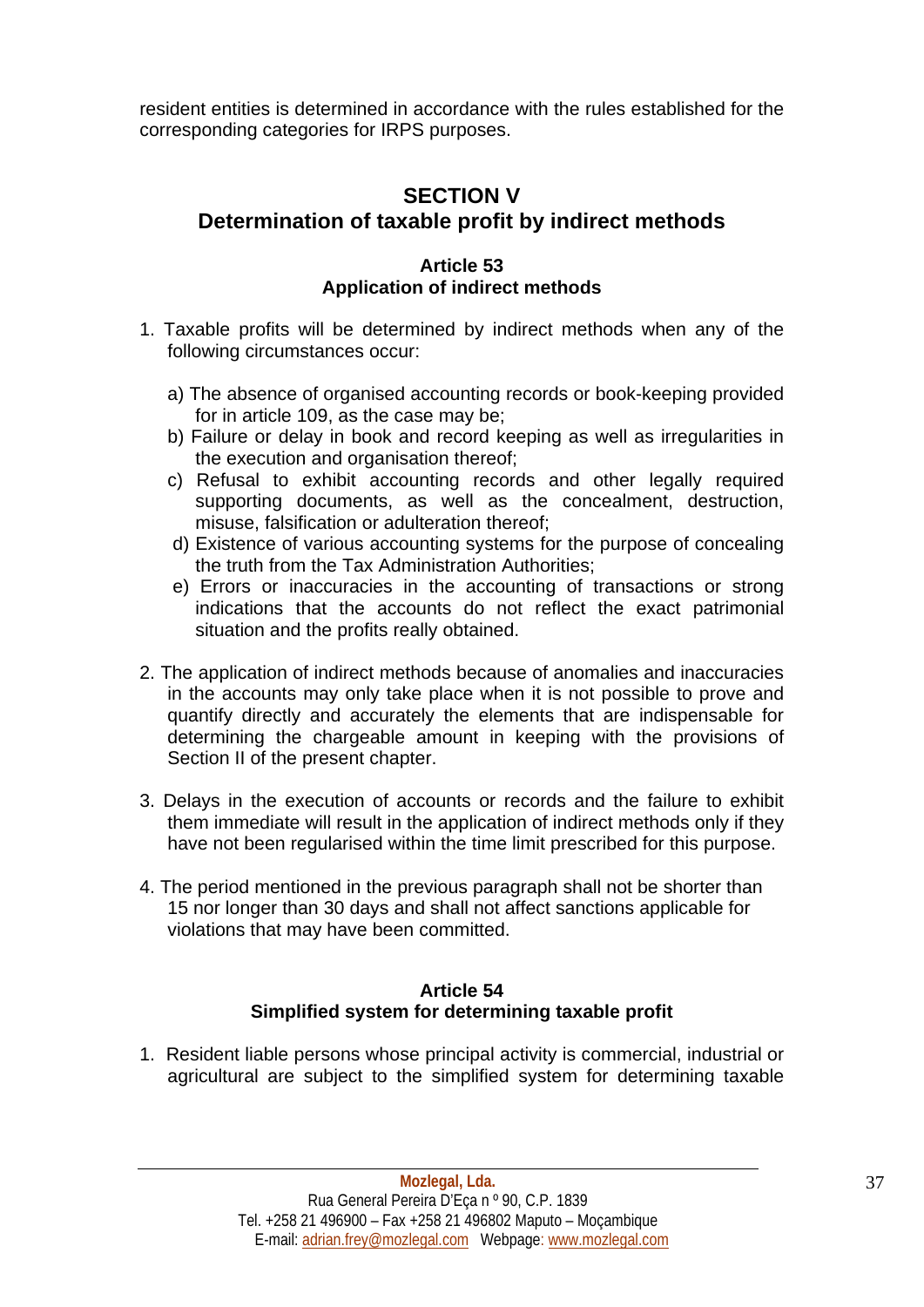profit, with the exception of those required to keep organised accounting records and whose total turnover for the financial year preceding that in which the system is applied was not greater than 1.500.000.000,00 MT and those who have not opted to use the simplified book-keeping system as established in article 109 or the determination of taxable profit foreseen in Section II of the present Chapter.

- 2. In the year of the beginning of activity, inclusion into the simplified system occurs, all other requisites having been met, according to the estimated total annual income, as set out on the beginning of activity declaration, if the election mentioned in the previous paragraph is not exercised.
- 3. Taxable profit is ascertained by applying the basic technical-scientific indicators defined for the different economic sectors, to be determined under the terms of paragraph 4.
- 4. The indicators mentioned in the previous paragraph shall be approved by dispatch of the Minister of Planning and Finance and, until they have been determined, taxable profit is ascertained by applying a coefficient of 0,20 to the value of sales of merchandise and products and a coefficient of 0,30 to other income.
- 5. In the absence of the indicators mentioned in paragraphs 3 and 4, technical criteria are established in the same way and these, weighing the relative importance of actual components of costs of the different business and professional activities, allow income from such activities to be accurately subsumed under the relevant accounting categories for fixing the coefficients applicable under the terms of the previous paragraph.
- 6. For the purposes of paragraph 4, the coefficient of 0,20 indicated there applies to the accommodation, catering and beverages sector.
- 7. The option to use the general system for determining taxable profit shall be formalised by the liable person:
	- a) In the beginning of activity declaration;
	- b) In the declaration of alterations mentioned in articles 103 and 104, by the end of the third month of the taxation period in which the application of the system begins.
- 8. The option mentioned in the previous paragraph is valid from the beginning of the new taxation period, after submission of the declarations foreseen in the previous paragraph, as applicable.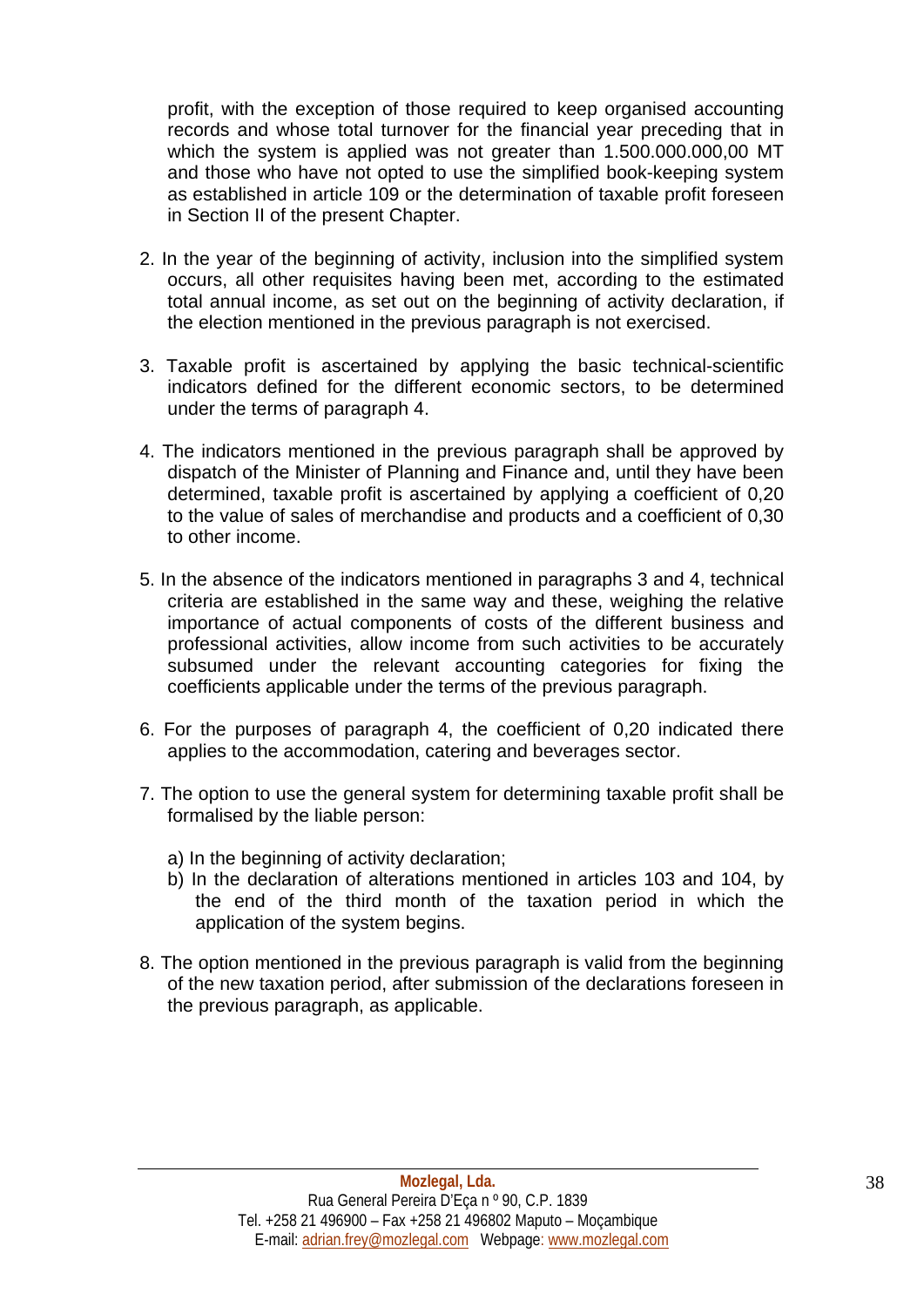- 9. The simplified system ceases to apply when the limit on total annual turnover mentioned in paragraph 1 is exceeded for two consecutive financial years, in which case the general system for determining taxable profit applies, starting from the year following that in which this fact occurs.
- 10. The baseline values necessary for ascertaining taxable profit are susceptible to correction by the Tax Administration Authorities in general terms, without prejudice to the provisions of the final part of the previous paragraph.
- 11. In the event that baseline values are corrected as mentioned in the previous paragraph, using indirect methods in accordance with article 53, then the provisions of article 55 *et seq.* are applicable, with the required adaptations.

# **Article 55 Indirect methods**

- 1. Determination of taxable profit by use of indirect methods is done by the Head of the Tax Department in the area in which the liable person has its head office, effective management or permanent establishment and will be based on all the particulars available to the Tax Administration Authorities and, in particular, on:
	- a) Mean gross or net profit margins on sales and provisions of services or purchases and supplies of third party services;
	- b) Mean rates of return on capital investments;
	- c) Technical coefficients regarding the consumption or use of raw materials or of other direct costs;
	- d) Particulars and information declared to the Tax Administration Authorities, including those relating to other taxes, as well as those obtained from enterprises or entities that have dealings with the liable person.
- 2. The particulars mentioned in the previous paragraph shall be established by ministerial diploma issued by the Minister of Planning and Finance.

## **Article 56 Notification to liable persons**

- 1. Liable persons shall be notified of the taxable profit determined by indirect methods, with an indication of the facts that gave rise to it, as well as the criteria and calculations underlying the determination.
- 2. The notice mentioned in the previous paragraph shall be given in the terms of the Regulation on Tax and Contributions Disputes.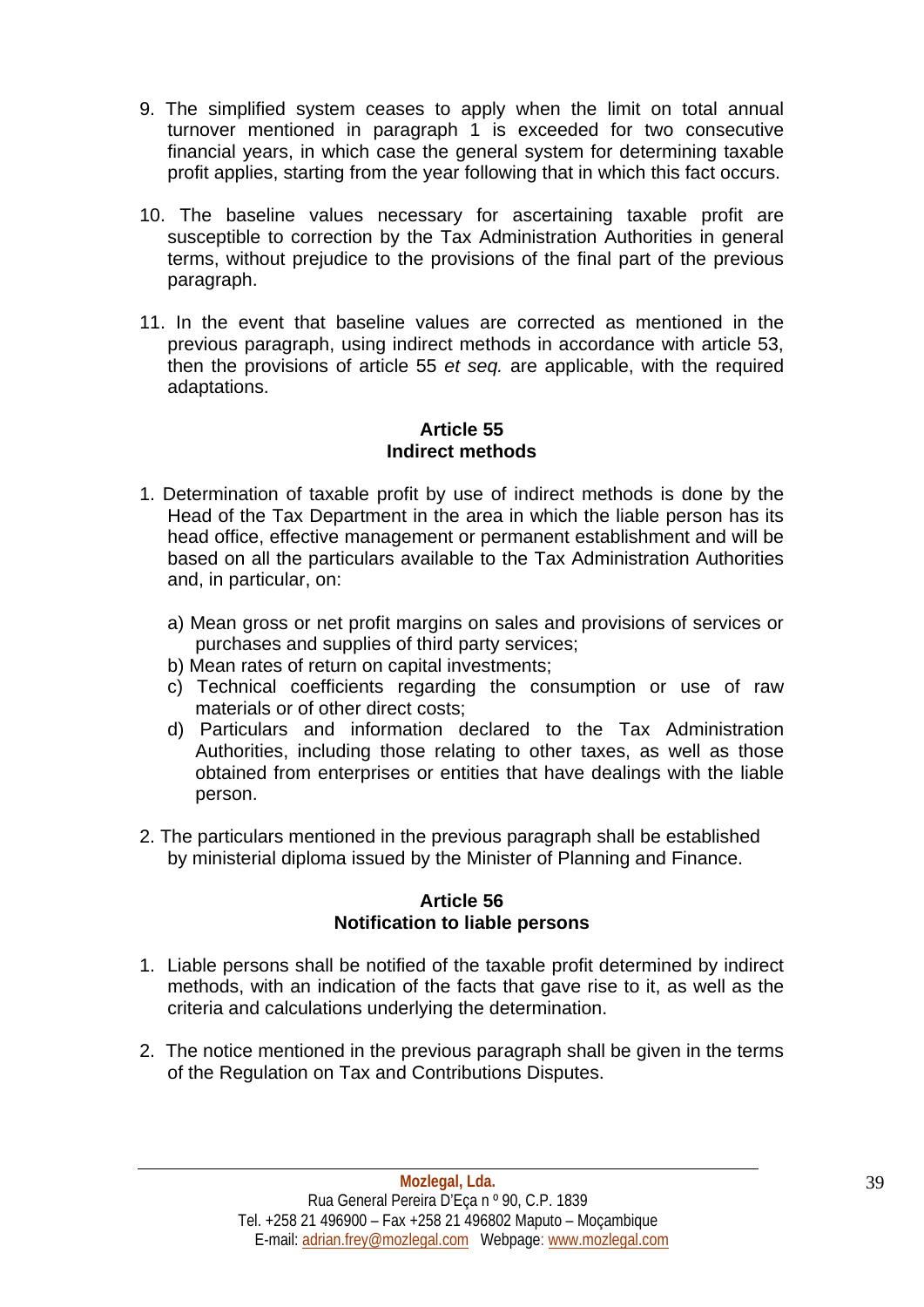## **Article 57 Revision of taxable profit**

- 1. Liable persons may request the revision of taxable profits determined by indirect methods under the same terms as foreseen under article 123 of the present Code.
- 2. Taxable profits determined by indirect methods may be revised during the three years subsequent to the year in which the corresponding act of taxation took place, when, in the light of concrete elements discovered subsequently, a grave or notorious injustice to the detriment of the State or of the taxpayer has been found and the revision has been authorised by the Tax Administration Authorities.
- 3. The provisions of articles 55 and 56 of the present Code are applicable to the case foreseen in the previous paragraph.

# **SECTION VI Common and miscellaneous provisions**

# **SUBSECTION I**

# **Corrections for the purposes of determining the chargeable amount**

# **Article 58 Transfer prices**

- 1. The Tax Administration Authorities may make such corrections as are required for determining taxable profit when conditions other than those that would normally have been agreed to between independent parties have been established, by virtue of a special relationship between the taxpayer and another person, whether subject to IRPC or not, as a result of which the profit ascertained on the basis of accounting records differs from that which would have been ascertained in the absence of such relationship.
- 2. The provisions of the previous paragraph shall also be observed when the profit, ascertained based on accounting records in relation to entities that do not have their head office or effective management situated in Mozambican territory, differs from that which would have been ascertained in the case of a distinct and separate enterprise carrying out identical or similar activities, under identical or similar conditions, completely independently.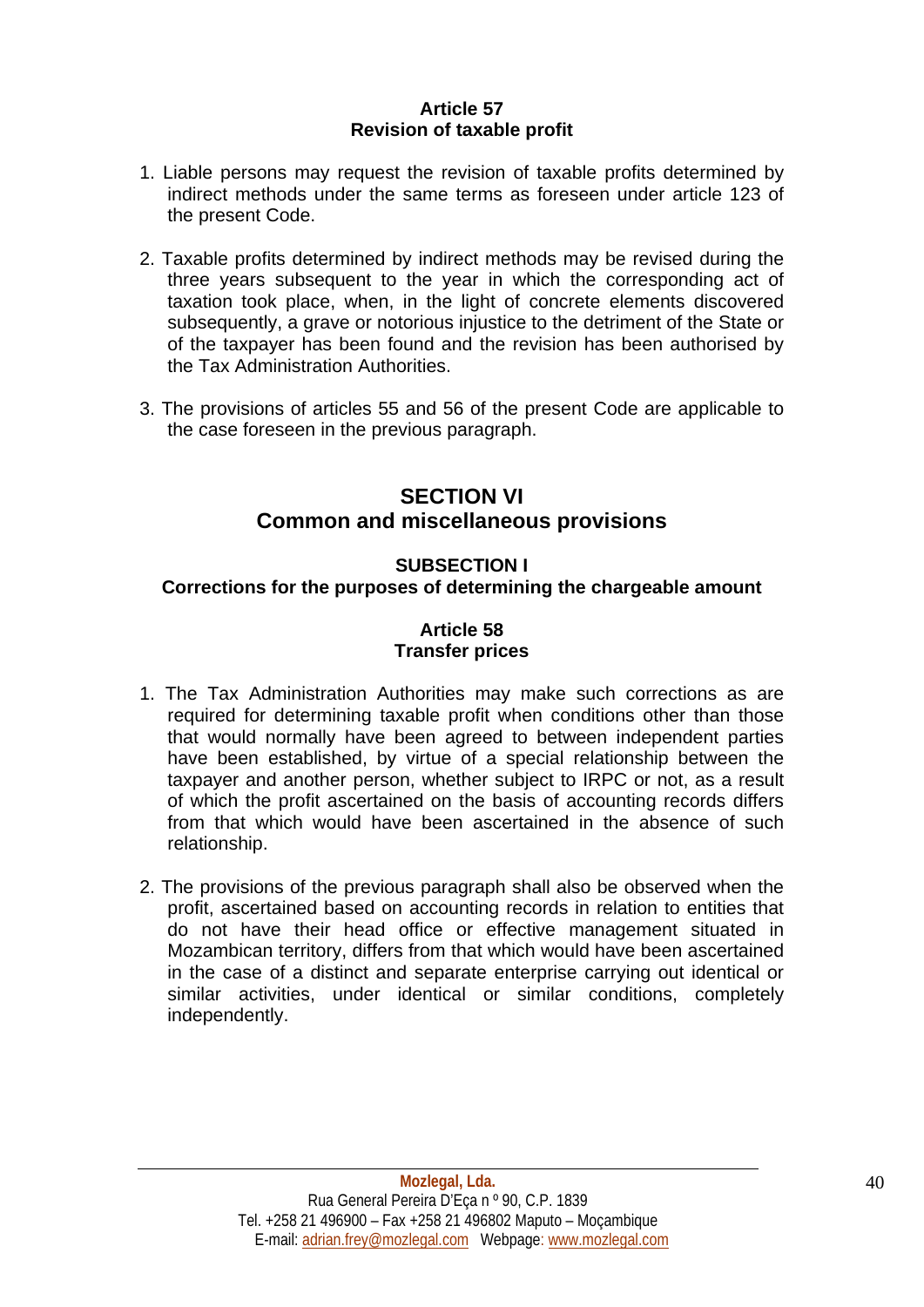- 3. The provisions of paragraph 1 shall also apply to persons who concurrently carry out activities that are and that are not liable to the general IRPC regime, when identical deviations are verified in relation to such activities.
- 4. When the provisions of paragraph 1 apply in respect of a person liable to IRPC by virtue of a special relationship with another person that is also liable to IRPC or to IRPS, then appropriate adjustments shall be made to the determination of taxable profit of the latter in order to reflect the corrections made to the determination of taxable profit of the former.

#### **Article 59**

# **Payments to entities residing in countries with favourable tax regimes**

- 1. Amounts paid or due, on whatever basis, to individual or corporate persons residing outside Mozambican territory and subject to a tax regime that is clearly more favourable shall not be deductible for the purposes of determining taxable profits, unless the liable person can prove that such charges correspond to transactions that were actually carried out and that they are not extraordinary or of an exaggerated amount.
- 2. An individual or corporate person is considered as being subject to a tax regime that is clearly more favourable when, in the territory where they reside, they are not subject to income tax or, in relation to the amounts paid or due mentioned in the previous paragraph, are subject to an effective tax rate equal to or less than 60% of the rate in article 76, paragraph 1.
- 3. For the purposes of the previous paragraph, liable persons shall, at the request of the Tax Administration Authorities, provide evidence to prove that effective tax rate.
- 4. The proof to which paragraph 1 refers shall be provided after notice to the liable person, which shall be given at least 30 days in advance.

## **Article 60**

## **Imputation of profits of companies residing in countries with favourable tax regimes**

1. Profits obtained by companies residing outside Mozambican territory and subject there to a regime that is clearly more favourable, are imputed to shareholders residing in Mozambican territory, in proportion to their shareholding and independently of distributions, provided that the shareholder directly or indirectly holds a shareholding of at least 25%, or at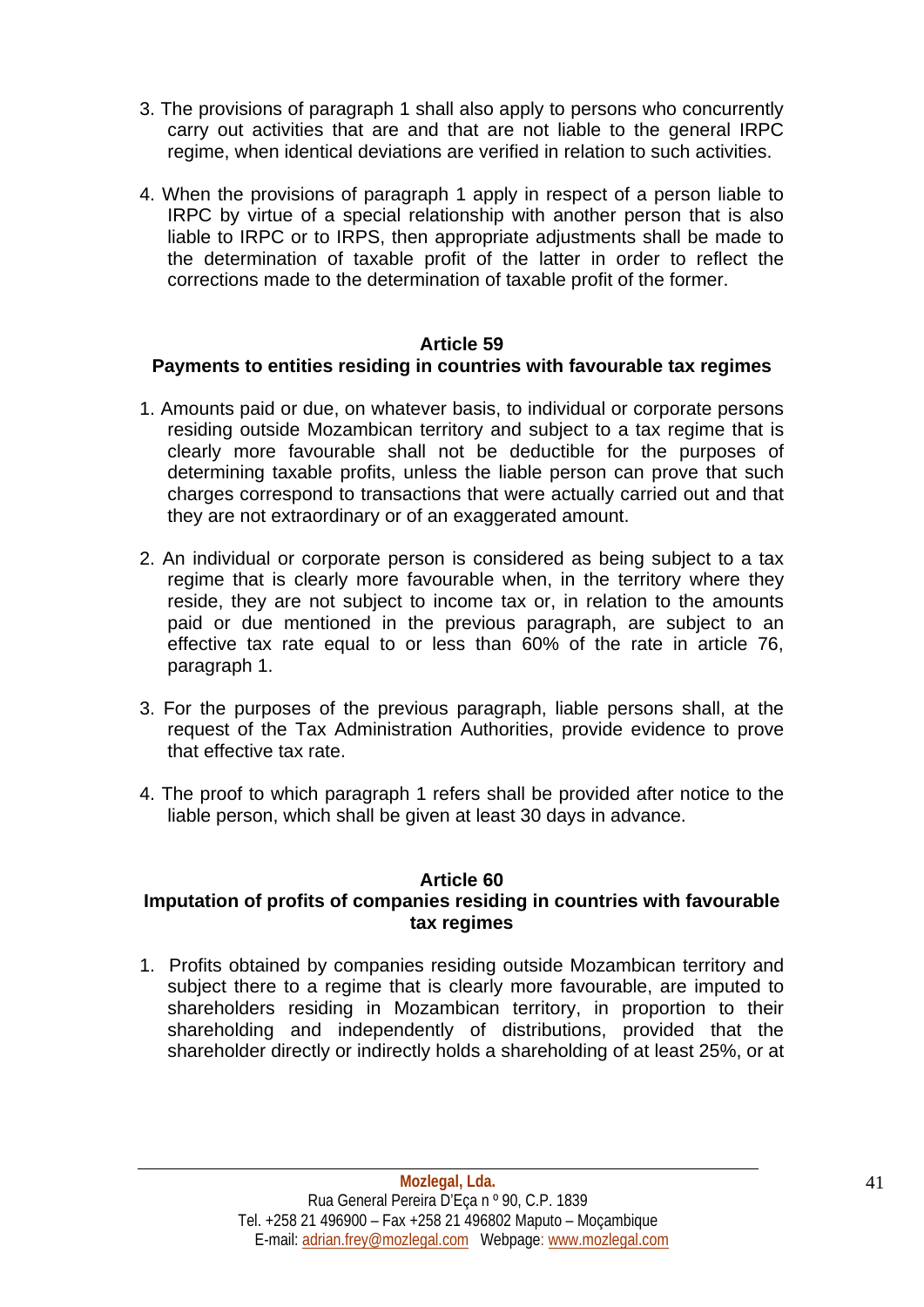least 10% where more than 50% of a non-resident company's capital is held, directly or indirectly, by resident shareholders.

- 2. The imputation mentioned in the previous paragraph is made on the basis of assessment relating to the financial year in which the end of the taxation period of the non-resident company falls, and corresponds to the profit obtained by such company, after deduction of income tax due on such profits according to the tax regime applicable in the State in which that company resides.
- 3. For the purposes of paragraph 1, a company is considered as being subject to a tax regime that is clearly more favourable when in the territory where it resides, such company is not subject to income tax or is subject to an effective tax rate equal to or less than 60% of the rate foreseen in article 76, paragraph 1.

#### **Article 61 Under-capitalisation**

- 1. When a liable person's indebtedness to an entity not residing in Mozambique with whom there is a special relationship, as defined in this article, is excessive, the interest on the part considered to be excessive is not deductible for the purposes of determining taxable profit.
- 2. A special relationship is considered to exist between a liable person and a non-resident entity when:
	- a) The non-resident entity directly or indirectly holds at least 25% of the capital of the liable person;
	- b) The non-resident entity does not hold that share of the capital but, in fact, exercises significant influence on the management;
	- c) The non-resident entity and the liable person are controlled by the same entity, by virtue of such entity directly or indirectly holding shares in their capital.
- 3. The existence of a special relationship for the purposes of paragraph 1 is equated to the liable person's indebtedness to a third party not residing in Mozambique where one of the entities mentioned in the previous paragraph has given surety or a guarantee.
- 4. Indebtedness is excessive when the amount of the debt to each of the entities mentioned in paragraph 2, with reference to any date in the taxation period, is more than twice the value of the corresponding holding in the equity capital of the liable person.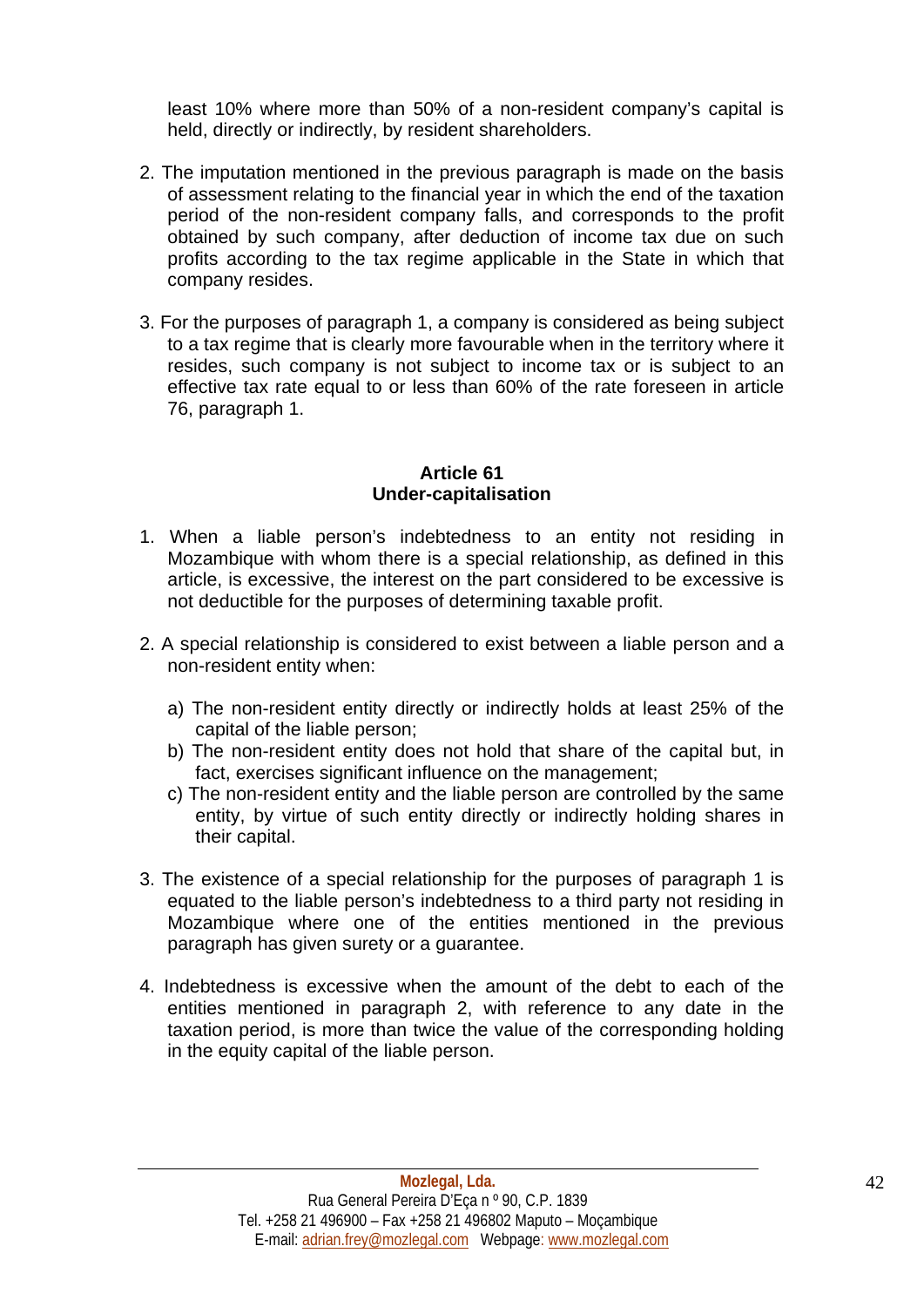- 5. For the purposes of calculating indebtedness, all forms of credit are considered, whether in cash or in kind and whatever the form of remuneration agreed on, granted by the entities mentioned in paragraph 2, including credits arising from commercial operations, when more than six months have elapsed since the respective maturity date.
- 6. For the purpose of calculating equity capital, issued and paid up share capital is added to other items classified as such by the accounting regulations in force, excluding those which translate potential or latent capital gains or losses, in particular, those arising from revaluations not authorised by a specific diploma on fiscal matters or from the application of the balance sheet equivalence method.
- 7. The provisions of paragraph 1 will not be applicable if the coefficient established in paragraph 4 is exceeded and the liable person demonstrates, taking into account the type of activity, the business sector, the size of the enterprises and other relevant criteria, that he could have obtained the same level of indebtedness under similar conditions from an independent entity.
- 8. The evidence mentioned in the preceding paragraph shall be presented within 30 days after the end of the taxation period in question.

# **Article 62 Corrections in cases of tax credits and withholding at source**

- 1. In determining the chargeable amount subject to tax:
	- a) When there is income that gives rise to a tax credit for double economic taxation on distributed profits under article 80, the amount of the tax credit shall be added to the aggregated income;
	- b) When there is income obtained in a foreign country which gives rise to a tax credit for international double taxation under the terms of article 81, such income shall be considered, for taxation purposes, as a gross amount before deduction of income tax paid in a foreign country.
- 2. When IRPC has been withheld at source on income aggregated for the purposes of taxation, the amount to be considered in determining the chargeable amount shall be the corresponding gross amount before deduction of tax withheld at source.

# **SUBSECTION II Transformation of companies**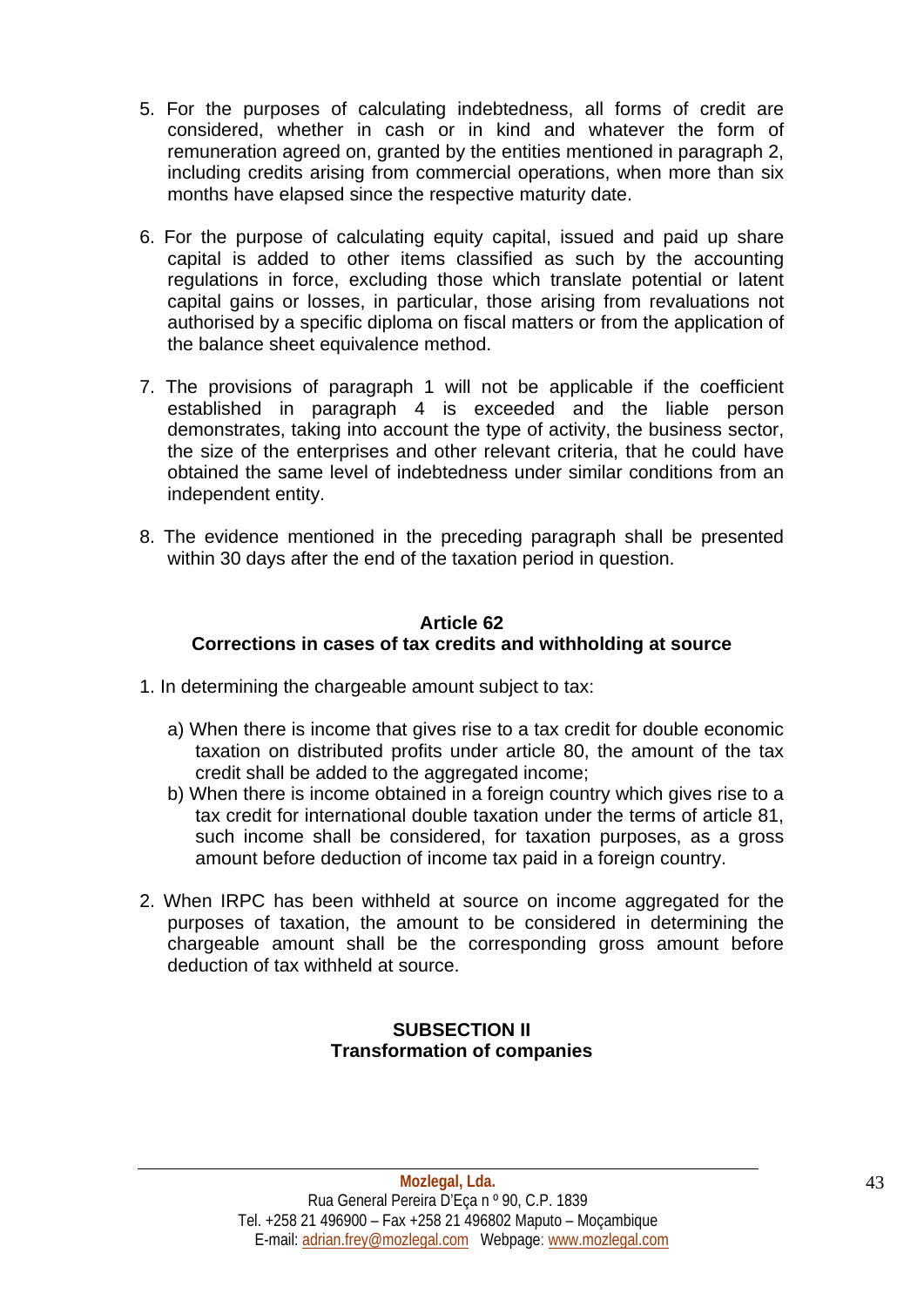# **Article 63 Applicable regime**

- 1. The transformation of a company, even if it involves the dissolution of the previous company, does not entail a change in the taxation regime that was being applied up to then nor does it have any IRPC consequences, save as foreseen in the following paragraphs.
- 2. In the case of a civil company not incorporated in commercial form being incorporated in any one of the forms foreseen in the Commercial Code and other commercial legislation, the regime foreseen in article 6, paragraph 1 is applicable to the taxable profit for the period that runs from the start of the financial year in which the transformation takes place until the date of the transformation.
- 3. For the purposes of the previous paragraph, in the financial year in which the transformation occurs, the profit for the period before and after the transformation shall be determined separately, and losses ascertained under the terms of the present Code occurring before the transformation may be deducted from the taxable profits of the company resulting from the transformation until the end of the period mentioned in article 48, paragraph 1, reckoned from the financial year to which such losses refer.

# **Article 64**

## **Special regime applicable to mergers and divisions of resident companies**

- 1. The regime established in this article is applicable to the merger and division of companies that have their head office or effective management in Mozambican territory, as long as all of the following conditions are met cumulatively:
	- a) The company to which the assets and liabilities of the merged or divided companies are transferred has its head office or effective management in this territory;
	- b) The assets and liabilities that are transferred are registered in the accounts of the company mentioned in the previous sub-paragraph at the same value as they had in the accounts of the merged or divided companies;
	- c) The value mentioned in the previous sub-paragraph is the result of applying the provisions of the present Code or of revaluations carried out under tax legislation.
- 2. In the determination of taxable profits of merged or divided companies, no profit or loss arising from the transfer of assets or liabilities resulting from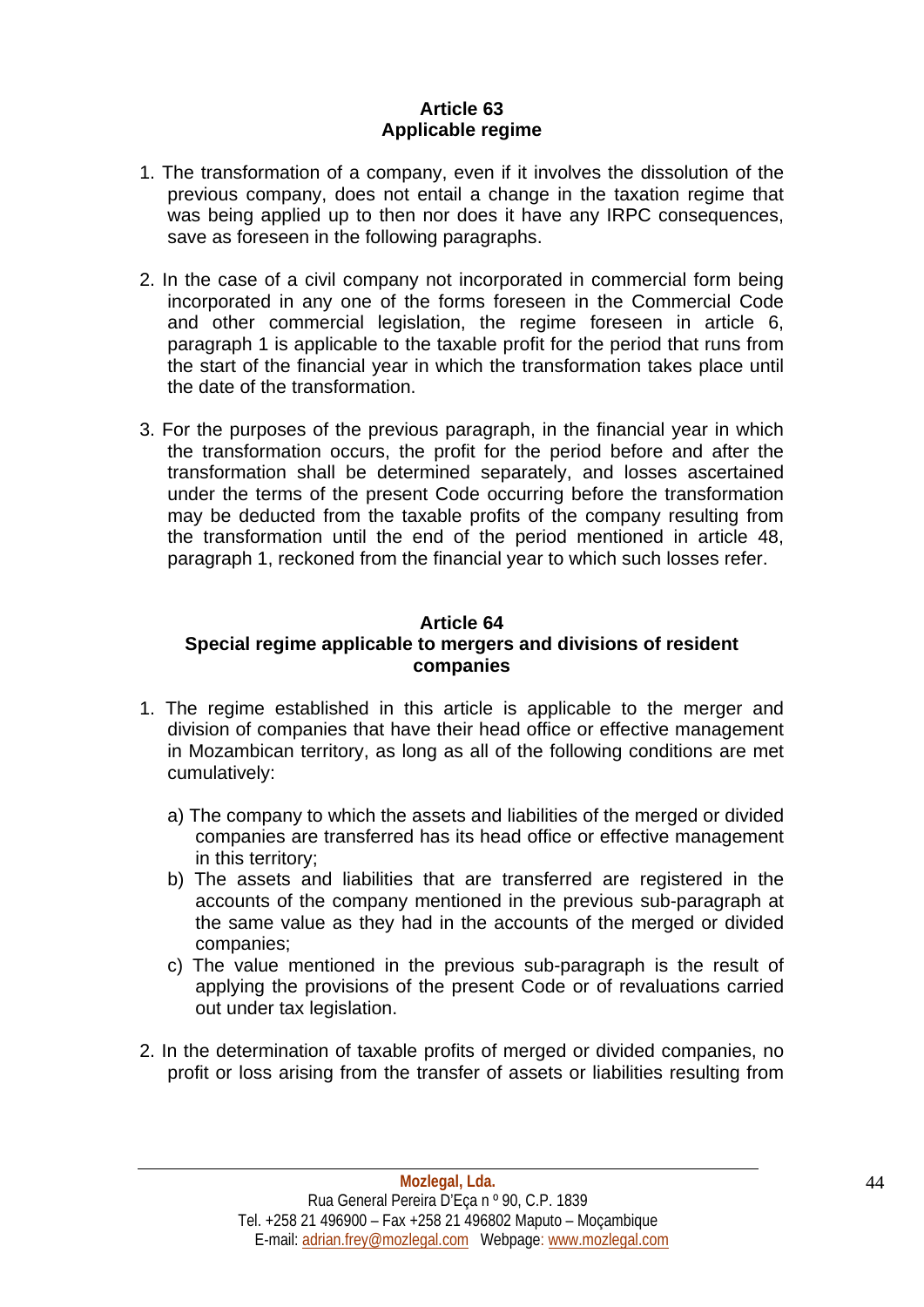the merger or division is considered, and the provisions constituted and allowed for tax purposes with respect to debts, stock and liabilities and charges that are the subject of the transfer are not considered as income or gains for the purposes of article 32, paragraph 2.

- 3. In determining the taxable profit of the company to whom the assets and liabilities of the merged or divided companies are transferred:
	- a) The gains or losses pertaining to the transferred assets and liabilities are ascertained as if no merger or division had occurred;
	- b) The reintegration and depreciation of fixed assets transferred is effected according to the regime that was being applied by the merged or divided companies;
	- c) The provisions that were transferred from the merged or divided companies are subject, for tax purposes, to the regime that was applicable to them in these companies.
- 4. When the company to which the assets and liabilities of the merged or divided companies are transferred has a holding in the capital of these companies, capital gains or losses that may result from the termination of such holding as a result of the merger or division do not contribute to taxable profits.
- 5. An operation whereby a company transfers the assets and liabilities that make up its net worth to a company that holds all title to its share capital is equated with a merger.
- 6. For the purposes of paragraph 2, the company transferring the assets and liabilities by reason of the merger or division shall include, in the tax documentation file mentioned in article 115, a declaration issued by the company to which such assets and liabilities were transferred stating that the transferee shall adhere to paragraph 1, sub-paragraphs (b) and (c), and paragraph 3.
- 7. The special regime laid down in this article ceases, in whole or in part, when it is concluded that tax evasion was the main objective or one of the main objectives of the operations to which paragraph 1 refers.
- 8. The provisions of the previous paragraph may be considered as having occurred, namely, in cases where the intervening companies do not have the whole of their income subject to the same IRPC taxation system or when the operations were not carried out for valid economic reasons, such as restructuring or rationalising the activities of the participating companies, in which case, the corresponding additional assessments to tax shall be made.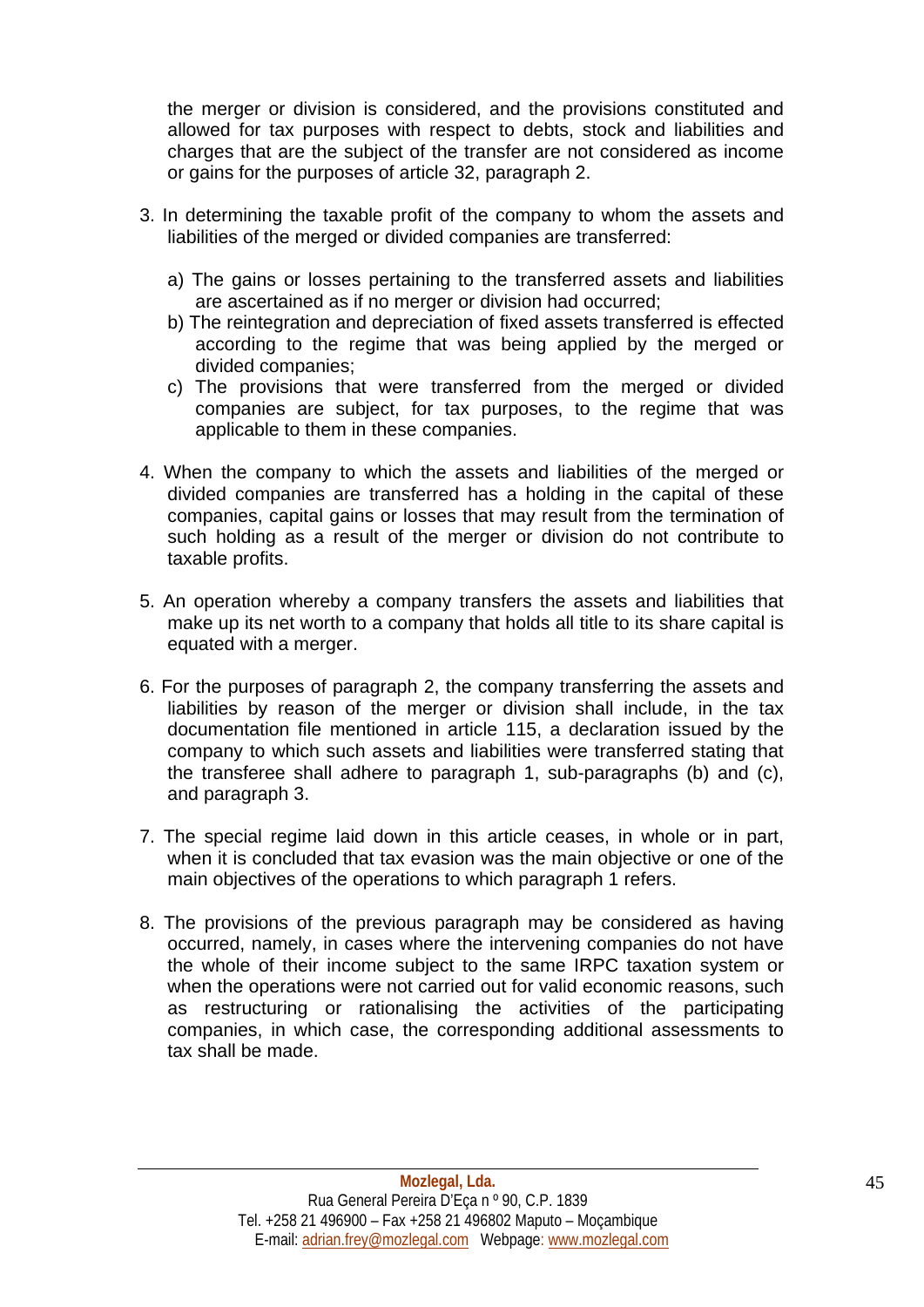# **SUBSECTION III Contributions of assets and exchanges of shares in Mergers and Divisions**

## **Article 65 Special regime for contributions of assets**

- 1. Article 64 applies, with the required adaptations, to contributions of assets, provided that, the prerequisites mentioned therein having been met, in the subsequent determination of capital gains or capital losses in respect of the shareholdings received in exchange for the contribution of assets, such holdings are considered as having the net accounting value that the contributed assets and liabilities had in the accounts of the company that is effecting the contribution of assets.
- 2. For the purposes of the previous paragraph:
	- a) Contribution of assets an operation whereby a company transfers, without being dissolved, one or more branches of its activity to another company in exchange for holdings in the capital of the transferee company;
	- b) Branch of activity the group of assets and liabilities which from an organizational point of view constitute an autonomous economic unit, that is, an entity capable of functioning by its own means, which may include the debts incurred for its organisation and functioning.

## **Article 66**

## **Regime applicable to shareholders of merged or divided companies**

- 1. In the case of a merger to which the special regime established in article 64 applies, no gains or losses resulting from the merger shall be assessed to the shareholders of the merged companies, as long as the value attributed to the new shareholdings in the company's accounts is kept the same as the value with which the old shareholdings were registered.
- 2. The provisions of the previous paragraph does prevent the shareholders of the merged companies from being taxed on cash amounts that may be allocated to them as a result of the merger.
- 3. The stipulations in the previous paragraphs are applicable, with the required adaptations, to shareholders of companies that are the subject of a division to which the special regime set out in article 64 applies.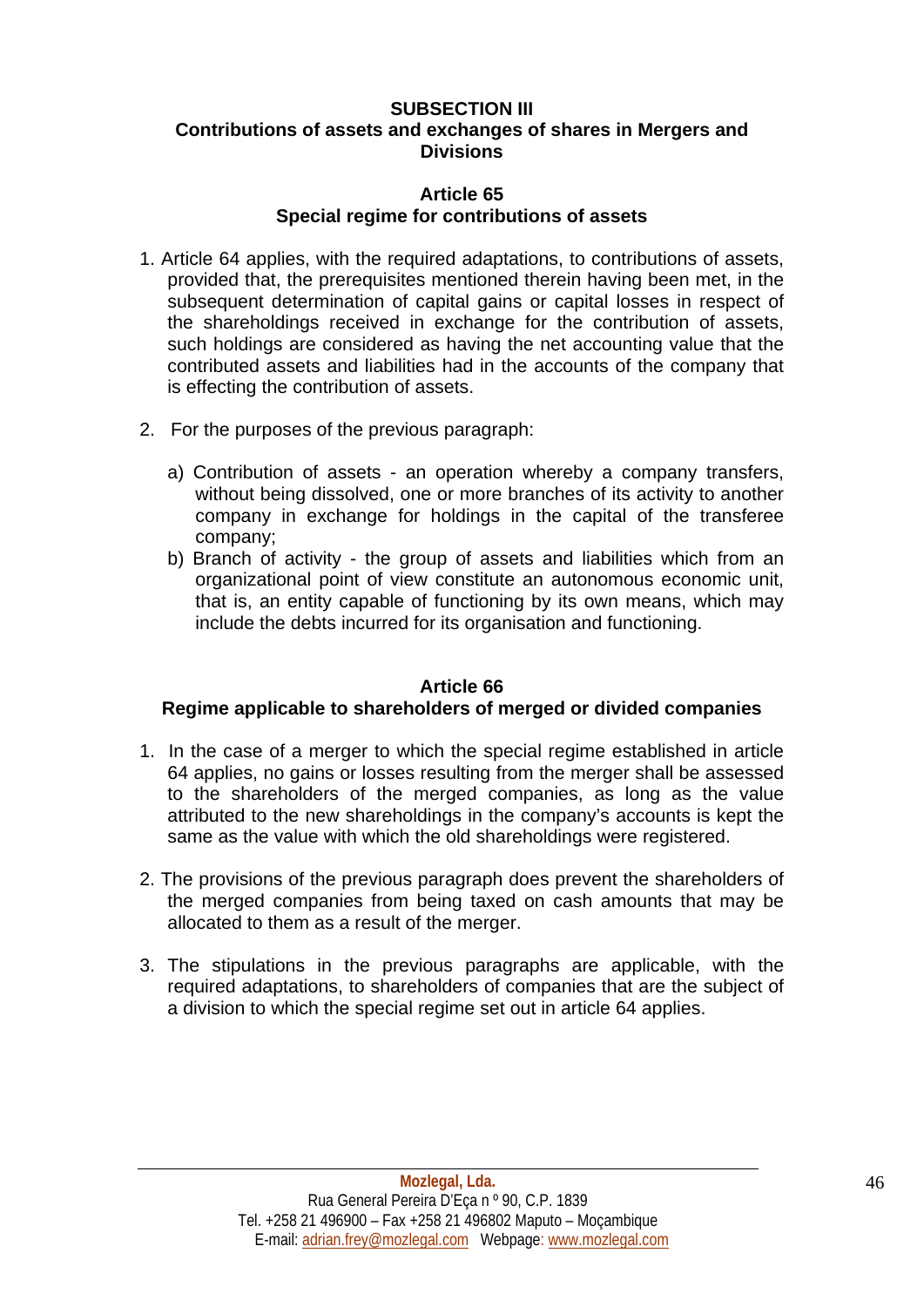# **Article 67**

# **Mergers, divisions and transfers of shares involving corporate persons other than companies**

- 1. The relevant parts of the provisions of articles 64 and 66 apply, with the required adaptations, to legally effected mergers and divisions of liable persons that are subject to IRPC, reside in Mozambican territory and are not companies, and to their respective members.
- 2. The provisions of article 65 are also applicable, with the required adaptations, to contributions of assets involving a corporate person that is not a company, under the conditions mentioned in the previous paragraphs.

# **Article 68 Exchanges of shares**

- 1. For the purposes of the present article, share exchange is considered to be an operation whereby a company (the acquiring company) acquires a shareholding in the capital of another company (the acquired company) such that it obtains a majority of the voting rights in that company in exchange for the issue to the shareholders of the latter company, in exchange for their securities, of securities representing the capital of the former company, and, if appropriate, a cash payment of not more than 10 % of the nominal value or, in the absence of a nominal value, of the accounting par value of the securities delivered in exchange.
- 2. The issue of securities representing the capital of the acquiring company to the shareholders of the acquired company as a result of the share exchange does not give rise to any taxation of those shareholders, provided they attribute to the securities received a value for tax purposes that is the same as the registered value of the old securities, determined in accordance with the provisions set out in the present Code, which securities shall be registered in an account that is independent from other shares that may be held in respect of the same entity.
- 3. The provisions of the previous paragraph only apply when all of the following conditions are met cumulatively:
	- a) The acquiring company and the acquired company are residents in Mozambican territory;
	- b) The shareholders of the acquired company are persons or entities residing in third States when the securities received are representative of the share capital of an entity residing in Mozambican territory.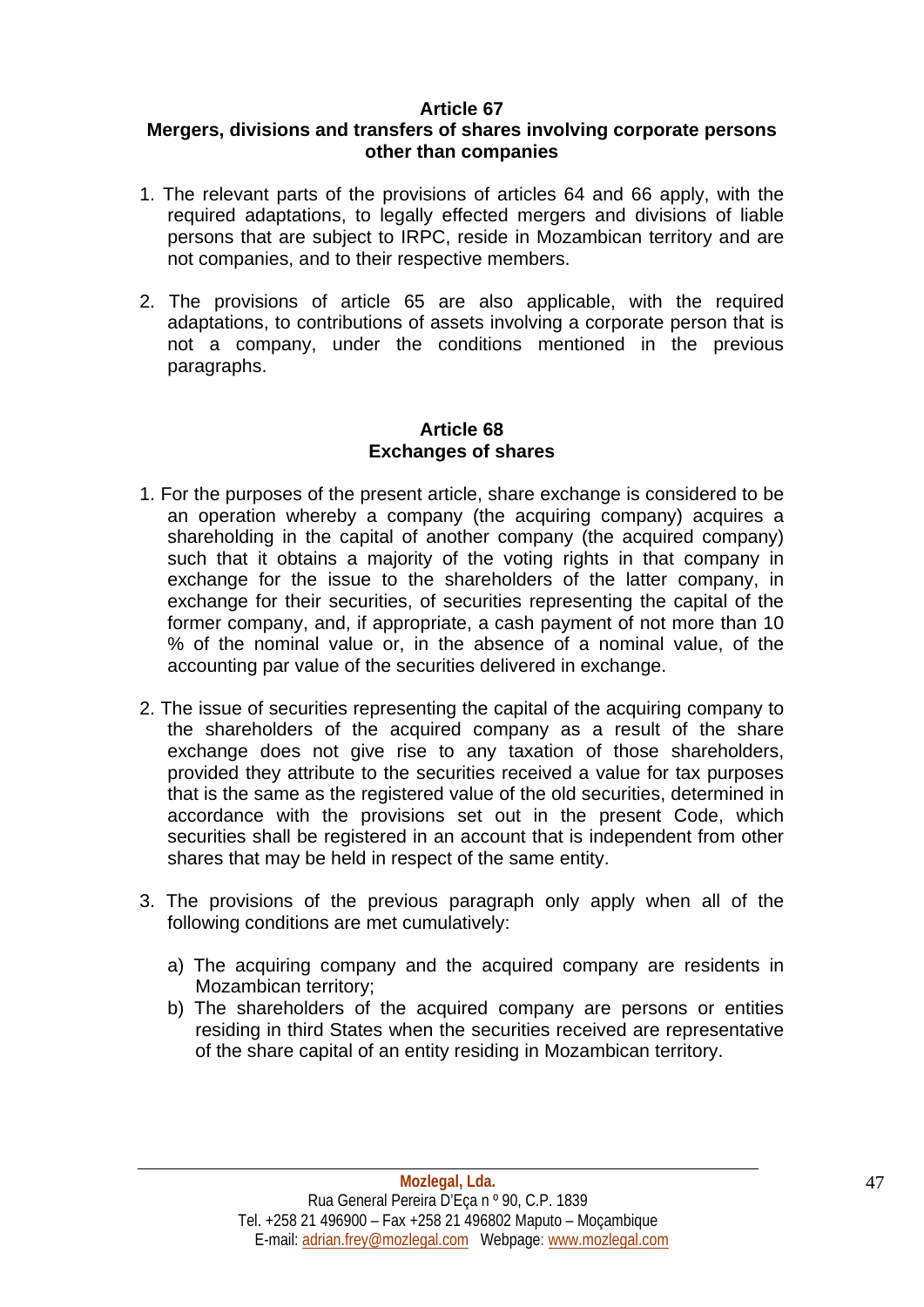- 4. The provisions of paragraph 2 does not prevent the shareholders from being taxed on cash amounts that might be allocated to them in terms of paragraph 1.
- 5. Article 64, paragraph 7 applies, with the required adaptations, to this article.
- 6. For the purposes of the previous paragraphs, the shareholders of the acquired company shall include the following particulars in the tax documentation file mentioned in article 115:
	- a) Declaration containing a description of the share exchange operation, the date on which it was carried out, the identity of the intervening parties, number and nominal value of shares transferred and received, the accounting value with which the shares transferred were registered, cash amounts received, profit or loss that would have been included in the basis of assessment had the regime foreseen in the present article not applied and calculation demonstrations;
	- b) Declaration by the acquiring company that it came to hold the majority of voting rights in the acquired company as a result of the share exchange.

# **SUBSECTION IV Liquidation of companies and other entities**

## **Article 69 Companies in liquidation**

- 1. In relation to companies in liquidation, taxable profits are determined with reference to the whole period of liquidation.
- 2. For the purposes of the previous paragraph, the following shall be observed:
	- a) Companies being dissolved shall close their accounts with reference to the date of dissolution, with a view to determining taxable profits corresponding to the period running from the commencement of the financial year in which the dissolution occurs up to the date of the dissolution;
	- b) During the period in which the liquidation runs until the end of the financial year immediately following the end of the liquidation, respective taxable profits shall be determined annually, which determination will be provisional in nature and will be corrected based on the taxable profit determination for the whole liquidation period;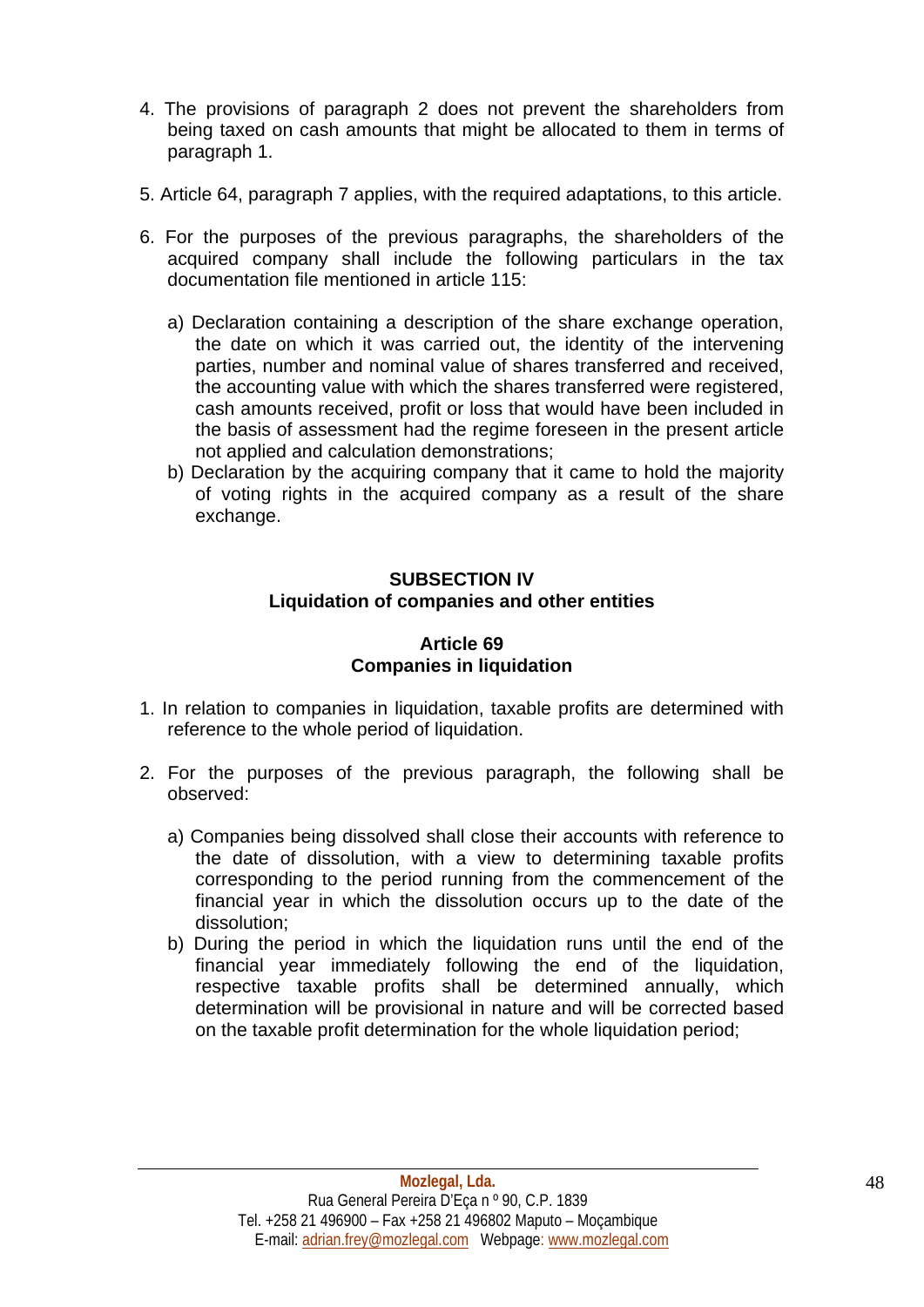- c) The profit mentioned in sub-paragraph (a) and the profit mentioned in the first part of sub-paragraph (b) shall be determined separately in the financial year in which the dissolution occurs.
- 3. When the liquidation period exceeds three years, the taxable profit determined annually in the terms of sub-paragraph (b) of the previous paragraph ceases to be provisional.
- 4. Losses that precede the dissolution and are still deductible in terms of article 48 on the date of the dissolution may be deducted from the taxable profit corresponding to the whole of the liquidation period, if this does not exceed three years.
- 5. The provisions of the previous paragraphs apply, with the required adaptations, to company liquidations arising from declarations of nullity or annulment of the respective incorporation contract.

## **Article 70 Liquidation result**

In determining the result of the liquidation, if assets are distributed among shareholders, the realisation value of such assets shall be considered as being the respective market value.

## **Article 71 Distribution result[\(\\*\)](#page-48-0)**

- 1. The value attributed to each shareholder as a result of the distribution of assets on dissolution, reduced by the acquisition price of the corresponding shareholdings, shall be aggregated for the purposes of taxation of those shareholders in the financial year in which such values are placed at their disposal.
- 2. In the aggregation for the purposes of taxation of the difference mentioned in the previous paragraph, the following shall be observed:
	- a) When the difference is positive it is considered as investment income up to the limit of the difference between the value attributed and the value which, based on the accounts of the liquidated company, corresponds to contributions in actual fact made for paying up share capital, and any excess is a taxable capital gain;

<span id="page-48-0"></span> $(*)$  As amended by Decree 61/03 of 19 December.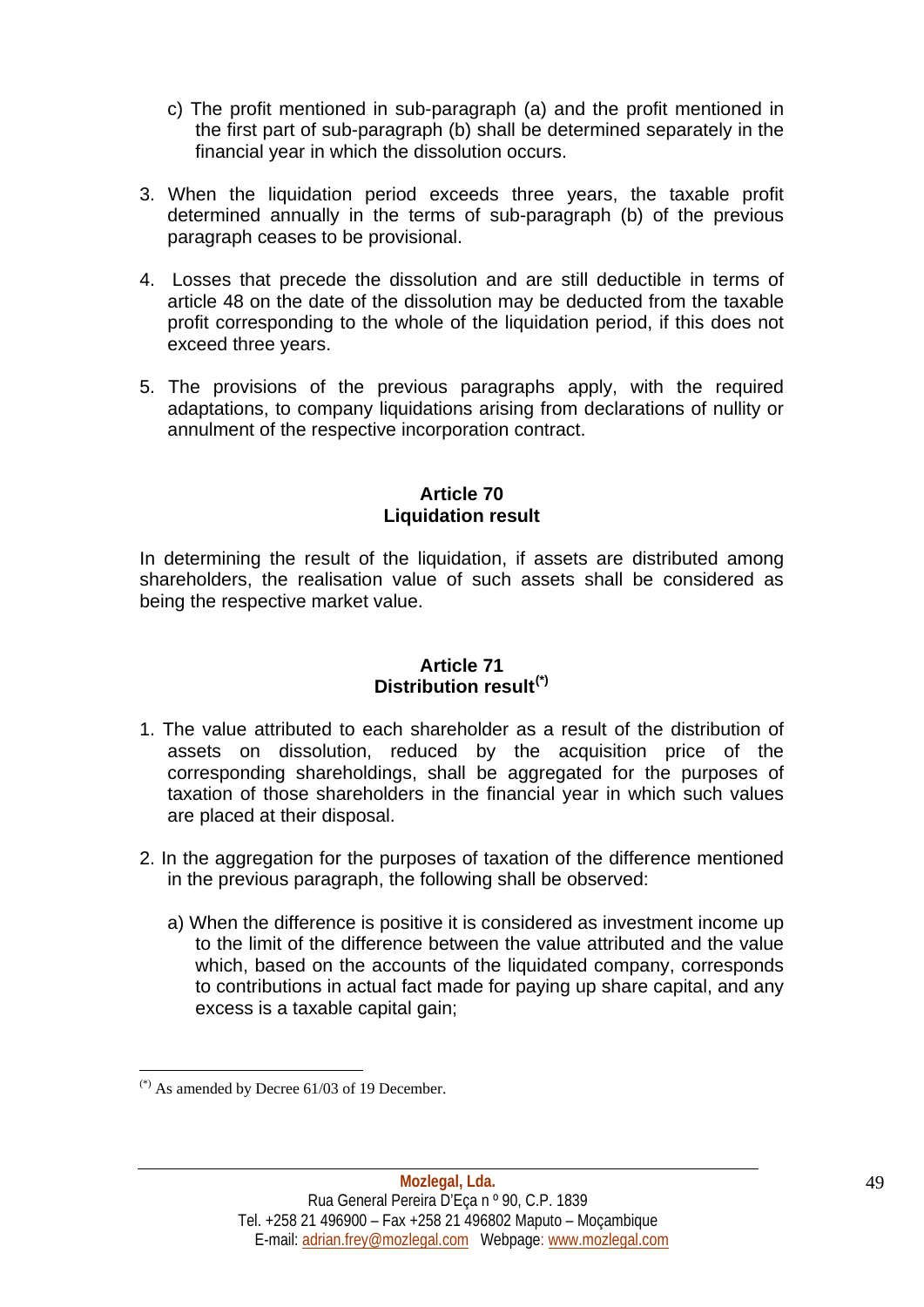- b) When the difference is negative it is considered as a capital loss, deductible only when the liable person held the shareholdings for the three years immediately preceding the date of winding up.
- 3. When the conditions specified in article 47 have been met, the difference considered as investment income under sub-paragraph (a) of the previous paragraph shall be deducted for the purposes of determining taxable profits.
- 4. In relation to shareholders of companies covered by the fiscal transparency regime under article 6, the value attributed to them in the distribution shall further be reduced by that part of the liquidation result which, for taxation purposes, has been imputed to them, as well as their share of the profits retained by the company during the financial years in which the company was subject to that regime.

# **Article 72 Liquidation of corporate persons other than companies**

The provisions of the preceding article apply, with the required adaptations, to the liquidation of corporate persons other than companies.

# **SUBSECTION V**

# **Formation of companies with business assets of an individual**

# **Article 73 Special tax neutrality regime**

- 1. When the regime established in the IRPS Code relating to the transfer of business property to pay up the share capital of a new company is applicable, the assets and liabilities transferred shall be recorded in the accounts of the receiving company with the values ascribed to them in the accounts of the individual.
- 2. In determining the taxable profit of the company mentioned in the previous paragraph, the following shall be observed:
	- a) The results relating to the property making up the assets transferred are ascertained as if no transfer had occurred;
	- b) Reintegration and depreciation on fixed assets are effected in accordance with the regime that was being applied for the purposes of determining the taxable profit of the individual;
	- c) Provisions that are transferred are, for tax purposes, governed by the regime that was applicable to them for the purposes of determining the taxable profit of the individual.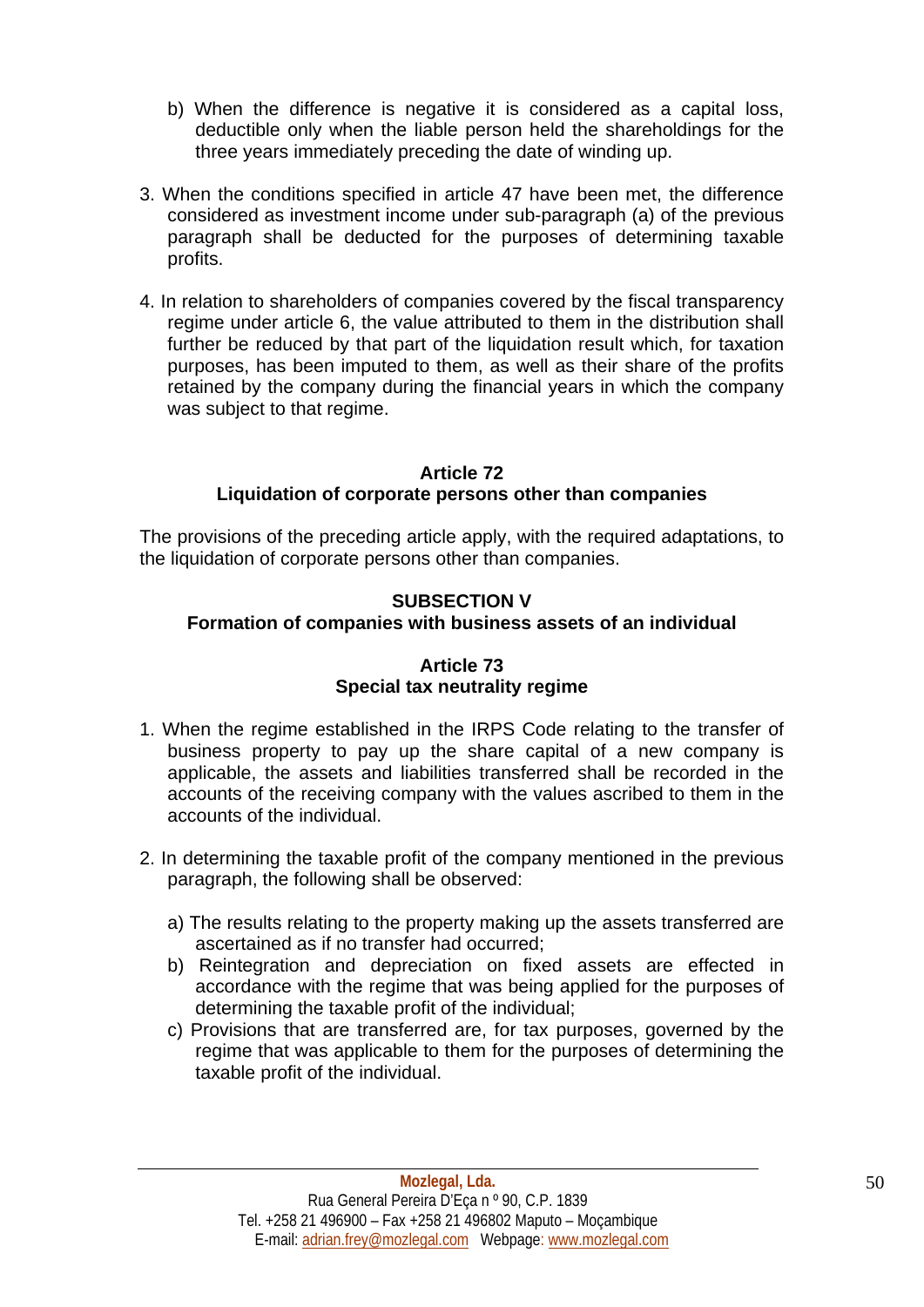3. In cases where share capital is paid up as a result of the transfer of the whole of the assets and liabilities dedicated to an individual's business or professional activity, as foreseen in paragraph 1, then, providing that the conditions specified in the IRPS Code are all met, tax losses relating to the individual's commercial, industrial or agricultural activity, which have not yet been deducted from taxable profits, may be deducted from the taxable profits of the new company before the end of the period mentioned in article 48, reckoned from the financial year to which the losses refer, up to a maximum of 50% of each of the said taxable profits.

#### **SUBSECTION VI Financial derivatives**

# **Article 74 General rules**

- 1. In the consideration of income or gains and costs or losses related to financial derivatives, except for those foreseen in the next article, the following shall be observed:
	- a) In the case of stock exchange transactions in progress at the end of a financial year, the income or gains and costs or losses will be imputable to that financial year and determined in accordance with the market value on the last day of the same financial year, on the market in which the operation was carried out;
	- b) In the case of non-stock exchange transactions, those income or gains and costs or losses shall be imputable to the financial year in which the corresponding operation is settled, except as to income or gains already realised or costs or losses already sustained in prior financial years.
- 2. In relation to the transactions mentioned in sub-paragraph (a) of the previous paragraph, whose only purpose is to hedge transactions to be carried out in the subsequent financial year, in a market of a different nature and subject to different value metric criteria, unrealised gains ascertained in one financial year may be deferred for a maximum of two subsequent financial years, to the extent of the losses not yet realised on the hedged instrument.
- 3. Without prejudice to the provisions laid down in paragraph 5 of the present article, hedging transactions are considered to be those which evidently contribute to the removal or reduction of a real risk arising from a firm undertaking, including future undertakings regarding transactions effected during the financial year or continuing transactions begun in preceding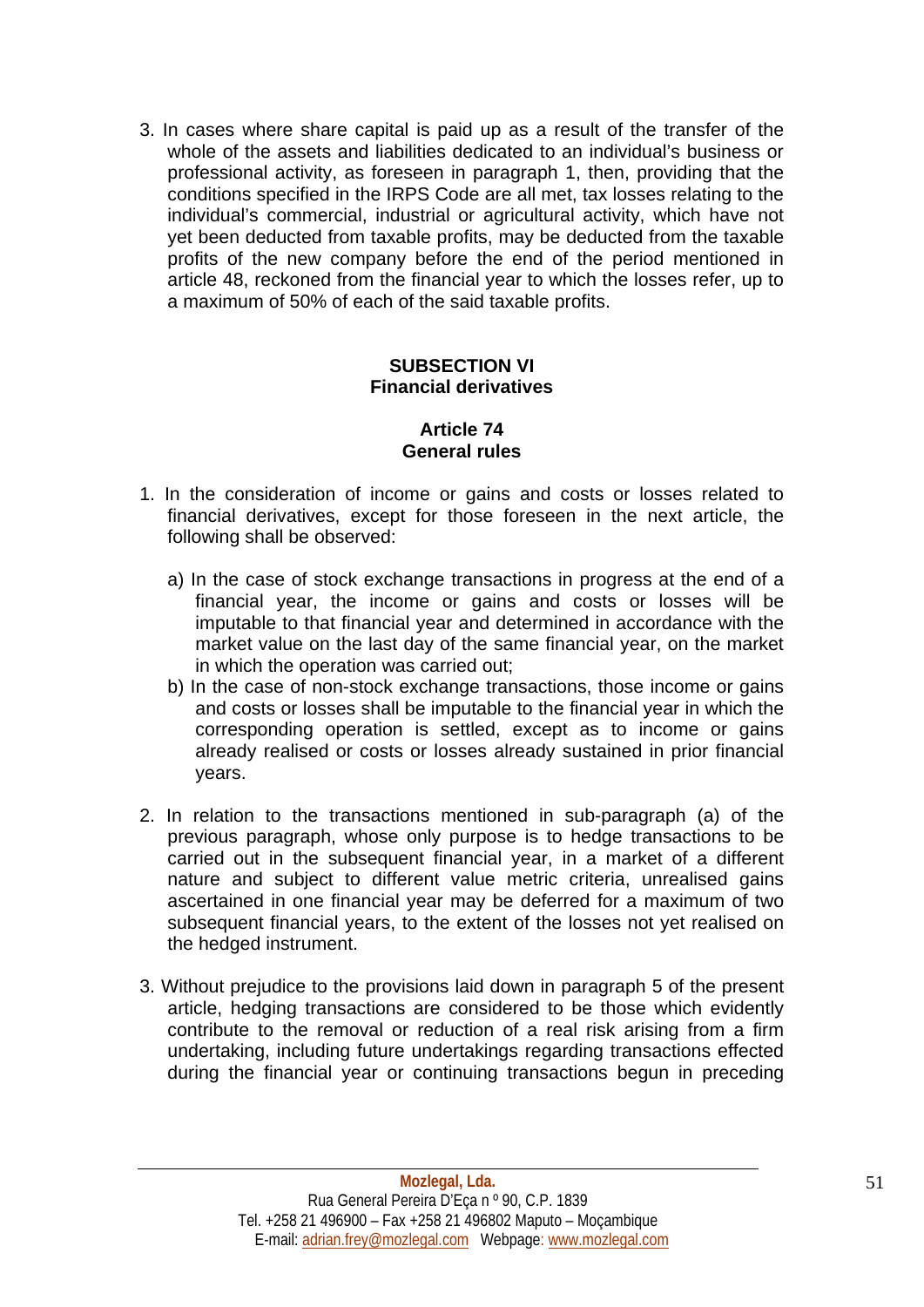financial years, or a future transaction very likely to be carried out in the subsequent financial year, regarding a market of a different nature and subject to different value metric criteria, in such a way that an undeniable economic relationship can be observed between the hedged item and the hedging one, and that a high correlation can be quantified between them, so that the gains of the hedging transaction are expected to neutralise, fully or partly, but significantly, the losses that may arise under the hedged one.

- 4. For the purposes of the preceding paragraph, only those transactions whose value does not exceed the hedging value considered necessary in the light of the correlation between the hedging transaction and the hedged transaction are considered hedging transactions.
- 5. The following are not accepted as hedging transactions for tax purposes:
	- a) Transactions carried out as hedging ones with a view to hedging risks to be incurred by other persons or entities or by establishments carrying out the transactions whose income is not taxed under the normal taxation system;
	- b) Transactions carried out by investment funds, including funds of funds, venture capital funds, pension funds, insurance companies, credit institutions and other financial institutions, to which the provisions of paragraphs 8 and 9 are also not applicable;
	- c) Transactions that have not been duly identified in an appropriate form.
- 6. If the requisites referred to in paragraph 3 of the present article are not verified, the transaction is disqualified as a hedging transaction, as of the date of the non-verification of the requisites.
- 7. If the hedged transaction is not carried out, the tax that was left unpaid by virtue of the provisions of paragraph 2 will be added to the tax amount for the financial year in which the transaction would have been carried out, together with the corresponding penalty interest, or, if no IRPC falls to be assessed, the tax loss declared will be corrected accordingly.
- 8. Without prejudice to the provisions laid down in paragraph 9 hereof, the deduction of losses ascertained at the end of the financial year, relating to contracts in progress at the end of that year, is limited to the amount that by which they exceed the gains not yet taxed in symmetrical positions.
- 9. Only costs or losses relating to symmetrical positions that are duly identified in an appropriate form, which shall include the tax documentation file mentioned in article 115, are deductible.
- 10. For the purposes of the provisions specified in the previous paragraphs: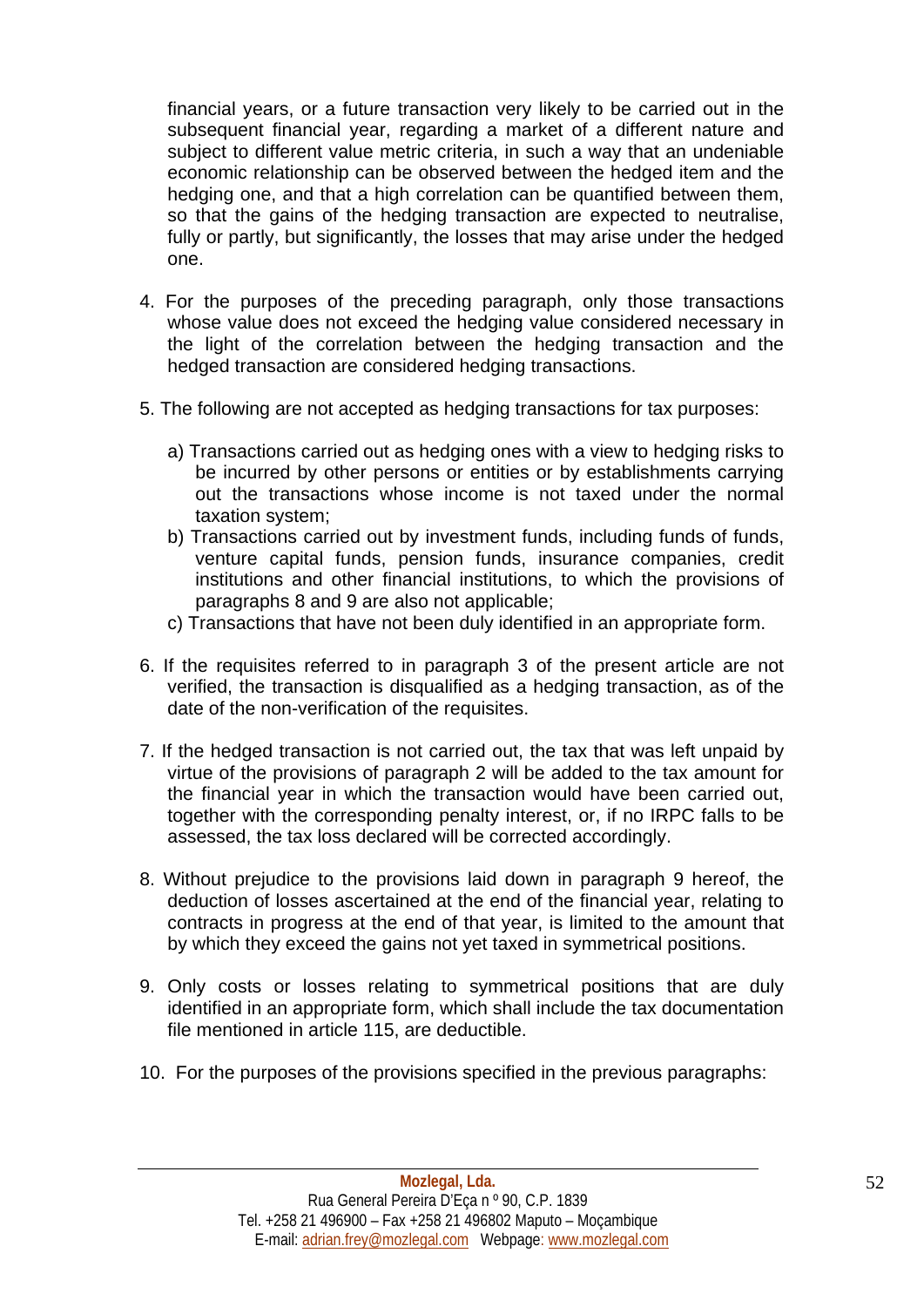- a) Symmetrical positions are those in which the values, of capital or income, suffer variations that are correlated in such a way that the risk of variation in the value of one of them is set off by the variation in the value of capital or income from another position, independently of the nature, location or duration thereof;
- b) Position is understood to mean the holding, directly or indirectly, of contracts relating to financial derivatives, securities, currencies, negotiable instruments, loans obtained or granted, or commitments on such items.
- 11. If the substance of an operation or set of operations differs from its form, then the timing, source and nature of payments and receipts, income and costs, gains and losses arising from such operation may be recharacterised by the Tax Administration Authorities in order to take such substance into account.

# **Article 75 Swaps**

- 1. If a swap or forward exchange transaction falls to be assigned or cancelled, with corrective amounts being paid and received, the following shall be observed:
	- a) Amounts due shall be considered as income or costs of the financial year in which the contract is cancelled.
	- b) Any equalisation payment that exceeds corrective or terminal payments, foreseen under the original contract, or market prices applicable to transactions with identical characteristics, specifically for the remainder of the term, are not allowed as costs for tax purposes, and the intervening parties are responsible for providing the respective evidence.
- 2. Costs imputed to the purchase of a contractual position under a preexisting swap, which exceed corrective or terminal payments foreseen under the original contract, or market prices applicable to transactions having identical characteristics, specifically for the rest of the term, are not allowed as tax costs, and the intervening parties are responsible for providing the respective evidence.

# **CHAPTER IV Rates**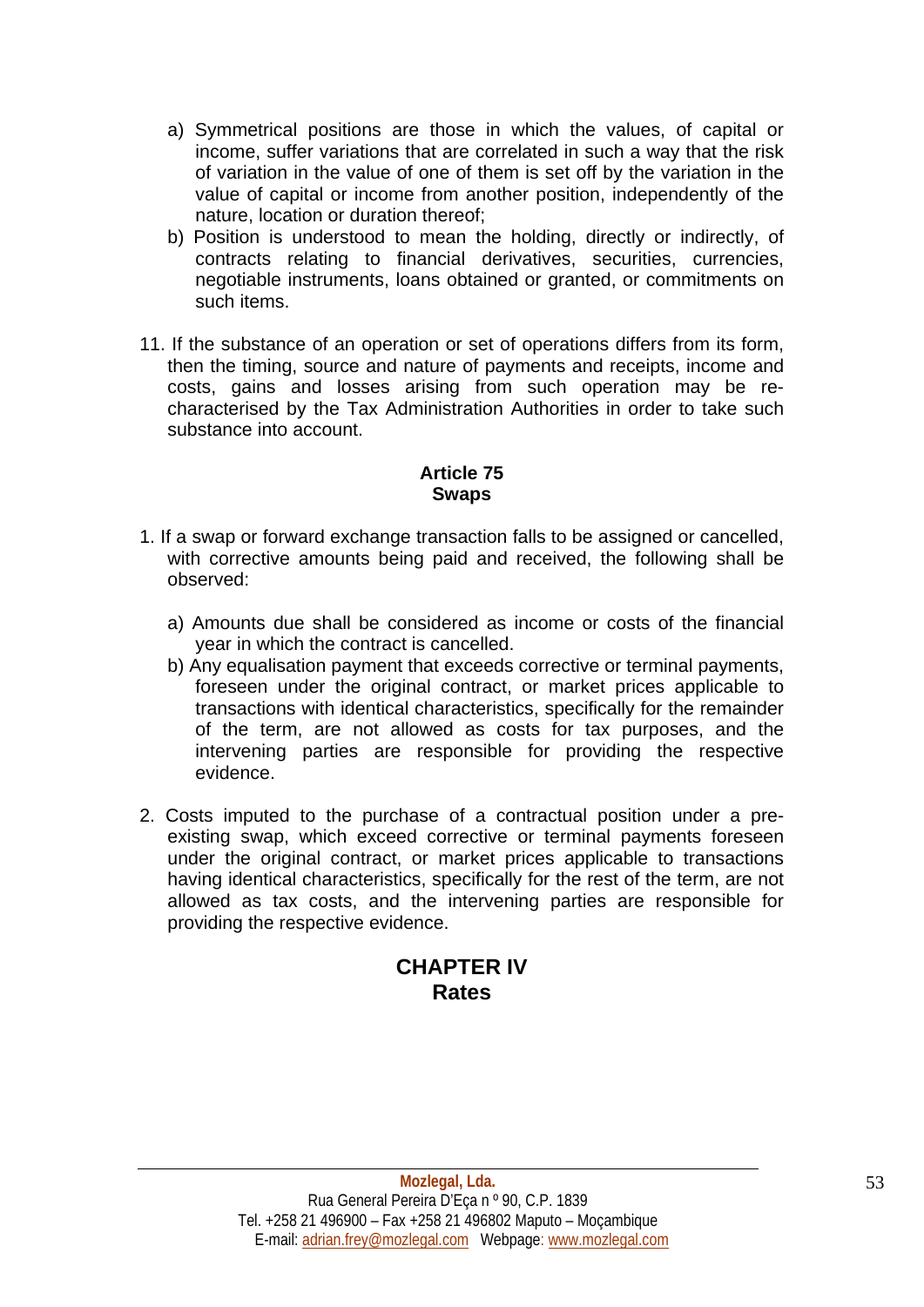# **Article 76 General Rate[\(\\*\)](#page-53-0)**

- 1. The rate of IRPC is 32%, except in the cases foreseen in the following paragraphs.
- 2. Agricultural and livestock activity will enjoy a reduced rate of 10% until 31 December 2010.
- 3. The taxpayers covered by paragraph 2 of the present this article that carry out other activities, shall discriminate in their declarations the taxable profits from the activities subject to different rates.
- 4. Charges that are not properly documented and expenses of a confidential or unlawful nature are taxed autonomously at a rate of 35%, without prejudice to the provision of paragraph 1, sub-paragraph (g), of article 43

#### **Article 77 Rates of tax withheld at source**

- 1. Income subject to withholding at source under the terms of article 83 is taxed at the rate of 20%.
- 2. Income of entities not having their head office or effective management located in Mozambican territory and without a permanent establishment in Mozambique to which such income may be imputed, are taxed at a flat rate of 20%, except for income deriving from the provision of international telecommunications and transport services subject to a rate of 10%.

# **CHAPTER V Assessment**

## **Article 78 Competency to assess**

Assessment to IRPC is done:

- a) As a rule, by the taxpayer himself, in the Period Declaration mentioned in article 105 and in the Declaration of Substitution foreseen in article 107;
- b) By the Tax Administration Authorities in all other cases.

<span id="page-53-0"></span> $(*)$  As amended by Decree 61/03 of 19 December.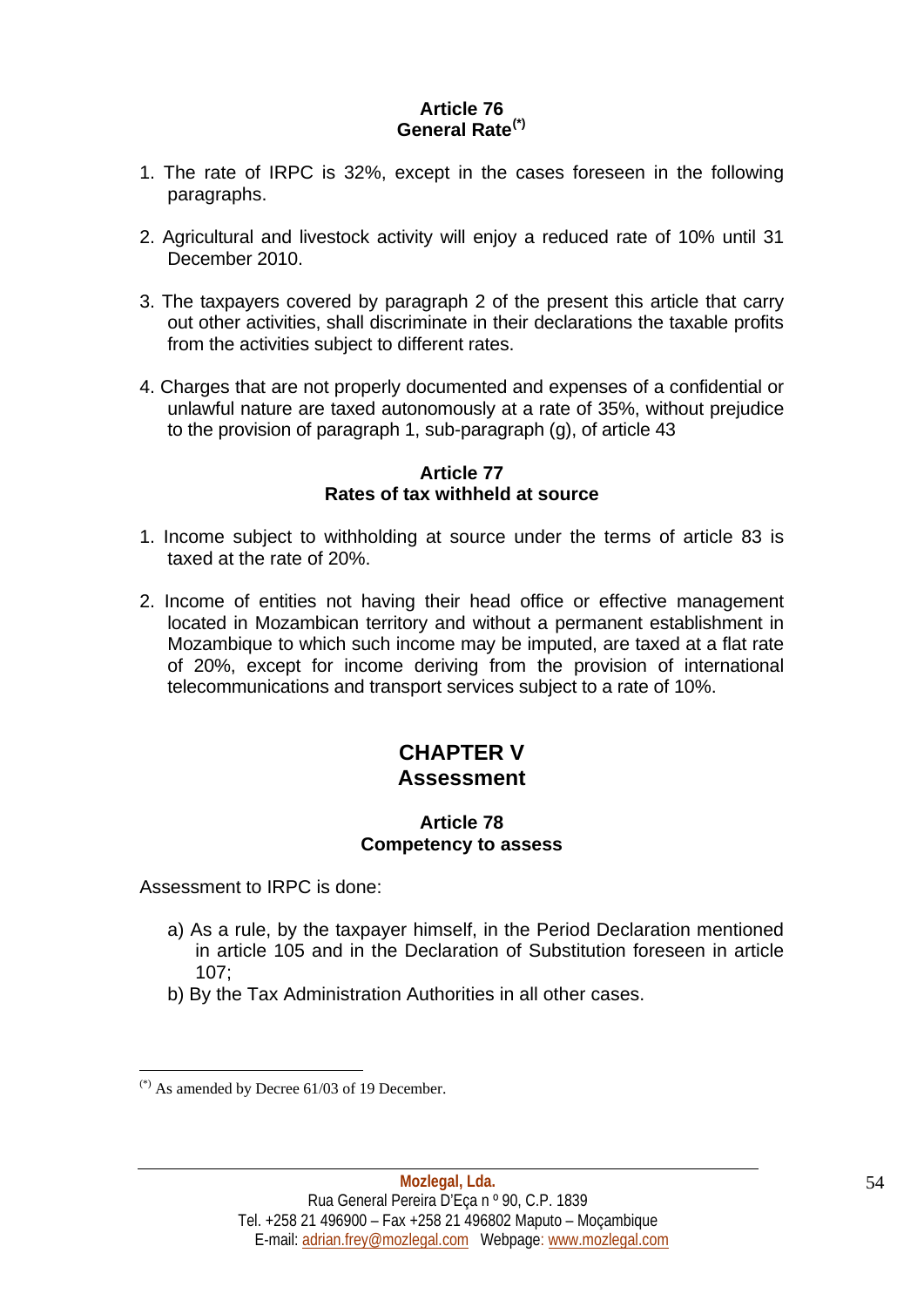### **Article 79 Procedure and form of assessment**

- 1. Assessment to IRPC shall be processed as follows:
	- a) When assessment is incumbent upon the taxpayer, it shall be done in the declarations mentioned in sub-paragraph (a) of the previous article and shall be based on the chargeable amount stated there;
	- b) When the periodic income declaration foreseen in article 105 is not submitted, the assessment shall be done by 31 December of the subsequent year or, in the case foreseen in paragraph 2 of the said article, by the end of the sixth month after the expiry of the time limit for the submission of the declaration mentioned therein and will be based on the whole of the chargeable amount determined in the closest year;
	- c) When the assessment is not done under the terms of the previous subparagraphs, the basis of assessment will be the information available to the Tax Administration Authorities.
- 2. The amount determined under sub-paragraph (a) of the previous paragraph shall be subject to the following deductions in the order indicated below:
	- a) In respect of double taxation of distributed profits;
	- b) In respect of international double taxation;
	- c) In respect of fiscal benefits;
	- d) In respect of special advance payments mentioned in article 92;
- 3. From the amount determined in terms of paragraph 1 with respect to the entities mentioned in article 105, paragraph 4, only amounts in respect of withholding at source may be deducted, when these are in the nature of advance IRPC.
- 4. The deductions mentioned in paragraph 2 in respect of entities to which the fiscal transparency rules established in article 6 apply will be imputed to the respective shareholders or members under the terms set out in paragraph 3 of article 6 and deducted from the amount determined on the basis of the chargeable amount that has taken into consideration the imputation foreseen in that article.
- 5. The deductions in the terms of sub-paragraphs (a) to (d) of paragraph 2 shall be allowed up to the amount of the charge to IRPC, and there will be no refund.
- 6. Only deductions of which the Tax Administration Authorities have knowledge and which may be made in the terms of paragraphs 2 and 3 shall be made from the amount ascertained in the terms of paragraph 1, sub-paragraphs (b) and (c).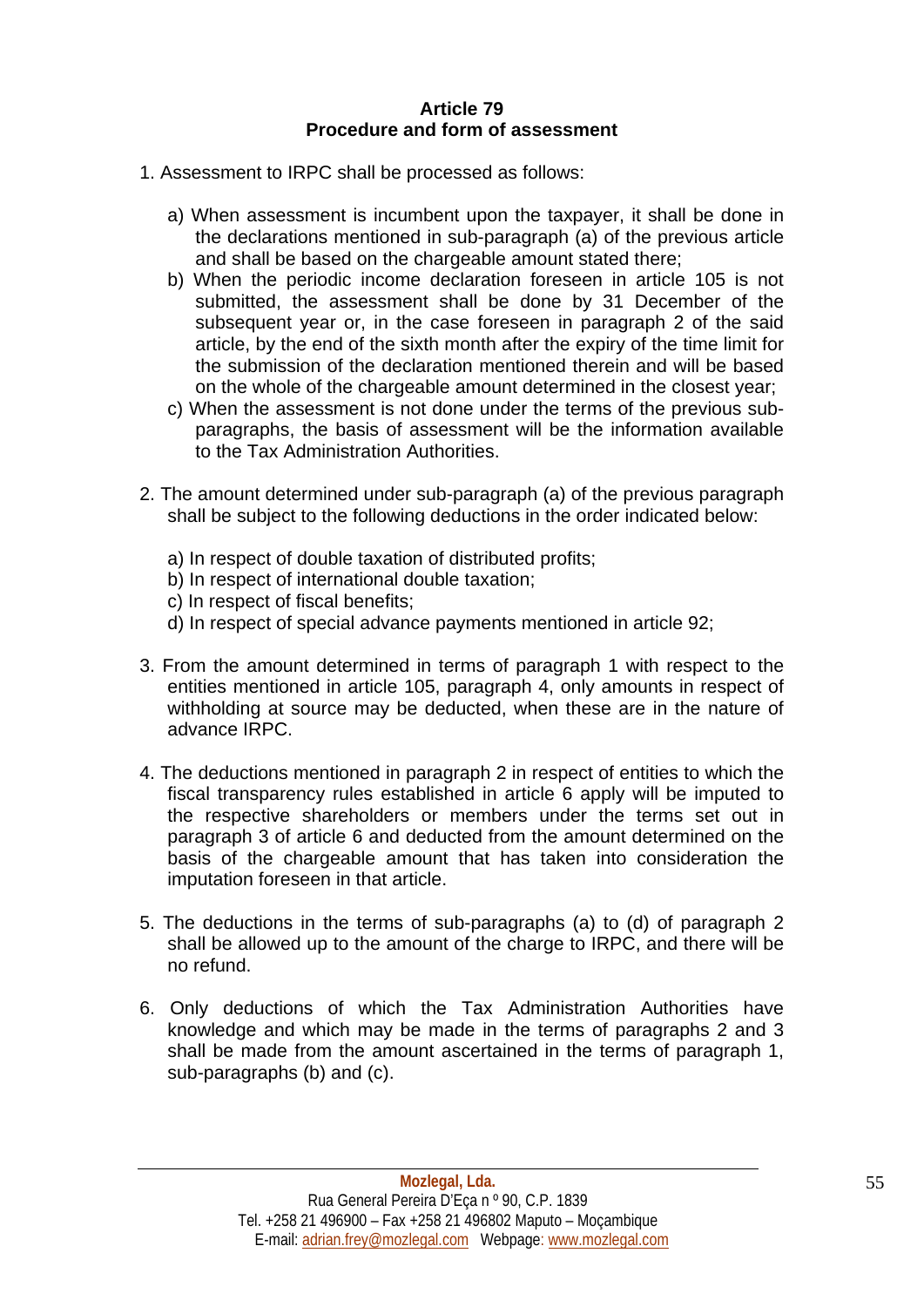- 7. In cases where the provisions of article 69, paragraph 2, sub-paragraph (b) are applicable, the assessments shall be made annually on the basis of the chargeable amount determined provisionally, and after the assessment corresponding to the chargeable amount relating to the whole liquidation period, the difference ascertained shall be charged or cancelled.
- 8. The assessment foreseen in paragraph 1 may be corrected, where required, within the time limit mentioned in article 87, and differences ascertained will be charged or cancelled.
- 9. In cases where the simplified system for determination of taxable profit is applicable or where the simplified book keeping has been opted for, as foreseen in articles 54 and 109 respectively, there shall be no deductions as foreseen in paragraph 2, sub-paragraphs (a) (b) and (c).

# **Article 80 Tax credit for double economic taxation on distributed profits**

- 1. The deduction mentioned in paragraph 2, sub-paragraph (a), of the previous article is applicable when income corresponding to profits distributed by entities with their head office or effective management located in Mozambican territory, subject to and not exempt from IRPC, is included in the chargeable amount of entities with their head office or effective management in the same territory, in the cases not contemplated in paragraph 1 of article 47.
- 2. The deduction consists of a tax credit of 60% of the IRPC corresponding to distributed profits included in the taxable base, and may be made up to the amount ascertained under the terms of paragraph 1 of the previous article, which corresponds proportionately to the said profits after the addition of the amount of this credit in the terms of article 62, paragraph 1, subparagraph (a).
- 3. In the case of values attributed by virtue of distribution in the terms of article 71, the deduction mentioned in the previous paragraph is applicable to the difference that, in the terms of the said article, is considered as investment income.
- 4. The tax credit foreseen in this article may be applied, with the necessary adaptations, to income that an associate earns from a joint venture arrangement, where the income distributed has in fact been taxed, and from a share association agreement.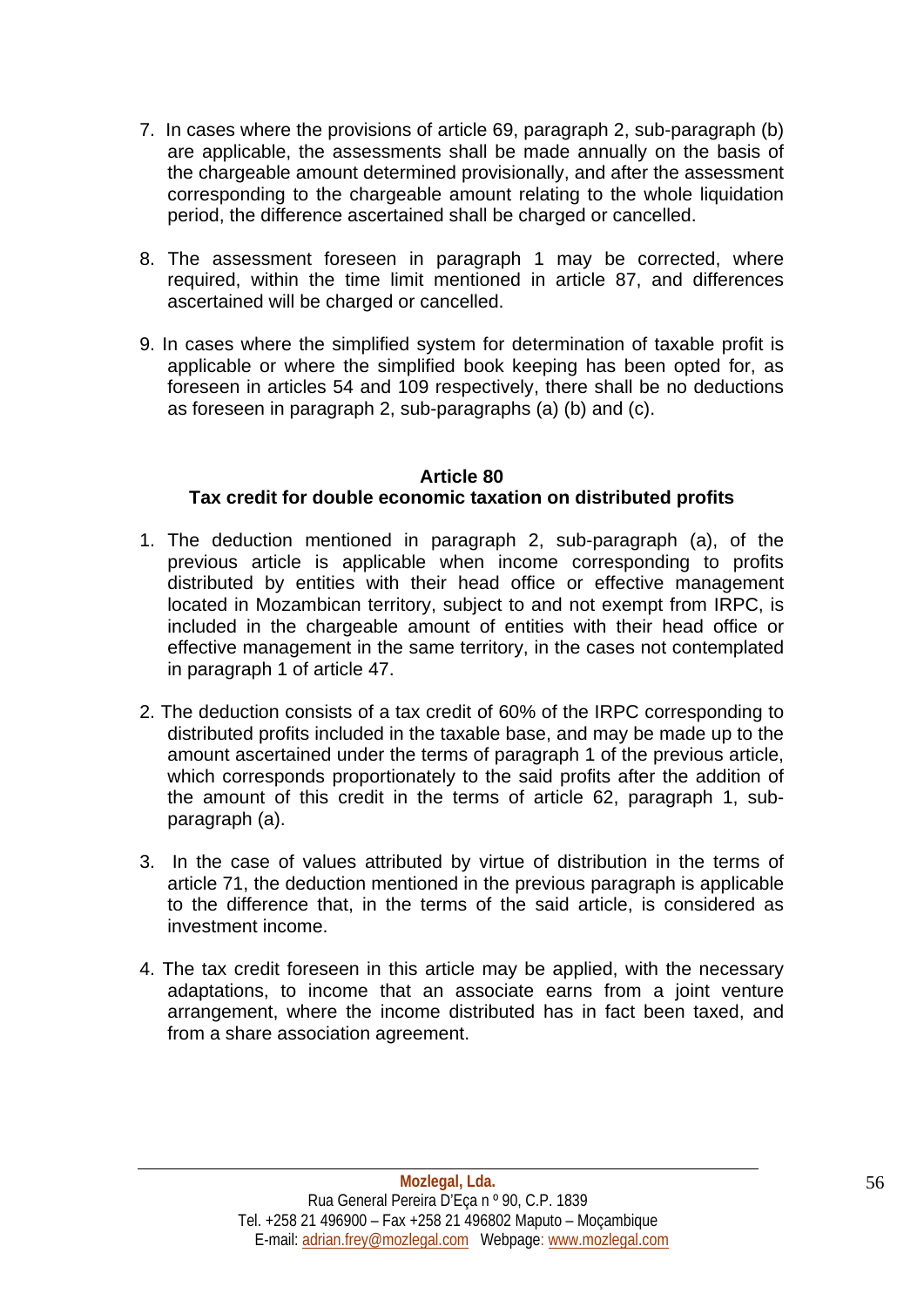### **Article 81 Tax credit for international double taxation**

- 1. The deduction mentioned in article 79, paragraph 2, sub-paragraph (b) only applies when the chargeable amount includes income obtained in a foreign country and corresponds to the smaller of the following amounts:
	- a) Income tax paid in a foreign country;
	- b) The fraction of the charge to IRPC, calculated before the deduction, that corresponds to income that may be taxed in the country in question.
- 2. When there is a convention signed by Mozambique to eliminate double taxation, the deduction to be allowed by virtue of the previous paragraph may not exceed the tax paid in the foreign country under the terms of the convention.
- 3. When the deductions mentioned in the previous paragraphs cannot be made by reason of insufficiency of the charge to tax in the year in which the foreign income was included in the chargeable amount, the remainder may be deducted until the end of the five following years.

# **Article 82 Tax credit for special advance payments**

- 1. The deduction mentioned in article 79, paragraph 2, sub-paragraph (d) is made from the amount ascertained in the periodic income declaration foreseen in article 105 for the year to which it refers or, where this is insufficient, in subsequent years up to a maximum of 3 tax years, after the deductions mentioned in article 79, paragraph 2, sub-paragraphs (a) to (c) have been made, and observing article 79, paragraph 6.
- 2. In relation to the part no deducted in the terms of the previous paragraph by the end of the time limit provided, the provision of article 79, paragraph 5 shall be observed.

#### **Article 83 Withholding at source[\(\\*\)](#page-56-0)**

- 1. IRPC is subject to withholding at source in respect of the following income obtained in Mozambican territory:
	- a) Income from intellectual or industrial property, as well as the provision of information regarding experience acquired in the industrial, commercial or scientific sector;

<span id="page-56-0"></span> $(*)$  As amended by Decree 61/03 of 19 December.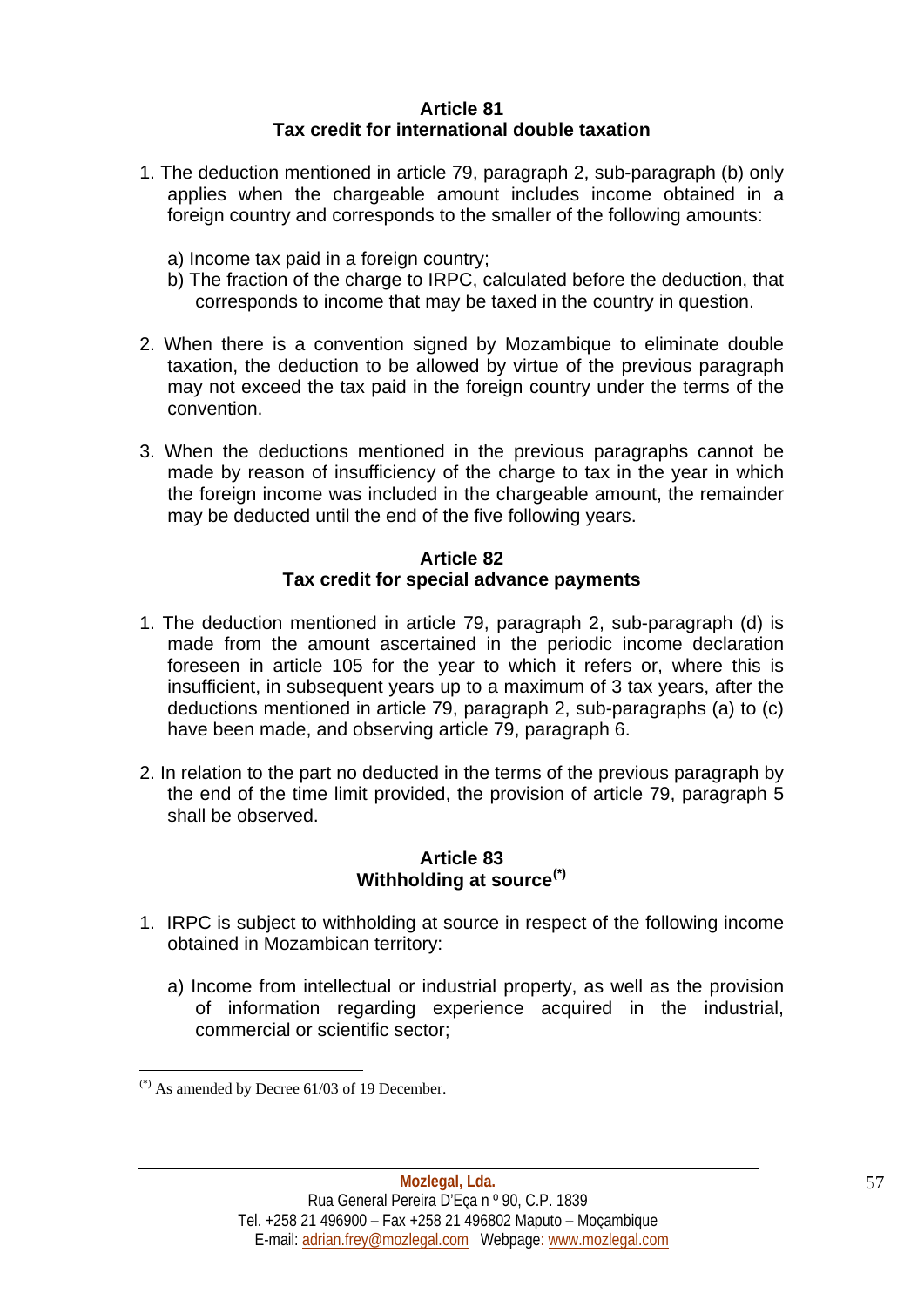- b) Income from the use of or the right to use agricultural, industrial, commercial or scientific equipment;
- c) Investment income not covered by the previous sub-paragraphs and income from real estate, as defined for the purposes of IRPS, when the person liable to pay the income is a person liable to IRPC or when the income constitutes a charge in relation to the commercial, industrial or agricultural activity of persons liable to IRPS under a duty to keep organised accounting systems;
- d) Remuneration earned by members of corporate bodies of corporate persons and other entities;
- e) Cash winnings from lotteries, raffles and betting, as well as amounts or prizes attributed in any draws or competitions, defined in the law on social amusement games, Law no. 9/94, of 14 September;
- f) Income mentioned in article 5, paragraph 3 sub-paragraph (d) of the IRPC Code obtained by entities that do not reside in Mozambican territory, when the person liable to pay this income is subject to IRPC or when such income constitutes a charge in relation to the commercial, industrial or agricultural activity of persons liable to IRPS who are under a duty to keep organised accounting systems;
- g) Income from agency commissions for concluding any contracts and income from the provision of other services carried out or used in Mozambican territory.
- 2. For the purposes of the provisions in the previous paragraph, the income mentioned in article 5, paragraph 3, are considered as obtained in Mozambican territory, except for those mentioned in article 5, paragraph 4.
- 3. Withholding at source has the nature of advance tax, excepting when the person entitled to real estate income is a non-resident entity without a permanent establishment in Mozambican territory or, having such permanent establishment, the income is not imputable to it, in which case the withholding at source is definitive.
- 4. Withholding at source on income subject to IRPC is done at the rates specified in article 77.
- 5. The obligation to withhold IRPC at source occurs on the date established for the same obligation in the IRPS Code, or in the absence of such a date, on the date when the income is made available, and the amounts withheld must be paid over to the State in the terms and time limits established in the IRPS Code or complementary legislation.
- 6. The withholding at source mentioned in paragraph 1, sub-paragraph (f) shall occur whenever the person entitled to the income mentioned therein does not prove to the person liable to pay the income, before the income is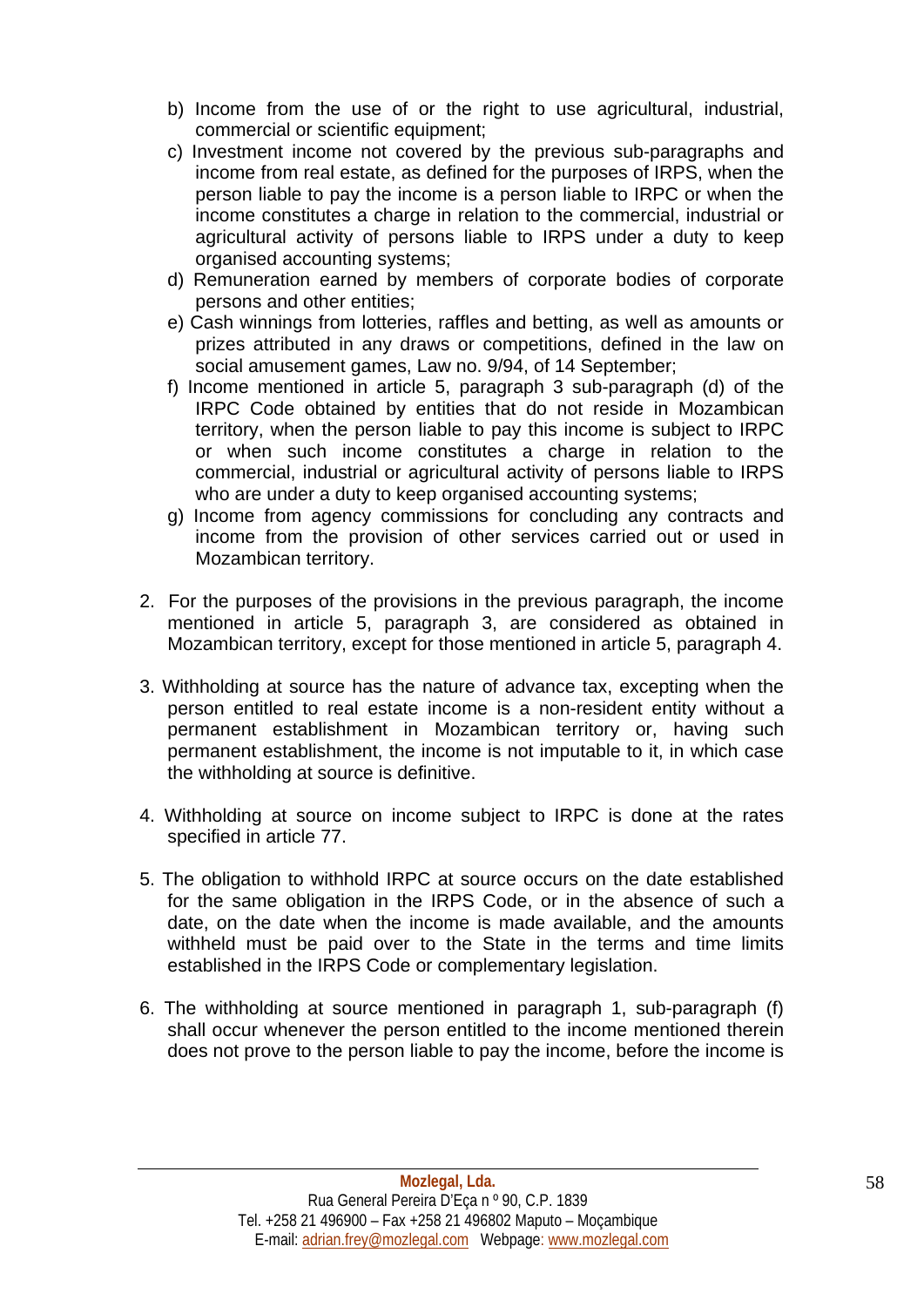made available, that it is not directly or indirectly controlled by the entertainment or sports professionals.

#### **Article 84 Dispensation from withholding at source[\(\\*\)](#page-58-0)**

There is no obligation to withhold IRPC at source when this has the nature of advance tax, in the following cases:

- a) Interest or any other form of remuneration on loans, credit or arrears in payment, accruing to credit institutions subject to IRPC in respect of such interest, even where exempt in relation to such income;
- b) Interest or any accretions to financial credit, resulting from the extension of the maturity date or arrears in payment, when such credit is a result of sales or services provided by corporate persons or other entities subject to IRPC in respect of such interest or accretions, even where exempt in relation to this income;
- c) Profits obtained by entities to which the regime established in article 47 is applicable.
- d) Income mentioned in paragraph 1, sub-paragraphs (b) and (g) of the previous article, when this is obtained by corporate persons or other entities subject to IRPC in respect of such income, even where exempt in relation to such income;
- e) Remuneration mentioned in paragraph 1, sub-paragraph (d) of the previous article when earned by firms of accountants that participate in the bodies indicated in that sub-paragraph;
- f) Real estate income mentioned in paragraph 1, sub-paragraph (c) of the previous article when obtained by companies whose objective is the management of its own real estate and which are not subject to the fiscal transparency rules, in terms of article 6, paragraph 1, subparagraph (c);
- g) Income obtained by holding companies from a company in which they have held shares for at least one year and where the shareholding is not smaller than 10% of the share capital carrying voting rights in the company in which shares are held, either alone or in conjunction with shareholdings of other companies in which the holding companies are dominant, resulting from shareholders loans or the acquisition of bonds from those companies;
- h) Interest and other forms of remuneration derived from instruments listed on the Mozambique stock Exchange, as well as those derived from Monetary Authority Instruments (TAMs) issued by the Bank of Mozambique for monetary purposes;

<span id="page-58-0"></span> $(*)$  As amended by Decree 61/03 of 19 December.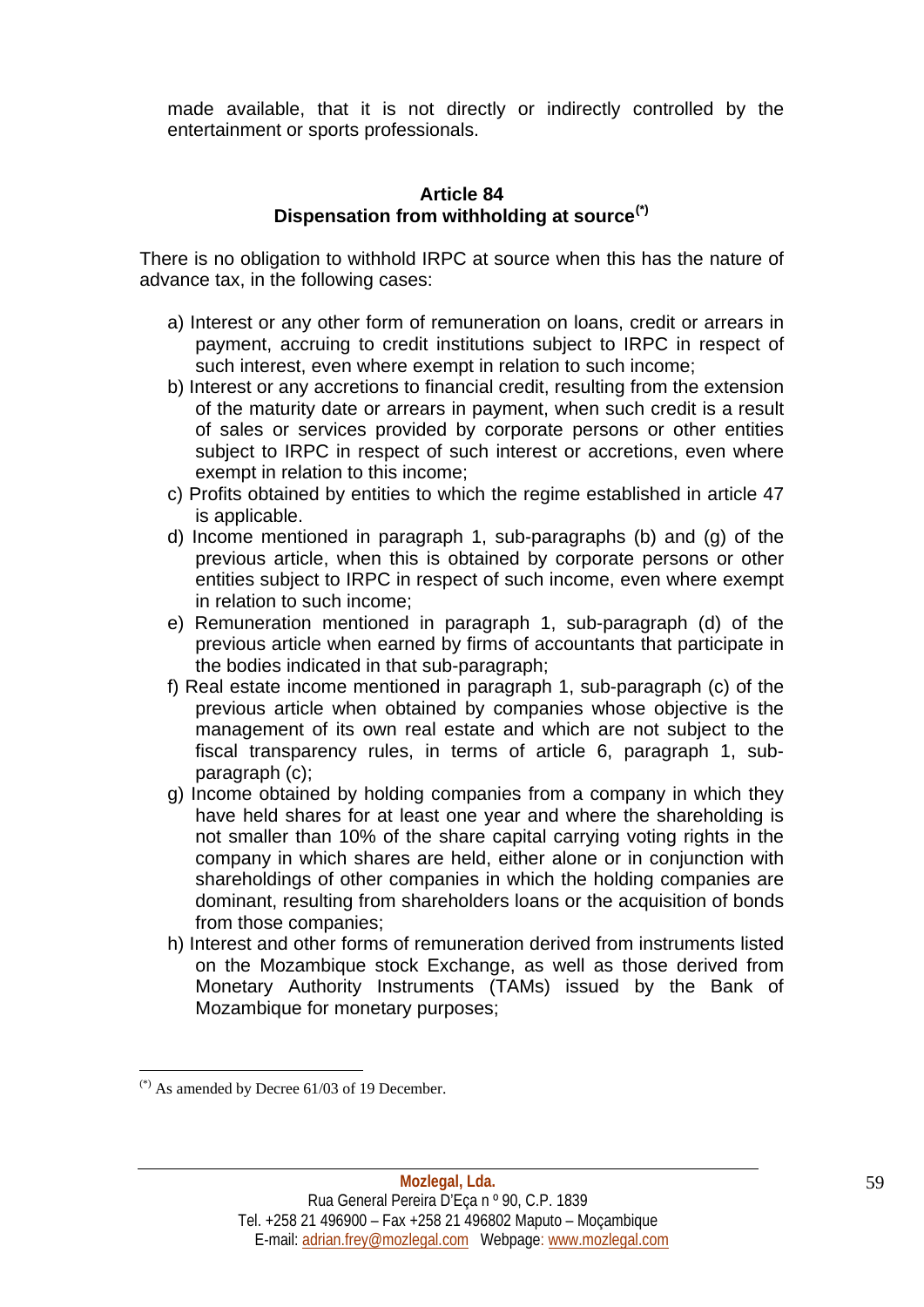i) Income obtained by pension funds or similar schemes, or from investments in assets representing the technical provisions of entities qualified to conduct insurance activities.

### **Article 85 Additional assessment**

- 1. The Tax Administration Authorities may make an additional assessment whenever, after tax has been assessed, it appears that the tax liability exceeds the assessment by virtue of corrections made in terms of paragraph 8 of article 79 or of a determination of taxable profit by indirect methods.
- 2. There shall also be an additional assessment, if such is called for, consequent to:
	- a) Revision of the taxable profit under article 57;
	- b) Examination of the accounting records after the corrective assessment mentioned in paragraph 1;
	- c) Total or partial lack of grounds for appeal under article 123;
	- d) Errors in fact or in law or omissions found in any assessment.

## **Article 86**

#### **Corrective assessments under the fiscal transparency rules**

Whenever, in relation to entities to which the fiscal transparency rules defined in article 6 apply, corrections take place which alter the amounts imputed to each of the respective shareholders or members, the services mentioned in article 78 will promote the corresponding modifications of the assessment of those persons, and the resulting differences will be charged or cancelled.

#### **Article 87 Lapse of the right to assess**

IRPC may only be assessed up to the end of the fifth year following the taxable event, and the taxpayer must be notified of the corresponding assessment in the same time limit.

#### **Article 88 Penalty interest[\(\\*\)](#page-59-0)**

1. Whenever, for reasons imputable to the liable person, there is a delay in the assessment of all or part of the tax due or in the delivery of advance

<span id="page-59-0"></span> $(*)$  As amended by Decree 61/03 of 19 December.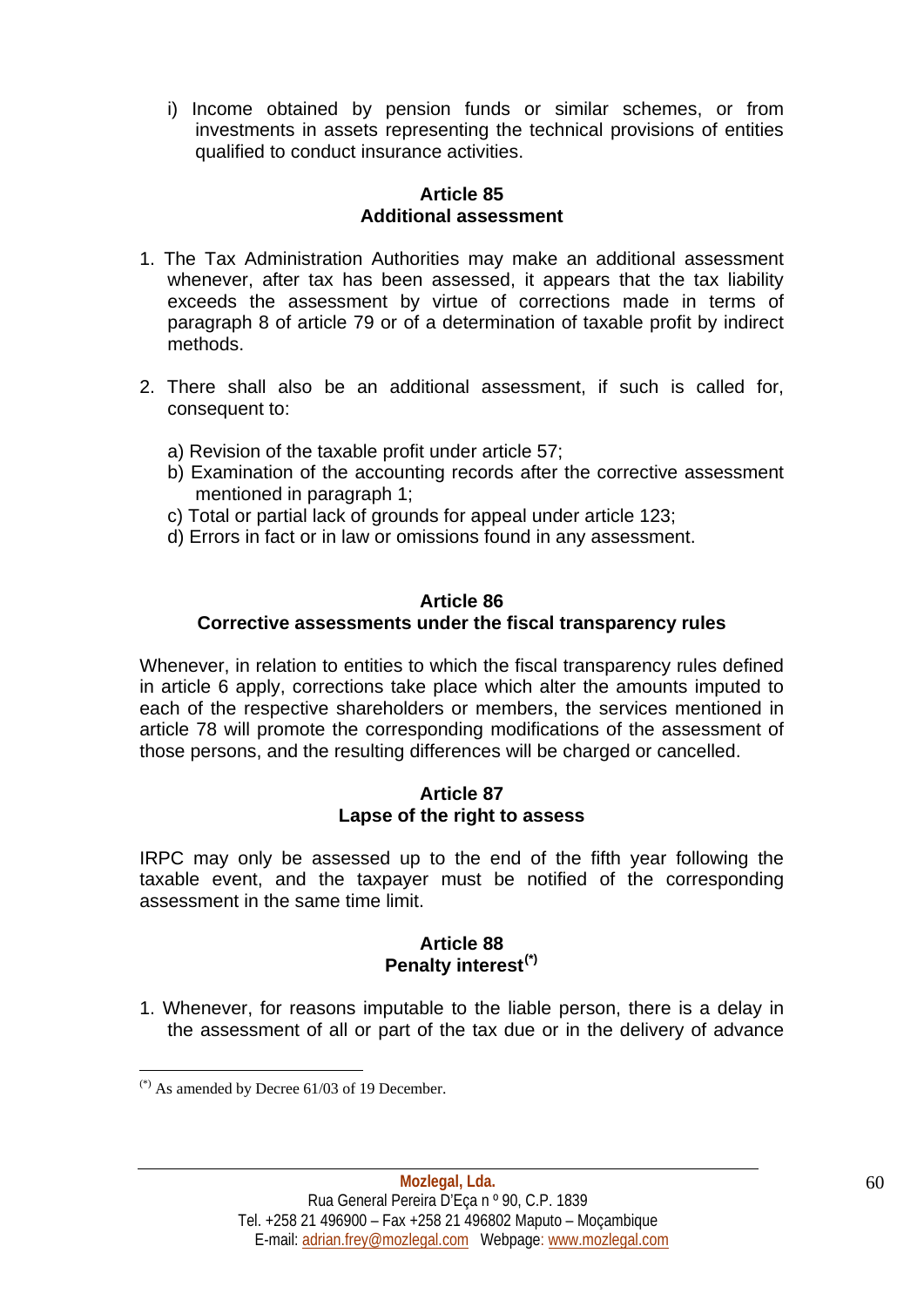tax or tax that should have been withheld in the framework of tax substitution or an incorrect refund is obtained, penalty interest at the interbank rate (12 months MAIBOR) in force on the date of assessment, plus 2%, will be added to the amount of the tax.

- 2. Penalty interest will also be due in terms of the previous paragraph for late payment or the total or partial failure to make advance payment.
- 3. Penalty interest is counted daily under the following terms:
	- a) From the end of the time limit for the submission of the declaration until the failure that caused the delay in assessment has been removed or corrected;
	- b) Where the special advance payment mentioned in article 92 has not been made in whole or in part, from the day immediately after the end of the respective time limit until the end of the time limit for the submission of the income declaration or until the date of selfassessment, when this is earlier, and the interest accrued must be paid at the same time;
	- c) Where there is a delay in advance payment, from the day immediately after the end of the respective time limit until the date on which payment is made, and the interest must be paid at the same time;
	- d) From the recognition of an incorrect refund until the date on which the cause of the error has been removed or corrected.
- 4. There is always understood to be a delay in the assessment when income declarations mentioned in article 105 are submitted outside the established time limits and the tax due has not been fully paid within the legal time limit.
- 5. When the delay in assessment arises from errors of calculation made in the tax assessment box on the declaration, the penalty interest due as a result of these cannot be counted for a period longer than 180 days.

## **Article 89 Cancellation**

- 1. The Tax Administration Authorities shall on their own initiative totally or partly cancel tax assessed whenever it exceeds the tax due, in the following cases:
	- a) Consequent to correction of an assessment under paragraphs 7 and 8 of article 79;
	- b) As a result of an examination of the taxpayer's records;
	- c) Owing to determination of the chargeable amount by indirect methods;
	- d) For reasons imputable to the tax services;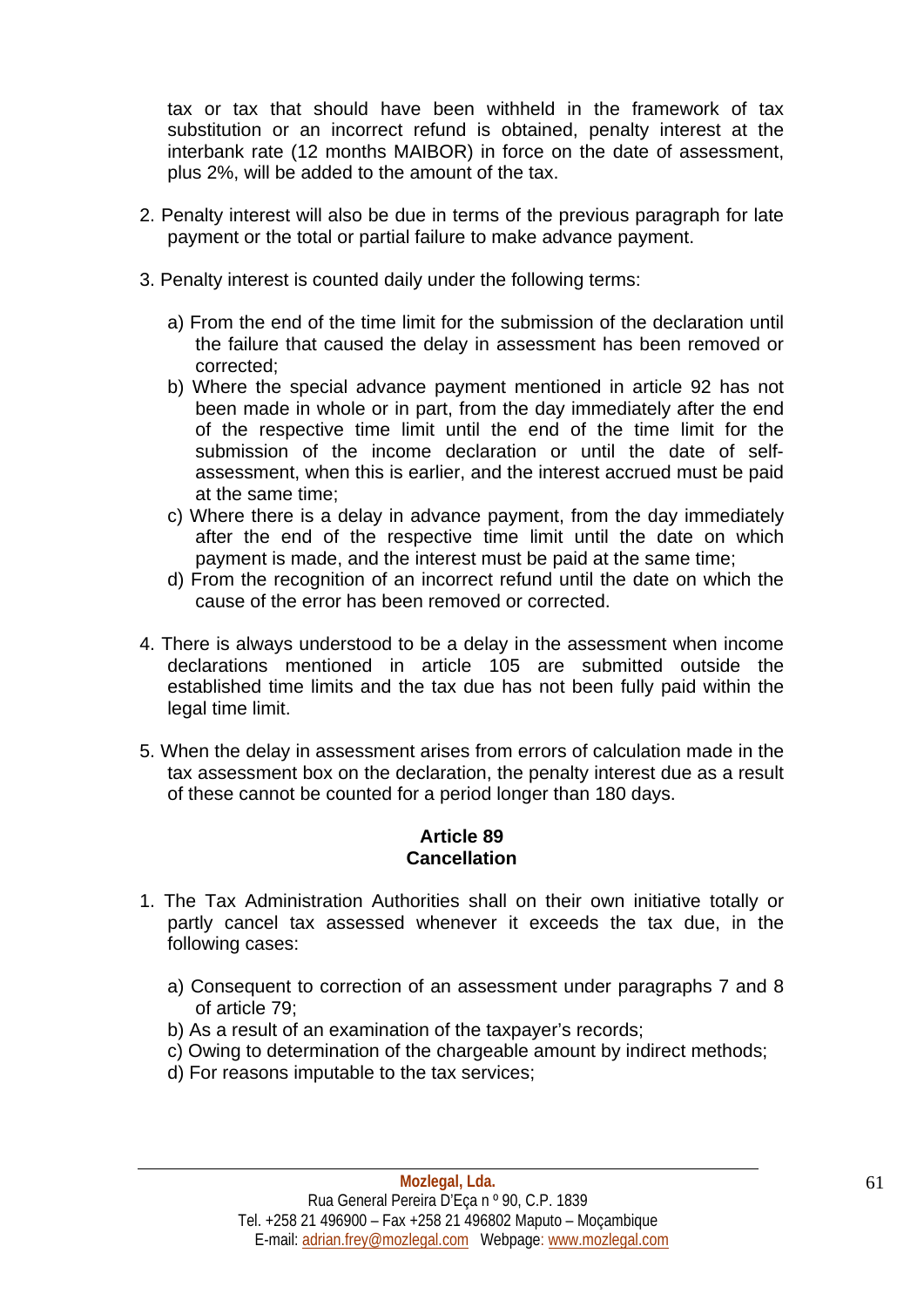e) For double charge to tax.

- 2. In the case foreseen in sub-paragraph (d) of the previous paragraph, interest will accrue in favour of the taxpayer at a rate equal to that applicable to penalty interest in favour of the State, counted daily from the date of payment of the tax until the date of issue of the credit note, which will include the interest.
- 3. There will be no cancellation when the amount is lower than 100.000,00 MT, or when five years have elapsed since the payment of the tax.

# **CHAPTER V Payment**

## **Article 90 Payment rules[\(\\*\)](#page-61-0)**

- 1. Entities whose principal activities are commercial, industrial or agricultural in nature and non-residents with a permanent establishment situated in Mozambican territory shall pay tax under the following terms:
	- a) In three advance payments, falling due in May, July and September in year to which the taxable profit refers, or in the cases of paragraphs 2 and 3 of article 7, in the  $5<sup>th</sup>$ ,  $7<sup>th</sup>$  and  $9<sup>th</sup>$  months of the respective taxation period;
	- b) By the end of the time limit established for the submission of the periodic income declaration, for the difference between the tax calculated there and the amounts paid in advance;
	- c) By the day of submission of the declaration of substitution mentioned in article 107, for the difference between the tax calculated therein and the amounts already paid.
- 2. There shall be a refund to the taxpayer when:
	- a) The value ascertained in the declaration, net of the deductions mentioned in article 79, paragraphs 2 and 3, is negative, for the amount resulting from the sum of the corresponding absolute value with the amount of advance payments:
	- b) The value ascertained in the declaration, net of the deductions mentioned in article 79, paragraphs 2 and 3, not being negative, is lower than the value of the advance payments, for the respective difference.

<span id="page-61-0"></span> $(*)$  As amended by Decree 61/03 of 19 December.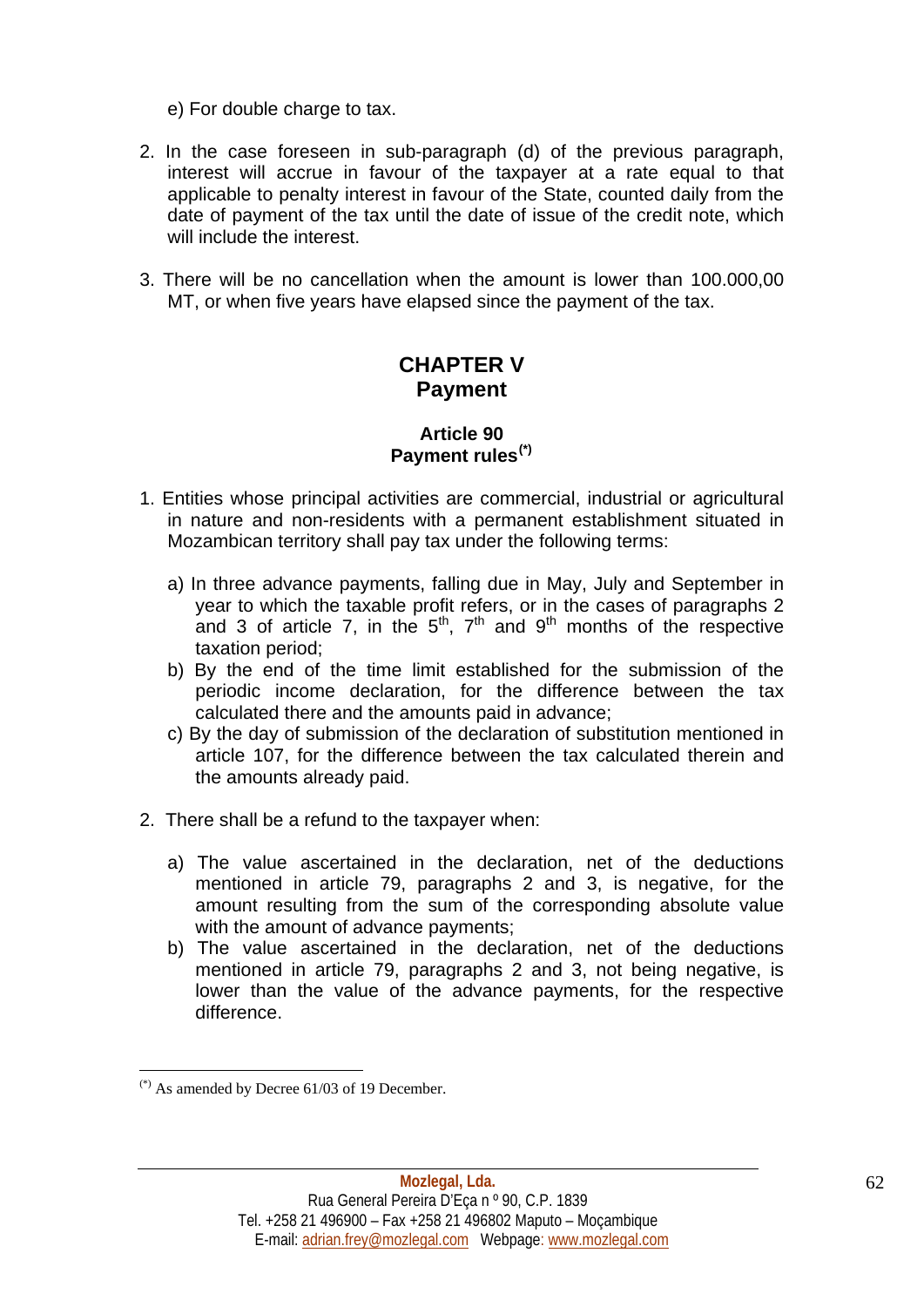- 3. The refund will be made when the periodic income declaration is submitted within the legally established time limit, by the end of the third month following the submission.
- 4. Where the payment mentioned in paragraph 1, sub-paragraph (a) is not made within the time limits indicated therein, penalty interest will begin to accrue immediately and will be counted until the end of the time limit for the submission of the declaration or until the date of payment of selfassessed tax, whichever is earlier, or in the case of simple delay, until the date of advance payment, in which case they must be paid simultaneously.
- 5. Where the refund is not made within the time limit mentioned in paragraph 3 compensatory interest will accrue on the amount to be refunded at the same rate applicable to penalty interest in favour of the State.
- 6. The payment mentioned in paragraph 1, sub-paragraphs (b) and (c), and the refund mentioned in paragraph 2 will not be made when the amount is less than 100.000,00 MT.

#### **Article 91 Calculation of advance payment**

- 1. The advance payments will be determined on the basis of the tax assessed under the terms of article 79, paragraph 1 in respect of the year immediately previous to the year in which these payments must be made, net of the deduction mentioned in paragraph 2, sub-paragraph (e) of the same article.
- 2. The advance payments from taxpayers will correspond to 80% of the amount of the tax mentioned in the previous paragraph, divided into three equal parts, rounded up to the nearest 1.000,00 MT.
- 3. In the case mentioned in article 7, paragraph 4, sub-paragraph (d), the tax to be considered for the purpose of paragraph 1 will be that corresponding to a period of 12 months, calculated proportionately to the tax relative to the period mentioned therein.

# **Article 92 Special advance payment[\(\\*\)](#page-62-0)**

1. Without prejudice to the provisions of article 90, paragraph 1, subparagraph (a), the liable persons mentioned there are subject to one special advance payment, to be paid in three instalments in the months of

<span id="page-62-0"></span> $(*)$  As amended by Decree 61/03 of 19 December.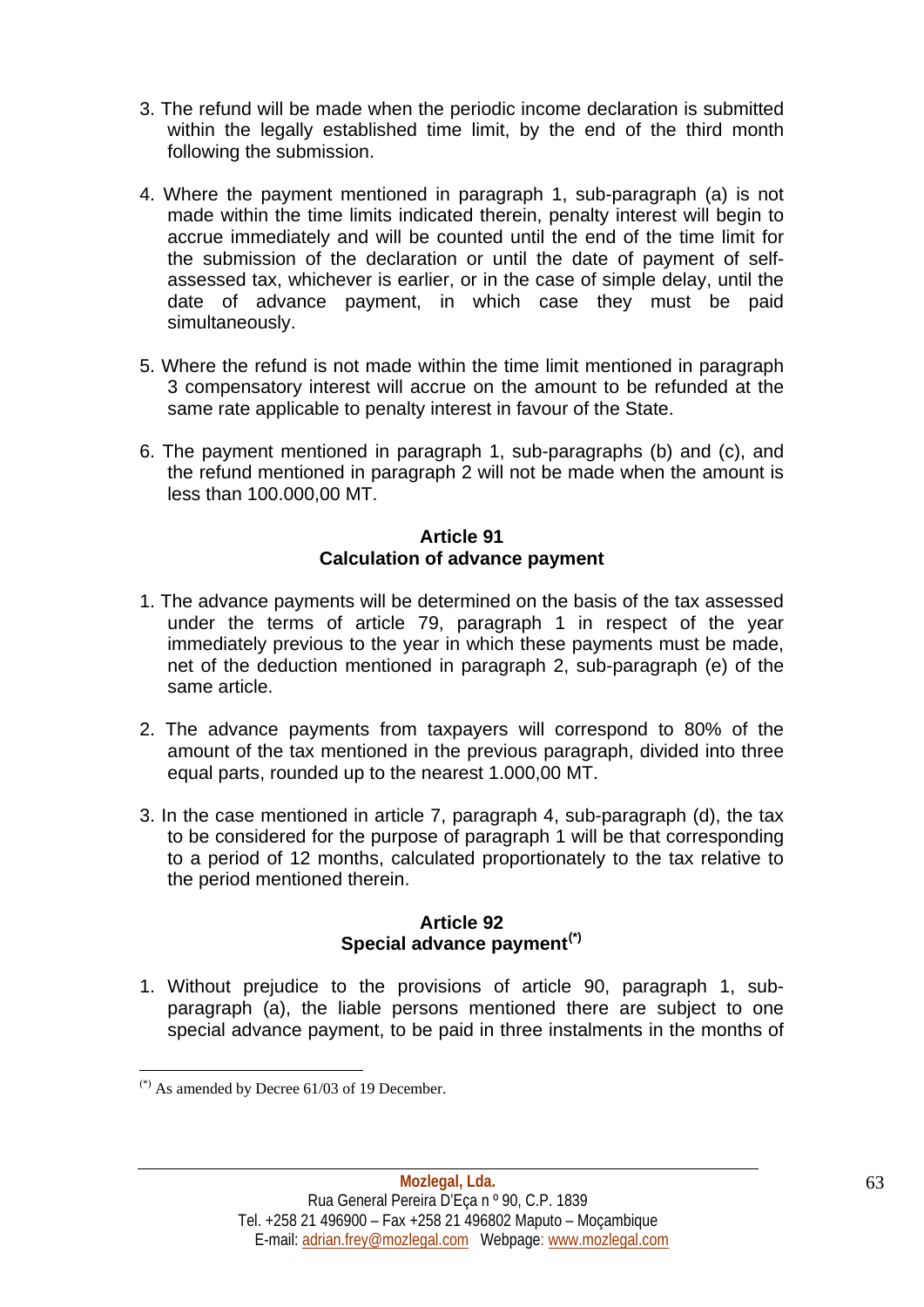July, August and October of the year to which it refers or, where they opt for a taxation period that does not coincide with the calendar year, in the 6th, 8th and 10th months of the respective taxation period.

- 2. The amount of the special advance payment will be equal to the difference between the value of 0,5% of turnover, subject to a minimum of 10.000.000,00 MT and a maximum of 30.000.000,00 MT, and the sum of advance payments made in the previous year.
- 3. For the purpose of the provisions in the previous paragraph, the turnover will be calculated on the basis of the value of sales and or of services provided up to the end of the previous year, and may be rectified in the following year if it is found to differ from the amount on which the respective calculation was based.
- 4. The provisions of paragraph 1 are not applicable in the year in which the activity begins and to liable persons covered by the simplified system for determination of taxable profit provided in article 54.

### **Article 93 Limitations on advance payments**

- 1. When the taxpayer finds from the information at his disposal that the amount of the advance payment already made is equal or greater than the tax that will be due based on the chargeable amount for the year, it may stop making further advance payments, but must send a declaration of limitation of advance payment on the official printed form, duly signed and dated, to the tax services in the area of the head office, effective management or permanent establishment where its accounts are centralised before the end of the period for payment.
- 2. When the periodic income declaration for the year to which the tax refers shows that, as a result of the suspension of advance payment under the previous paragraph, an amount greater than 20% of the amount that would normally have been paid was left unpaid, then penalty interest will accrue from the end of the period in which each instalment should have been paid until the end of the period for submitting the declaration or the date of payment of self-assessment, if this is earlier.
- 3. If the advance payment to be made is greater than the difference between the total tax that the taxpayer believes to be due and the payments already settled, the taxpayer may limit the payment to this difference, and the provisions in the previous paragraphs apply, with the required adaptations.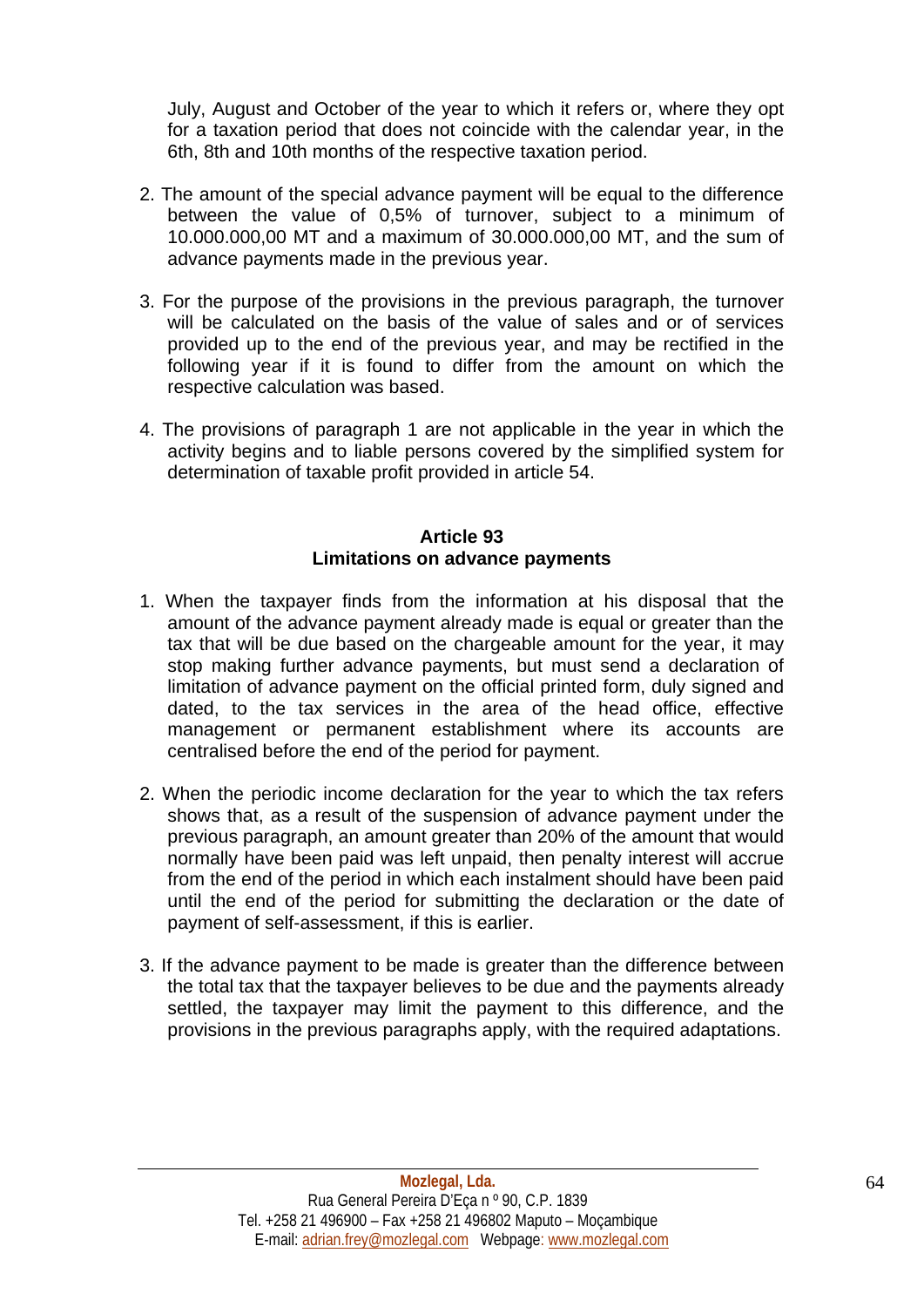# **Article 94 Payment of tax**

- 1. The tax due by entities not mentioned in article 90, paragraph 1, who are obliged to submit a periodic income declaration or who make a declaration of substitution will be paid by the expiry of the time limit for submission of the declaration or, in the case of a declaration of substitution, by the date of its submission.
- 2. When there is to be a tax refund, it shall be done in the terms of article 90, paragraphs 3 and 6.

#### **Article 95 Non-payment of self-assessed tax**

When tax has been self-assessed and payment has not been settled by the end of the legal time limit for the submission of the declaration, interest on arrears will begin to accrue immediately and the Tax Administration Authorities will promote the collection of the debt, in the terms of article 96.

### **Article 96 Payment of tax assessed by the authorities**

- 1. In cases of assessment made by the authorities mentioned in article 78, the taxpayer will be given notice to pay the tax and any interest shown to be due within 30 days from the notification.
- 2. The notification mentioned in the previous paragraph will be given by registered letter, and will be considered given on the third day after the registration.
- 3. When the tax is not paid within the time limit established in paragraph 1, interest on arrears will begin to accrue immediately on the value of the debt.
- 4. Once the time limit foreseen in paragraph 1 has expired and payment has not been made, debt execution proceedings will be commenced.
- 5. When the assessment mentioned in paragraph 1 gives rise to a refund, this will be effected in the terms of article 90, paragraphs 3 and 6.

## **Article 97 Minimum limit**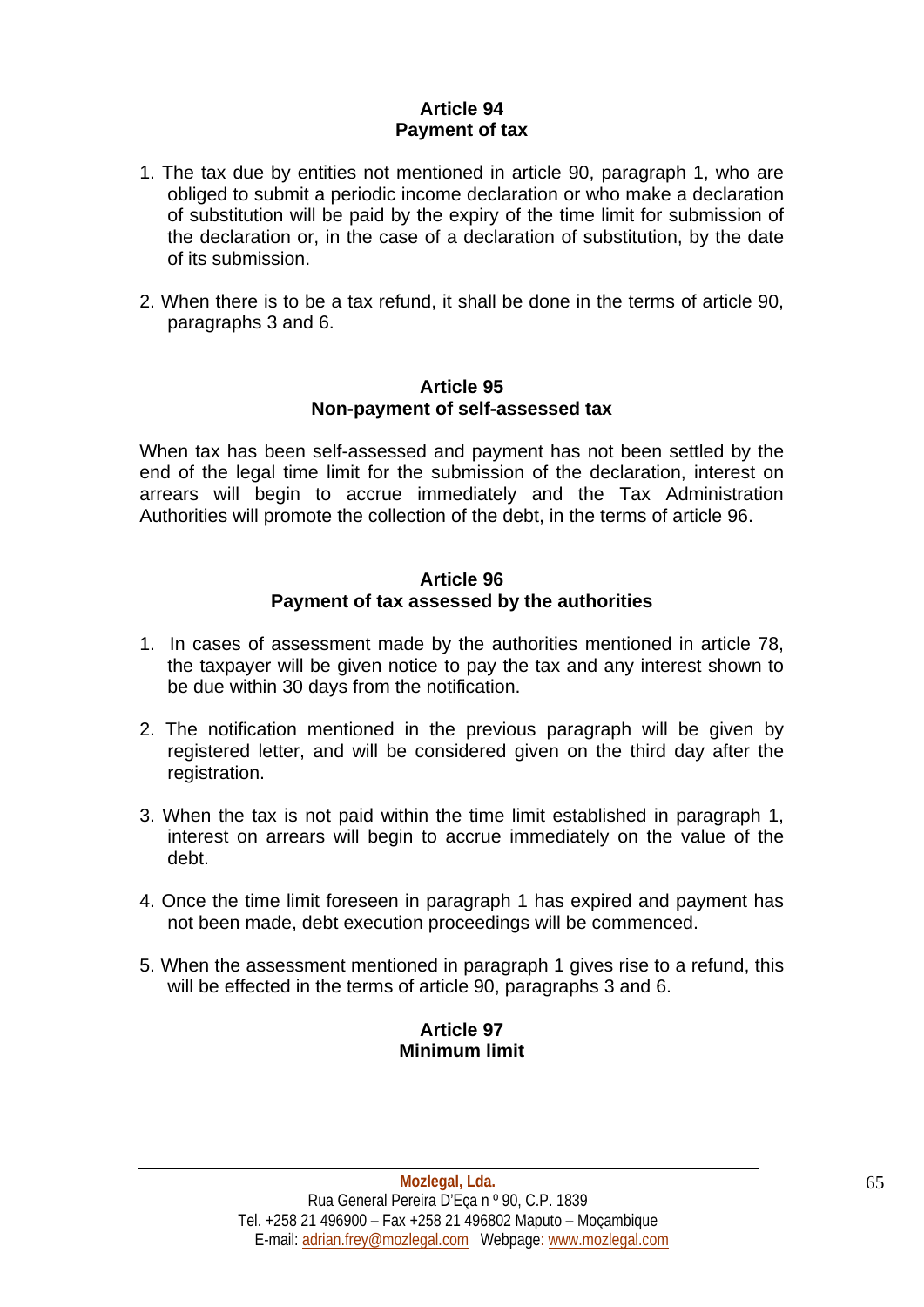There shall be no charge when, by virtue of the assessment made by the competent tax office, the amount assessed is less than 100.000,00MT.

## **Article 98 Payment methods**

- 1. IRPC shall be paid in the national currency, in cash, by cheque, direct debit, bank transfer, postal order or other means used by postal services and credit institutions and expressly authorised by law.
- 2. If payment is by cheque, the tax will only be deemed to be paid when the relevant amount is actually received, even though interest on arrears will not accrue for the time between the delivery or dispatch of the cheque and the actual receipt of the amount, unless full collection is not possible by reason of lack of funds.
- 3. If payment is by postal order, the tax obligation is deemed discharged with its delivery or dispatch.

### **Article 99 Place of payment**

- 1. IRPC may be paid at authorised banks or at the Receivers of Revenue that operate in the tax offices, when paid within the period of voluntary collection.
- 2. In the case of compulsory collection, payment shall be made at the Receivers of Revenue of the institution where the relevant execution proceedings are pending.

# **Article 100**

# **Interest and liability for payment in cases of withholding at source**

1**.** When withholding at source has the nature of advance tax and the entity that should withhold has not done so in full or in part, or having done so, has not delivered the tax or has delivered outside the normal time limits, the entity will be liable to penalty interest on the respective amounts, which interest will accrue, in the latter case, from the day after the day on which payment should have been made up to the date of payment or of assessment and, in the former case, from the date of payment up to the end of the time limit for the submission of the periodic income declaration by the liable person, without prejudice to any liability that may arise in the case.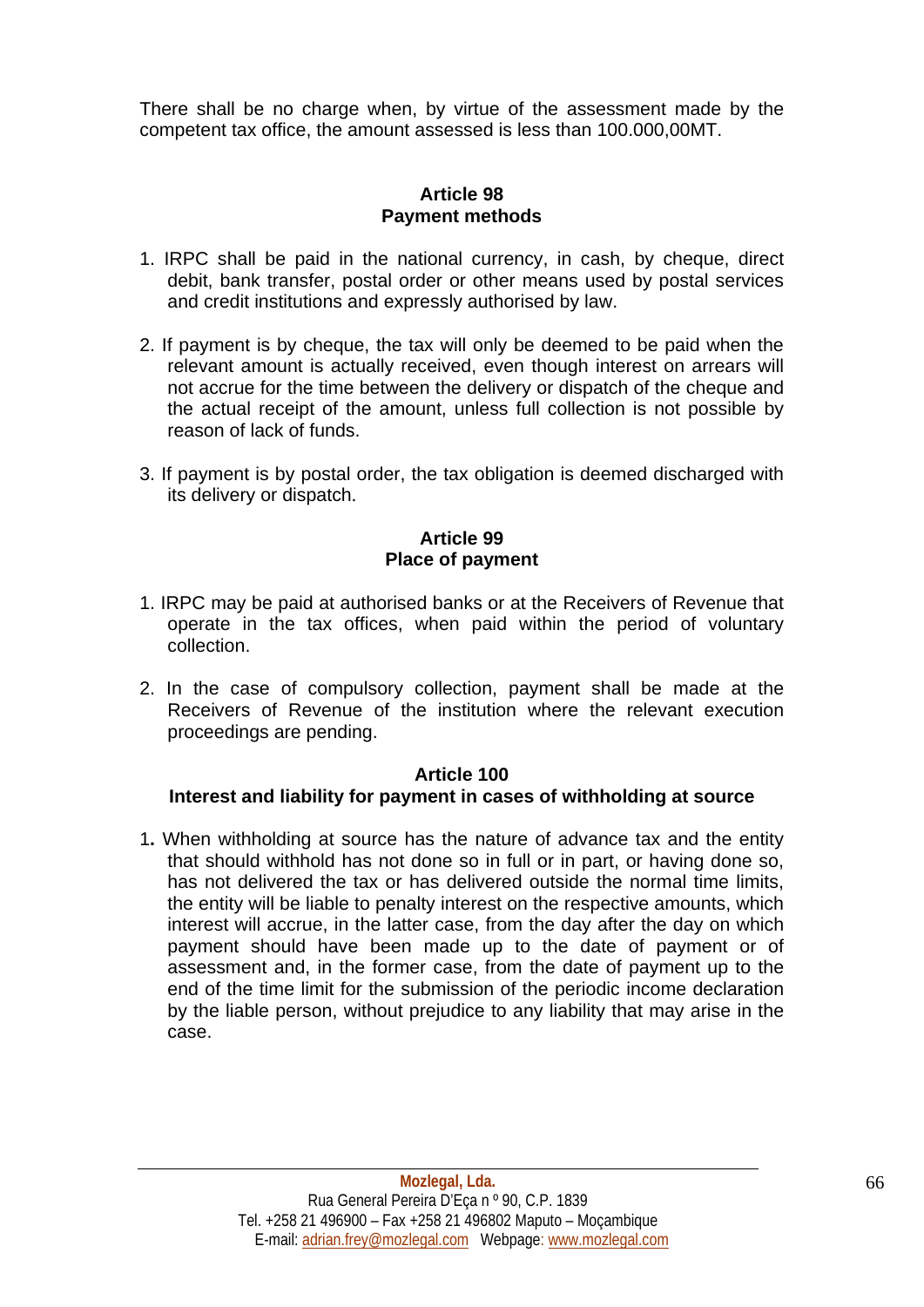- 2. When withholding at source is definitive, the entity responsible for withholding will be liable for penalty interest on amounts not withheld or withheld but not delivered within the legally established time limits, accruing from the day immediately after the day on which payment should have been made up to the date of payment or assessment.
- 3. In the case of the withholding at source mentioned in paragraph 1, the entity liable to pay the income is liable subsidiarily for the payment of tax that may be shown to be due by the liable person entitled to the income, up to the amount of the difference between the tax that has been deducted and that which should have been deducted.
- 4. When withholding at source is definitive, the persons entitled the income are subsidiarily liable for the payment of tax, in the amount of the difference mentioned in the preceding paragraph.
- 5. Penalty interest must be paid:
	- a) Together with the amounts withheld, when these are paid outside the legally established time limits;
	- b) In the case of withholding tax as advance tax, when this has not been done, autonomously within 30 days of the end of the period in which it was due.

#### **Article 101 Liens**

For the payment of IRPC relating to the six previous years, the Exchequer enjoys a general lien over movable and immovable assets that are part of the estate of the liable person at the date of the distress or other equivalent action.

## **Article 102 Obligations to declare**

- 1. Liable persons liable to IRPC, or their representatives, are obligated to submit:
	- a) Declaration of registration, alteration or cancellation in the register of liable persons subject to IRPC, in terms of article 103;
	- b) Periodic income declaration, in terms of article 105;
	- c) Annual declaration giving accounting and tax information, in terms of article 106;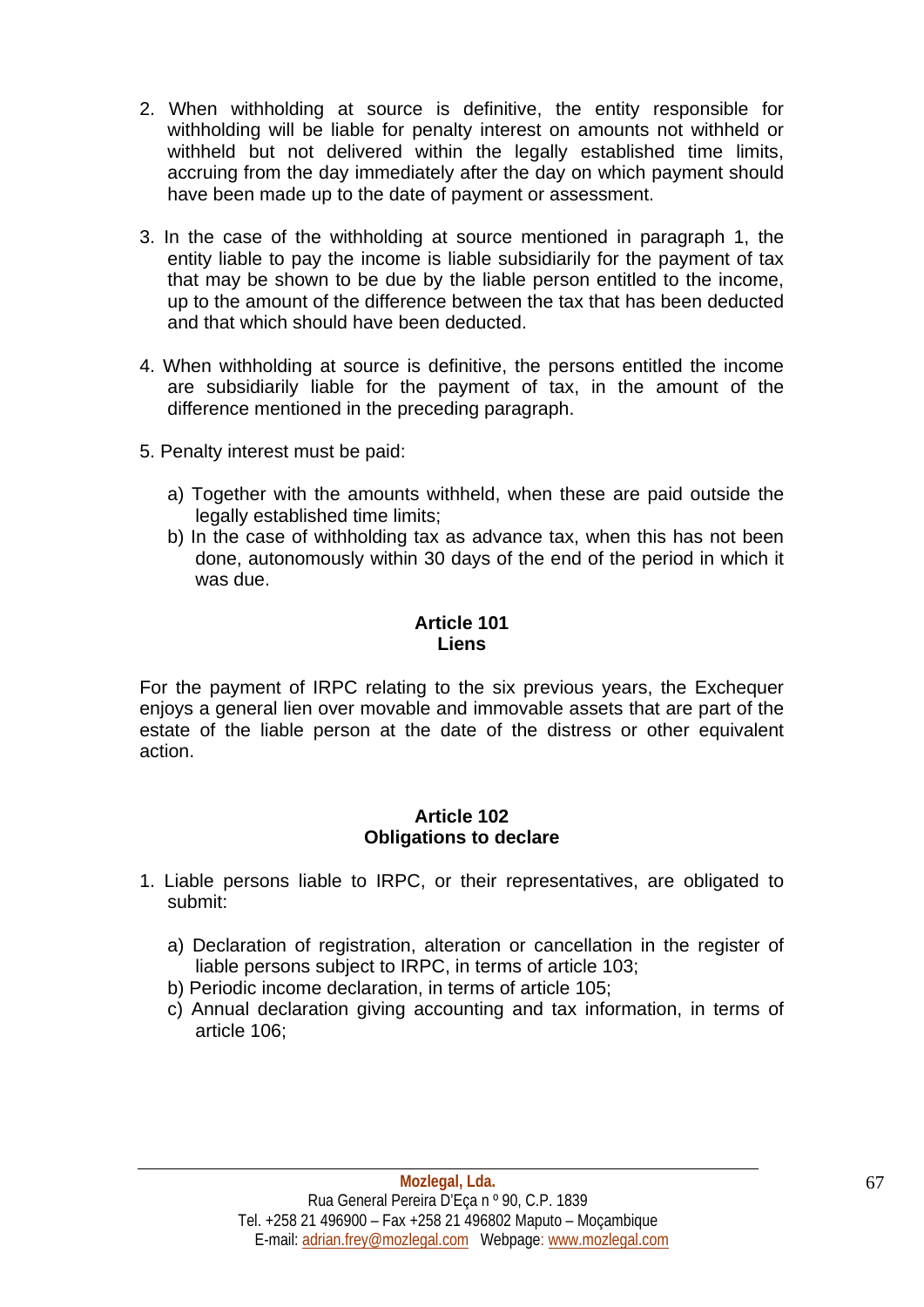- 2. The declarations mentioned in the previous paragraph shall be submitted using the official form approved by the Minister of Planning and Finance, and documents and annexes that are mentioned in the said official form shall be appended to and form an integral part of it.
- 3. Declarations that are not complete, duly filled in and signed will be refused, without prejudice to the penalties established for failure to submit them.
- 4. When the declarations are not considered to be sufficiently clear, the tax administration services will notify the taxpayers to provide the indispensable clarifications in writing, within a time limit established, which will not be shorter than five days.
- 5. The obligation mentioned in paragraph 1, sub-paragraph (b) does not extend to entities that do not carry out commercial, industrial or agricultural activity as their principal activity, except when they are subject to any autonomous taxation, and:
	- a) Do not obtain income in the taxation period;
	- b) Do obtain income but enjoy a definitive tax exemption, even where this exemption does not include investment income;
	- c) Only earn investment income in respect of which tax is withheld at source, by way of advance payment, at the same rate as that foreseen in paragraph 2 of article 77.
- 6. The non-liability to IRPC of entities covered by the fiscal transparency rules in the terms of article 6 does not free them from the obligation to submit the declarations mentioned in paragraph 1.
- 7. With regard to companies and other entities in liquidation, the declarative obligations that arise after dissolution are the responsibility of the liquidators or of the trustee in bankruptcy.

# **CHAPTER VII Auxiliary obligations and inspection**

# **SECTION I Auxiliary obligations of liable persons**

# **Article 103 Declaration of registration, alterations or cessation**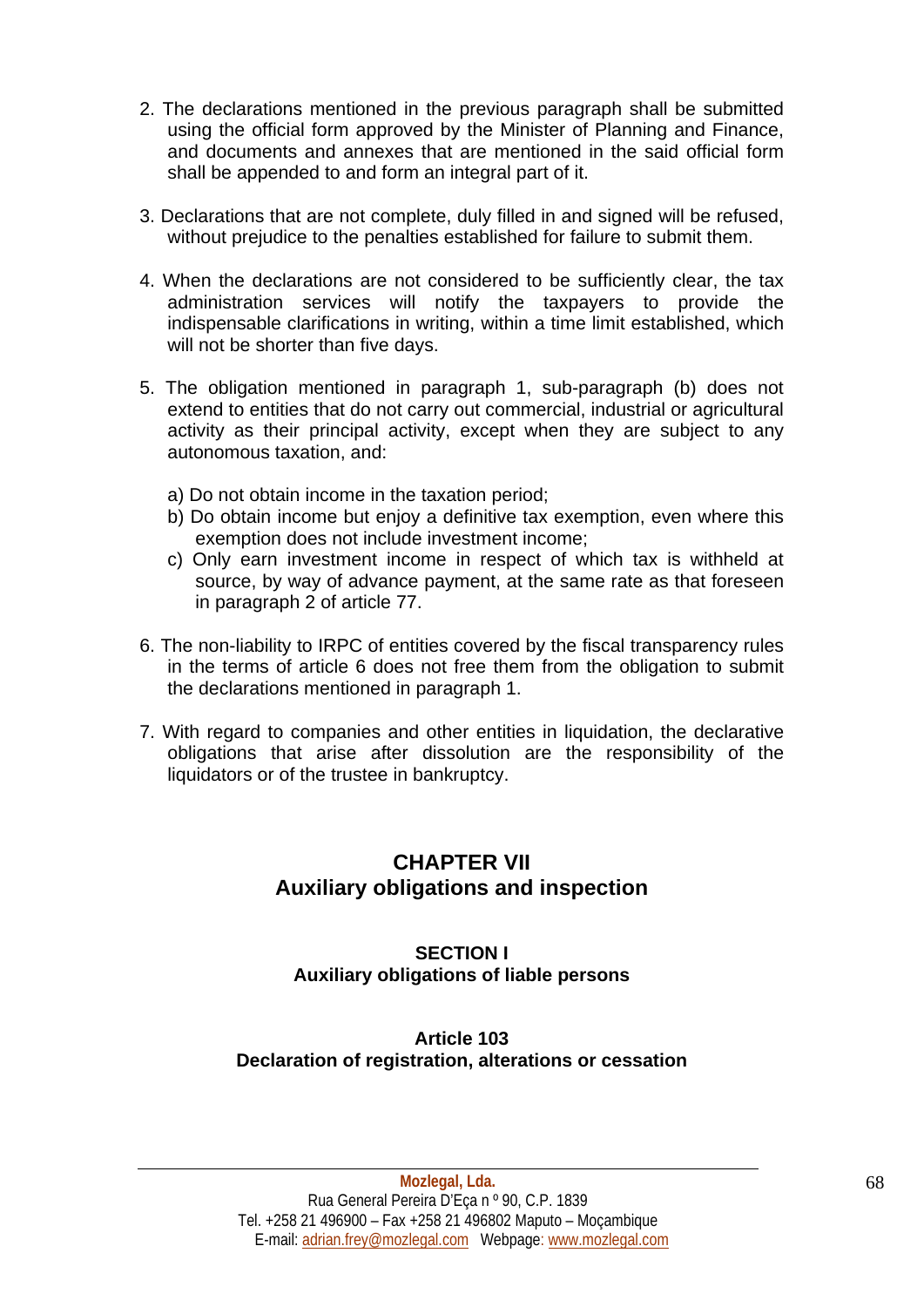- 1. Liable persons shall submit the declaration of registration mentioned in article 102, paragraph 1, in triplicate, to the tax office in the area of their head office, effective management or permanent establishment where the accounts are centralised 15 days before the beginning of activity.
- 2. Non-resident liable persons who obtain income not imputable to a permanent establishment located in Mozambican territory and in respect of which there is an obligation to submit the declaration mentioned in article 105, are also obligated to submit a declaration of registration in triplicate to the tax office in the area of domicile, head office or effective management or of their representative, within 15 days of the event that gave rise to the entitlement to such income.
- 3. Regarding corporate persons and other entities mentioned in article 7, paragraph 2, the declaration of registration must include the annual taxation period that they wish to adopt.
- 4. When alterations are made to any of the particulars contained in the declaration of registration, the taxpayer shall submit the respective declaration of alterations within 15 days of the date of the alteration.
- 5. Liable persons subject to IRPC shall submit a declaration of cessation within 30 days of the date of cessation of their activity or, in the case of liable persons mentioned in paragraph 3, of the date on which income ceased to be obtained.

## **Article 104**

# **Verbal declarations of registration, alterations or cancellation in the register**

- 1. When the tax offices mentioned in paragraph 1 or 2 of the preceding article have adequate computer equipment, the declarations mentioned in article 102, paragraph 1 will be replaced by a verbal declarations given by the liable person of all the particulars required for registration, for alteration of the information contained in the register and for cancellation of a registration, and these will be entered immediately into the computer system and confirmed by the declarant after being printed on a standard document.
- 2. The standard document mentioned in the previous paragraph will replace the declarations mentioned in article 102, paragraph 1, sub-paragraph (a), for all legal purposes.
- 3. Documentary evidence of the registration of alterations or cessation of persons liable to IRPC, as the case may be, will be the standard document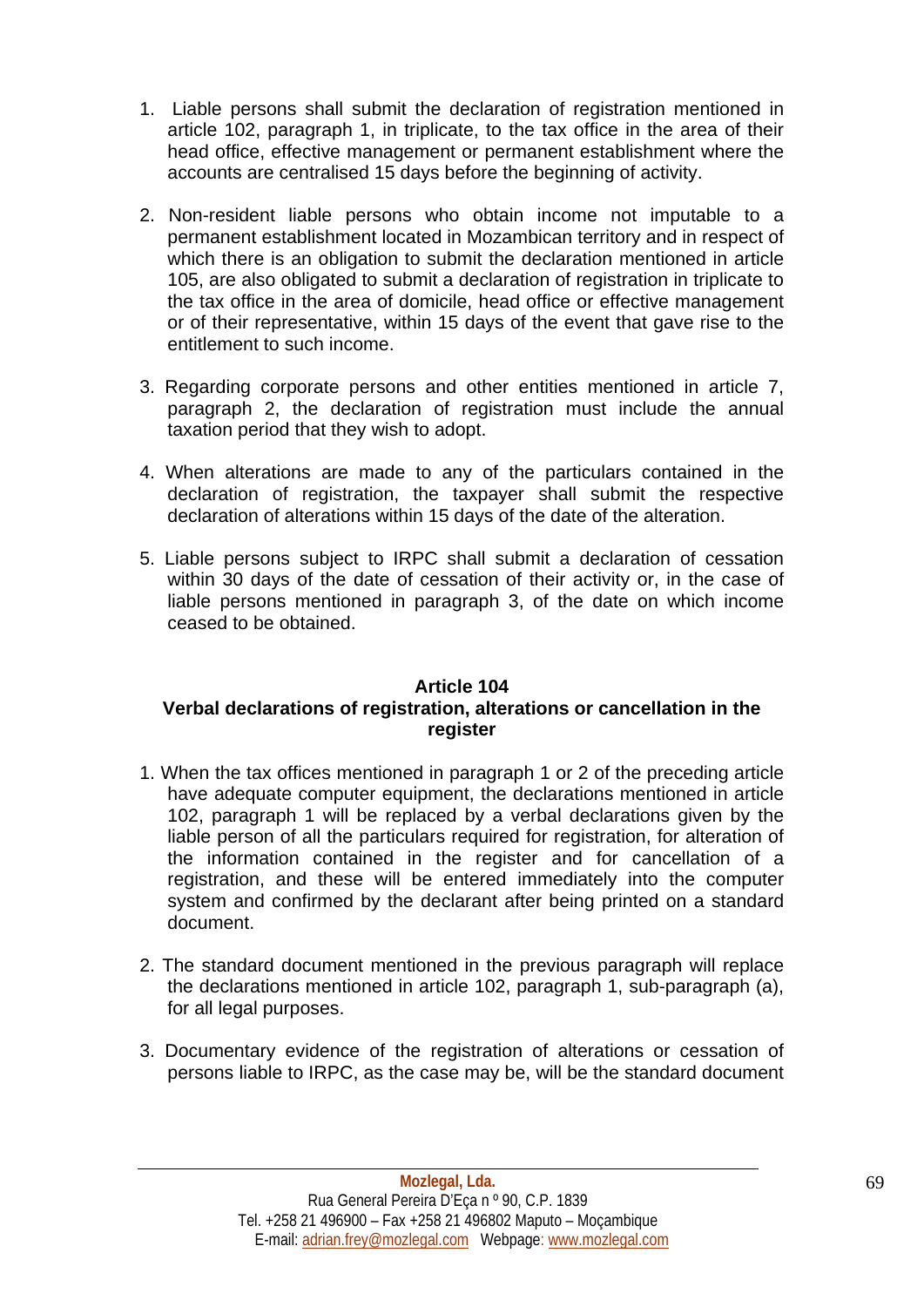processed after confirmation of the information by the declarant, authenticated with the signature of the receiving officer and with the signature of the accountant who assumes tax responsibility for the liable person to whom the declaration relates.

## **Article 105 Periodic income declaration[\(\\*\)](#page-69-0)**

- 1. The periodic income declaration mentioned in article 102, paragraph 1, sub-paragraph (b) shall be submitted annually in duplicate by the last working day in May to the Tax office in the area of the head office, effective management or permanent establishment in which the accounts are centralised or to the directorate of finance in the same area.
- 2. In relation to the liable persons who adopt a taxation period other than the calendar year under article 7, paragraphs 2 and 3, the declaration shall be submitted by the last working day of the fifth month after the date of the end of that period, and this time limit is also applicable in respect of the period mentioned in article 7, paragraph 4, sub-paragraph (d).
- 3. In the event of cessation of activity in the terms of article 7, paragraph 5, the income declaration in respect of the year in which such cessation takes place shall be submitted by the last working day of the 30 day period following the date of cessation, which time limit also applies to the submission of the declaration relating to the year immediately previous, when the time limits mentioned in paragraphs 1 and 2 have not yet expired.
- 4. Entities that do not have their head office or effective management situated in Mozambican territory and that obtain income not imputable to a permanent establishment located there are also under an obligation to submit the declaration mentioned in paragraph 1 to the Tax office in the area of the domicile, head office or effective management of their representative or to the tax directorate of the same area, provided that such income is not subject to definitive withholding at source.
- 5. In the cases foreseen in the previous paragraph, the declaration shall be submitted in duplicate:
	- a) Regarding income from immovable property, excluding gains from the transfer thereof for valuable consideration, by the last working day in May of the year following that to which the income relates or by the last

<span id="page-69-0"></span> $(*)$  As amended by Decree 61/03 of 19 December.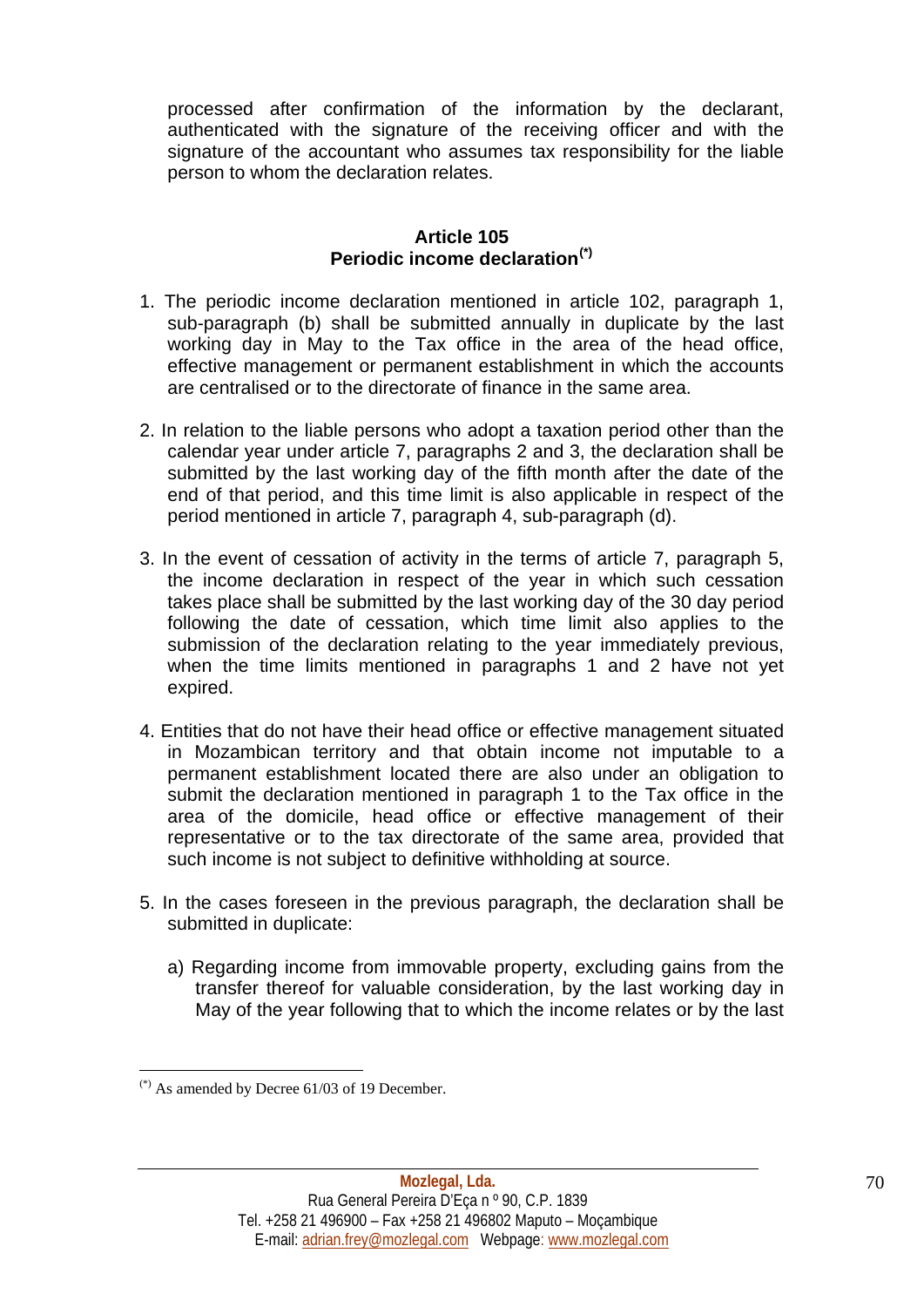working day in the 30 day period following the date on which the acquisition of the income ceased;

- b) Regarding gains resulting from the transfer for valuable consideration of immovable property and to the gains mentioned in article 5, paragraph 3, sub-paragraph (b), by the last working day in the 30 day period following the date of transfer.
- 6. The particulars contained in the declarations shall conform exactly to those obtained in the accounts or book-keeping records, as the case may be.

#### **Article 106 Annual declaration giving accounting and tax information[\(\\*\)](#page-70-0)**

- 1. The annual declaration giving accounting and tax information mentioned in article 102, sub-paragraph (c) shall be submitted in the terms and with the annexes that are mentioned for that purpose in the respective form.
- 2. The declaration shall be submitted by the last working day in June to the competent tax office in the respective tax area.
- 3. With regard to liable persons who adopt a taxation period other than the calendar year, in the terms of article 7, paragraphs 2 and 3, the declaration shall be submitted by the last working day of the 6th month after the date of the expiry of such period, and the information shall relate to the taxation period or for the calendar year ending therein, as the case may be.
- 4. When the particulars to be mentioned on any of the reports or tables contained in the declaration imply that an extra sheet is necessary, such sheet shall be delivered using magnetic medium or electronic data transfer.

#### **Article 107 Declaration of substitution**

When the tax assessed is lower than the tax owed or the declared tax loss exceeds the actual tax loss, a declaration of substitution shall be submitted, even if outside the legally established time limit, and the shortfall shall be paid.

# **Article 108 Accounting obligations of companies**

<span id="page-70-0"></span> $(*)$  As amended by Decree 61/03 of 19 December.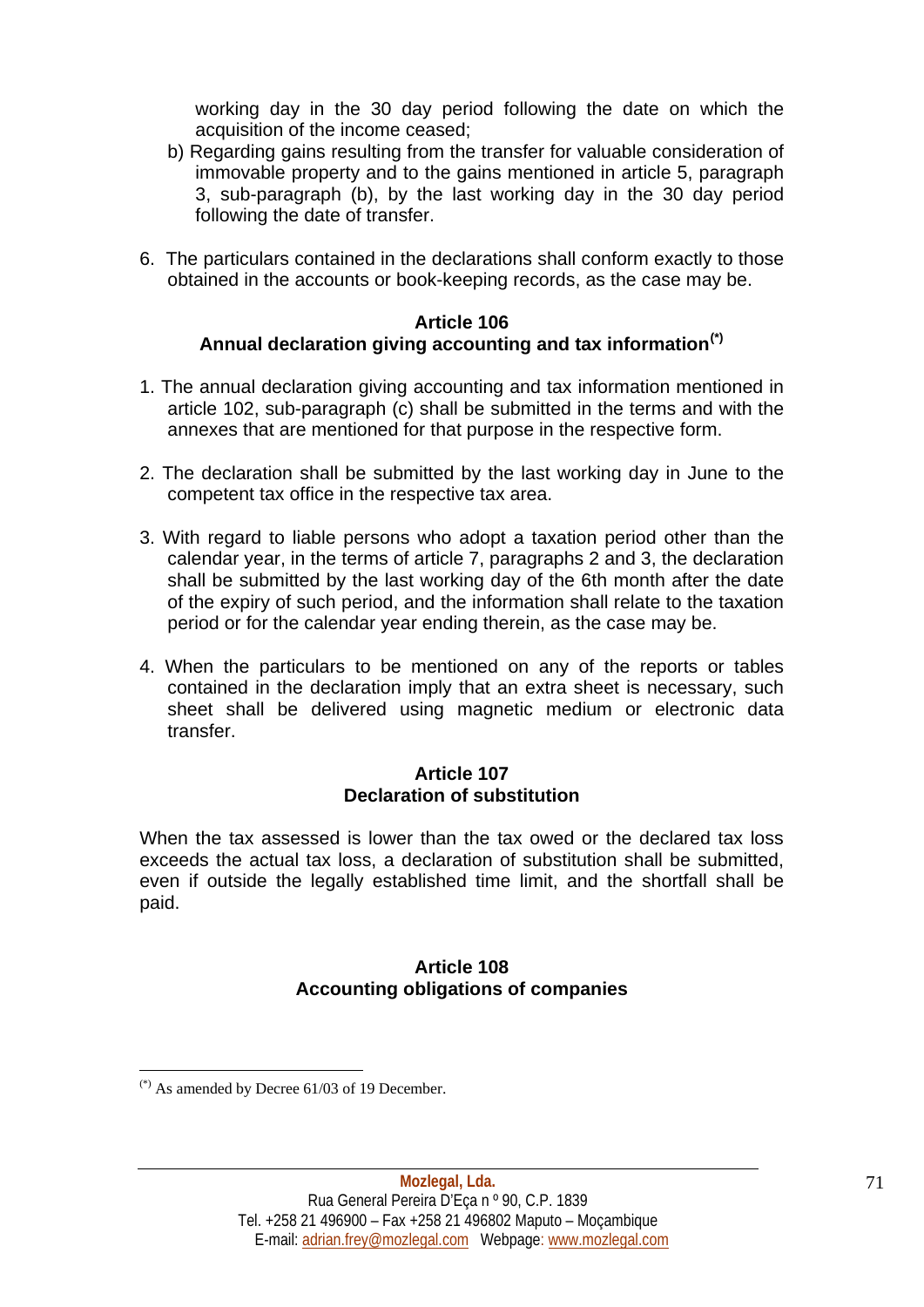- 1. Commercial companies or civil companies in commercial form, cooperatives, public enterprises and all other entities who carry out an activity of a commercial, industrial or agricultural nature as their principal activity, with their head office or effective management located in Mozambican territory, as well as entities whose head office or effective management is not located in that territory but have a permanent establishment there, are obligated to maintain organised accounting records in the terms of commercial and tax law, allowing for control over taxable profits, in addition to the requirements mentioned in article 17, paragraph 3.
- 2. The companies and entities mentioned in the previous paragraph whose turnover in the previous year was equal to or less than 1.500.000.000,00MT may opt to use the simplified book-keeping system, foreseen in article 109, with the exception of public enterprises, public limited companies and incorporated partnerships.
- 3. In the execution of accounts, the following, in particular, shall be observed:
	- a) All entries shall be supported by documentary proof, dated and available for presentation whenever required;
	- b) The transactions shall be registered chronologically, without amendments or erasures, and any errors shall be subject to regularisation as soon as they are detected.
- 4. Delays in the execution of accounts in excess of 90 days from the last day of the month to which the transactions relate are not allowed.
- 5. The account books, auxiliary records and their supporting documents shall be maintained in good order for a period of five years.
- 6. When the accounts are established using computerised media, the maintenance obligation mentioned in the previous paragraph extends to documentation relating to the analysis, programming and execution of computerised operations.
- 7. The supporting documents of the accounting books and records that are not original or certified documents may be replaced for tax purposes by microfilm that constitutes a true reproduction and obeys the conditions that may have been established, three years after the year to which they refer and with prior authorisation by the Tax Administration Authorities.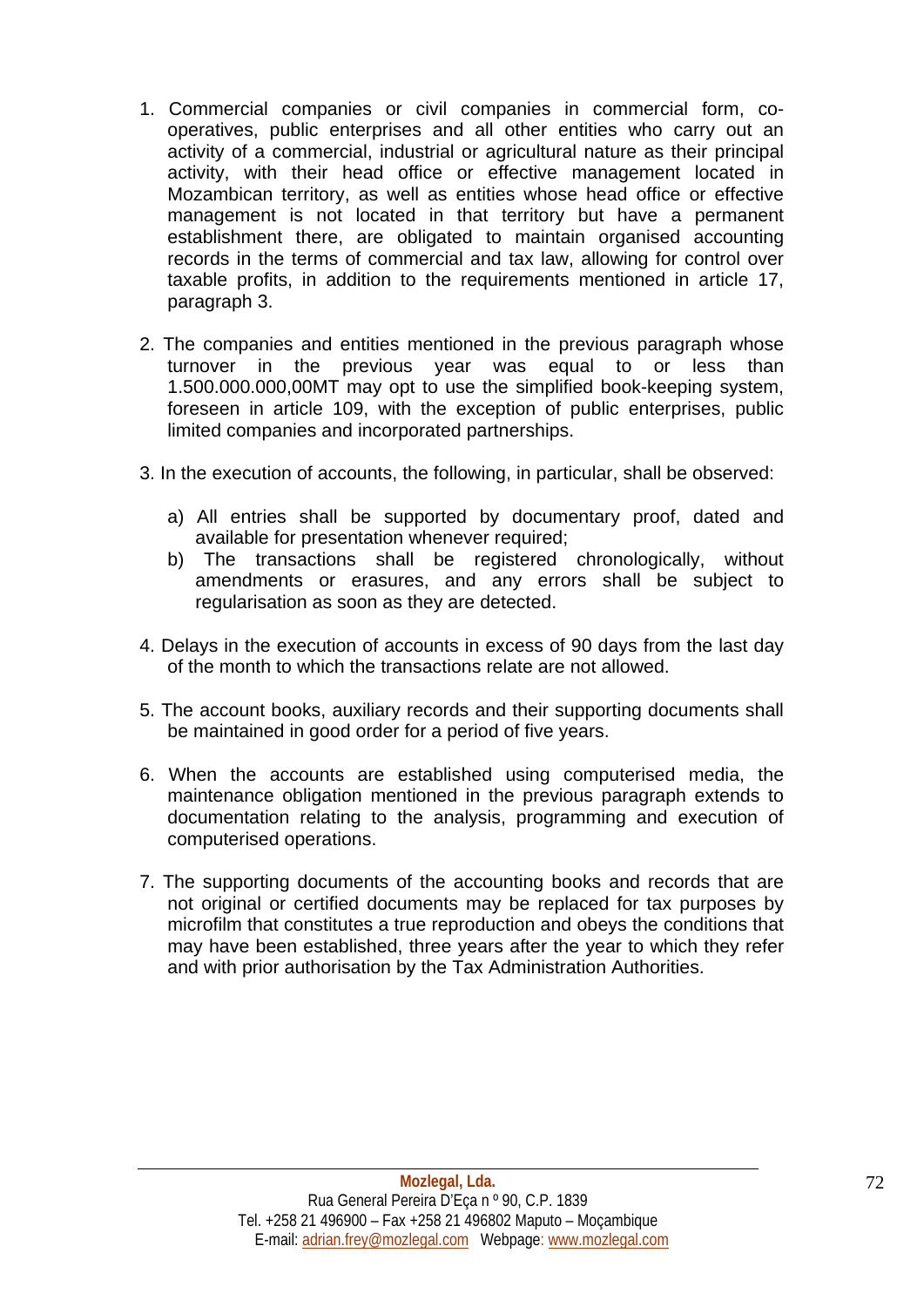## **Article 109**

## <span id="page-72-0"></span>**Simplified book-keeping for entities whose principal activity is commercial**

- 1. Entities with their head office or effective management located in Mozambican territory carrying out commercial, industrial or agricultural activity as their principal activity, that do not keep organised accounting records under the terms of the previous article, must keep the following compulsory registers:
	- a) A register of purchases of goods and/ or registers of raw materials and consumer goods;
	- b) A register of sales of goods and/or a register of manufactured products;
	- c) A register of services rendered;
	- d) A register of expenditure and transactions linked to capital assets;
	- e) A register of goods, raw materials and consumer goods, manufactured products and other stock as at 31 December each year.
- 2. Liable persons who do not keep organised accounting records are obligated to keep separate evidence in the respective register of amounts regarding reimbursements of expenditure incurred on a client's account, which, when properly documented, will not affect the determination of income.
- 3. The bookkeeping mentioned in paragraph 1 shall adhere to the following rules:
	- a) Entries shall be made within a maximum period of 60 days;
	- b) Amounts received by way of provision, advances or otherwise for the purpose of covering expenses for which the client is responsible shall be recorded in a running account and registered in the appropriate book, and these amounts will be considered as revenue for the year subsequent to the year in which they are received, provided, however, that they shall not surpass the final account for the work rendered;
	- c) Entries shall always be supported by documentary proof;
	- d) Without prejudice to the provisions of the previous sub-paragraphs, the registering of expenses may be aggregated, when supported by individual client running accounts in which the relevant amounts are appropriately differentiated and documented.
- 4. Other compulsory registers may be established for the purposes of ascertaining chargeable income, by dispatch of the Minister of Planning and Finance.
- 5. Before the books to which this article refers are used, they shall be submitted with numbered pages to the local tax office so that the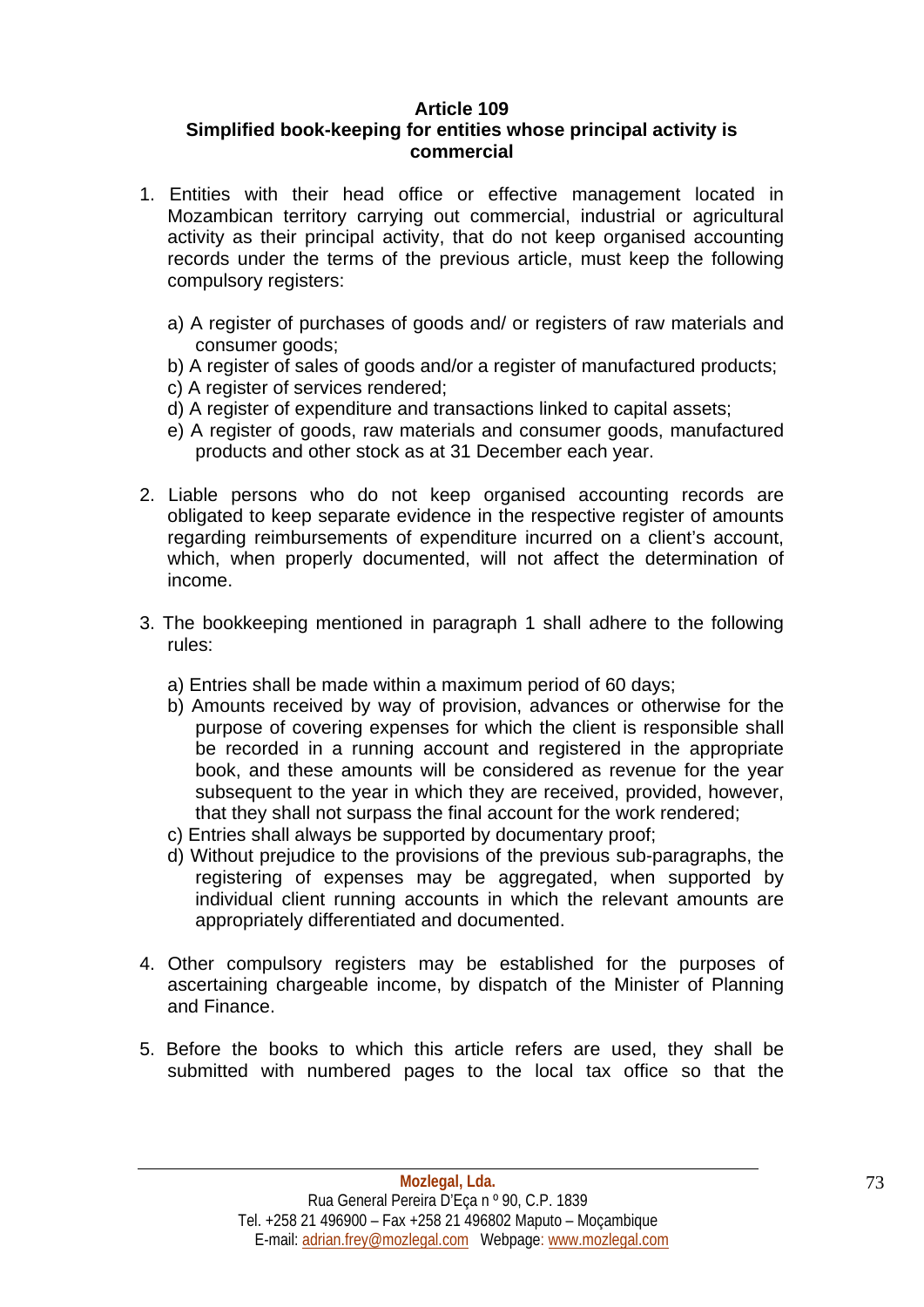<span id="page-73-1"></span>memoranda of opening and closure thereof may be signed and their pages initialled, which may be done using a stamp.

#### **Article 110**

## **Simplified book-keeping for entities whose principal activity is not a commercial activity[\(\\*\)](#page-73-0)**

- 1. Entities having their head office or effective management in Mozambican territory, not carrying out commercial, industrial or agricultural activity as their principal activity and which do not maintain organised accounting records in the terms of article 108, are obligated to keep the following registers:
	- a) A register of income, organised by the categories of income considered for the purposes of IRPS;
	- b) A register of charges organised so as to differentiate the specific charges of each category of income subject to tax and the other charges to be deducted, fully or partly, from the total income;
	- c) A register with reference to 31 December of assets likely to generate taxable gains in the category of capital gains.
- 2. The registers mentioned in the previous paragraph do not cover income from commercial, industrial or agricultural activities that may be carried out as an ancillary activity by the entities mentioned, and where such income exists organised accounting records shall be maintained to allow control over the profits ascertained in the terms of article 108.
- 3. Before the registers mentioned in paragraph 1 and the inventory, balance sheet and journals corresponding to the organised accounting records in the terms of paragraph 2 are used, they shall be submitted with numbered pages to the to the local tax office so that the memoranda of opening and closure thereof may be signed and their pages may be initialled, which may be done using a stamp.
- 4. The provisions of paragraphs 3, 4, 5, 6 and 7 of article 108 apply to the book-keeping mentioned in paragraph 1 and to the organised accounting records in the terms set out in paragraph 2.

<span id="page-73-0"></span><sup>1</sup>  $(*)$  As amended by Decree 61/03 of 19 December.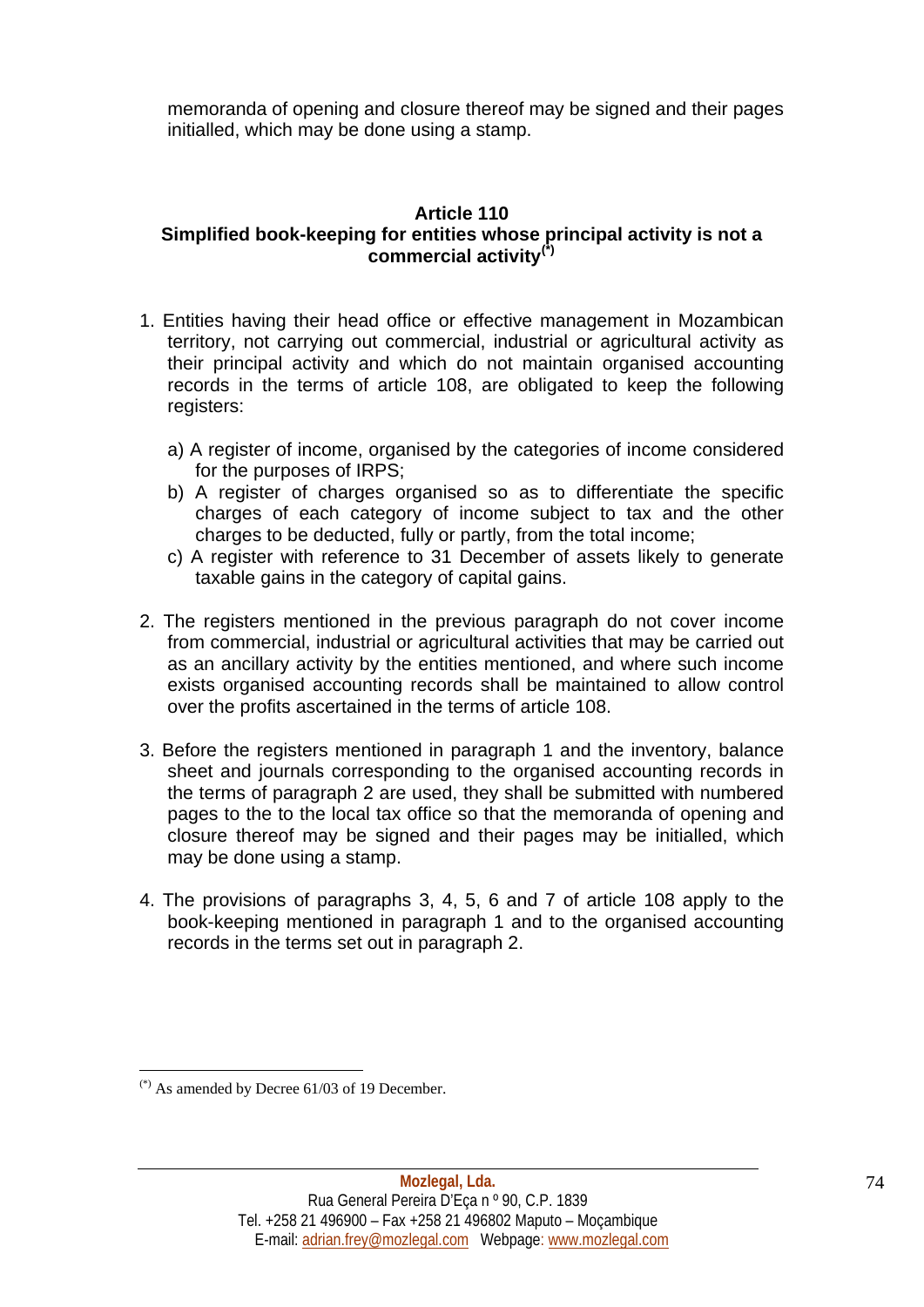#### **Article 111 Centralisation of accounts or book-keeping**

- <span id="page-74-0"></span>1. The accounting records or book-keeping mentioned in the previous articles shall be centralised at an establishment or premises located in Mozambican territory, in the following terms:
	- a) In relation to corporate persons and other entities domiciled there, the centralisation shall cover transactions carried out in a foreign country;
	- b) In relation to corporate persons and other entities that are not domiciled in Mozambican territory, but have a permanent establishment there, the centralisation shall include only transactions imputed to them under the terms of the present Code, and where there is more than one permanent establishment, it shall cover the transactions imputable to all of them.
- 2. The establishment or premises where the centralisation mentioned in the previous sub-paragraph is done shall be indicated in the registration declaration mentioned in article 103 and any changes in respect thereof shall be indicated in the declaration of alterations, also mentioned in article 103.

#### **Article 112 Representation of non-resident entities**

- 1. Entities having no head office, effective management centre or permanent establishment in Mozambican territory, but who obtain income in such territory, as well as the shareholders or members mentioned in article 6, paragraph 8, shall designate an individual or corporate person whose residence, head office or effective management are in Mozambique to represent them before the Tax Administration Authorities with respect to their IRPC obligations.
- 2. The designation referred to in paragraph 1 refers shall be made in the declaration mentioned in article 103, which shall contain the representative's express approval.
- 3. If the requirements of paragraph 1 are not complied with, then, apart from any sanction that may be applicable, the notices foreseen under the present Code will not be given, without prejudice to the taxpayer being able to obtain the information that such notices would have contained from the taxation service mentioned in article 78 competent for this purpose.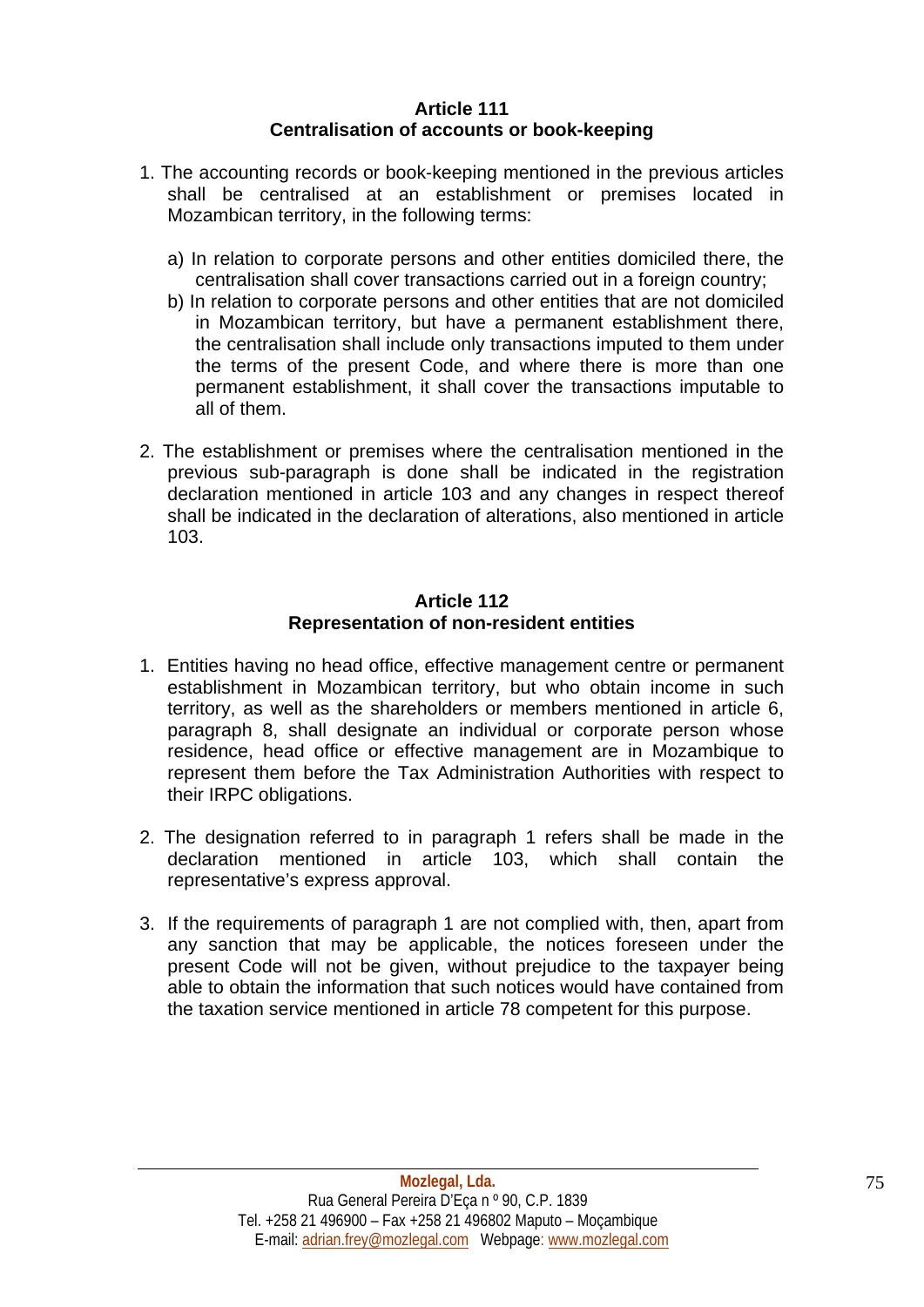#### **Article 113 Duty of fiscal bodies and other entities to cooperate**

<span id="page-75-0"></span>State and municipal services, establishments and organisations, including municipalities endowed with administrative or financial autonomy, and associations and federations of municipalities, even if personalised, as well as other corporate persons under public law, public utilities, voluntary organisations and enterprises shall, pursuant of their public duty to cooperate with the Tax Administration, submit a summary statement annually according to regulations to be issued.

#### **Article 114 Obligations of entities under a duty to withhold at source**

The provisions in the IRPS Code regarding the obligations of entities liable to pay income who are obligated to withhold the tax in full or in part, with the exception of cases where withholding is at a flat rate under the terms of the IRPS Code, is applicable, with the required adaptations, to entities obligated to withhold IRPC at source.

#### **Article 115 Tax documentation**

- 1. Liable persons subject to IRPC, with the exception exempt persons under article 9, shall keep in good order for a period of ten years a file of tax documents relating to each financial year, which file shall be completed by the end of the time limit for the submission of the declaration mentioned in article 102, paragraph 1, sub-paragraph (c) with accounting and taxation particulars to be defined by dispatch of the Minister of Planning and Finance.
- 2. The said file shall be centralised in an establishment or premises located in Mozambican territory in the terms of article 111.

#### **Article 116 Guarantee of performance of tax obligations**

1. No authority, public department or corporate person of public utility shall follow up or consider petitions regarding income subject to IRPC or associated to the carrying out of commercial, industrial or agricultural activities by persons liable to this tax without proof that the income declaration mentioned in article 105 has been submitted, if the time limit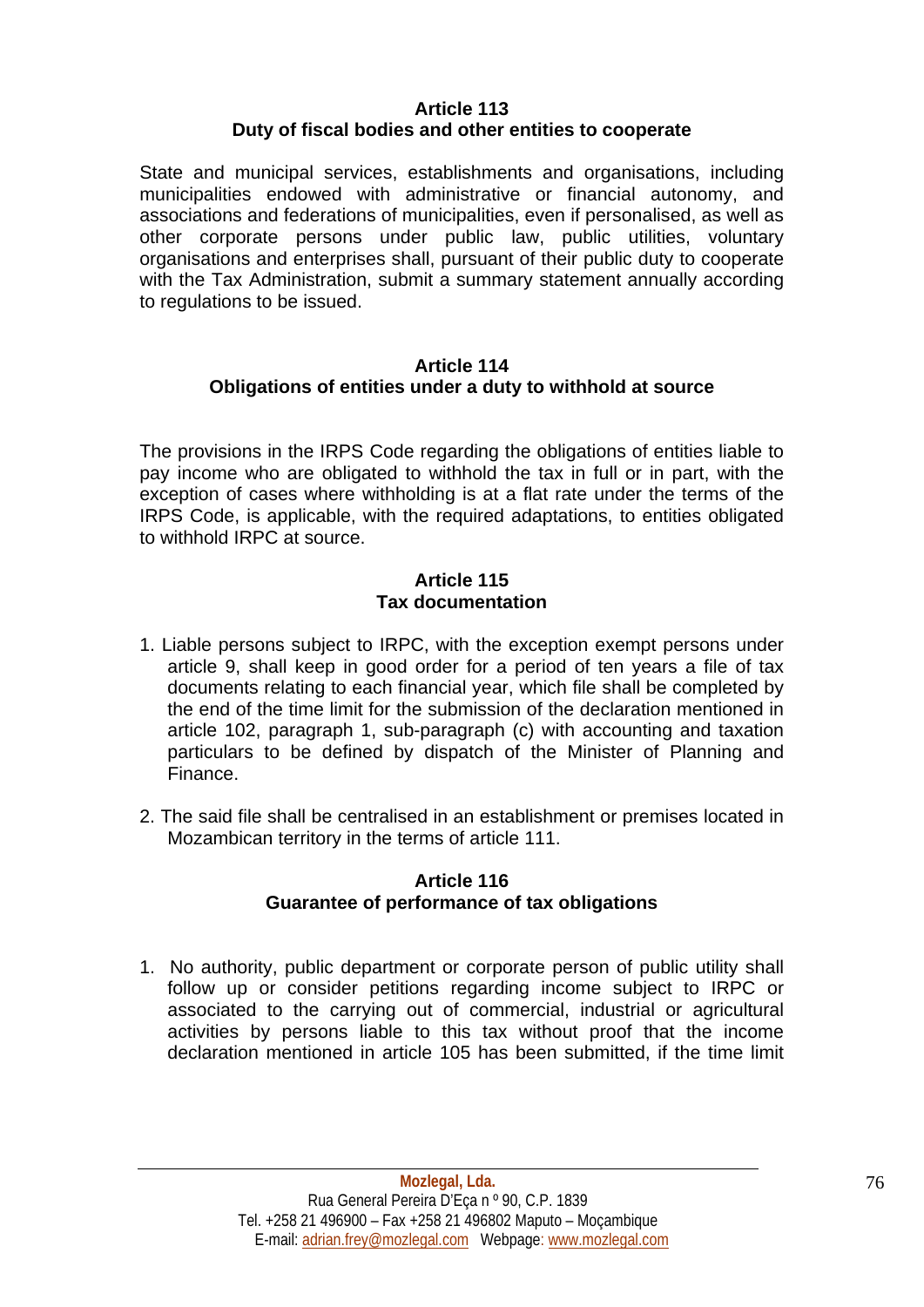<span id="page-76-0"></span>for submission has expired, or that compliance with such obligation is not required.

- 2. The proof mentioned in the final part of the previous paragraph shall be given by means of a certificate, exempt from stamp duty, issued by the competent Tax Administration service.
- 3. Presentation of the documentary proof mentioned in the previous paragraph will be noted on the application, file or record of the petition and such annotation will be dated and initialled by the competent official, who will return the documents to the presenter.

#### **Article 117 Payment of income to non-resident entities**

No overseas transfers of income subject to IRPC obtained in Mozambican territory by non-resident entities can be made unless it is shown that the tax due has been paid or guaranteed.

#### **Article 118 General inspection duty**

The National Directorate of Taxes and Auditing and the Tax offices of the tax areas shall supervise compliance with tax obligations under the present Code.

#### **Article 119 Special inspection duty**

- 1. Officials of the National Directorate of Taxes and Auditing in charge of tax inspection shall, when properly accredited, have free access to places used for the business of corporate persons and other entities subject to IRPC to examine the books, accounting records and any related documents, including programmes and magnetic media when electronic data processing equipment is used, or to take any other measures considered useful to ascertain correctly the chargeable amount of liable persons.
- 2. The officials mentioned in the previous paragraph may also carry out the abovementioned examinations and measures in relation to any persons or entities linked to the taxpayer or who maintain economic relations with him.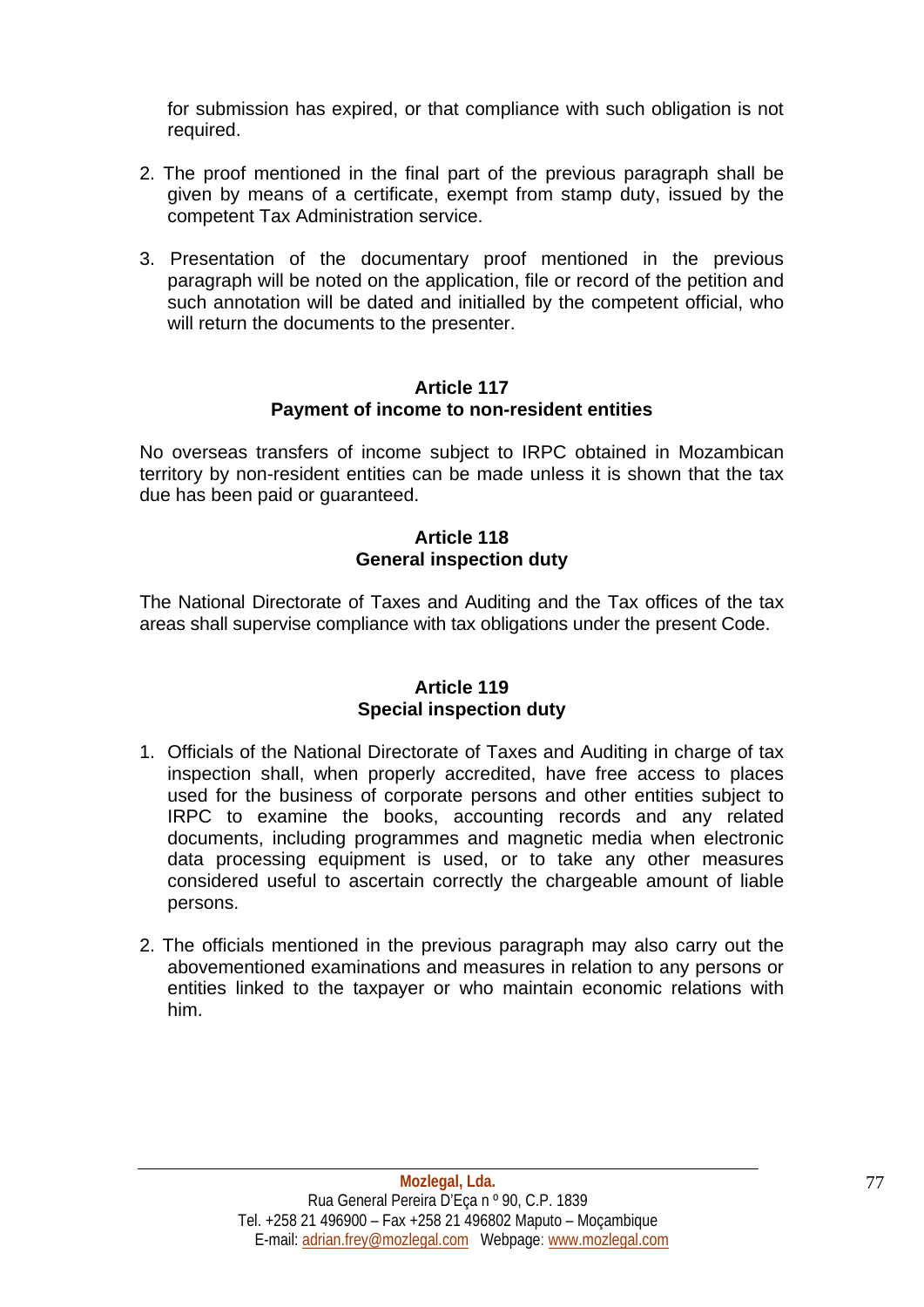- <span id="page-77-0"></span>3. Copies or extracts, in magnetic media, from books, records and documents in the possession of any persons or entities subject to inspection, considered indispensable or useful, may be requested or made.
- 4. If it is necessary to take copies outside the place where the books, records or documents are situated, these may be removed, against a receipt, for up to 48 hours.
- 5. The officials mentioned in paragraph 1 may collect such information as is necessary for effective taxation control from official services and departments, and the provisions of the previous paragraph applies.

#### **Article 120 Register of liable persons**

- 1. The National Directorate of Taxes and Auditing shall organise a register of liable persons subject to IRPC, based on the declarations of registration and of other information at its disposal.
- 2. The register mentioned in the previous paragraph shall be maintained up to date taking into account the alterations to particulars previously declared, which alterations shall be mentioned in the declaration of alterations to the register.

#### **Article 121 Individual files**

- 1. The competent tax service will organise a confidential individual file for each liable person, incorporating the declarations and other particulars pertaining to that person.
- 2. Liable persons, through a duly accredited representative, may examine their individual file at the respective tax service.

## **CHAPTER V Taxpayers guarantees**

### **Article 122 Claims and contestations**

1. Persons liable to IRPC and their representatives or persons that are jointly and severally or subsidiarily liable for the tax, may claim against an assessment or contest it under the terms and on the bases established in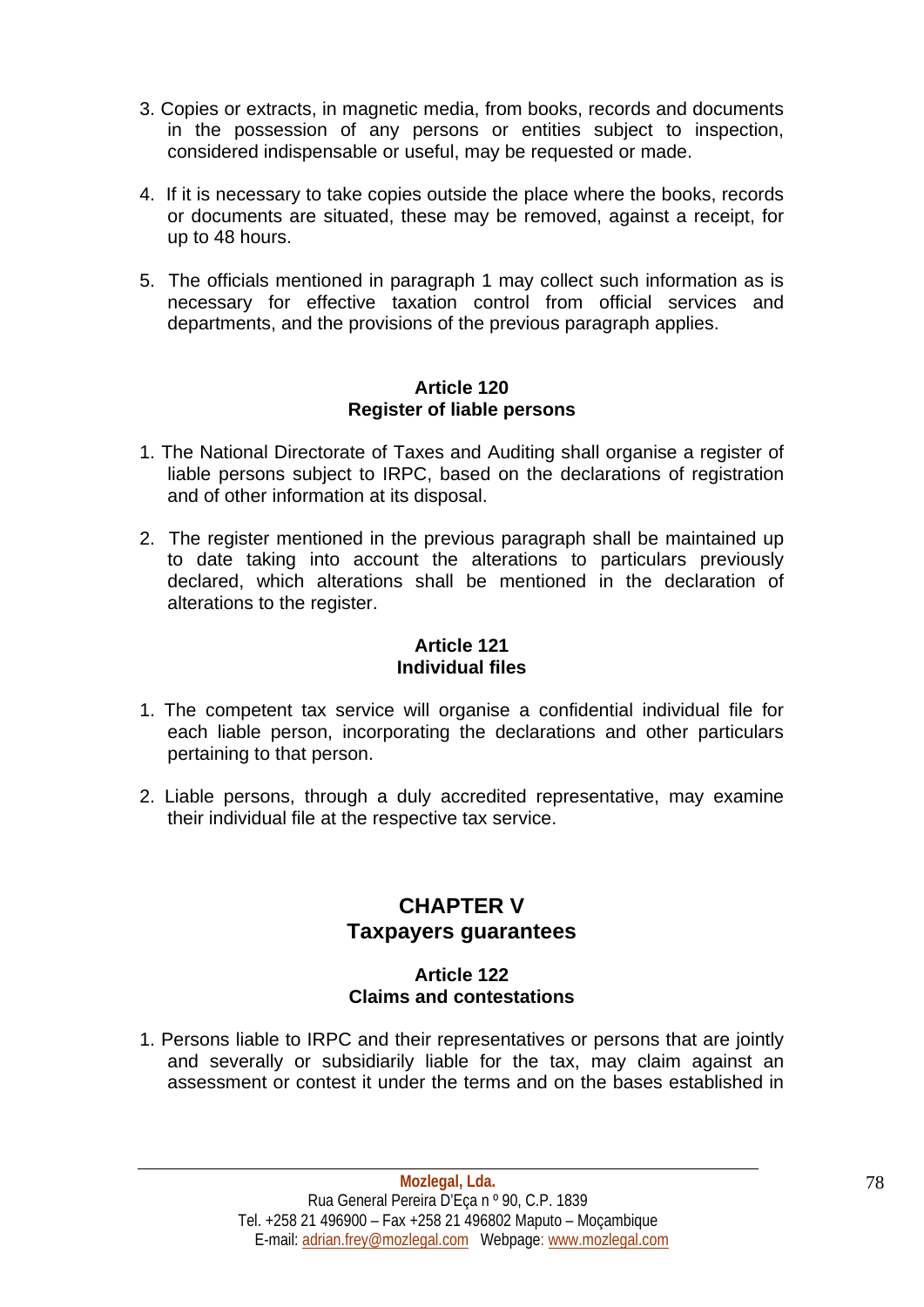<span id="page-78-0"></span>the Regulation governing Tax and Contributions Disputes and other applicable legislation.

- 2. The faculty mentioned in the previous paragraph is also available with regard to self-assessment, withholding at source and advance payments, in the terms and time limits established in the Regulation on Tax and Contributions Disputes and other applicable legislation, without prejudice to the provisions of the following paragraphs.
- 3. Claims by persons entitled to income or by their representatives against withholding at source of amounts that were wholly or partly not due shall only occur when the withholding is definitive and shall be submitted within two years counting from the end of the time limit for delivery by the substitute of the tax withheld at source, of from the date of payment or date when the income was made available, if this is later.
- 4. The contestation of the acts mentioned in paragraph 2 shall be preceded by a claim to the head of the competent Tax office.
- 5. The entities mentioned in paragraph 1 may also claim and contest the chargeable amount that has been determined and does not give rise to an assessment to IRPC, on the bases and in the terms established in the Regulation on Tax and Contributions Disputes and other legislation applicable to claims and contestations against taxation.
- 6. When non-contentious or judicial proceedings determine that there has been an error in assessment imputable to the services and the tax has been paid, compensatory interest will be due in favour of the taxpayer at the same rate as penalty interest in favour of the State, counted daily from the date of payment of the tax up to the date of issuance of a credit note in which the interest is included.
- 7. The faculty mentioned in paragraph 1 is also applicable to special advance payments foreseen in article 92, in the terms and on the bases established in the Regulation on Tax and Contributions Disputes.

#### **Article 123 Hierarchical appeal**

1. When quantitative corrections are made to the amounts contained in the taxpayer's income declaration that affect the determination of taxable profits, in the terms of the present Code, the taxpayer will be notified of the alterations in the manner established in article 55, paragraph 2, with an indication of the reasons for the alteration.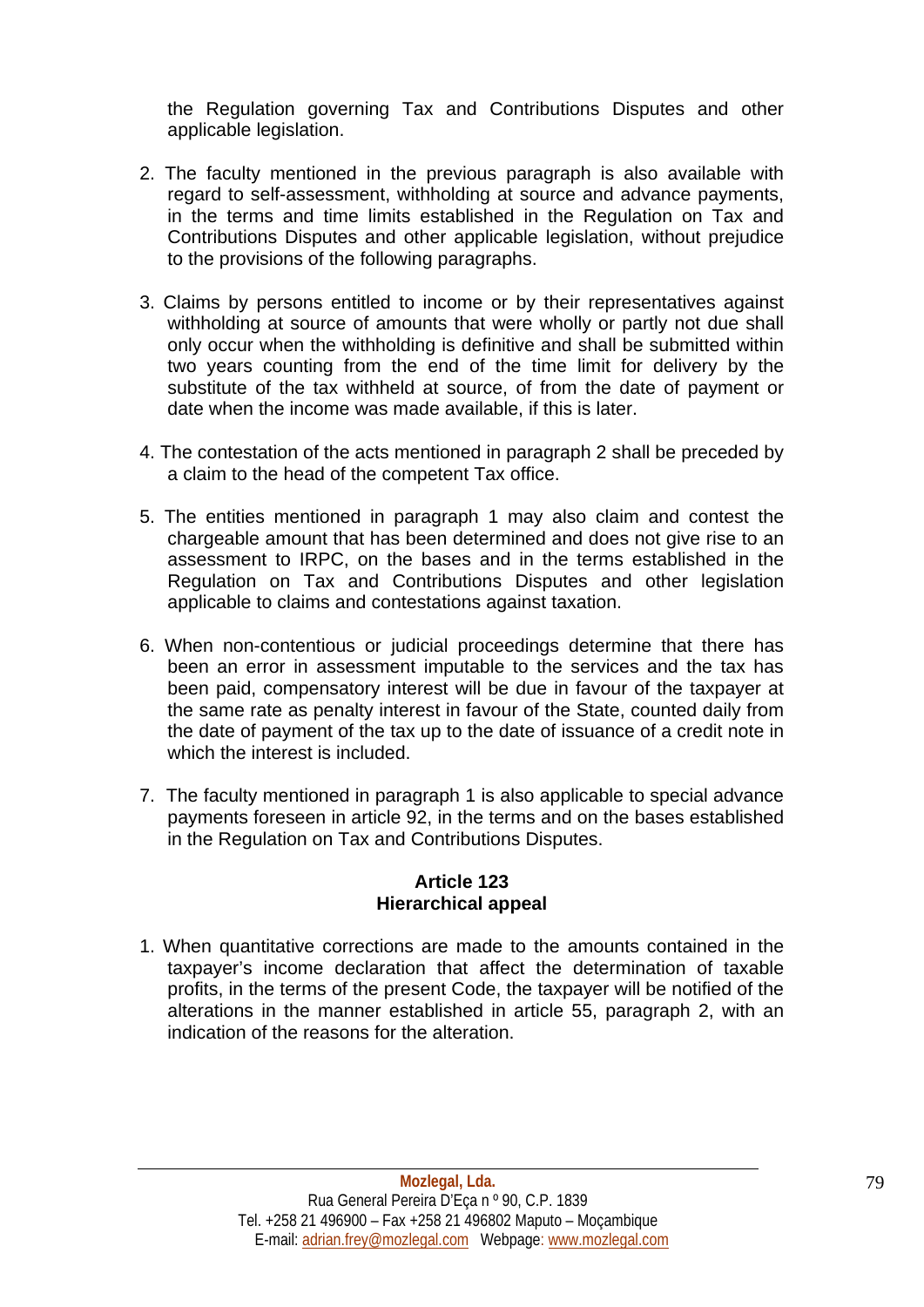- <span id="page-79-0"></span>2. The taxpayer may appeal to the Minister of Planning and Finance against such alterations within 30 days of the notification, and against the decision of the Minister to the courts, in the terms of the applicable legislation.
- 3. The appeal to the courts foreseen in the previous paragraph will suspend the part of the IRPC in respect of the contested amounts and will contain the respective reasons, under pain of summary rejection, and documents and opinions considered relevant may be attached to it.

## **CHAPTER IX Final provisions**

#### **Article 124 Receipt of documents**

- 1. When the present Code requires the delivery of more than one copy of declarations or other documents, one copy will be returned to the person submitting the documents, with advice of receipt.
- 2. In cases where the law determines that a single copy of declarations or other documents shall be delivered, the liable person may hand over an extra copy for the purposes mentioned in the previous paragraph.

## **Article 125 Sending documents by post**

- 1. Declarations and other documents required under the present Code to be presented at any Tax Administration service may be sent by registered post, with a duly addressed envelope for instant return of duplicates or documents, where appropriate.
- 2. In the case foreseen in the previous paragraph, date of dispatch is considered to be the date of the Mozambique Postal Service stamp or the date of registration.
- 3. If mail is misplaced, the Tax Administration Authorities may require a second remittance, which, for all purposes, will be considered as having been sent on the date that the original is proved to have been sent on.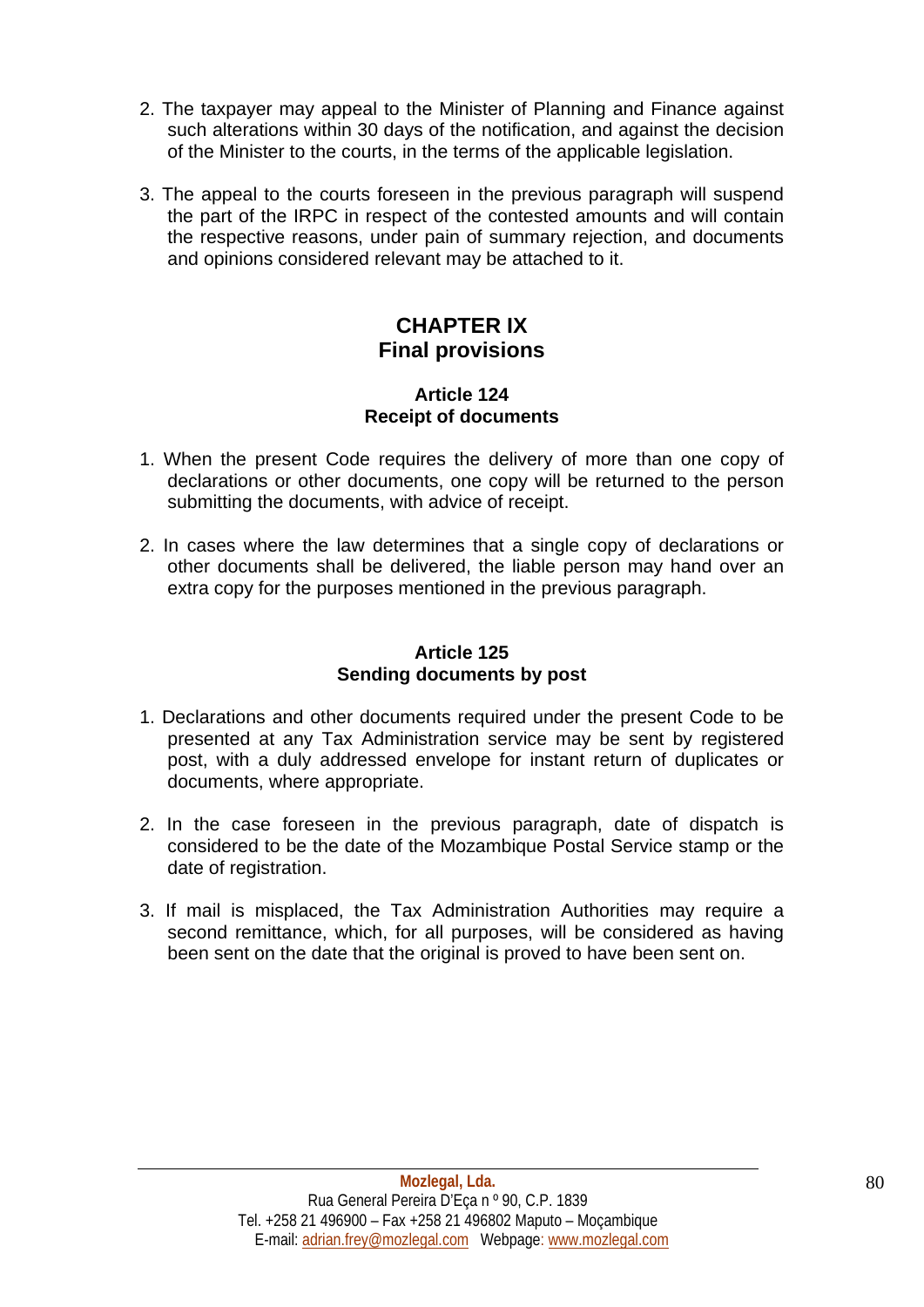#### **Article 126 Classification of activities**

<span id="page-80-0"></span>Activities carried out by persons liable to IRPC will be classified, for the purpose of this tax, in accordance with the Mozambican Economic Activity Classification (CAE) of the National Institute of Statistics.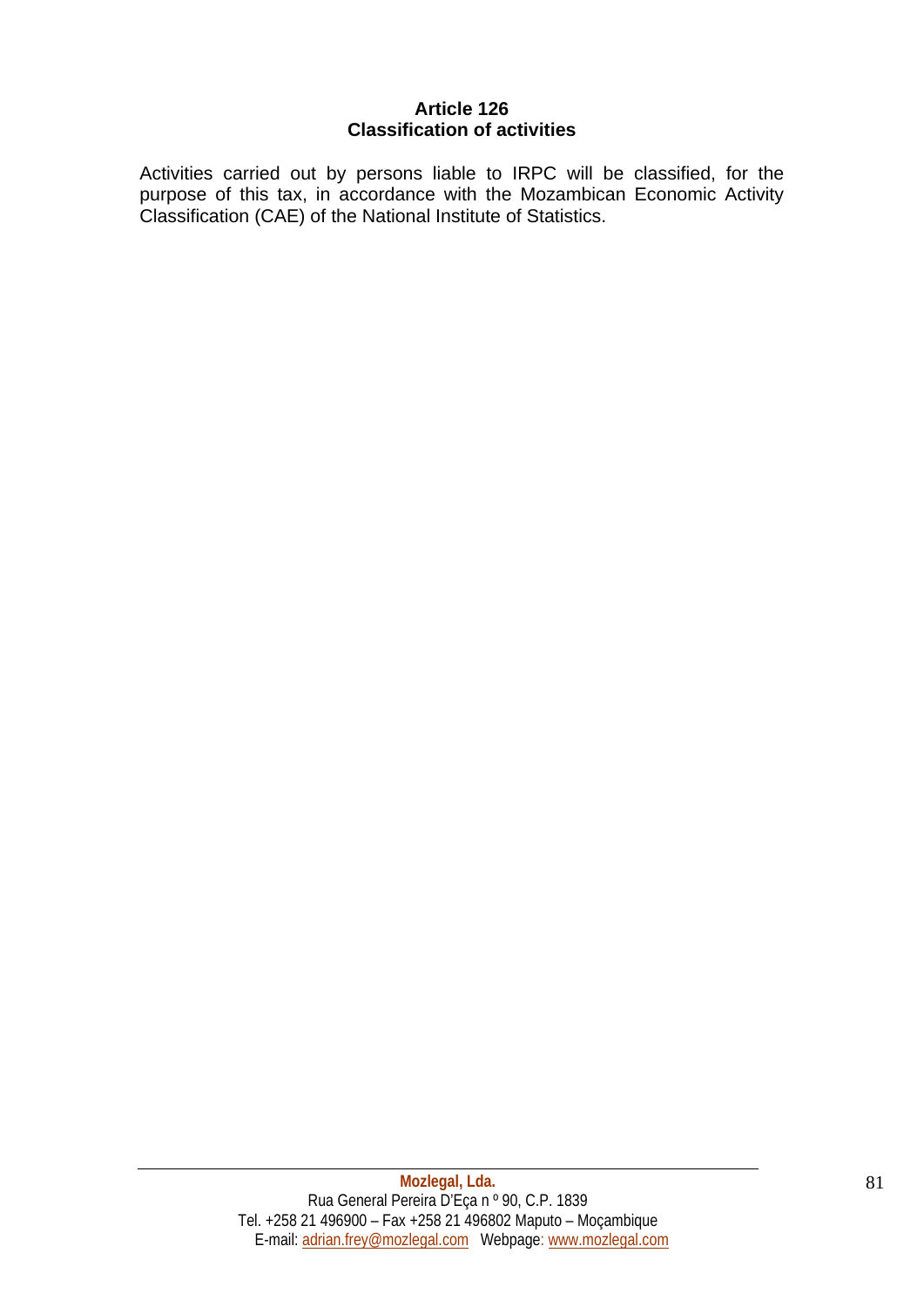# **TABLE OF CONTENTS**

| Article 9 State, Municipalities and Social Security Institutions 9       |  |
|--------------------------------------------------------------------------|--|
|                                                                          |  |
| Article 11 Cultural, recreational and sporting activities 10             |  |
|                                                                          |  |
|                                                                          |  |
|                                                                          |  |
| CHAPTER III Determination of the chargeable amount11                     |  |
|                                                                          |  |
| Article 15 Rules that define the chargeable amount 11                    |  |
| Article 16 Methods of determination of the chargeable amount 12          |  |
| SECTION II Resident corporate persons and other entities whose principal |  |
|                                                                          |  |
|                                                                          |  |
|                                                                          |  |
|                                                                          |  |
|                                                                          |  |
|                                                                          |  |
|                                                                          |  |
|                                                                          |  |
|                                                                          |  |
|                                                                          |  |
|                                                                          |  |
|                                                                          |  |
|                                                                          |  |
|                                                                          |  |
| SUBSECTION III Reintegration and depreciation regime 20                  |  |
| Article 28 Items that may be reintegrated or depreciated 20              |  |
| Article 29 Methods of calculating reintegrations and depreciations 21    |  |
|                                                                          |  |
| Article 31 Reintegrations and depreciations not allowed as costs 22      |  |
|                                                                          |  |
|                                                                          |  |
|                                                                          |  |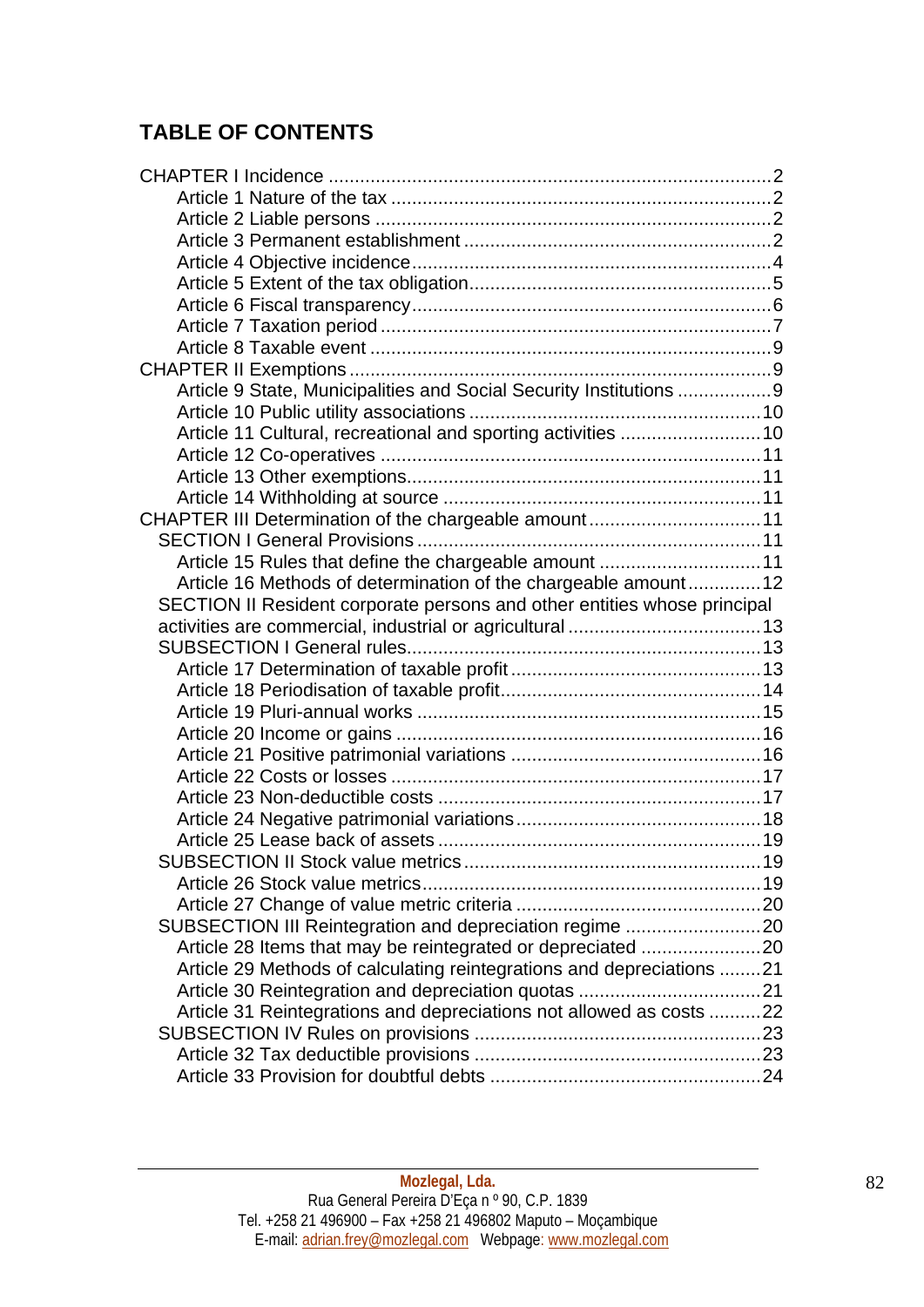| Article 38 Health, personal accident and life insurance and pension funds    |  |
|------------------------------------------------------------------------------|--|
|                                                                              |  |
|                                                                              |  |
|                                                                              |  |
|                                                                              |  |
|                                                                              |  |
| SUBSECTION VI Realised capital gains and capital losses 30                   |  |
| Article 44 Concept of capital gains and capital losses 30                    |  |
| Article 45 Monetary adjustment of capital gains and capital losses 31        |  |
| SUBSECTION VII Deduction of previously taxed profits33                       |  |
| Article 47 Elimination of double economic taxation of distributed profits.33 |  |
|                                                                              |  |
|                                                                              |  |
| SECTION III Corporate persons and other resident entities whose principal    |  |
| activities are not commercial, industrial or agricultural 35                 |  |
|                                                                              |  |
|                                                                              |  |
|                                                                              |  |
| Article 51 Taxable profits of a permanent establishment 36                   |  |
| Article 52 Income not imputable to a permanent establishment36               |  |
| SECTION V Determination of taxable profit by indirect methods 37             |  |
|                                                                              |  |
| Article 54 Simplified system for determining taxable profit37                |  |
|                                                                              |  |
|                                                                              |  |
|                                                                              |  |
| SECTION VI Common and miscellaneous provisions40                             |  |
| SUBSECTION I Corrections for the purposes of determining the chargeable      |  |
| amount                                                                       |  |
|                                                                              |  |
| Article 59 Payments to entities residing in countries with favourable tax    |  |
| . 41                                                                         |  |
| Article 60 Imputation of profits of companies residing in countries with     |  |
|                                                                              |  |
|                                                                              |  |
| Article 62 Corrections in cases of tax credits and withholding at source. 43 |  |
|                                                                              |  |
|                                                                              |  |
| Article 64 Special regime applicable to mergers and divisions of resident    |  |
|                                                                              |  |
|                                                                              |  |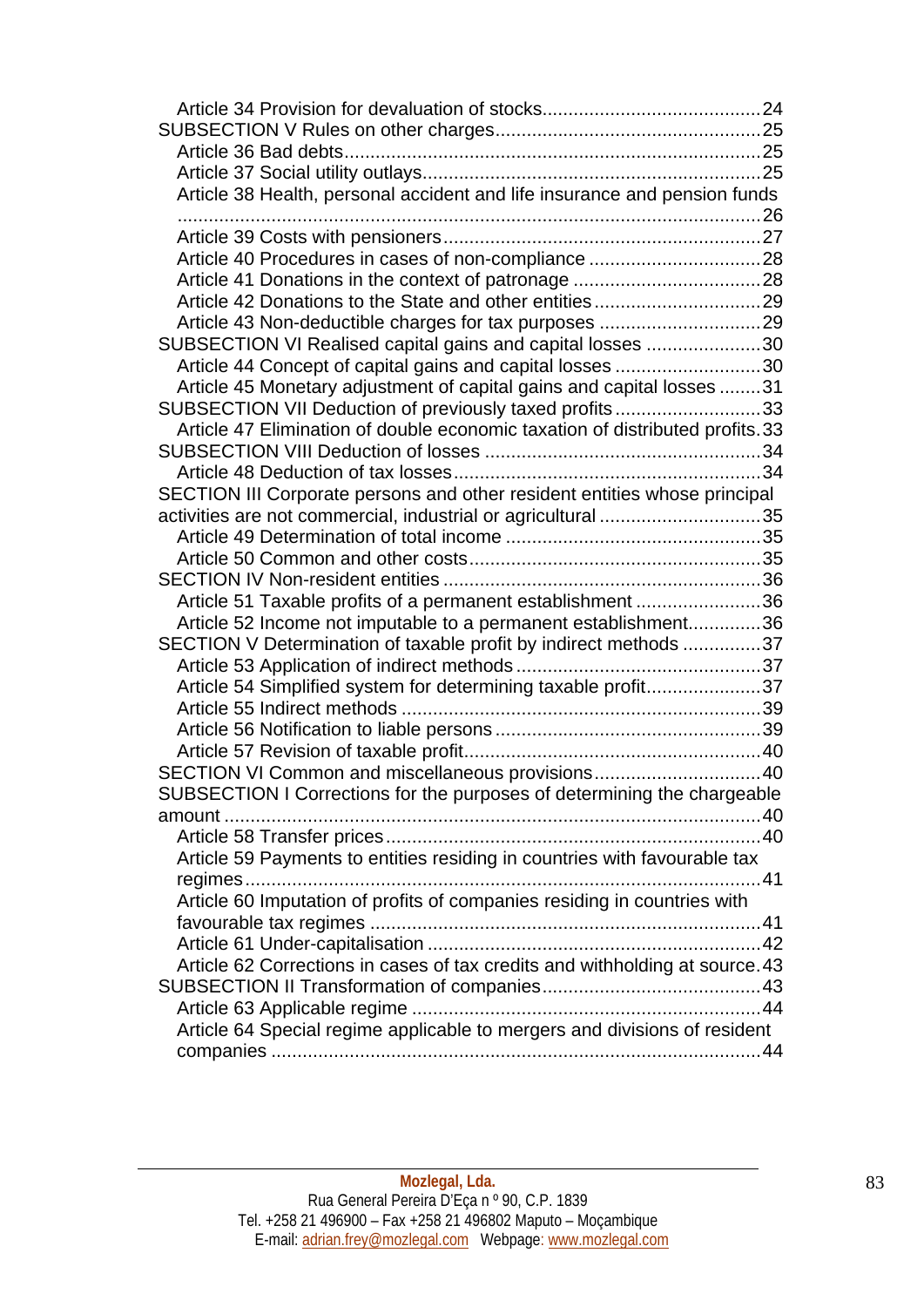| SUBSECTION III Contributions of assets and exchanges of shares in            |  |
|------------------------------------------------------------------------------|--|
|                                                                              |  |
| Article 65 Special regime for contributions of assets  46                    |  |
| Article 66 Regime applicable to shareholders of merged or divided            |  |
|                                                                              |  |
| Article 67 Mergers, divisions and transfers of shares involving corporate    |  |
|                                                                              |  |
|                                                                              |  |
| SUBSECTION IV Liquidation of companies and other entities 48                 |  |
|                                                                              |  |
|                                                                              |  |
|                                                                              |  |
| Article 72 Liquidation of corporate persons other than companies 50          |  |
| SUBSECTION V Formation of companies with business assets of an               |  |
|                                                                              |  |
|                                                                              |  |
|                                                                              |  |
|                                                                              |  |
|                                                                              |  |
|                                                                              |  |
|                                                                              |  |
|                                                                              |  |
|                                                                              |  |
|                                                                              |  |
|                                                                              |  |
| Article 80 Tax credit for double economic taxation on distributed profits 56 |  |
| Article 81 Tax credit for international double taxation 57                   |  |
| Article 82 Tax credit for special advance payments57                         |  |
|                                                                              |  |
| Article 84 Dispensation from withholding at source 59                        |  |
|                                                                              |  |
| Article 86 Corrective assessments under the fiscal transparency rules60      |  |
|                                                                              |  |
|                                                                              |  |
|                                                                              |  |
|                                                                              |  |
|                                                                              |  |
|                                                                              |  |
|                                                                              |  |
|                                                                              |  |
|                                                                              |  |
|                                                                              |  |
| Article 96 Payment of tax assessed by the authorities65                      |  |
|                                                                              |  |
|                                                                              |  |
|                                                                              |  |
|                                                                              |  |